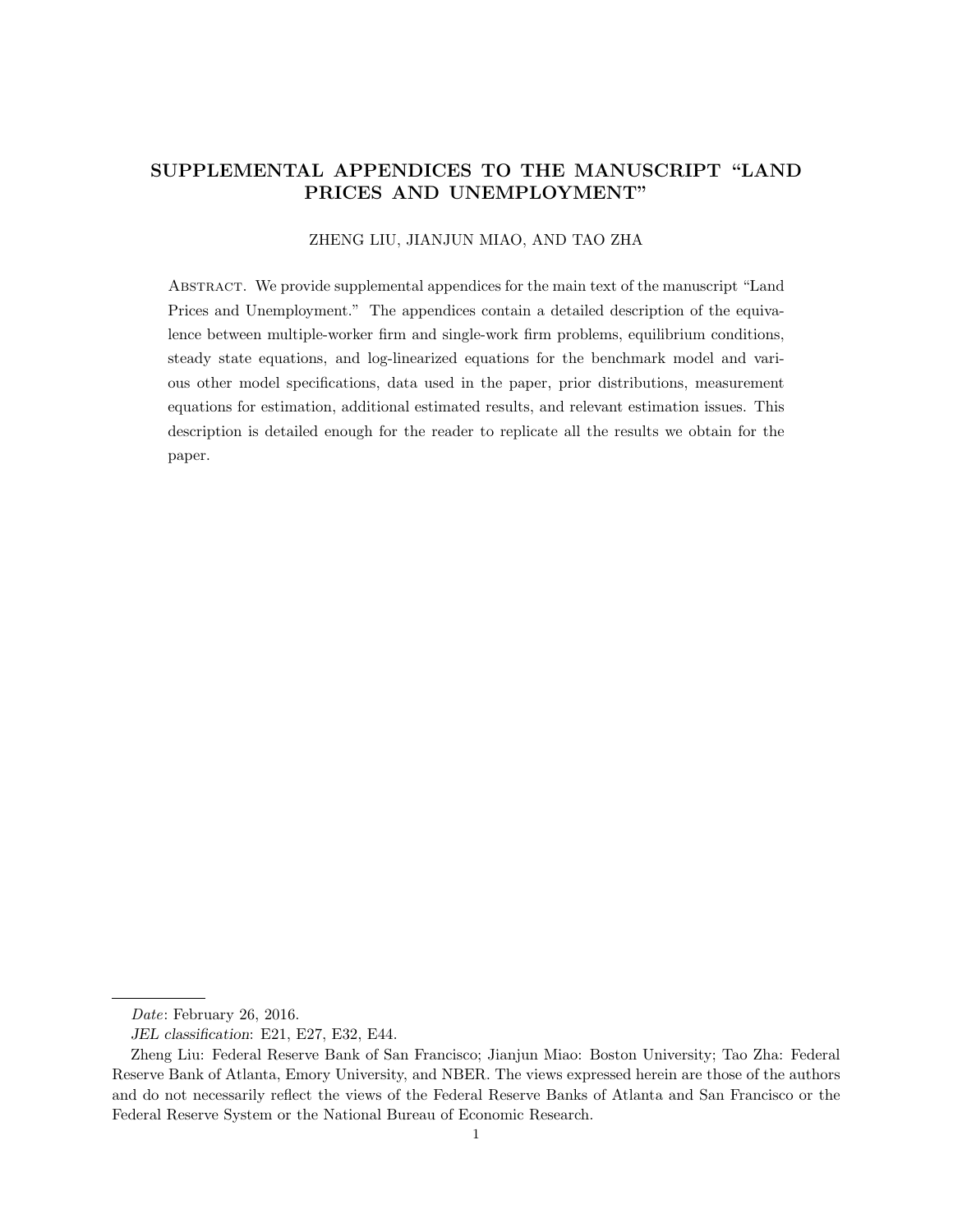#### A. The BVAR model and impulse responses to a land-price shock

The BVAR model is estimated with the following 7 variables: consumption, investment, job vacancies, unemployment, total hours, real wages, and land prices, with the same ordering of variables for Cholesky identification. The land price is ordered the last so that all other shocks can have a contemporaneous effect on the land price. The estimation results are robust to other orderings. For example, in an earlier draft of the paper, we ordered the land price first and obtained similar results, although that ordering is not a priori appealing. Furthermore, to be conceptually consistent with the DSGE model, all variables in the BVAR model are expressed in log levels. The BVAR model is estimated with 3 lags.

The priors that we use follow closely Sims and Zha (1998) with the prior hyperparameter values set at  $\lambda_1 = \lambda_2 = \lambda_3 = 1$ ,  $\lambda_4 = 1.2$ , and  $\mu_5 = \mu_6 = 3$  according to their notation. The hyperparameters  $\mu_5$  and  $\mu_6$  allow for the presence of cointegration. Since the land price comoves strongly with other variables, this component of cointegration prior is essential for capturing the data dynamics. By the marginal data density (marginal likelihood) criterion, the data favors the lag length being three over longer lag lengths such as four or five.

Figure 1 shows the estimated impulse responses to a negative one-standard-deviation shock to land prices with 90% error bands (the shaded bands) from the BVAR, along with the impulse responses to a housing demand shock estimated from the DSGE model (asterisk lines). As one can see, the impulse responses from the DSGE model are remarkably in line with the BVAR results.

## B. An equivalent setup with the large representative firm

In this section, we show that the benchmark model in the main text is equivalent to an alternative setup with one large representative firm as in the real business cycles (RBC) literature.<sup>1</sup> In this alternative setup, the decision problems for households and capitalists are identical to those in the benchmark model presented in the text. The environment for firms is different. Instead of the one-firm one-worker setup in the benchmark model, we assume that there is one large representative firm. The firm employs  $N_t$  workers in each period, combined with capital and land to produce output. The firm bargains with the marginal worker who is seeking for a job to determine the wage rate and average hours. Once the wage rate and hours are determined, they apply to all active workers. We continue to assume that capitalists own the firm.

<sup>&</sup>lt;sup>1</sup>See Pissarides (2000) for a related discussion.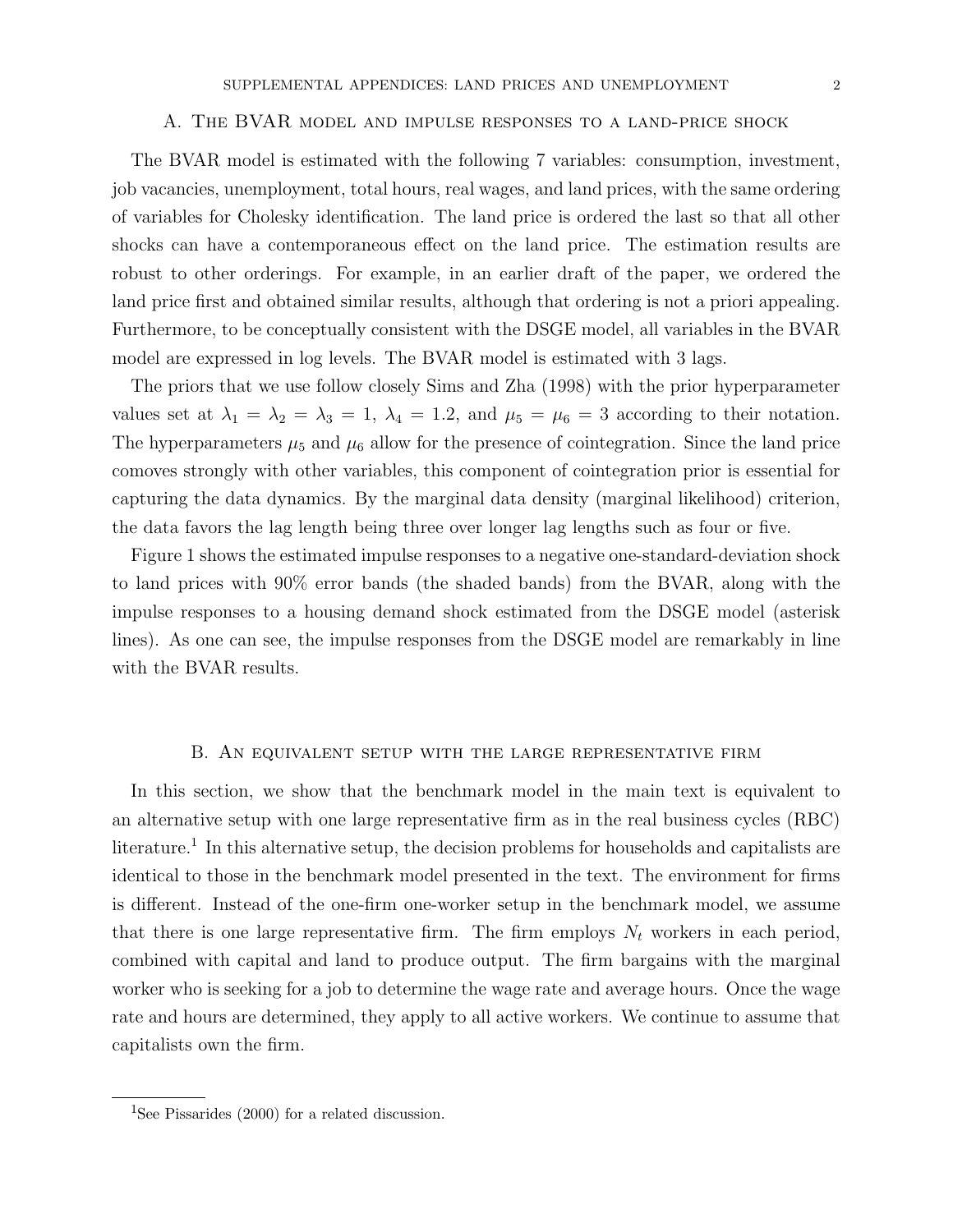We begin with the representative household's problem. Denote by  $V_{ht} (N_{t-1})$  the value function of the household. It satisfies the Bellman equation

$$
V_{ht}(N_{t-1}) = \max_{C_{ht}, L_{ht}, B_{ht}} \frac{\left(L_{ht}^{\varphi_{Lt}}\left(C_{ht} - \eta_h C_{ht-1}\right)/Z_t^p\right)^{1-\gamma}}{1-\gamma} - \chi g\left(h_t\right)N_t + \beta_h E_t V_{ht+1}\left(N_t\right),
$$

subject to the budget constraint

$$
C_{ht} + \frac{B_{ht}}{R_t} + Q_{lt}(L_{ht} - L_{h,t-1}) = B_{ht-1} + W_t h_t N_t + bZ_t^p (1 - N_t) - T_t, \quad \forall t \ge 0.
$$
 (B.1)

We define the household surplus in consumption units as

$$
S_t^H \equiv \frac{1}{\Lambda_{ht}} \frac{\partial V_{ht}(N_{t-1})}{\partial N_t}.
$$
\n(B.2)

This is the marginal value to the household when a new member is employed. Note that we consider a marginal change in  $N_t$  because a newly hired worker immediately starts working as in Blanchard and Galí  $(2010)$ .

By the envelope condition,

$$
\frac{\partial V_{ht}(N_{t-1})}{\partial N_t} = \Lambda_{ht}(W_t h_t - bZ_t^p) - \chi_t g(h_t) + \beta_h E_t \frac{\partial V_{ht+1}(N_t)}{\partial N_t}
$$
\n
$$
= \Lambda_{ht}(W_t h_t - bZ_t^p) - \chi_t g(h_t) + \beta_h E_t \frac{\partial V_{ht+1}(N_t)}{\partial N_{t+1}} \frac{\partial N_t}{\partial N_{t+1}},
$$
\n(B.3)

where marginal utility of consumption  $\Lambda_{ht}$  is equal to the Lagrange multiplier associated with the budget constraint  $(B.1)$ .

Note that

$$
N_t = (1 - \rho)N_{t-1} + m_t
$$
  
=  $(1 - \rho)N_{t-1} + q_t^u u_t$   
=  $(1 - \rho)N_{t-1} + q_t^u [1 - (1 - \rho)N_{t-1}].$ 

Since the household takes the job finding rate  $q_t^u$  as given when an additional worker is hired, one can compute that

$$
\frac{\partial N_t}{\partial N_{t-1}} = (1 - \rho) - q_t^u (1 - \rho) = (1 - q_t^u) (1 - \rho_t). \tag{B.4}
$$

Substituting  $(B.2)$  and  $(B.4)$  into  $(B.3)$ , we obtain

$$
S_t^H = W_t h_t - bZ_t^p - \frac{1}{\Lambda_{ht}} \chi_t g\left(h_t\right) + E_t \frac{\beta_h \Lambda_{ht+1}}{\Lambda_{ht}} \left(1 - q_{t+1}^u\right) \left(1 - \rho\right) S_{t+1}^H.
$$

This equation shows that  $S_t^H$  corresponds to  $J_t^W - J_t^U$  in the main text of the manuscript.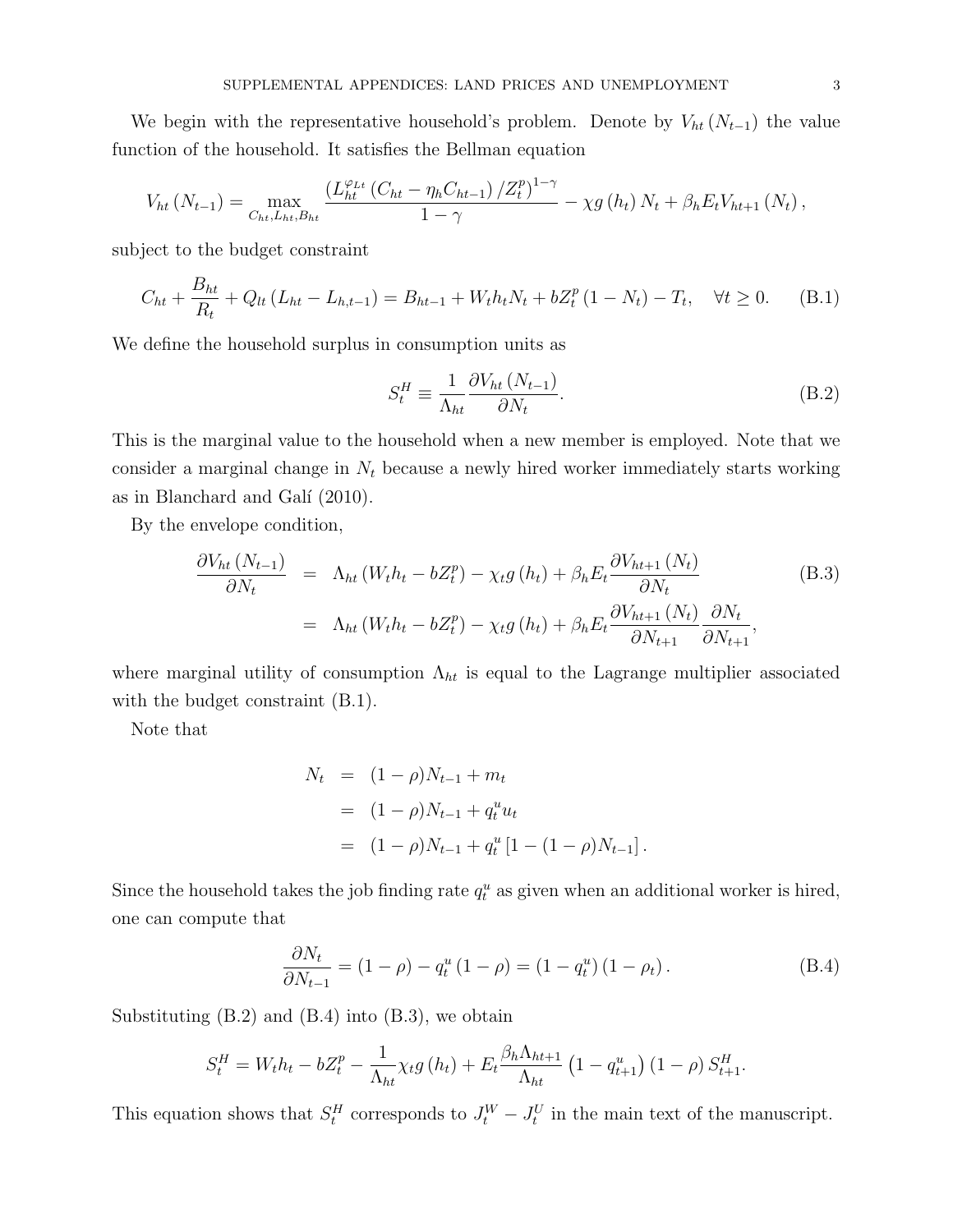Now, consider the representative firm's problem. The firm chooses capital and labor inputs and posts vacancies to maximize the present value of dividends. The flow dividend is given by

$$
D_t = Y_t - R_{kt} k_t N_t - R_{lt} l_{ct} N_t - W_t h_t N_t - v_t \kappa Z_t^p,
$$

where

$$
Y_t = Z_t^{1-\alpha+\phi\alpha} \left( l_{ct}^{\phi} k_t^{1-\phi} \right)^{\alpha} h_t^{1-\alpha} N_t = y_t N_t.
$$

The firm's value, denoted as  $P_t(N_{t-1})$ , satisfies the Bellman equation

$$
P_{t}(N_{t-1}) = \max_{k_{t}, l_{ct}, v_{t}} D_{t} + E_{t} \frac{\beta_{c} \Lambda_{ct+1}}{\Lambda_{ct}} P_{t+1}(N_{t}), \qquad (B.5)
$$

subject to

$$
N_t = (1 - \rho) N_{t-1} + q_t^v v_t.
$$
 (B.6)

Since the firm takes  $q_t^v$  as given when choosing vacancies  $v_t$ , equation (B.6) implies that

$$
\frac{\partial N_t}{\partial N_{t-1}} = 1 - \rho. \tag{B.7}
$$

The first-order conditions for  $k_t$ ,  $l_{c,t}$ , and  $v_t$  are given by

$$
R_{kt} = \frac{\partial y_t}{\partial k_t}, \ R_{lt} = \frac{\partial y_t}{\partial l_{ct}}, \ \kappa Z_t^p = \frac{\partial P_t(N_t)}{\partial N_t} q_t^v. \tag{B.8}
$$

By the envelope condition

$$
\frac{\partial P_t (N_{t-1})}{\partial N_{t-1}} = \frac{\partial N_t}{\partial N_{t-1}} \left( \frac{\partial Y_t}{\partial N_t} - W_t h_t \right) + E_t \frac{\beta_c \Lambda_{ct+1}}{\Lambda_{ct}} \frac{\partial P_{t+1} (N_t)}{\partial N_t} \frac{\partial N_t}{\partial N_{t-1}} \n= \left[ y_t - R_{kt} k_t - R_{lt} l_{ct} - W_t h_t + E_t \frac{\beta_c \Lambda_{ct+1}}{\Lambda_{ct}} \frac{\partial P_{t+1} (N_t)}{\partial N_t} \right] (1 - \rho),
$$

where we have used equation (B.7).

Define the firm surplus as

$$
S_t^F \equiv \frac{\partial P_t \left( N_{t-1} \right)}{\partial N_t} = \frac{\partial P_t \left( N_{t-1} \right)}{\partial N_{t-1}} \frac{\partial N_{t-1}}{\partial N_t} = \frac{\partial P_t \left( N_{t-1} \right)}{\partial N_{t-1}} \frac{1}{1 - \rho},
$$

where we have used equation  $(B.7)$  again. Combining the above two equations, we obtain

$$
S_t^F = y_t - R_{kt}k_t - R_{lt}l_{ct} - W_t h_t + E_t \frac{\beta_c \Lambda_{ct+1}}{\Lambda_{ct}} (1 - \rho) S_{t+1}^F.
$$

Note that  $S_t^F$  corresponds to  $J_t^F$  in the main text. Thus, the last equation in (B.8) corresponds to the free-entry condition

$$
J_t^F = \frac{\kappa Z_t^p}{q_t^v}.
$$

Wages and hours are determined by Nash bargaining between the marginal worker and the representative firm. As in the standard DMP framework, when an additional worker is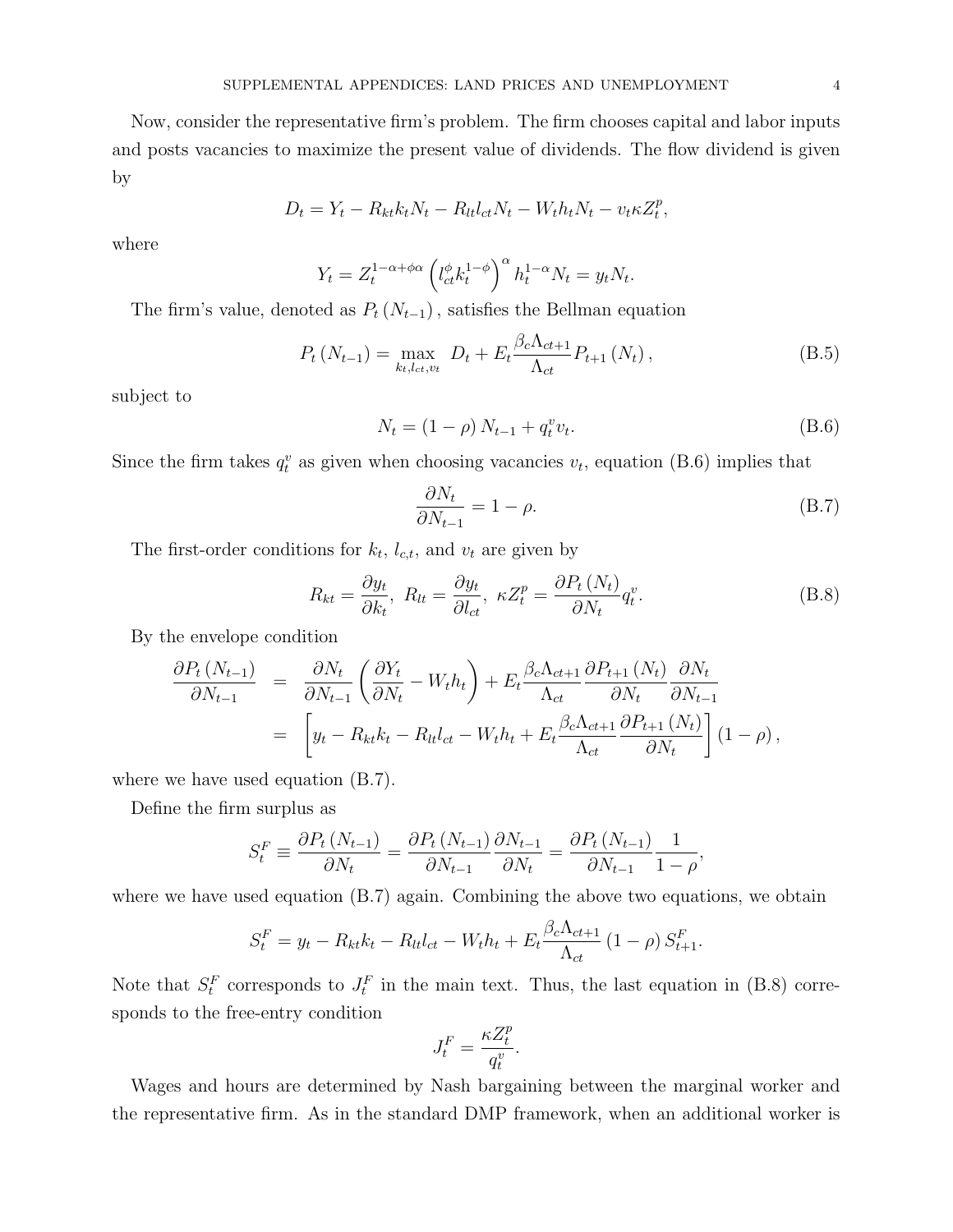hired, surplus is computed as the marginal value to the household as well as to the firm. The Nash bargaining problem is given by

$$
\max_{W_t, h_t} \left( S_t^H \right)^{\frac{\vartheta_t}{1+\vartheta_t}} \left( S_t^F \right)^{\frac{1}{1+\vartheta_t}},
$$

which is the same as the problem in the main text

$$
\max_{W_t, h_t} \quad (J_t^W - J_t^U)^{\frac{\vartheta_t}{1+\vartheta_t}} \left( J_t^F \right)^{\frac{1}{1+\vartheta_t}}.
$$

It is straightforward to show that this alternative setup of labor-market frictions produces equilibrium dynamics identical to those in the benchmark model presented in the main text.

## C. THE BENCHMARK DSGE MODEL

C.1. Stationary equilibrium conditions. We first present the system of stationary equilibrium conditions for the benchmark DSGE model. To induce stationarity, we transform variables so that

$$
\tilde{C}_{ht} = \frac{C_{ht}}{Z_t^p}, \quad \tilde{C}_{ct} = \frac{C_{ct}}{Z_t^p}, \quad \tilde{I}_t = \frac{I_t}{Z_t^p}, \quad \tilde{K}_t = \frac{K_t}{Z_t^p}, \quad \tilde{Y}_t = \frac{Y_t}{Z_t^p}, \quad \tilde{B}_t = \frac{B_t}{Z_t^p}, \quad \tilde{T}_t = \frac{T_t}{Z_t^p},
$$
\n
$$
\tilde{Q}_{lt} = \frac{Q_{lt}}{Z_t^p}, \quad \tilde{R}_{lt} = \frac{R_{lt}}{Z_t^p}, \quad \tilde{W}_t = \frac{W_t}{Z_t^p}, \quad \tilde{W}_t^{NB} = \frac{W_t^{NB}}{Z_t^p}, \quad \tilde{S}_t = \frac{S_t}{Z_t^p}, \quad \tilde{\Lambda}_{ct} = \Lambda_{ct} Z_t^p,
$$
\n
$$
\tilde{\Lambda}_{ht} = \Lambda_{ht} Z_t^p, \quad \tilde{\mu}_t = \mu_t Z_t^p, \quad \tilde{J}_t^F = \frac{J_t^F}{Z_t^p}, \quad \tilde{J}_t^w = \frac{J_t^w}{Z_t^p}, \quad \tilde{J}_t^u = \frac{J_t^u}{Z_t^p}.
$$

The stationary equilibrium is summarized by a system of 34 equations for 34 variables  $\tilde{\mu}_t$ ,  $Q_{kt}, \, \tilde{Q}_{lt}, \, \tilde{B}_{t}, \, \gamma_{It}, \, \tilde{I}_{t}, \, e_{t}, \, \tilde{\Lambda}_{ct}, \, \tilde{C}_{ht}, \, R_{t}, \, L_{ht}, \, \tilde{\Lambda}_{ht}, \, m_{t}, \, q^{u}_{t}, \, q^{v}_{t}, \, N_{t}, \, u_{t}, \, \tilde{Y}_{t}, \, R_{kt}, \, \tilde{R}_{lt}, \, \tilde{K}_{t}, \, \tilde{C}_{t}, \, L_{ct}, \, v_{t}, \, \tilde{C}_{t}, \, \tilde{C}_{t}, \, \tilde{C}_{t}, \, \tilde{C}_{t$  $\tilde{W}_t^{NB}$ ,  $\tilde{S}_t$ ,  $\tilde{W}_t$ ,  $\tilde{C}_{ct}$ ,  $U_t$ ,  $\tilde{J}_t^F$ ,  $\tilde{J}_t^W$ ,  $\tilde{J}_t^V$ ,  $\theta_t$ , and  $h_t$ . We write the equations in the same order as in the dynare code.

(1) Capitalist's bond Euler equation:

$$
\frac{1}{R_t} = E_t \beta_c \frac{\tilde{\Lambda}_{c,t+1}}{\tilde{\Lambda}_{ct} \lambda_{z,t+1}} + \frac{\tilde{\mu}_t}{\tilde{\Lambda}_{ct}}.
$$
\n(C.1)

(2) Capitalist's capital Euler equation:

$$
Q_{kt} = E_t \beta_c \frac{\tilde{\Lambda}_{c,t+1}}{\tilde{\Lambda}_{ct} \lambda_{z,t+1}} \left[ R_{k,t+1} e_{t+1} - \Phi \left( e_{t+1} \right) + (1 - \delta) Q_{k,t+1} \right] + \frac{\tilde{\mu}_t}{\tilde{\Lambda}_{ct}} \omega_2 \xi_t E_t Q_{k,t+1}
$$
 (C.2)

(3) Capitalist's land Euler equation:

$$
\tilde{Q}_{lt} = E_t \beta_c \frac{\tilde{\Lambda}_{ct+1}}{\tilde{\Lambda}_{ct}} \left[ \tilde{Q}_{l,t+1} + \tilde{R}_{l,t+1} \right] + \frac{\tilde{\mu}_t}{\tilde{\Lambda}_{ct}} \omega_1 \xi_t E_t \tilde{Q}_{l,t+1} \lambda_{z,t+1}.
$$
\n(C.3)

(4) Borrowing constraint:

$$
\tilde{B}_t = \xi_t \mathcal{E}_t \left( \omega_1 \tilde{Q}_{l,t+1} \lambda_{z,t+1} L_{ct} + \omega_2 Q_{k,t+1} \tilde{K}_t \right). \tag{C.4}
$$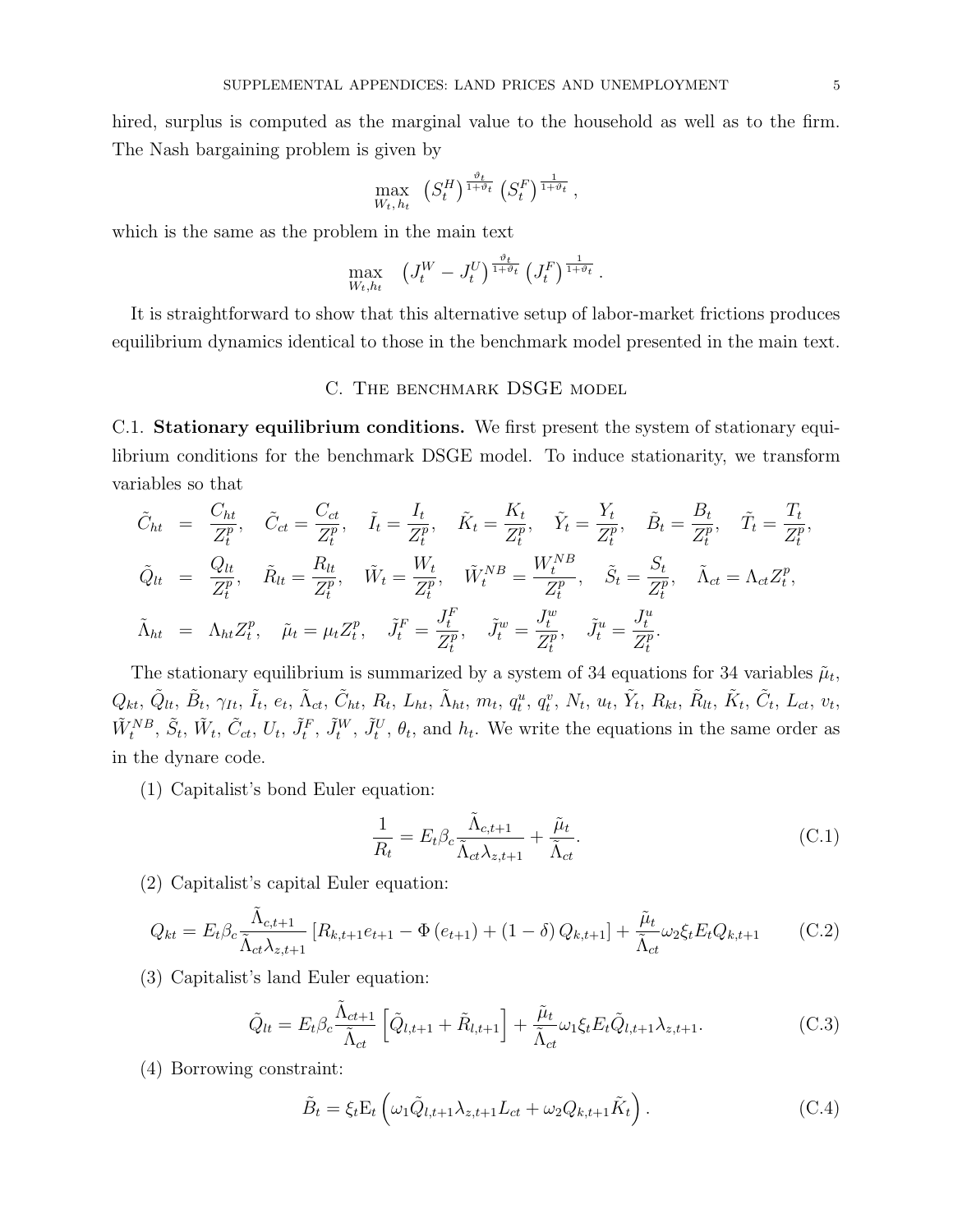(5) Investment growth rate:

$$
\frac{I_t}{I_{t-1}} \equiv \gamma_{It} = \frac{\tilde{I}_t}{\tilde{I}_{t-1}} \lambda_{zt}.
$$
\n(C.5)

(6) Capitalist's investment Euler equation:

$$
1 = Q_{kt}\varphi_{It}\left[1 - \frac{\Omega}{2} \left(\gamma_{It} - \bar{\gamma}_{I}\right)^{2} - \Omega \left(\gamma_{It} - \bar{\gamma}_{I}\right)\gamma_{It}\right] + \mathbf{E}_{t}\beta_{c}\frac{\tilde{\Lambda}_{c,t+1}}{\tilde{\Lambda}_{ct}\lambda_{z,t+1}}Q_{kt+1}\varphi_{I,t+1}\Omega\left(\gamma_{I,t+1} - \bar{\gamma}_{I}\right)\gamma_{I,t+1}^{2}.
$$
 (C.6)

(7) Capacity utilization decision:

$$
R_{kt} = \gamma_2 \left( e_t - 1 \right) + \gamma_1. \tag{C.7}
$$

(8) Capitalist's marginal utility

$$
\tilde{\Lambda}_{ct} = \frac{1}{\tilde{C}_{ct} - \eta_c \tilde{C}_{c,t-1} / \lambda_{zt}} - E_t \frac{\beta_c \eta_c}{\tilde{C}_{c,t+1} \lambda_{z,t+1} - \eta_c \tilde{C}_{ct}}.
$$
\n(C.8)

(9) Household's flow-of-funds constraint:

$$
\tilde{C}_{ht} + \frac{\tilde{B}_t}{R_t} + \tilde{Q}_{lt} (L_{ht} - L_{h,t-1}) = \frac{\tilde{B}_{t-1}}{\lambda_{zt}} + \tilde{W}_t h_t N_t.
$$
\n(C.9)

(10) Household's bond Euler equation:

$$
\frac{1}{R_t} = E_t \beta_h \frac{\tilde{\Lambda}_{h,t+1}}{\tilde{\Lambda}_{ht} \lambda_{z,t+1}}.
$$
\n(C.10)

(11) Household's land Euler equation:

$$
\tilde{Q}_{lt} = MRS_{lt} + E_t \beta_h \frac{\tilde{\Lambda}_{h,t+1}}{\tilde{\Lambda}_{ht}} \tilde{Q}_{l,t+1},
$$
\n(C.11)

where the marginal rate of substituition between housing and consumption is given by

$$
MRS_{lt} = \frac{\widetilde{MUL}_t}{\widetilde{\Lambda}_{ht}}.
$$

(12) Household's marginal utility of consumption

$$
\tilde{\Lambda}_{ht} = L_{ht}^{\varphi_{Lt}(1-\gamma)} \left( \tilde{C}_{ht} - \frac{\eta_h \tilde{C}_{h,t-1}}{\lambda_{zt}} \right)^{-\gamma} \n- \beta_h \eta_h E_t \left[ L_{h,t+1}^{(1-\gamma)\varphi_{L,t+1}} \left( \tilde{C}_{h,t+1} - \frac{\eta_h \tilde{C}_{h,t}}{\lambda_{z,t+1}} \right)^{-\gamma} \frac{1}{\lambda_{z,t+1}} \right].
$$
\n(C.12)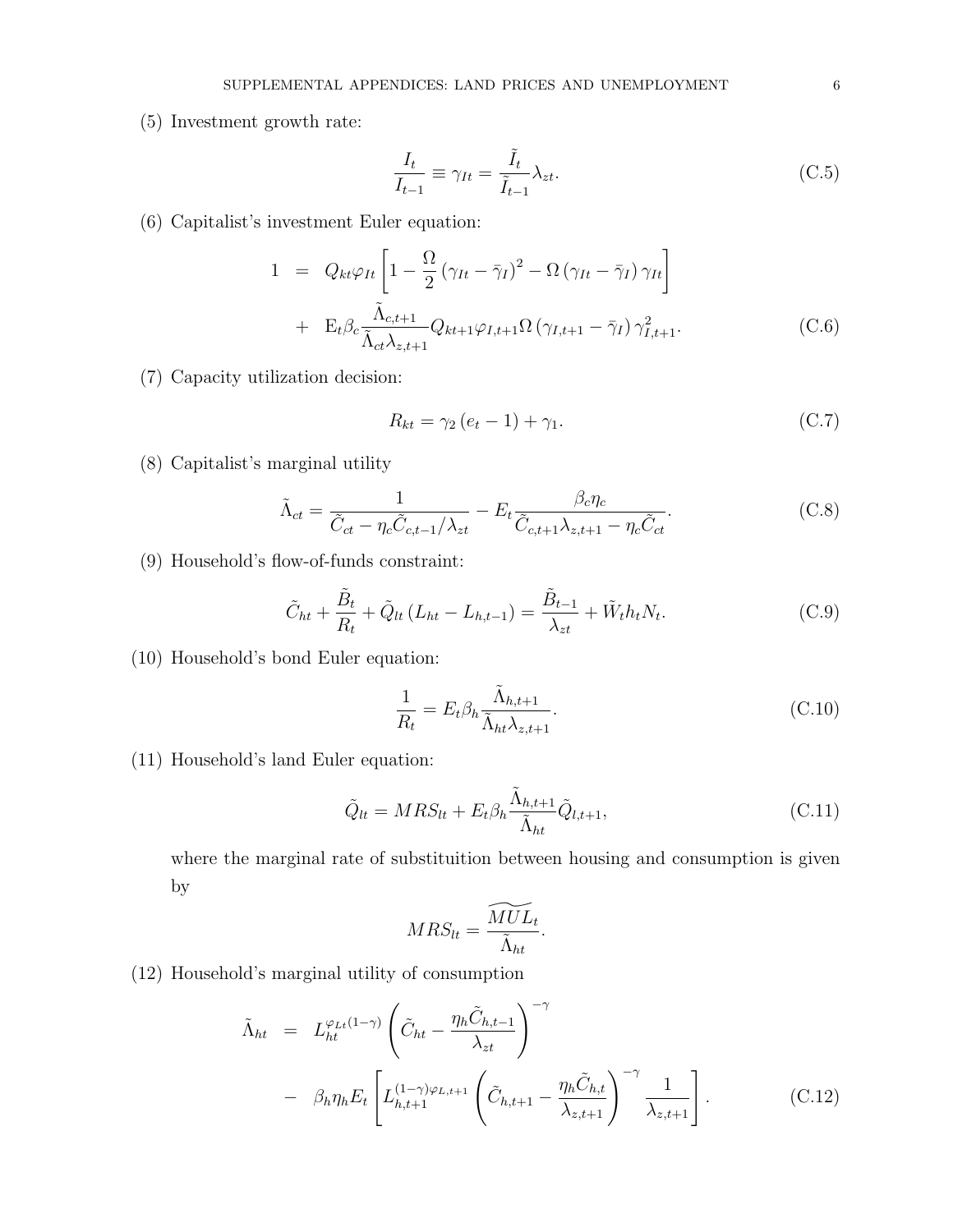(13) Household's marginal utility of housing

$$
\widetilde{MUL}_t = \varphi_{Lt} L_{ht}^{\varphi_{Lt}(1-\gamma)-1} \left( \tilde{C}_{ht} - \eta_h \frac{\tilde{C}_{ht-1}}{\lambda_{zt}} \right)^{1-\gamma}.
$$
 (C.13)

(14) Matching function

$$
m_t = \varphi_{mt} u_t^a v_t^{1-a}.\tag{C.14}
$$

(15) Job finding rate

$$
q_t^u = \frac{m_t}{u_t}.\tag{C.15}
$$

(16) Vacancy filling rate

$$
q_t^v = \frac{m_t}{v_t}.\tag{C.16}
$$

(17) Employment dynamics:

$$
N_t = (1 - \rho) N_{t-1} + m_t. \tag{C.17}
$$

(18) Number of searching workers:

$$
u_t = 1 - (1 - \rho)N_{t-1}.
$$
\n(C.18)

(19) Aggregate production function:

$$
\tilde{Y}_t = \left[ \left( Z_t^m L_{c,t-1} \right)^\phi \left( \frac{e_t \tilde{K}_{t-1}}{\lambda_{zt}} \right)^{1-\phi} \right]^\alpha \left( Z_t^m h_t N_t \right)^{1-\alpha} . \tag{C.19}
$$

(20) Capital rental rate:

$$
R_{kt} = \alpha (1 - \phi) \frac{\tilde{Y}_t \lambda_{zt}}{e_t \tilde{K}_{t-1}}.
$$
\n(C.20)

(21) Land rental rate:

$$
\tilde{R}_{lt} = \alpha \phi \frac{\tilde{Y}_t}{L_{c,t-1}}.
$$
\n(C.21)

(22) Capital law of motion:

$$
\tilde{K}_t = (1 - \delta) \frac{\tilde{K}_{t-1}}{\lambda_{zt}} + \varphi_{It} \left[ 1 - \frac{\Omega}{2} \left( \gamma_{It} - \bar{\gamma}_I \right)^2 \right] \tilde{I}_t.
$$
\n(C.22)

(23) Aggregate Resource constraint:

$$
\tilde{C}_t + \tilde{I}_t + \tilde{G}_t + \Phi(e_t) \frac{\tilde{K}_{t-1}}{\lambda_{zt}} + \kappa v_t = \tilde{Y}_t.
$$
\n(C.23)

(24) Land market clears (normalize aggregate supply of land to  $\bar{L} = 1$ ):

$$
L_{ct} + L_{ht} = 1.\tag{C.24}
$$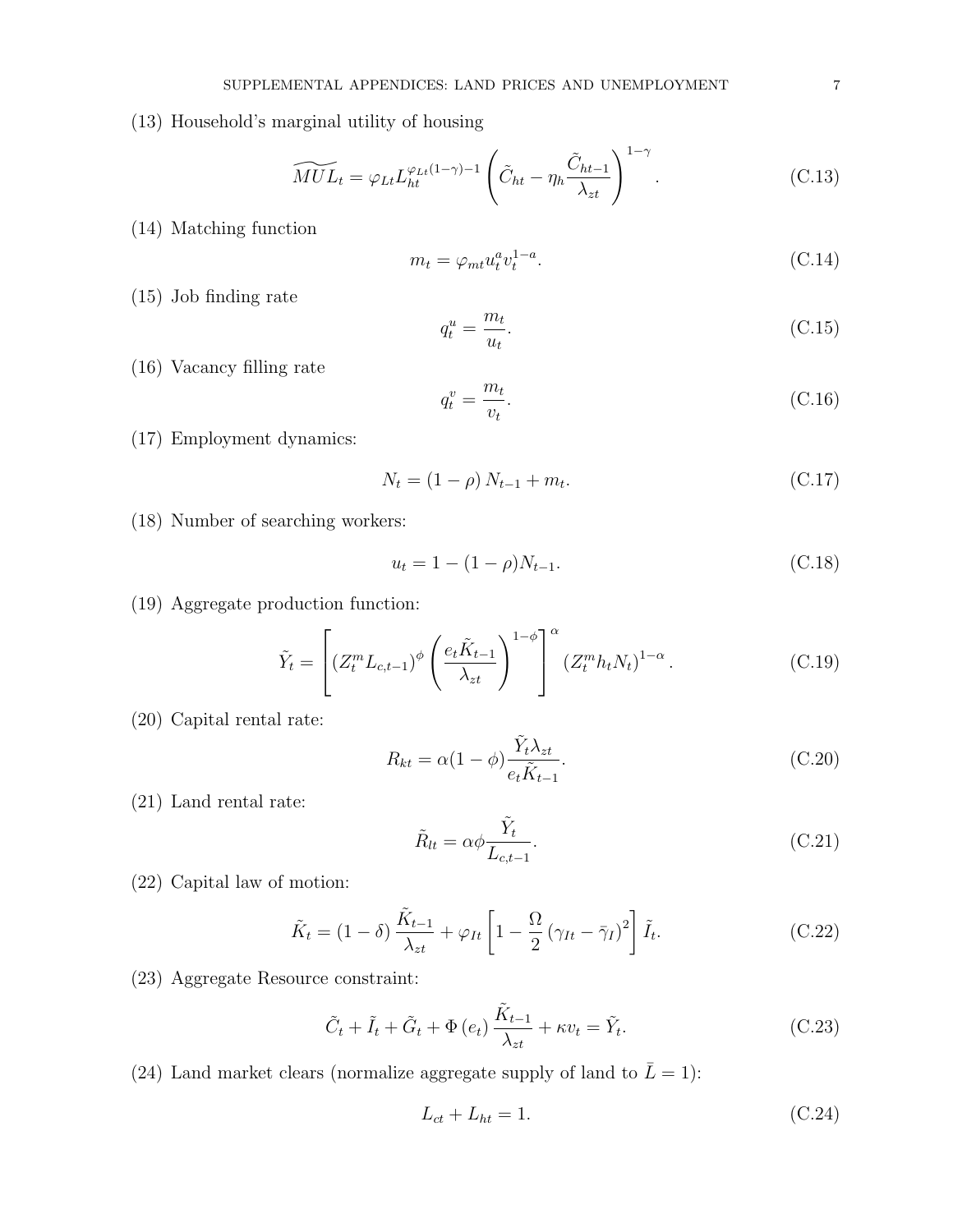(25) Optimal vacancy posting:

$$
\frac{\kappa}{q_t^v} = (1 - \alpha) \frac{\tilde{Y}_t}{N_t} - \tilde{W}_t h_t + E_t \frac{\beta_c \tilde{\Lambda}_{c,t+1}}{\tilde{\Lambda}_{ct}} (1 - \rho) \frac{\kappa}{q_{t+1}^v}.
$$
\n(C.25)

(26) Nash bargaining wage:

$$
\tilde{W}_t^{NB}h_t = \frac{\chi g(h_t)}{\tilde{\Lambda}_{ht}} + b + \vartheta_t \frac{\kappa}{q_t^v} - E_t \frac{\beta_h \tilde{\Lambda}_{h,t+1}}{\tilde{\Lambda}_{ht}} \left[ (1 - \rho) \left( 1 - q_{t+1}^u \right) \vartheta_{t+1} \frac{\kappa}{q_{t+1}^v} \right],\tag{C.26}
$$

where

$$
g(h_t) = \frac{h_t^{1+\nu}}{1+\nu}, \ \nu \ge 0.
$$

(27) Wage rigidity:

$$
\tilde{W}_t = \psi \tilde{W}_{t-1} + (1 - \psi) \tilde{W}_t^{NB}.
$$
\n(C.27)

(28) Aggregate consumption

$$
\tilde{C}_t = \tilde{C}_{ht} + \tilde{C}_{ct}.
$$
\n(C.28)

(29) Unemployment rate:

$$
U_t = 1 - N_t. \tag{C.29}
$$

(30) The value of the firm:

$$
\tilde{J}_t^F = \frac{\kappa}{q_t^v}.\tag{C.30}
$$

(31) The value of employment:

$$
\tilde{J}_t^W = \tilde{W}_t h_t - \frac{\chi g(h_t)}{\tilde{\Lambda}_{ht}} + E_t \frac{\beta_h \tilde{\Lambda}_{h,t+1}}{\tilde{\Lambda}_{ht}} \left[ \left( 1 - \rho \left( 1 - q_{t+1}^u \right) \right) \left( \tilde{J}_{t+1}^W - \tilde{J}_{t+1}^U \right) + \tilde{J}_{t+1}^U \right]. \tag{C.31}
$$

(32) The value of unemployment:

$$
\tilde{J}_t^U = b + E_t \frac{\beta_h \tilde{\Lambda}_{ht+1}}{\tilde{\Lambda}_{ht}} \left[ q_{t+1}^u \tilde{J}_{t+1}^W + (1 - q_{t+1}^u) \tilde{J}_{t+1}^U \right]. \tag{C.32}
$$

(33) Market tightness:

$$
\theta_t = \frac{v_t}{u_t}.\tag{C.33}
$$

(34) MRS for hours:

$$
\frac{\chi g'(h_t)}{\Lambda_{ht}} = (1 - \alpha) \frac{Y_t}{N_t h_t}.
$$
\n(C.34)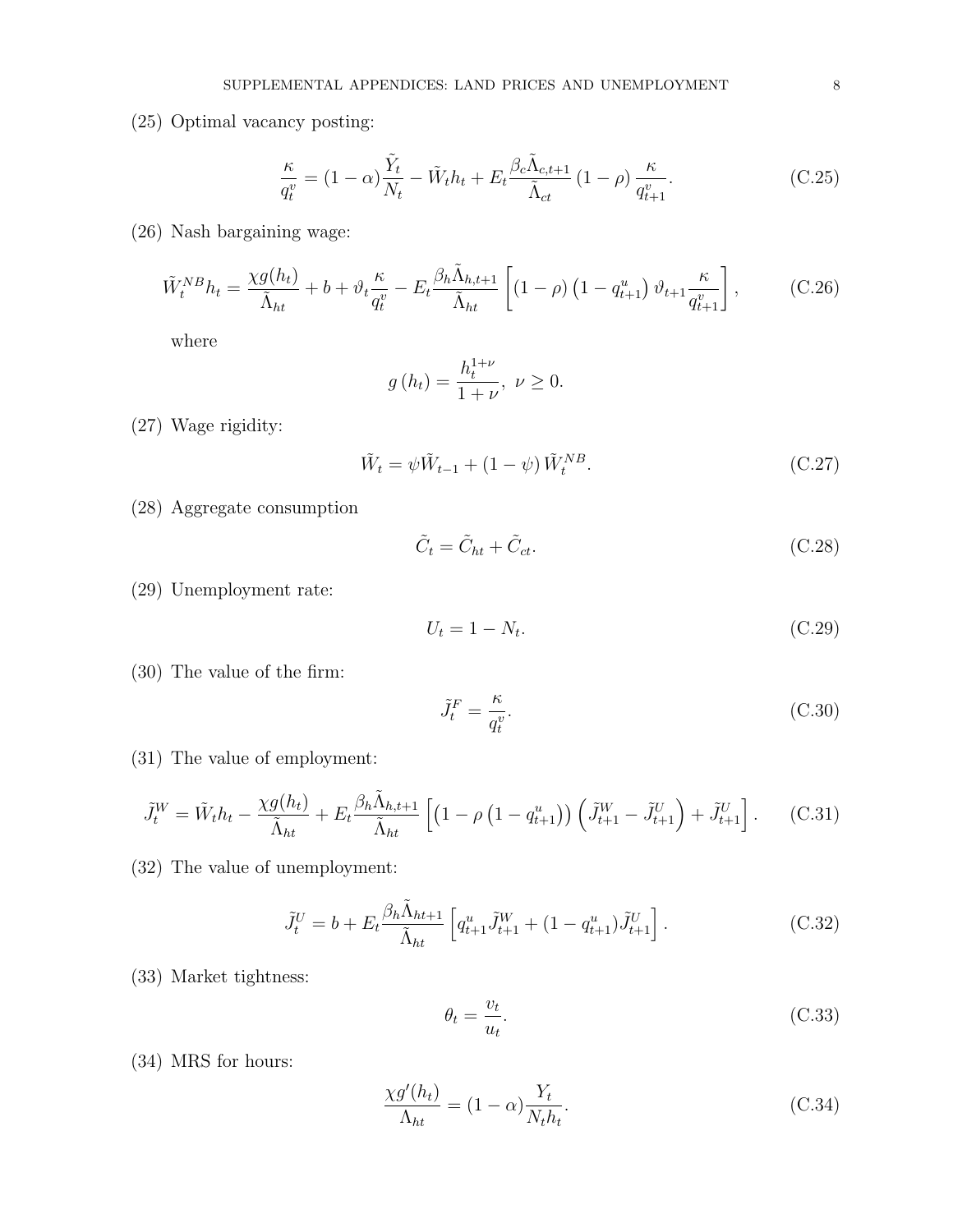## C.2. Steady state.

(1) Shadow value of collateral:

$$
\frac{\tilde{\mu}}{\tilde{\Lambda}_c} = \frac{\beta_h - \beta_c}{\bar{\lambda}_z}.
$$
\n(C.35)

(2) Capital Euler equation

$$
1 = \frac{\beta_c}{\bar{\lambda}_z} (R_k + 1 - \delta) + \bar{\xi} \omega_2 \frac{\tilde{\mu}}{\tilde{\Lambda}_c}.
$$
 (C.36)

(3) Capitalist's land Euler equation:

$$
\left(1 - \beta_c - \bar{\xi}\omega_1 \frac{\tilde{\mu}}{\tilde{\Lambda}_c} \bar{\lambda}_z\right) \tilde{Q}_l = \beta_c \tilde{R}_l.
$$
\n(C.37)

(4) Borrowing constraint:

$$
\tilde{B} = \bar{\xi} \left( \omega_1 \tilde{Q}_l \bar{\lambda}_z L_c + \omega_2 \tilde{K} \right). \tag{C.38}
$$

- (5) Investment growth rate:
- $\bar{\gamma}_I = \bar{\lambda}_z.$  $(C.39)$
- (6) Investment Euler equation (Tobin's marginal q):

$$
Q_k = \frac{1}{\bar{\varphi}_I} = 1. \tag{C.40}
$$

(7) Capacity utilization

$$
\gamma_1 = R_k. \tag{C.41}
$$

(8) Capitalist's marginal utility

$$
\tilde{\Lambda}_c = \frac{1}{\tilde{C}_c} \frac{\bar{\lambda}_z - \beta_c \eta_c}{\bar{\lambda}_z - \eta_c}.
$$
\n(C.42)

(9) Household's flow-of-funds constraint:

$$
\tilde{C}_h = \frac{1 - \beta_h}{\bar{\lambda}_z} \tilde{B} + \tilde{W} h N. \tag{C.43}
$$

(10) Household's bond Euler equation:

$$
R = \frac{\bar{\lambda}_z}{\beta_h}.\tag{C.44}
$$

(11) Household's land Euler equation:

$$
(1 - \beta_h)\tilde{Q}_l = MRS_l.
$$
\n(C.45)

(12) Household's marginal utility of consumption

$$
\tilde{\Lambda}_h = \left[1 - \frac{\beta_h \eta_h}{\bar{\lambda}_z}\right] L_h^{\bar{\varphi}_L(1-\gamma)} \tilde{C}_h^{-\gamma} \left(1 - \frac{\eta_h}{\bar{\lambda}_z}\right)^{-\gamma}.
$$
\n(C.46)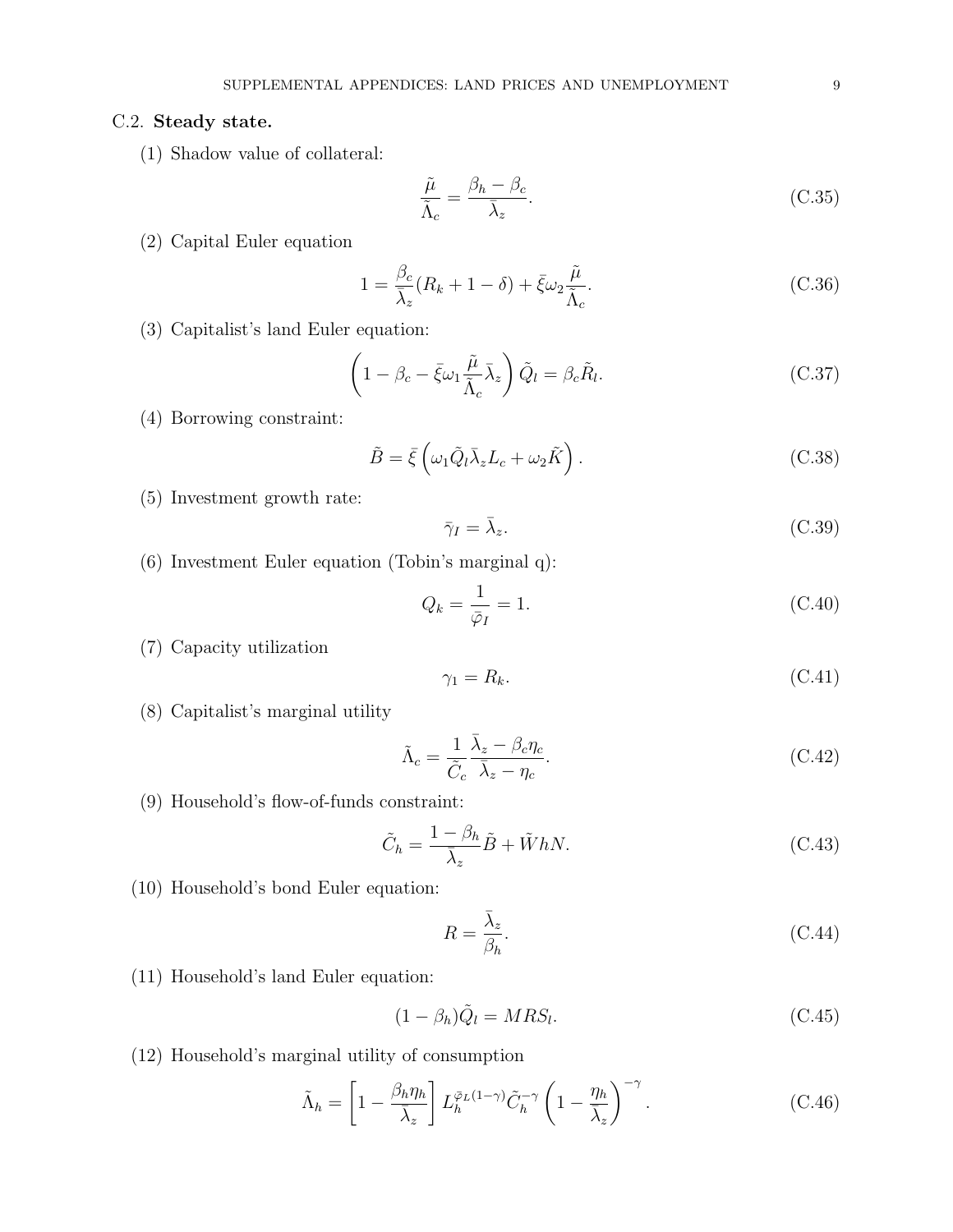(13) Household's marginal rate of substitution between housing and non-housing consumption

$$
MRS_l = \frac{\bar{\varphi}_L \tilde{C}_h}{L_h} \frac{\bar{\lambda}_z - \eta_h}{\bar{\lambda}_z - \beta_h \eta_h}.
$$
\n(C.47)

(14) Matching function

$$
m = \bar{\varphi}_m u^a v^{1-a}.\tag{C.48}
$$

(15) Job finding rate

$$
q^u = \frac{m}{u}.\tag{C.49}
$$

(16) Vacancy filling rate

$$
q^v = \frac{m}{v}.\tag{C.50}
$$

(17) Employment dynamics:

$$
\bar{\rho}N = m.\tag{C.51}
$$

(18) Number of searching workers:

$$
u = 1 - (1 - \bar{\rho})N.
$$
 (C.52)

(19) Aggregate production function:

$$
\tilde{Y} = \left[ (Z^m L_c)^{\phi} \left( \frac{\tilde{K}}{\bar{\lambda}_z} \right)^{1-\phi} \right]^{\alpha} (\bar{Z}^m N h)^{1-\alpha}.
$$
\n(C.53)

 $\sim$   $-$ 

(20) Capital rental rate:

$$
R_k = \alpha (1 - \phi) \frac{Y \lambda_z}{\tilde{K}}.
$$
\n(C.54)

(21) Land rental rate:

$$
\tilde{R}_l = \alpha \phi \frac{\tilde{Y}}{L_c}.
$$
\n(C.55)

(22) Capital law of motion:

$$
\frac{\tilde{I}}{\tilde{K}} = 1 - \frac{1 - \delta}{\bar{\lambda}_z}.
$$
\n(C.56)

(23) Aggregate Resource constraint:

$$
\tilde{C} + \tilde{I} + \tilde{G} + \kappa v = \tilde{Y}.\tag{C.57}
$$

(24) Land market clear

$$
L_c + L_h = 1.\t\t(C.58)
$$

(25) Optimal vacancy posting:

$$
[1 - (1 - \bar{\rho})\beta_c] \frac{\kappa}{q^v} = (1 - \alpha)\frac{\tilde{Y}}{N} - \tilde{W}h.
$$
 (C.59)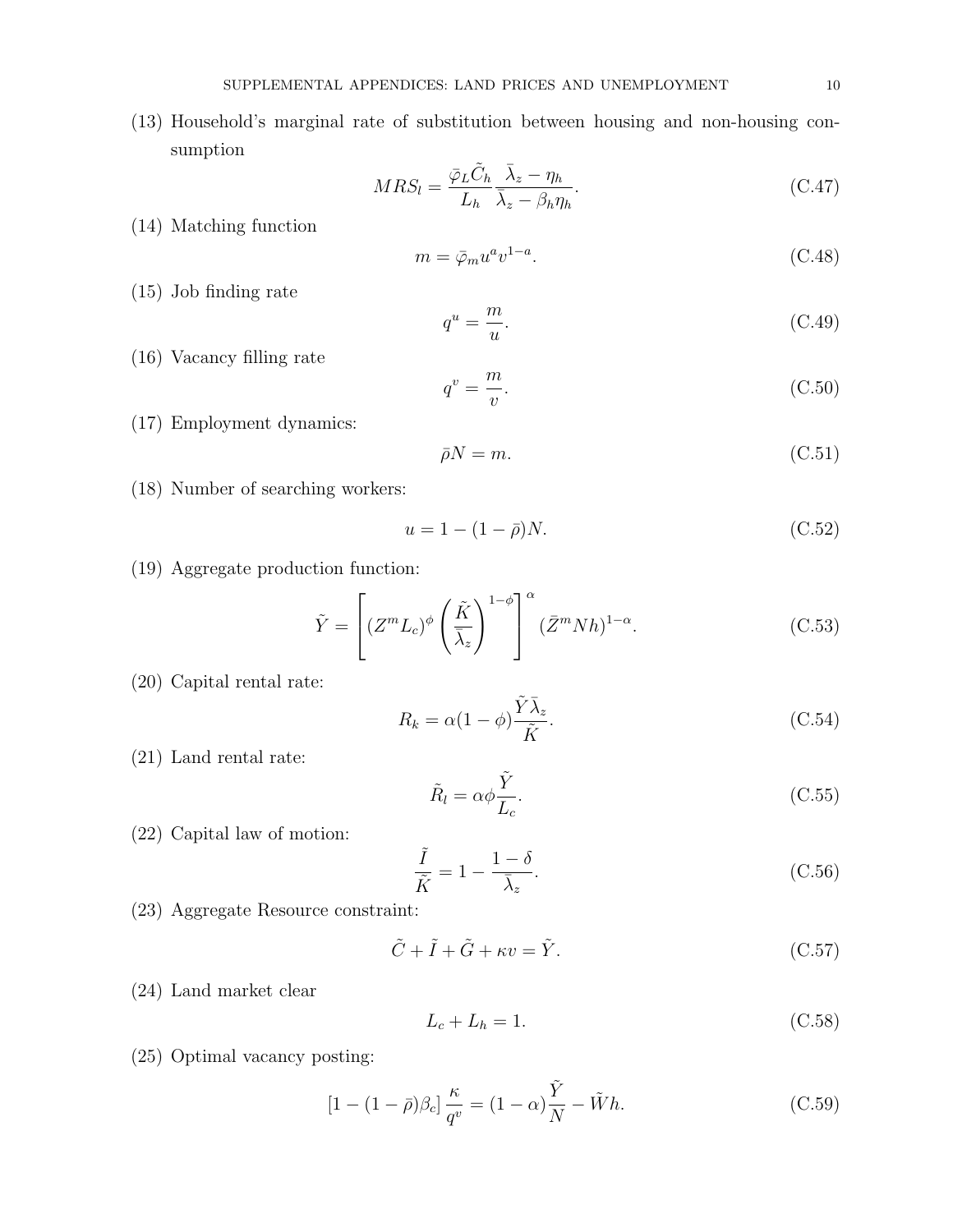(26) Nash bargaining wage:

$$
\tilde{W}^{NB}h = \frac{\chi g(h)}{\tilde{\Lambda}_h} + b + \bar{\vartheta}\frac{\kappa}{q^v} \left[1 - \beta_h(1-\bar{\rho})(1-q^u)\right].\tag{C.60}
$$

(27) Wage rigidity:

$$
\tilde{W} = \tilde{W}^{NB}.\tag{C.61}
$$

(28) Aggregate consumption

$$
\tilde{C} = \tilde{C}_h + \tilde{C}_c. \tag{C.62}
$$

(29) Unemployment rate:

$$
U = 1 - N.\tag{C.63}
$$

(30) The value of the firm:

$$
\tilde{J}^F = \frac{\kappa}{q^v}.\tag{C.64}
$$

(31) The value of employment:

$$
[1 - \beta_h[1 - \bar{\rho}(1 - q^u)]\tilde{J}^W = \tilde{W}h - \frac{\bar{\chi}g(h)}{\tilde{\Lambda}_h} + \beta_h\bar{\rho}(1 - q^u)\tilde{J}^U.
$$
 (C.65)

(32) The value of unemployment:

$$
[1 - \beta_h (1 - q^u)]\tilde{J}^U = b + \beta_h q^u \tilde{J}^W.
$$
 (C.66)

(33) Market tightness:

$$
\theta = \frac{v}{u}.\tag{C.67}
$$

(34) MRS for hours:

$$
\frac{\bar{\chi}g'(h)}{\Lambda_h} = (1 - \alpha)\frac{Y}{Nh}.\tag{C.68}
$$

C.3. Log-linearized system. We use  $\hat{X}_t$  to denote percentage deviation from the deterministic steady state  $\tilde{X}$  for any detrended variable  $\tilde{X}_t$ . The log-linearized system for the detrended system is given below.

(1) Capitalist's bond Euler equation:

$$
d\tilde{\Lambda}_{ct} = \frac{\beta_c R}{\bar{\lambda}_z} E_t d\Lambda_{ct+1} + \frac{\beta_c \tilde{\Lambda}_c}{\bar{\lambda}_z} dR_t - \frac{\beta_c R \tilde{\Lambda}_c}{\bar{\lambda}_z^2} E_t d\lambda_{z,t+1} + R d\tilde{\mu}_t + \tilde{\mu} dR_t,
$$

$$
\hat{\Lambda}_{ct} = \frac{\beta_c R}{\bar{\lambda}_z} \left( E_t \hat{\Lambda}_{ct+1} + \hat{R}_t - E_t \hat{\lambda}_{z,t+1} \right) + \frac{R\tilde{\mu}}{\tilde{\Lambda}_c} \left( \hat{\mu}_t + \hat{R}_t \right).
$$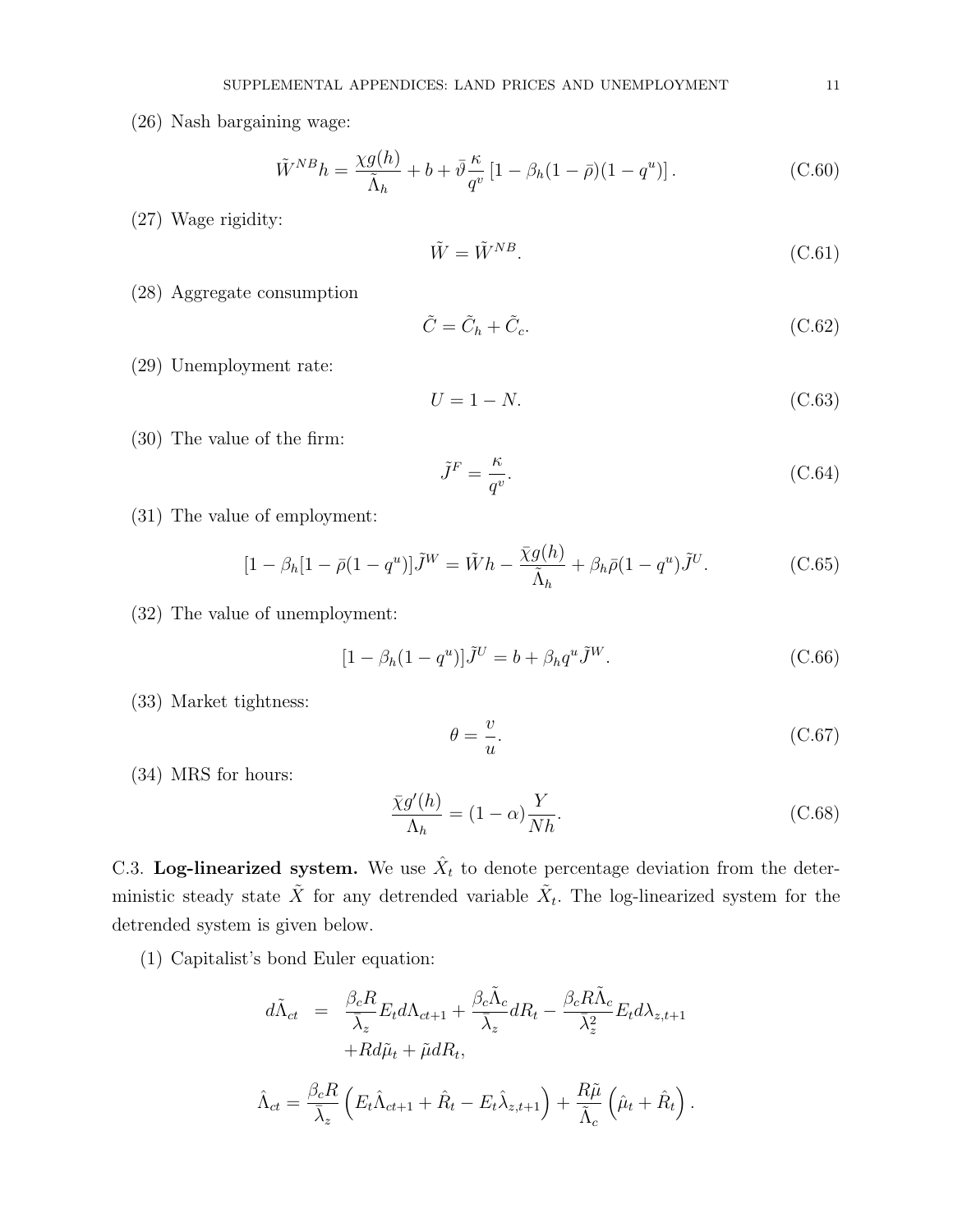(2) Capitalist's capital Euler equation:

$$
\tilde{\Lambda}_c dQ_{kt} + Q_k d\tilde{\Lambda}_{ct}
$$
\n
$$
= \frac{\beta_c \tilde{\Lambda}_c}{\bar{\lambda}_z} E_t \left[ dR_{kt+1} + R_k d e_{t+1} - \gamma_1 d e_{t+1} + (1 - \delta) d Q_{kt+1} \right]
$$
\n
$$
+ \frac{\beta_c}{\bar{\lambda}_z} E_t d\tilde{\Lambda}_{ct+1} \left[ R_k + (1 - \delta) Q_k \right]
$$
\n
$$
- \frac{\beta_c \tilde{\Lambda}_c}{\bar{\lambda}_z^2} E_t d\lambda_{z,t+1} \left[ R_k + (1 - \delta) Q_k \right]
$$
\n
$$
+ \omega_2 \xi Q_k d\tilde{\mu}_t + \omega_2 d\xi_t Q_k \tilde{\mu} + \omega_2 \xi \tilde{\mu} E_t dQ_{k,t+1},
$$

$$
Q_k \hat{Q}_{kt} + Q_k \hat{\Lambda}_{ct}
$$
  
= 
$$
\frac{\beta_c}{\overline{\lambda}_z} E_t \left[ R_k \left( \hat{R}_{kt+1} + \hat{e}_{t+1} \right) - \gamma_1 \hat{e}_{t+1} + (1 - \delta) Q_k \hat{Q}_{kt+1} \right]
$$
  
+ 
$$
\frac{\beta_c}{\overline{\lambda}_z} \left[ R_k + (1 - \delta) Q_k \right] E_t \left( \hat{\Lambda}_{ct+1} - \hat{\lambda}_{z,t+1} \right)
$$
  
+ 
$$
\omega_2 \overline{\xi} Q_k \tilde{\mu} \left( \hat{\mu}_t + \hat{\xi}_t + E_t \hat{Q}_{k,t+1} \right).
$$

(3) Capital's housing Euler equation:

$$
\tilde{Q}_l d\tilde{\Lambda}_{ct} + \tilde{\Lambda}_c d\tilde{Q}_{lt} \n= \beta_c \left( \tilde{Q}_l + \tilde{R}_l \right) E_t d\tilde{\Lambda}_{ct+1} + \beta_c \tilde{\Lambda}_c E_t \left( d\tilde{Q}_{l,t+1} + d\tilde{R}_{l,t+1} \right) \n+ \omega_1 \left( \bar{\lambda}_z \bar{\xi} \tilde{Q}_l d\tilde{\mu}_t + \bar{\lambda}_z \tilde{\mu} \tilde{Q}_l d\xi_t + \bar{\lambda}_z \bar{\xi} \tilde{\mu} E_t d\tilde{Q}_{l,t+1} + \bar{\xi} \tilde{Q}_l \tilde{\mu} E_t d\lambda_{z,t+1} \right)
$$

$$
\tilde{Q}_{l}\tilde{\Lambda}_{c}\left(\hat{\Lambda}_{ct}+\hat{Q}_{lt}\right) \n= \beta_{c}\left(\tilde{Q}_{l}+\tilde{R}_{l}\right)\tilde{\Lambda}_{c}E_{t}\hat{\Lambda}_{c,t+1}+\beta_{c}\tilde{\Lambda}_{c}E_{t}\left(\tilde{Q}_{l}\hat{Q}_{l,t+1}+\tilde{R}_{l}\hat{R}_{l,t+1}\right) \n+\omega_{1}\bar{\lambda}_{z}\bar{\xi}\tilde{Q}_{l}\tilde{\mu}\left(\hat{\mu}_{t}+\hat{\xi}_{t}+E_{t}\hat{Q}_{l,t+1}+E_{t}\hat{\lambda}_{z,t+1}\right).
$$

(4) Capitalist's binding borrowing constraint:

$$
d\tilde{B}_t = \left(\omega_1 \tilde{Q}_l \lambda_z L_c + \omega_2 Q_k \tilde{K}\right) d\xi_t
$$
  
+
$$
\xi \omega_1 E_t \left(\lambda_z L_c d\tilde{Q}_{l,t+1} + \tilde{Q}_l \lambda_z dL_{ct} + \tilde{Q}_l d\lambda_{z,t+1} L_c\right)
$$
  
+
$$
\xi \omega_2 \left(\tilde{K} E_t dQ_{k,t+1} + Q_k d\tilde{K}_t\right)
$$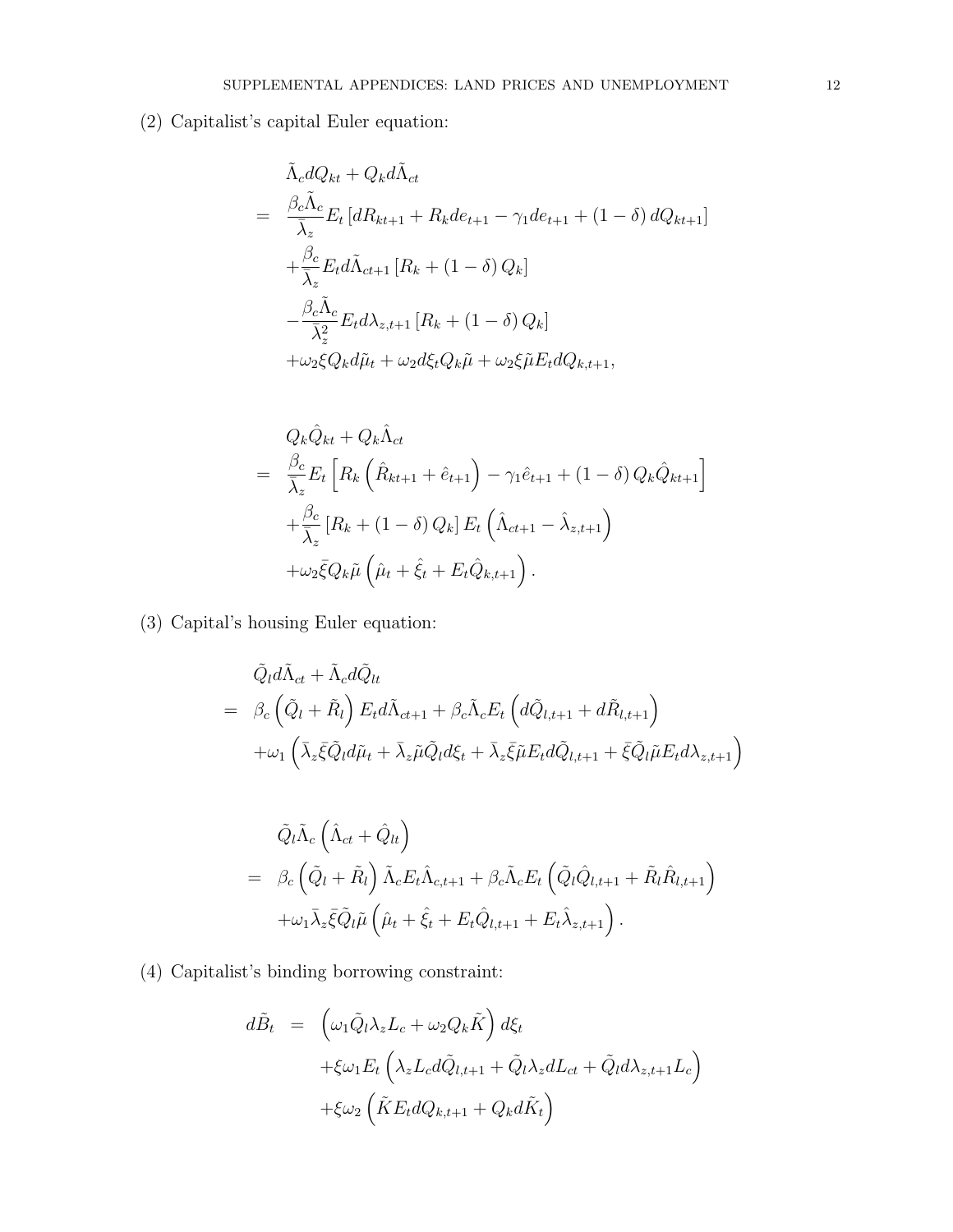$$
\hat{B}_t = \hat{\xi}_t + \frac{\omega_1 \bar{\xi} \tilde{Q}_l \lambda_z L_c}{\tilde{B}} \left( \hat{L}_{ct} + E_t \hat{Q}_{l,t+1} + E_t \hat{\lambda}_{z,t+1} \right) \n+ \frac{\omega_2 \bar{\xi} Q_k \tilde{K}}{\tilde{B}} \left( \hat{K}_t + E_t \hat{Q}_{k,t+1} \right).
$$

(5) Investment growth rate:

$$
\hat{\gamma}_{It} + \hat{I}_{t-1} = \hat{I}_t + \hat{\lambda}_{zt}.
$$

(6) Capitalist's investment Euler equation:

$$
0 = dQ_{kt} + d\varphi_{It} - \Omega \bar{\gamma}_I d\gamma_{It} + E_t \frac{\beta_c}{\bar{\lambda}_z} \Omega \bar{\gamma}_I^2 d\gamma_{It+1},
$$

$$
\hat{Q}_{kt} + \hat{\varphi}_{It} = \Omega \bar{\gamma}_I^2 \left( \hat{\gamma}_{It} - \frac{\beta_c}{\bar{\lambda}_z} \bar{\gamma}_I \hat{\gamma}_{I,t+1} \right).
$$

(7) Capitalist's capacity utilization decision:

$$
R_k \hat{R}_{kt} = \gamma_2 \hat{e}_t.
$$

(8) Capitalist's marginal utility:

$$
d\tilde{\Lambda}_{ct} = \frac{-d\tilde{C}_{ct} + \eta_c d\tilde{C}_{ct-1}/\bar{\lambda}_z - \eta_c \tilde{C}_c d\lambda_{z,t}/\bar{\lambda}_z^2}{\left(\tilde{C}_c (1 - \eta_c/\bar{\lambda}_z)\right)^2} - \beta_c \eta_c E_t \frac{-\bar{\lambda}_z d\tilde{C}_{ct+1} - \tilde{C}_c d\lambda_{z,t+1} + \eta_c d\tilde{C}_{ct}}{\left(\tilde{C}_c (\bar{\lambda}_z - \eta_c)\right)^2},
$$

$$
\tilde{\Lambda}_{c}\hat{\Lambda}_{ct} = \frac{-\hat{C}_{ct} + \eta_{c}/\bar{\lambda}_{z} \left(\hat{C}_{c,t-1} - \hat{\lambda}_{zt}\right)}{\tilde{C}_{c} \left(1 - \eta_{c}/\bar{\lambda}_{z}\right)^{2}} -\beta_{c}\eta_{c}E_{t} \frac{-\bar{\lambda}_{z} \left(\hat{C}_{c,t+1} + \hat{\lambda}_{z,t+1}\right) + \eta_{c}\hat{C}_{ct}}{\tilde{C}_{c} \left(\bar{\lambda}_{z} - \eta_{c}\right)^{2}}.
$$

(9) Household's flow of funds constraint:

$$
d\tilde{C}_{ht} + \frac{d\tilde{B}_t}{R} - \frac{\tilde{B}dR_t}{R^2} + \tilde{Q}_l (dL_{ht} - dL_{h,t-1})
$$
  
= 
$$
\frac{d\tilde{B}_{t-1}}{\bar{\lambda}_z} - \frac{\tilde{B}}{\bar{\lambda}_z^2} d\lambda_{zt} + Nhd\tilde{W}_t + h\tilde{W}dN_t + N\tilde{W}dh_t.
$$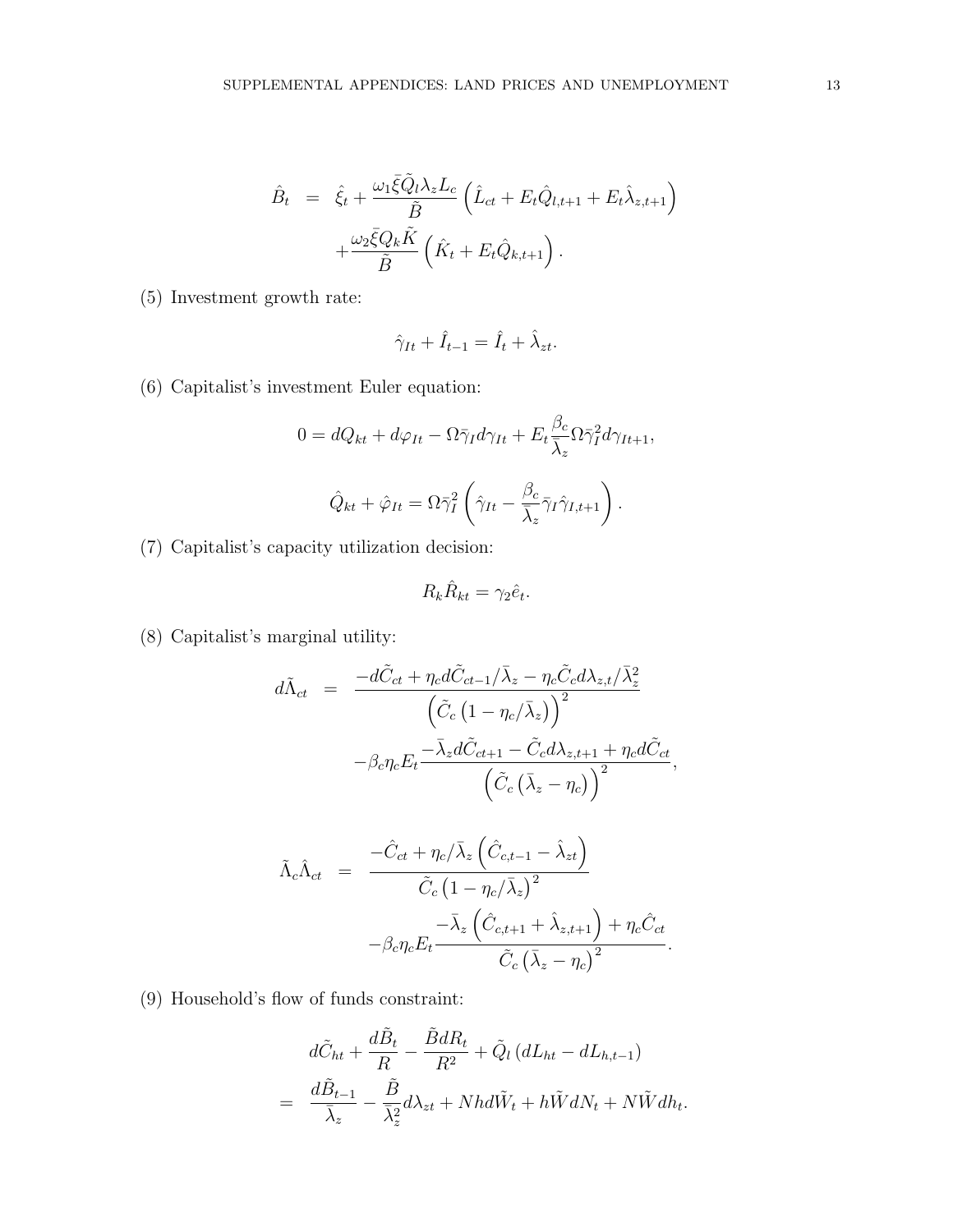$$
C_h \hat{C}_{ht} + \frac{\tilde{B}}{R} \left( \hat{B}_t - \hat{R}_t \right) + \tilde{Q}_l L_h \left( \hat{L}_{ht} - \hat{L}_{ht-1} \right)
$$
  
=  $\frac{\tilde{B}}{\overline{\lambda}_z} \left( \hat{B}_{t-1} - \hat{\lambda}_{zt} \right) + \tilde{W} N h \left( \hat{W}_t + \hat{N}_t + \hat{h}_t \right).$ 

(10) Household's bond Euler equation:

$$
\hat{\Lambda}_{ht} = E_t \left( \hat{\Lambda}_{ht+1} - \hat{\lambda}_{z,t+1} \right) + \hat{R}_t.
$$

(11) Household's housing Euler equation:

$$
\tilde{Q}_l d\tilde{\Lambda}_{ht} + \tilde{\Lambda}_h d\tilde{Q}_{lt}
$$
\n
$$
= MRS_l d\tilde{\Lambda}_{ht} + \tilde{\Lambda}_h dMRS_{lt} + \beta_h \tilde{Q}_l E_t d\tilde{\Lambda}_{ht+1} + \beta_h \tilde{\Lambda}_h E_t d\tilde{Q}_{l,t+1},
$$
\n
$$
\tilde{Q}_l \tilde{\Lambda}_h \left( \hat{\Lambda}_{ht} + \hat{Q}_{lt} \right)
$$
\n
$$
= MRS_l \tilde{\Lambda}_h \left( \hat{\Lambda}_{ht} + \widehat{MRS}_{ht} \right) + \beta_h \tilde{\Lambda}_h \tilde{Q}_l E_t \left( \hat{\Lambda}_{ht+1} + \hat{Q}_{l,t+1} \right),
$$

where

$$
\widehat{MRS}_{ht} = \widehat{MUL}_t - \hat{\Lambda}_{ht}.
$$

(12) Household's marginal utility of consumption:

$$
d\tilde{\Lambda}_{ht} = -\gamma L_h^{\varphi_L(1-\gamma)} \left( \tilde{C}_h - \frac{\eta_h \tilde{C}_h}{\bar{\lambda}_z} \right)^{-\gamma-1} \left( d\tilde{C}_{ht} - \frac{\eta_h}{\bar{\lambda}_z} d\tilde{C}_{ht-1} + \frac{\eta_h \tilde{C}_h}{\lambda_z^2} d\lambda_{zt} \right)
$$
(C.69)  
+  $\left( \tilde{C}_h - \frac{\eta_h \tilde{C}_h}{\bar{\lambda}_z} \right)^{-\gamma} (1-\gamma) L_h^{\varphi_L(1-\gamma)} \left( \ln L_h d\varphi_{Lt} + \varphi_L \frac{dL_{ht}}{L_h} \right)$   
+  $\beta_h \eta_h \gamma L_h^{\varphi_L(1-\gamma)} \left( \tilde{C}_h - \frac{\eta_h \tilde{C}_h}{\bar{\lambda}_z} \right)^{-\gamma-1} E_t \left( d\tilde{C}_{ht+1} - \frac{\eta_h}{\bar{\lambda}_z} d\tilde{C}_{ht} + \frac{\eta_h \tilde{C}_h}{\lambda_z^2} d\lambda_{zt+1} \right) \frac{1}{\bar{\lambda}_z}$   
-  $\beta_h \eta_h \left( \tilde{C}_h - \frac{\eta_h \tilde{C}_h}{\bar{\lambda}_z} \right)^{-\gamma} (1-\gamma) L_h^{\varphi_L(1-\gamma)} E_t \left( \ln L_h d\varphi_{Lt+1} + \varphi_L \frac{dL_{ht+1}}{L_h} \right) \frac{1}{\bar{\lambda}_z}$   
+  $\beta_h \eta_h E_t \left[ L_h^{(1-\gamma)\varphi_l} \left( \tilde{C}_h - \frac{\eta_h \tilde{C}_h}{\lambda_z} \right)^{-\gamma} \frac{d\lambda_{z,t+1}}{\lambda_z^2} \right],$ 

$$
\tilde{\Lambda}_{ht}\hat{\Lambda}_{ht} = -\gamma L_h^{\varphi_L(1-\gamma)} \left( \tilde{C}_h - \frac{\eta_h \tilde{C}_h}{\bar{\lambda}_z} \right)^{-\gamma - 1} \left( \tilde{C}_h \hat{C}_{ht} - \frac{\eta_h}{\bar{\lambda}_z} \tilde{C}_h \hat{C}_{ht-1} + \frac{\eta_h \tilde{C}_h}{\lambda_z} \hat{\lambda}_{zt} \right) (C.70)
$$
\n
$$
\left( \tilde{C}_h - \frac{\eta_h \tilde{C}_h}{\bar{\lambda}_z} \right)^{-\gamma} (1 - \epsilon)^{\gamma} \tilde{\Lambda}_{\gamma}^{2L(1-\gamma)} \left( \tilde{C}_h \hat{C}_h + \tilde{C}_h \hat{C}_h \right) \tag{C.71}
$$

$$
+\left(\tilde{C}_h - \frac{\eta_h C_h}{\bar{\lambda}_z}\right) \quad (1-\gamma) L_h^{\varphi_L(1-\gamma)}\left(\bar{\varphi}_L \hat{\varphi}_{Lt} \ln L_h + \bar{\varphi}_L \hat{L}_{ht}\right) \tag{C.71}
$$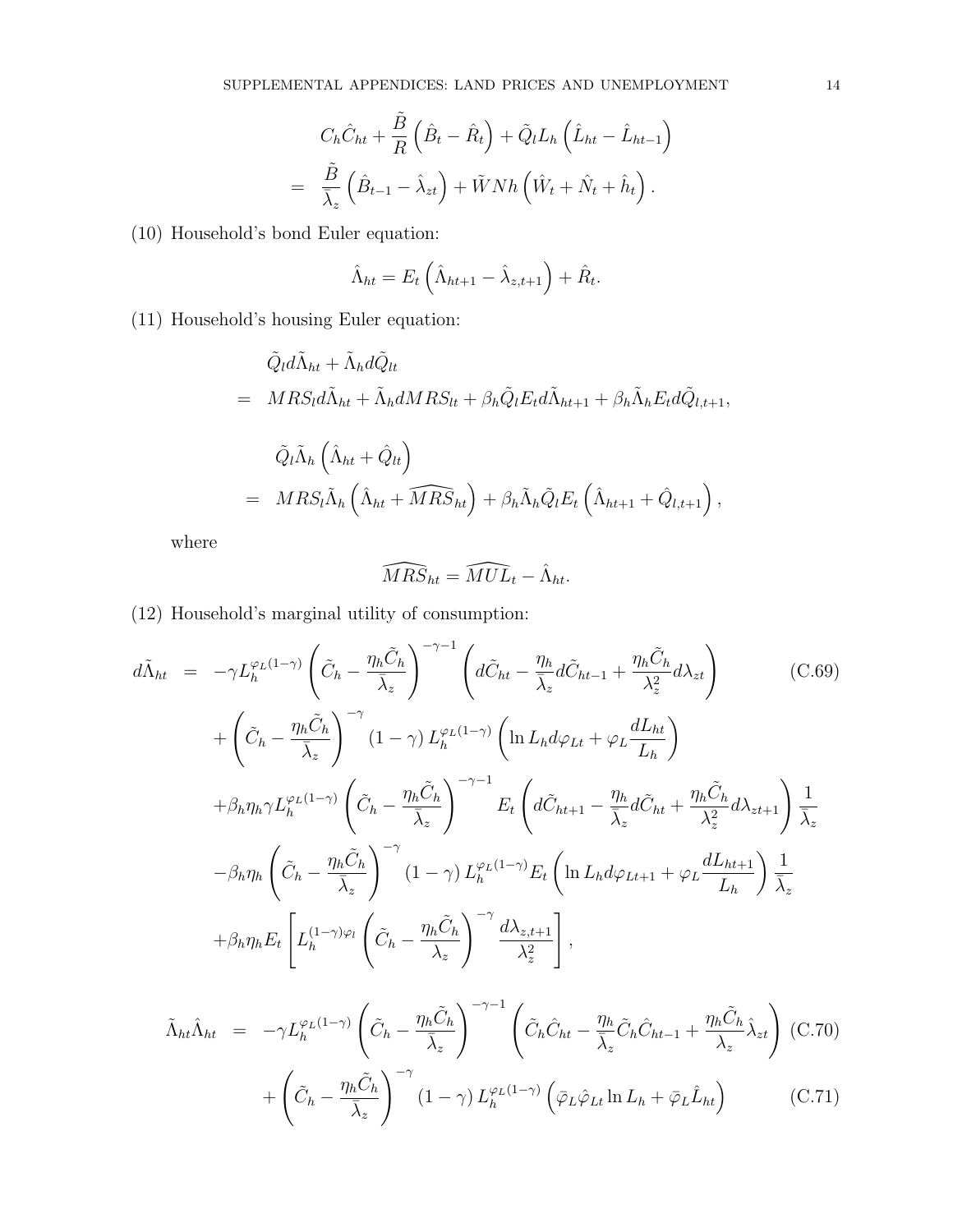$$
+\beta_h \eta_h \gamma L_h^{\varphi_L(1-\gamma)} \left(\tilde{C}_h - \frac{\eta_h \tilde{C}_h}{\bar{\lambda}_z}\right)^{-\gamma-1} E_t \left(\tilde{C}_h \hat{C}_{ht+1} - \frac{\eta_h}{\bar{\lambda}_z} \tilde{C}_h \hat{C}_{ht} + \frac{\eta_h \tilde{C}_h}{\lambda_z} \hat{\lambda}_{zt+1}\right) \frac{1}{\bar{\lambda}_z^{\text{C}}}.
$$

$$
-\beta_h \eta_h \left( \tilde{C}_h - \frac{\eta_h \tilde{C}_h}{\bar{\lambda}_z} \right)^{-\gamma} (1-\gamma) L_h^{\varphi_L(1-\gamma)} E_t \left( \bar{\varphi}_L \hat{\varphi}_{Lt+1} \ln L_h + \bar{\varphi}_L \hat{L}_{ht+1} \right) \frac{1}{\bar{\lambda}_z} \tag{C.73}
$$

$$
+\beta_h \eta_h E_t \left[ L_h^{(1-\gamma)\varphi_l} \left( \tilde{C}_h - \frac{\eta_h \tilde{C}_h}{\bar{\lambda}_z} \right)^{-\gamma} \frac{\hat{\lambda}_{z,t+1}}{\bar{\lambda}_z} \right].
$$
 (C.74)

(13) Household's marginal utility of housing

$$
d\widetilde{MUL}_{t} = \bar{\varphi}_{L} (1 - \gamma) L_{h}^{\varphi_{L}(1 - \gamma) - 1} \left( \tilde{C}_{h} - \frac{\eta_{h} \tilde{C}_{h}}{\bar{\lambda}_{z}} \right)^{-\gamma} \left( d\tilde{C}_{ht} - \frac{\eta_{h}}{\bar{\lambda}_{z}} d\tilde{C}_{ht-1} + \frac{\eta_{h} \tilde{C}_{h}}{\lambda_{z}^{2}} d\lambda_{zt} \right)
$$
  
+ 
$$
\bar{\varphi}_{L} \left( \tilde{C}_{h} - \frac{\eta_{h} \tilde{C}_{h}}{\bar{\lambda}_{z}} \right)^{1 - \gamma} L_{h}^{\varphi_{L}(1 - \gamma) - 1} \left( (1 - \gamma) d\varphi_{Lt} \ln L_{h} + (\bar{\varphi}_{L} (1 - \gamma) - 1) \frac{dL_{ht}}{L_{h}} \right)
$$
  
+ 
$$
L_{h}^{\varphi_{L}(1 - \gamma) - 1} \left( \tilde{C}_{h} - \frac{\eta_{h} \tilde{C}_{h}}{\bar{\lambda}_{z}} \right)^{1 - \gamma} d\varphi_{L,t}.
$$

$$
\widetilde{MUL} \widehat{MUL}_{t} = \bar{\varphi}_{L} (1 - \gamma) L_{h}^{\varphi_{L}(1 - \gamma) - 1} \left( \tilde{C}_{h} - \frac{\eta_{h} \tilde{C}_{h}}{\bar{\lambda}_{z}} \right)^{-\gamma} \left( \tilde{C}_{h} \hat{C}_{ht} - \frac{\eta_{h}}{\bar{\lambda}_{z}} \tilde{C}_{ht-1} \hat{C}_{ht-1} + \frac{\eta_{h} \tilde{C}_{h}}{\bar{\lambda}_{z}} d\hat{\lambda}_{zt} \right)
$$

$$
+ \bar{\varphi}_{L} \left( \tilde{C}_{h} - \frac{\eta_{h} \tilde{C}_{h}}{\bar{\lambda}_{z}} \right)^{1 - \gamma} L_{h}^{\varphi_{L}(1 - \gamma) - 1} \left( (1 - \gamma) \bar{\varphi}_{L} \ln L_{h} \hat{\varphi}_{Lt} + (\bar{\varphi}_{L} (1 - \gamma) - 1) \hat{L}_{ht} \right)
$$

$$
+ \bar{\varphi}_{L} L_{h}^{\varphi_{L}(1 - \gamma) - 1} \left( \tilde{C}_{h} - \frac{\eta_{h} \tilde{C}_{h}}{\bar{\lambda}_{z}} \right)^{1 - \gamma} \hat{\varphi}_{L,t}.
$$

(14) Matching function:

$$
\hat{m}_t = \hat{\varphi}_{mt} + a\hat{u}_t + (1 - a)\hat{v}_t.
$$

(15) Job finding rate:

$$
\hat{q}_t^u = \hat{m}_t - \hat{u}_t.
$$

(16) Job filling rate:

$$
\hat{q}_t^v = \hat{m}_t - \hat{v}_t.
$$

(17) Employment dynamics:

$$
dN_t = (1 - \bar{\rho}) dN_{t-1} + dm_t,
$$
  

$$
\hat{N}_t = (1 - \bar{\rho}) \hat{N}_{t-1} + \bar{\rho} \hat{m}_t.
$$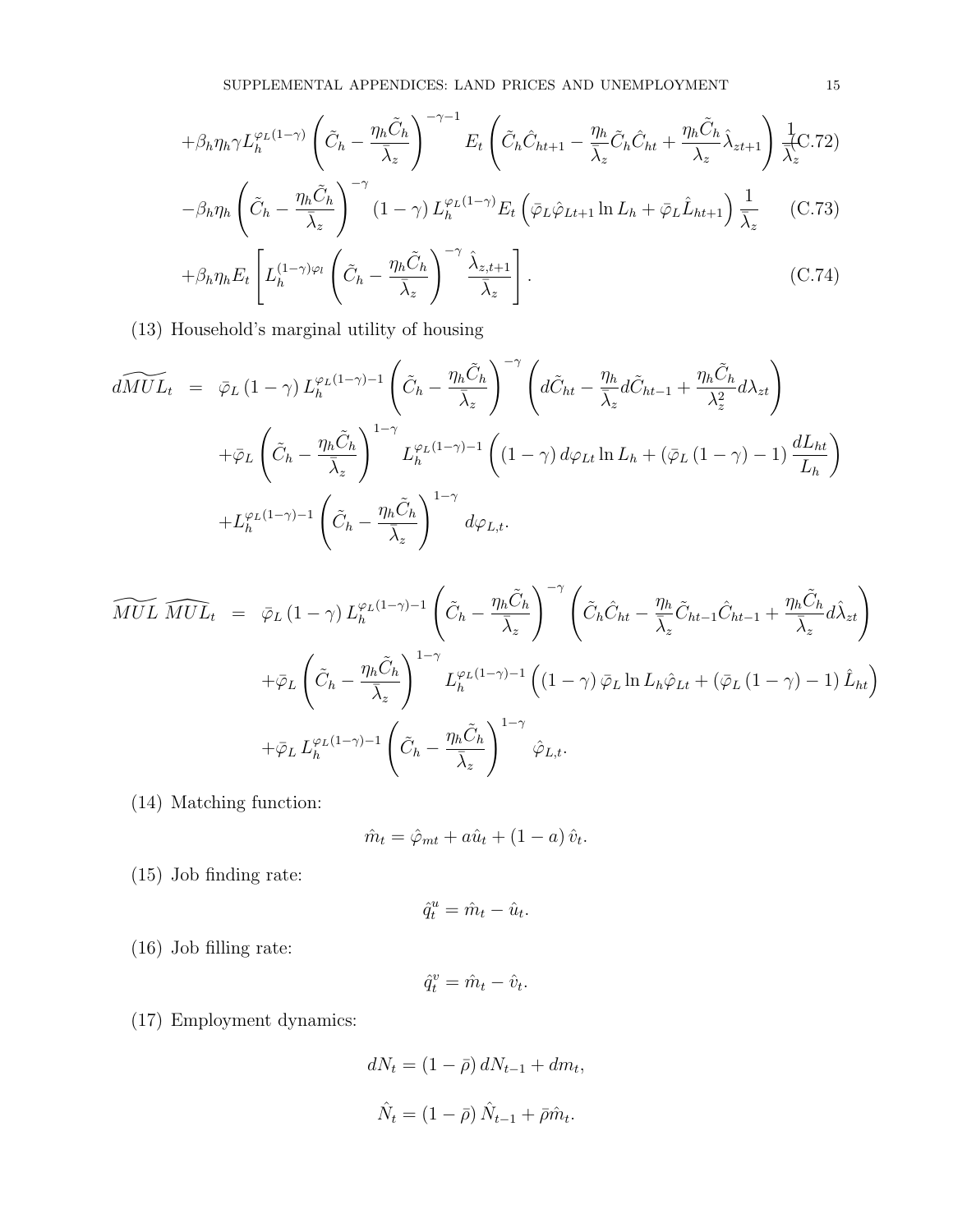(18) Number of searching workers:

$$
du_t = -(1 - \bar{\rho}) dN_{t-1},
$$
  

$$
u\hat{u}_t = -(1 - \bar{\rho}) N \hat{N}_{t-1}.
$$

(19) Aggregate production function:

$$
\hat{Y}_t = \alpha \left[ (1 - \phi) \left( \hat{K}_{t-1} + \hat{e}_t - \hat{\lambda}_{zt} \right) + \phi \left( \hat{Z}_t^m + \hat{L}_{c,t-1} \right) \right] + (1 - \alpha) \left( \hat{N}_t + \hat{h}_t + \hat{Z}_t^m \right).
$$

(20) Capital rental rate:

$$
\hat{R}_{kt} = \hat{Y}_t + \hat{\lambda}_{zt} - \hat{K}_{t-1} - \hat{e}_t.
$$

(21) Land rental rate:

$$
\hat{R}_{lt} = \hat{Y}_t - \hat{L}_{c,t-1}.
$$

(22) Capital law of motion:

$$
d\tilde{K}_t = (1 - \delta) d\tilde{K}_{t-1}/\bar{\lambda}_z - (1 - \delta) \tilde{K}/\bar{\lambda}_z^2 d\lambda_{zt} + dI_t + \tilde{I} d\varphi_{It},
$$

$$
\hat{K}_t = \frac{1 - \delta}{\bar{\lambda}_z} \left( \hat{K}_{t-1} - \hat{\lambda}_{zt} \right) + \frac{\tilde{I}}{\tilde{K}} \left( \hat{I}_t + \hat{\varphi}_{It} \right).
$$

(23) Aggregate resource constraint:

$$
d\tilde{Y}_t = d\tilde{I}_t + d\tilde{C}_{ct} + d\tilde{C}_{ht} + \frac{\tilde{K}\gamma_1}{\overline{\lambda}_z}de_t + \kappa dv_t + d\tilde{G}_t,
$$
  

$$
\hat{Y}_t = \frac{\tilde{I}}{\tilde{Y}}\hat{I}_t + \frac{\tilde{C}_c}{\tilde{Y}}\hat{C}_{ct} + \frac{\tilde{C}_h}{\tilde{Y}}\hat{C}_{ht} + \frac{\tilde{K}\gamma_1}{\overline{\lambda}_z\tilde{Y}}\hat{e}_t + \frac{\kappa v}{\tilde{Y}}\hat{v}_t + \frac{\tilde{G}}{\tilde{Y}}\hat{G}_t.
$$

(24) Housing market clearing condition:

$$
L_c \hat{L}_{ct} + L_h \hat{L}_{ht} = 0.
$$

(25) Optimal vacancy posting condition:

$$
-\frac{\kappa}{\left(q^v\right)^2}dq_t^v = (1 - \alpha)\frac{d\tilde{Y}_t}{N} - (1 - \alpha)\frac{\tilde{Y}}{N^2}dN_t - hd\tilde{W}_t - \tilde{W}dh_t
$$

$$
+E_t\frac{\beta_c d\tilde{\Lambda}_{c,t+1}}{\tilde{\Lambda}}(1 - \rho)\frac{\kappa}{q^v} - E_t\frac{\beta_c d\tilde{\Lambda}_{c,t}}{\tilde{\Lambda}}(1 - \rho)\frac{\kappa}{q^v} - E_t\beta_c(1 - \rho)\frac{\kappa}{\left(q^v\right)^2}dq_{t+1}^v
$$

$$
-\frac{\kappa}{q^v}\hat{q}_t^v = (1 - \alpha)\frac{\tilde{Y}}{N}\left(\hat{Y}_t - \hat{N}_t\right) - \tilde{W}h\left(\hat{W}_t + \hat{h}_t\right)
$$

$$
+ \beta_c (1 - \bar{\rho}) \frac{\kappa}{q^v} E_t \left( \hat{\Lambda}_{c,t+1} - \hat{\Lambda}_{c,t} \right) - \beta_c \frac{\kappa}{q^v} E_t (1 - \bar{\rho}) \hat{q}_{t+1}^v.
$$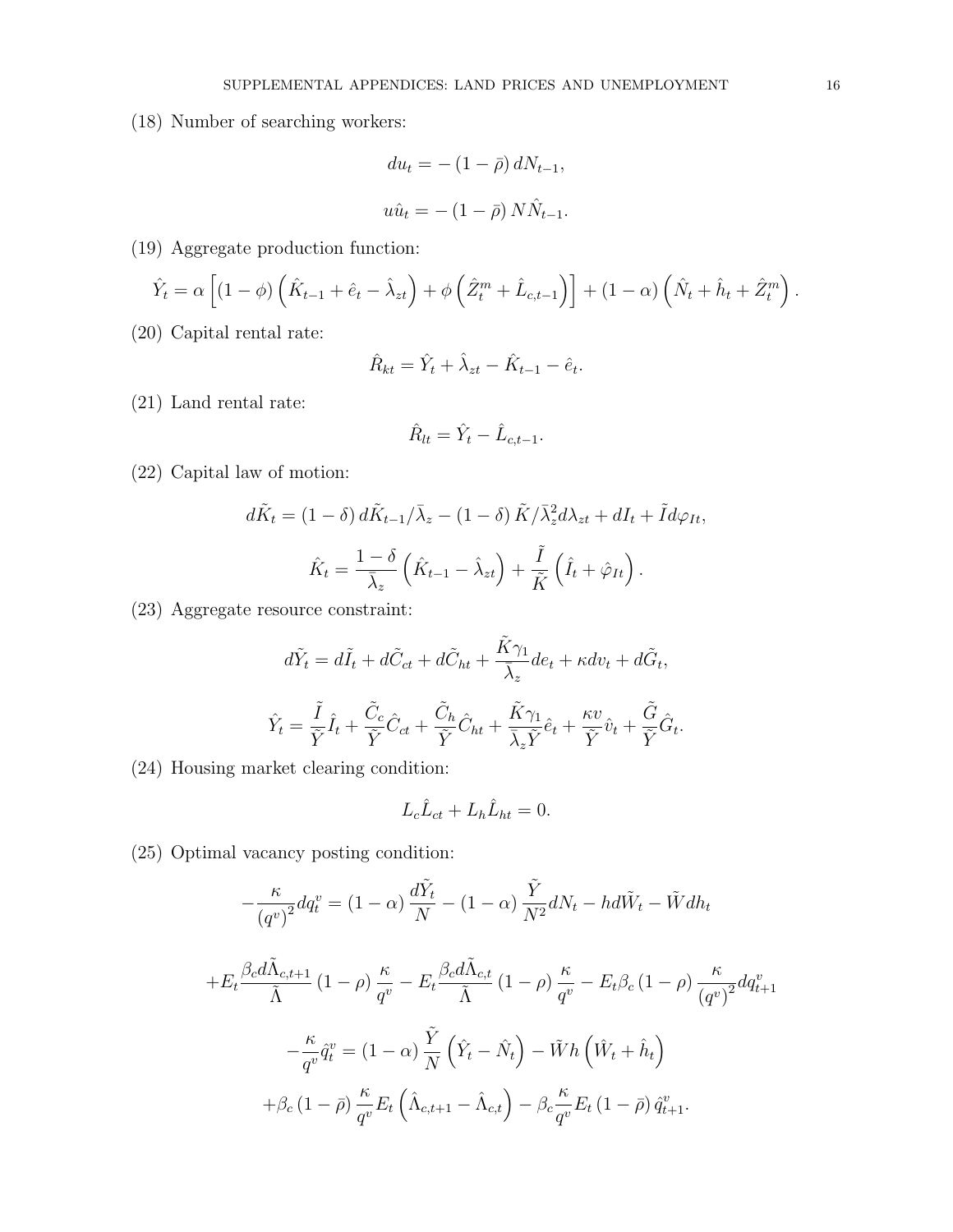(26) Nash bargained wage:

$$
\tilde{W}^{NB}h\left(\hat{W}_{t}^{NB}+\hat{h}_{t}\right) = \frac{\chi h^{\nu}dh_{t}}{\tilde{\Lambda}_{h}} - \frac{h^{1+\nu}\chi d\tilde{\Lambda}_{ht}}{(1+\nu)\left(\tilde{\Lambda}_{h}\right)^{2}} + d\vartheta_{t}\frac{\kappa}{q^{v}} - \bar{\vartheta}\frac{\kappa dq_{t}^{v}}{(q^{v})^{2}}
$$

$$
-\beta_{h}\left(1-\rho\right)\left(1-q^{u}\right)\bar{\vartheta}\frac{\kappa}{q^{v}}E_{t}\left[\hat{\Lambda}_{h,t+1}-\hat{\Lambda}_{h,t}\right] + \beta_{h}\left(1-\rho\right)\bar{\vartheta}\frac{\kappa}{q^{v}}E_{t}dq_{t+1}^{u}
$$

$$
+\beta_{h}\left(1-\rho\right)\left(1-q^{u}\right)\bar{\vartheta}E_{t}\frac{\kappa dq_{t+1}^{v}}{(q^{v})^{2}} - \beta_{h}\left(1-\rho\right)\left(1-q^{u}\right)d\vartheta_{t+1}\frac{\kappa}{q^{v}}
$$

$$
\tilde{W}^{NB}h\left(\hat{W}_{t}^{NB}+\hat{h}_{t}\right) = \frac{\chi h^{1+\nu}}{\tilde{\Lambda}_{h}\left(1+\nu\right)}\left(\left(1+\nu\right)\hat{h}_{t}-\hat{\Lambda}_{ht}\right) + \frac{\bar{\vartheta}\kappa}{q^{v}}\left(\hat{\vartheta}_{t}-\hat{q}_{t}^{v}\right)
$$

$$
-\beta_{h}\left(1-\bar{\rho}\right)\left(1-q^{u}\right)\bar{\vartheta}\frac{\kappa}{q^{v}}E_{t}\left[\hat{\Lambda}_{h,t+1}-\hat{\Lambda}_{h,t}\right] + \beta_{h}\bar{\vartheta}\frac{\kappa}{q^{v}}\left(1-\rho\right)q^{u}E_{t}\hat{q}_{t+1}^{u}
$$

$$
-\beta_{h}\left(1-\rho\right)\left(1-q^{u}\right)\bar{\vartheta}\frac{\kappa}{q^{v}}E_{t}\left(\hat{\vartheta}_{t+1}-\hat{q}_{t+1}^{v}\right)
$$

(27) Wage rigidity:

$$
\hat{W}_t = \psi \hat{W}_{t-1} + (1 - \psi) \hat{W}_t^{NB}.
$$

(28) Aggregate consumption:

$$
\tilde{C}\hat{C}_t = \tilde{C}_c\hat{C}_{ct} + \tilde{C}_h\hat{C}_{ht}.
$$

(29) Unemployment rate

$$
U\hat{U}_t = -N\hat{N}_t.
$$

(30) The value of the firm.

$$
\hat{J}^F_t = -\hat{q}^v_t.
$$

(31) The value of employment:

$$
\tilde{J}_t^W = \tilde{W}_t h_t - \frac{\chi g(h_t)}{\tilde{\Lambda}_{ht}} + E_t \frac{\beta_h \tilde{\Lambda}_{h,t+1}}{\tilde{\Lambda}_{ht}} \left[ \left( 1 - \rho \left( 1 - q_{t+1}^u \right) \right) \left( \tilde{J}_{t+1}^W - \tilde{J}_{t+1}^U \right) + \tilde{J}_{t+1}^U \right]. \tag{C.75}
$$

$$
\tilde{J}^{W}\hat{J}_{t}^{W} = \tilde{W}h\left(\hat{W}_{t} + \hat{h}_{t}\right) - \frac{\chi h^{1+\nu}}{\tilde{\Lambda}_{h}\left(1+\nu\right)}\left((1+\nu)\hat{h}_{t} - \hat{\Lambda}_{ht}\right) \n+ \beta_{h}\left[\left(1-\bar{\rho}\left(1-q^{u}\right)\right)\tilde{J}^{W} + \bar{\rho}\left(1-q^{u}\right)\tilde{J}^{U}\right]E_{t}\left(\hat{\Lambda}_{ht+1} - \hat{\Lambda}_{ht}\right) \n+ \beta_{h}E_{t}\left[\left(1-\bar{\rho}\left(1-q^{u}\right)\right)\tilde{J}^{W}\hat{J}_{t+1}^{W} + \bar{\rho}\left(1-q^{u}\right)\tilde{J}^{U}\hat{J}_{t+1}^{U}\right] + \beta_{h}\bar{\rho}q^{u}\left(\tilde{J}^{W} - \tilde{J}^{U}\right)E_{t}\hat{q}_{t+1}^{u}.
$$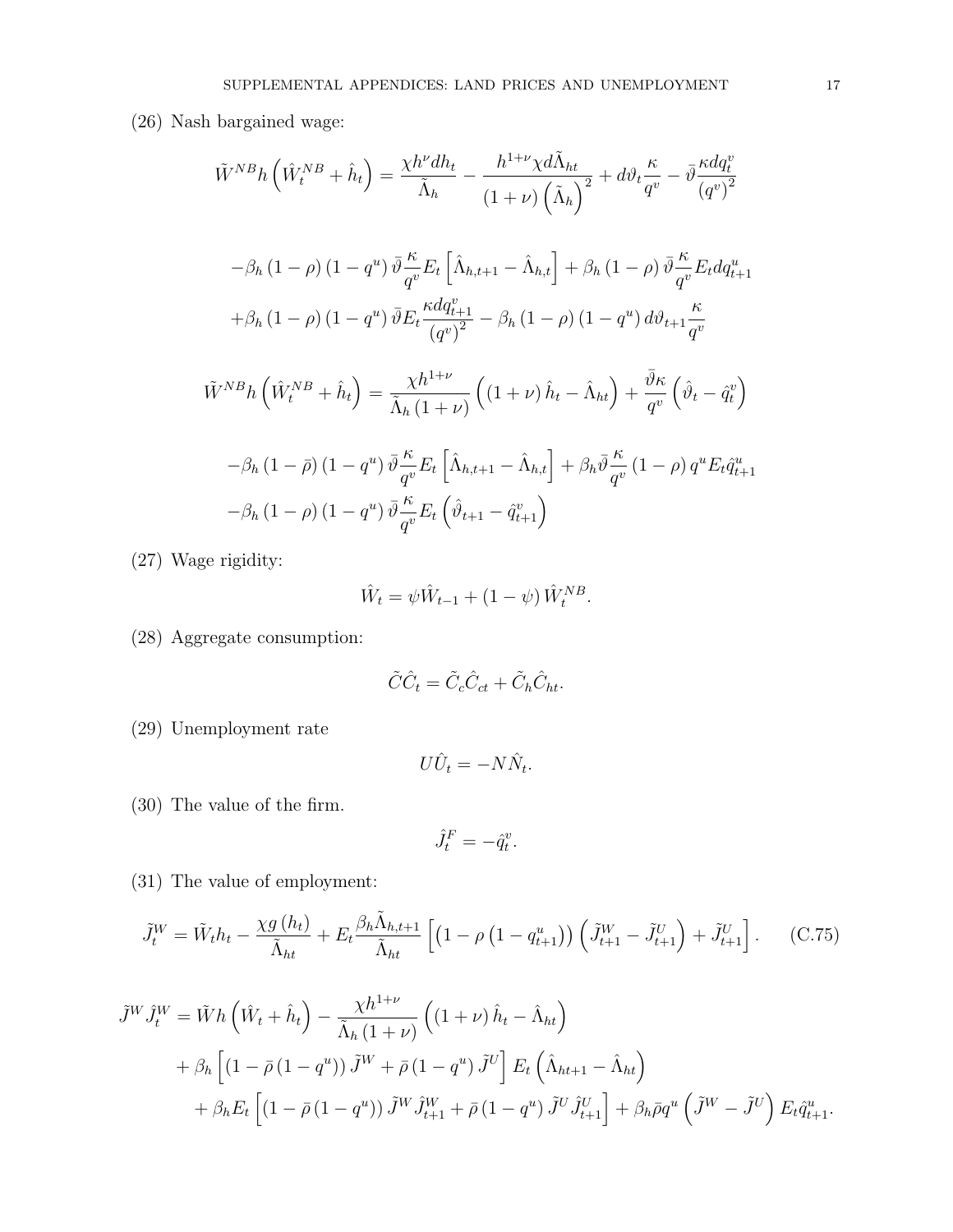(32) The value of unemployment:

$$
\tilde{J}_t^U = b + E_t \frac{\beta_h \tilde{\Lambda}_{ht+1}}{\tilde{\Lambda}_{ht}} \left[ q_{t+1}^u \tilde{J}_{t+1}^W + (1 - q_{t+1}^u) \tilde{J}_{t+1}^U \right]. \tag{C.76}
$$

$$
\tilde{J}^U \hat{J}_t^U = \beta_h \left[ q^u \left( \tilde{J}^W - \tilde{J}^U \right) + \tilde{J}^U \right] E_t \left( \hat{\Lambda}_{ht+1} - \hat{\Lambda}_{ht} \right) + \beta_h q^u \left( \tilde{J}^W - \tilde{J}^U \right) E_t \hat{q}_{t+1}^u + \beta_h E_t \left[ q^u \tilde{J}^W \hat{J}_{t+1}^W + (1 - q^u) \tilde{J}^U \hat{J}_{t+1}^U \right]
$$

(33) Market tightness:

$$
\hat{\theta}_t = \hat{v}_t - \hat{u}_t.
$$

(34) Hours:

$$
\frac{\chi g'(h_t)}{\Lambda_{ht}} = (1 - \alpha) \frac{Y_t}{N_t h_t}.
$$
\n
$$
\nu \hat{h}_t - \hat{\Lambda}_{ht} = \hat{Y}_t - \hat{N}_t - \hat{h}_t
$$
\n(C.77)

#### D. Data, shocks, and measurement

D.1. **Data description.** All data are constructed by Patrick Higgins at the Federal Reserve Bank of Atlanta. Some of the data are taken directly from the Haver Analytics Database (Haver for short), from Bureau of Economic Analysis (BEA), or from Bureau of Labor Statistics (BLS). This section describes, in detail, how each time series is constructed.

The model estimation is based on six U.S. aggregate time series: the real price of land  $(Q_t^{\text{Data}})$ , real per capita consumption  $(C_t^{\text{Data}})$ , real per capita investment  $(I_t^{\text{Data}})$ , vacancies  $(v_t^{\text{Data}})$ , the unemployment rate  $(U_t^{\text{Data}})$ , and per capita total hours  $(H_t^{\text{Data}})$ . All these series are constructed to be consistent with the corresponding series in Greenwood, Hercowitz, and Krusell (1997), Cummins and Violante (2002), and Davis and Heathcote (2007).

The time series of real wages are used by the BVAR for data description, but not used by the model for the purpose of testing how the model fares in predicting movements of real wages *out of sample*. Since the earliest date for the land-price data to be available is the first quarter of 1975, the sample period used for this paper range from the first quarter of 1975 to the third quarter of 2015.

These series are defined as follows:

•  $Q_{lt}^{\text{Data}} = \frac{\text{LiqLandPricesSAFHFACoreLogicSplice87}}{\text{DGDP_USNA}};$  $\bullet$   $C_t^{\text{Data}} = \frac{\text{NomConsNHSplusND/DGDP\_USNA}}{\text{POPSMOOTH\_USECON}};$  $\bullet$   $I_t^{\text{Data}} = \frac{(\text{CDX_LUSNA} + \text{FNEX_LUSNA} + \text{FNPX_LUSNA}) / \text{DGDP_LUSNA}}{\text{POPSMOOTH_LUSECON}};$  $\bullet v_t^{\text{Data}} = \frac{\text{JOLTSHiggs}}{\text{JOLTSHiggs}+\text{LANAGRA\_USECON}};$ •  $U_t^{\text{Data}} = \text{UnempRate};$ •  $H_t^{\text{Data}} = \frac{\text{TotalHours}}{\text{POPSMOOTH}.\text{USECON}};$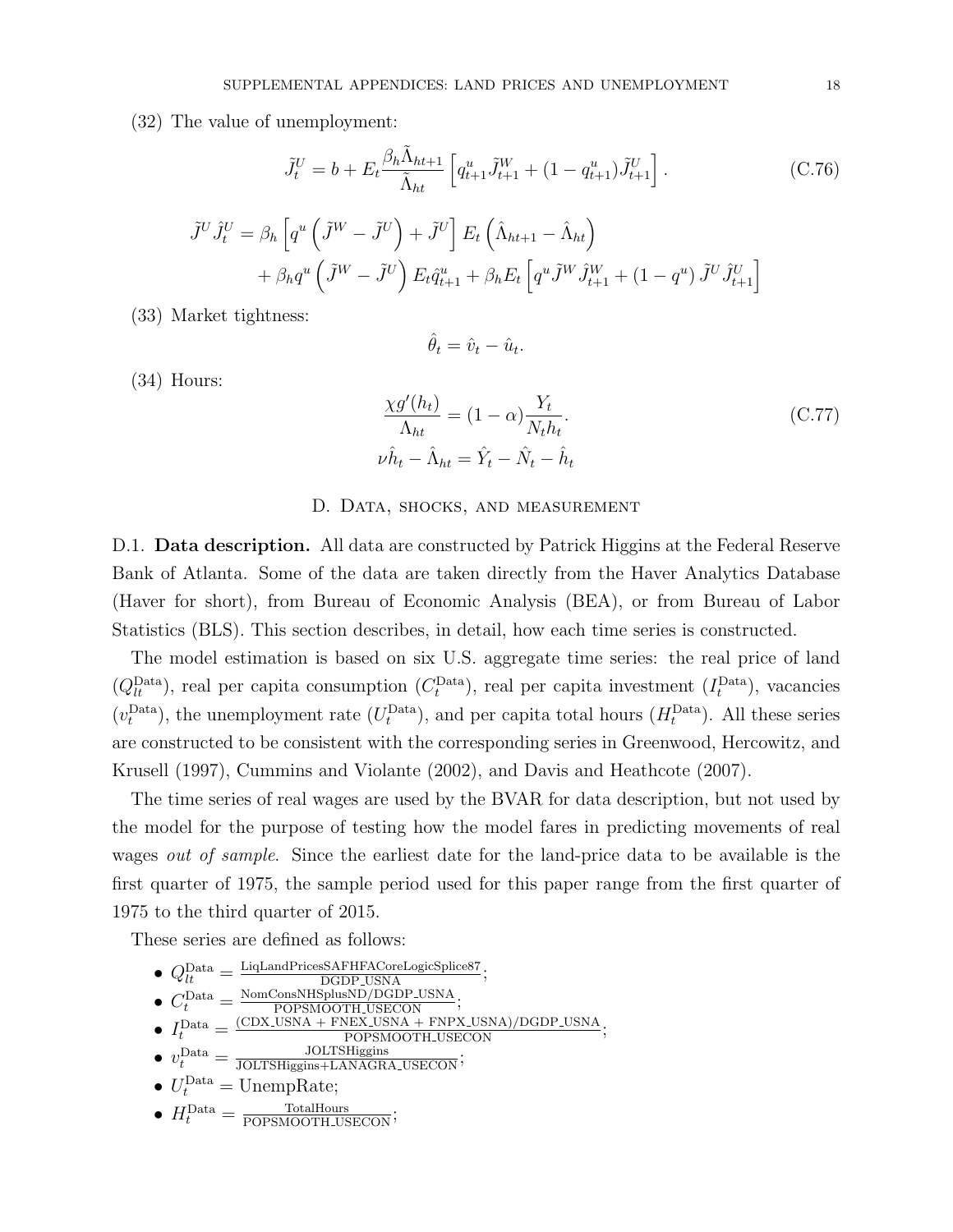• 
$$
w_t^{\text{Data}} = \frac{\text{LXNFC-USECON}}{\text{DGDP-USNA}}
$$
.

The original data, the constructed data, and their sources are described below.

LiqLandPricesSAFHFACoreLogicSplice87: Liquidity-adjusted price index for residential land. The series is constructed as follows. We seasonally adjust the FHFA home price index (USHPI@USECON) for 1975Q1-1991Q1, spliced together with Haver's seasonally adjusted CoreLogic home price index (USLPHPIS@USECON) for the third month of the first quarter of 1987 to present. We then use this home price index to construct the land price series with the Davis and Heathcote (2007) method.<sup>2</sup> The adjustment methods of Quart and Quigley (1989, 1991) are used to take account of time-on-market uncertainty. The CoreLogic home price index series provided by Core Logic Databases is similar to the Case-Shiller home price index but covers far more counties than the Case-Shiller series.

The CoreLogic land price, as well as the Cash-Shiller land price, shows much larger fluctuations than the FHFA land price. The large difference comes mainly from home price indices. The FHFA home price series includes only conforming/conventional mortgages insured by Fannie Mae and Freddie Mac and excludes subprime or expensive homes with mortgages above the conforming loan limit (\$417,000 in 2008 for example). The FHFA series is an equally weighted home price index so that expensive homes receive the same weight as inexpensive homes. The CoreLogic and Case-Shiller series are both value-weighted so that a home's weight in the index is (roughly) proportional to its price. Before 1987, the geographic coverage of the Core-Logic series is sparse relative to the the FHFA series and thus the FHFA series is probably more representative of the home price. But in the 1990s and 2000s, subprime or un-conforming mortgages were so popular that an exclusion of the prices of such homes would bias against the actual volatility of home/land prices. The volatility of our CoreLogic land price series is similar to the land price series constructed in other studies (Sirmans and Slade, 2012; Nichols, Oliner, and Mulhall, 2013). Our results obtain when we use the FHFA land price, which is constructed in the same way except that the CoreLogic home price index after 1987 is now replaced by the FHFA home price index.

Source for USHPI@USECON and USLPHPIS@USECON: BEA and Haver.

 $^{2}$ For details of this methods, see http://www.marginalg.com/morris/landdata files/ 2006-11-Davis-Heathcote-Land.appendix.pdf.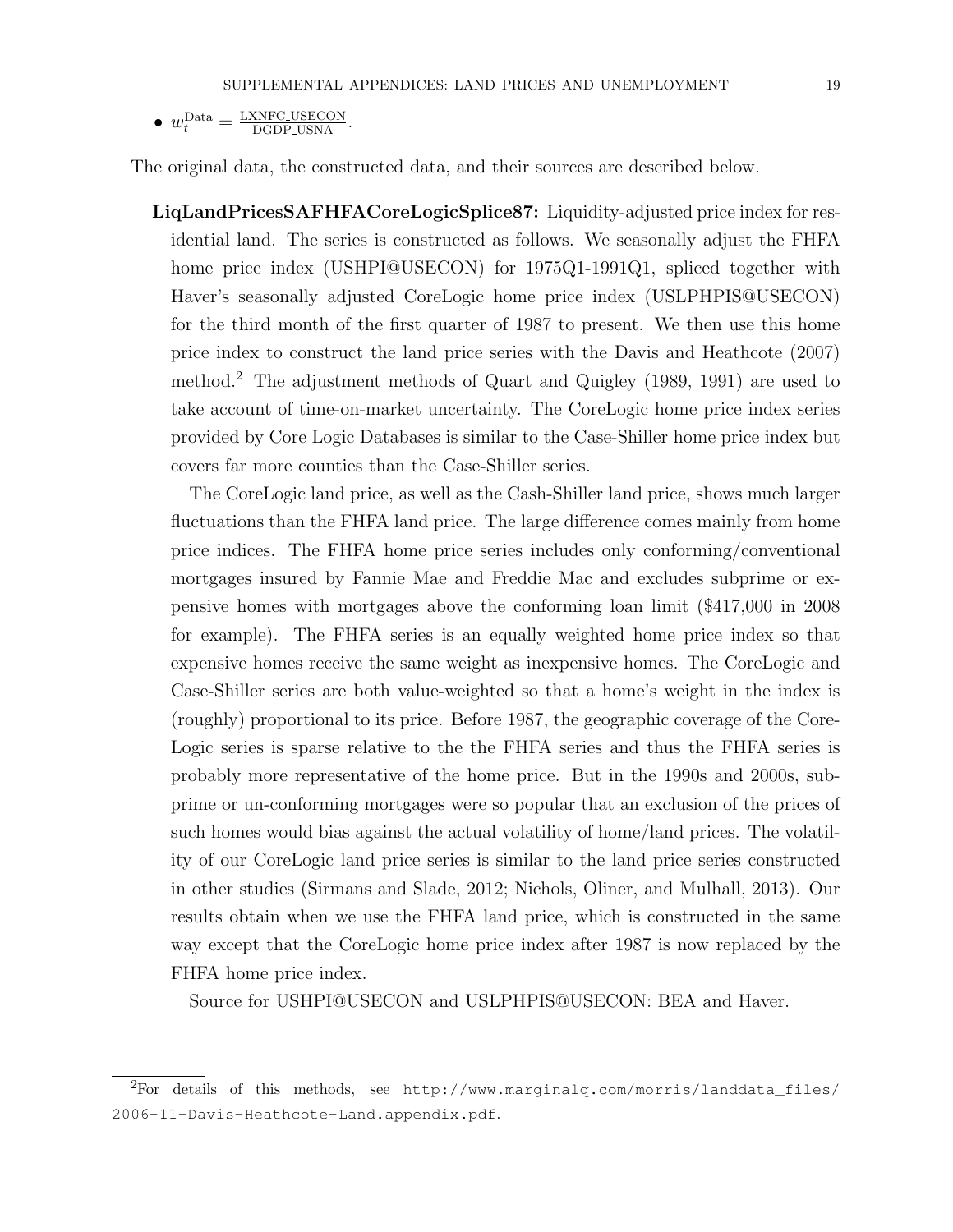- **DGDP\_USNA:** Implicit gross domestic product deflator  $(2009=100)$ . The results in the paper obtain when we use other overall price indices, such as consumer price index and personal consumption expenditure index.
- NomConsNHSplusND: Nominal personal consumption expenditures: non-housing services and nondurable goods consumption (seasonally adjusted, millon of dollars). Source: BEA and Haver.
- POPSMOOTH USECON: Smoothed civilian noninstitutional population with ages 16 years and over (thousands). This series is smoothed by eliminating breaks in population from 10-year censuses and post 2000 American Community Surveys using the "error of closure" method. This fairly simple method is used by the Census Bureau to get a smooth monthly population series to reduce the unusual influence of drastic demographic changes.<sup>3</sup> Source: BLS and Haver.
- CDX USNA: Nominal durable goods (seasonally adjusted, million of dollars). Source: BEA and Haver.
- FNEX USNA: Nominal equipment investment (seasonally adjusted, million of dollars). Source: BEA and Haver.
- FNPX USNA: Nominal investment in intellectual property products, including software (seasonally adjusted, million of dollars). Source: BEA and Haver.
- JOLTSHiggins: Job opennings. From January 1975 to December 2000, we use the composite Help-Wanted-Index built by Barnichon  $(2010),^4$  expressed in number of vacancies and rescaled to match its value in December 2000 to LJJTLA@USECON (LJJTLA@USECON is a series of total seasonally adjusted job openings expressed in thousands from the BLS-JOLTS survey that started in December 2000). From January 2001 to present, our series is the same as LJJTLA@USECON. We then take the quarterly average of the monthly series. Source for LJJTLA@USECON: BLS and Haver.
- LANAGRA USECON: Total nonfarm payroll employees (seasonally adjusted, thousands). Source: BLS and Haver.

UnempRate: Unemployment rate. Source: BLS and Haver.

- TotalHours: Total hours in the nonfarm business sector. Source: BLS and Haver.
- LXNFC USECON: Nominal compensation per hour for the nonfarm business sector (seasonally adjusted, 2009=100). Source: BLS and Haver.

<sup>&</sup>lt;sup>3</sup>The detailed explanation can be found in http://www.census.gov/popest/archives/ methodology/intercensal\\_nat\\_meth.html.

<sup>&</sup>lt;sup>4</sup>The series can be downloaded from Regis Barnichon's website at http://sites.google.com/site/ regisbarnichon/cv/HWI\_index.txt?attredirects=0.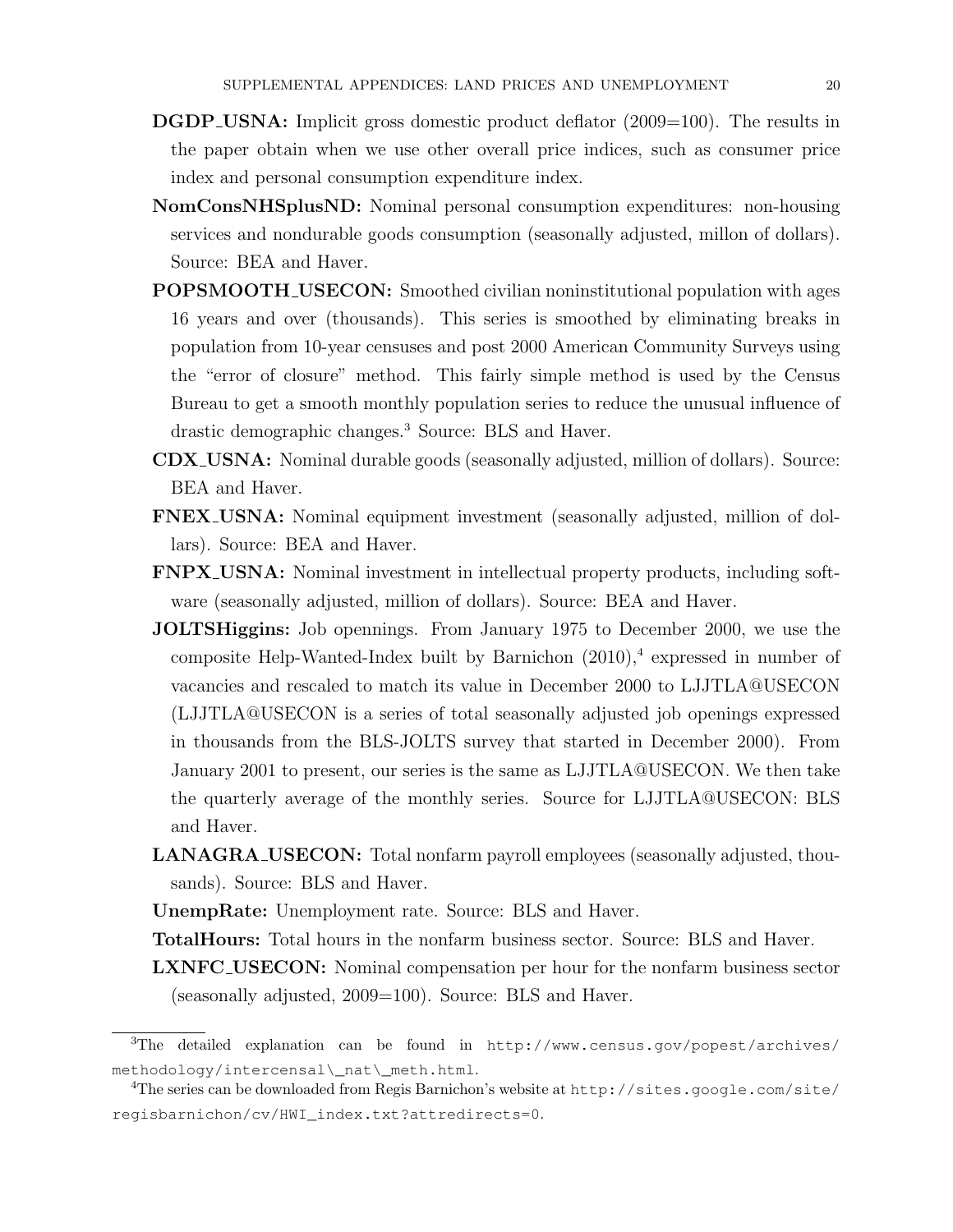D.2. **Shocks.** We include six shocks in the benchmark model: a housing demand shock  $(\varphi_{Lt})$ , a credit shock  $(\xi_t)$ , two technology shocks (the permanent shock  $\lambda_{zt}$  and the stationary shock  $Z_t^m$ ), and two labor market shocks (the matching efficiency shock  $\varphi_{mt}$  and the bargaining shock  $\vartheta_t$ ). Housing demand shocks are shown to be an important driving force of house-price (land-price) fluctuations in DSGE models without labor search frictions (Iacoviello and Neri, 2010; Liu, Wang, and Zha, 2013). Credit shocks are important for macroeconomic fluctuations in a DSGE model with financial frictions (Jermann and Quadrini, 2012). Technology shocks are typically considered as important sources of business cycles in an RBC model.

The matching function describes a reduced-form aggregate relation between the number of hires on one hand and the number of searching workers and job vacancies on the other. There is no presumption that this reduced-form relation holds exactly in the data. In fact, frequent deviations to this relation have been observed. For examples, in our sample, there have been important shifts in the Beveridge curve relation (a relation between the unemployment rate and the job vacancy rate derived from the matching function). Shifts in the Beveridge curve can be captured by variations in the matching efficiency (i.e., the residuals in the matching function).

Recent studies find that incorporating matching efficiency shocks is important for fitting a DSGE model to the labor market data (Lubik, 2009; Justiniano and Michelacci, 2011; Sala, Söderström, and Trigari, 2012). Other studies find that introducing shocks to the relative bargaining power in a DSGE model with search frictions helps fit the data for labor market variables (Gertler, Sala, and Trigari, 2008; Christoffel, Kuester, and Linzert, 2009; Christiano, Trabandt, and Walentin, 2011). We are aware of the legitimate criticism that such shocks do not offer a deeper understanding of the labor market, and thus we allow these two shocks to be correlated. The results for the impulse responses of a housing demand shock, however, do not depend on these correlations. We use these shocks to be consistent with the existing literature as well as for the purpose of fitting the model to the data without insisting on interpretation of these shocks' effect on the labor market. Moreover, controlling for the effects of these and other shocks is necessary for identifying and estimating the effect of a housing demand shock on the dynamic link between the land price and the unemployment rate.

D.3. **Measurement.** In this section we derive the six measurement equations used for estimation. For the three nonstationary variables  $Q_{lt}$ ,  $C_t$ , and  $I_t$ , we have

$$
\tilde{Q}_{lt} = \frac{Q_{lt}}{Z_t^p},
$$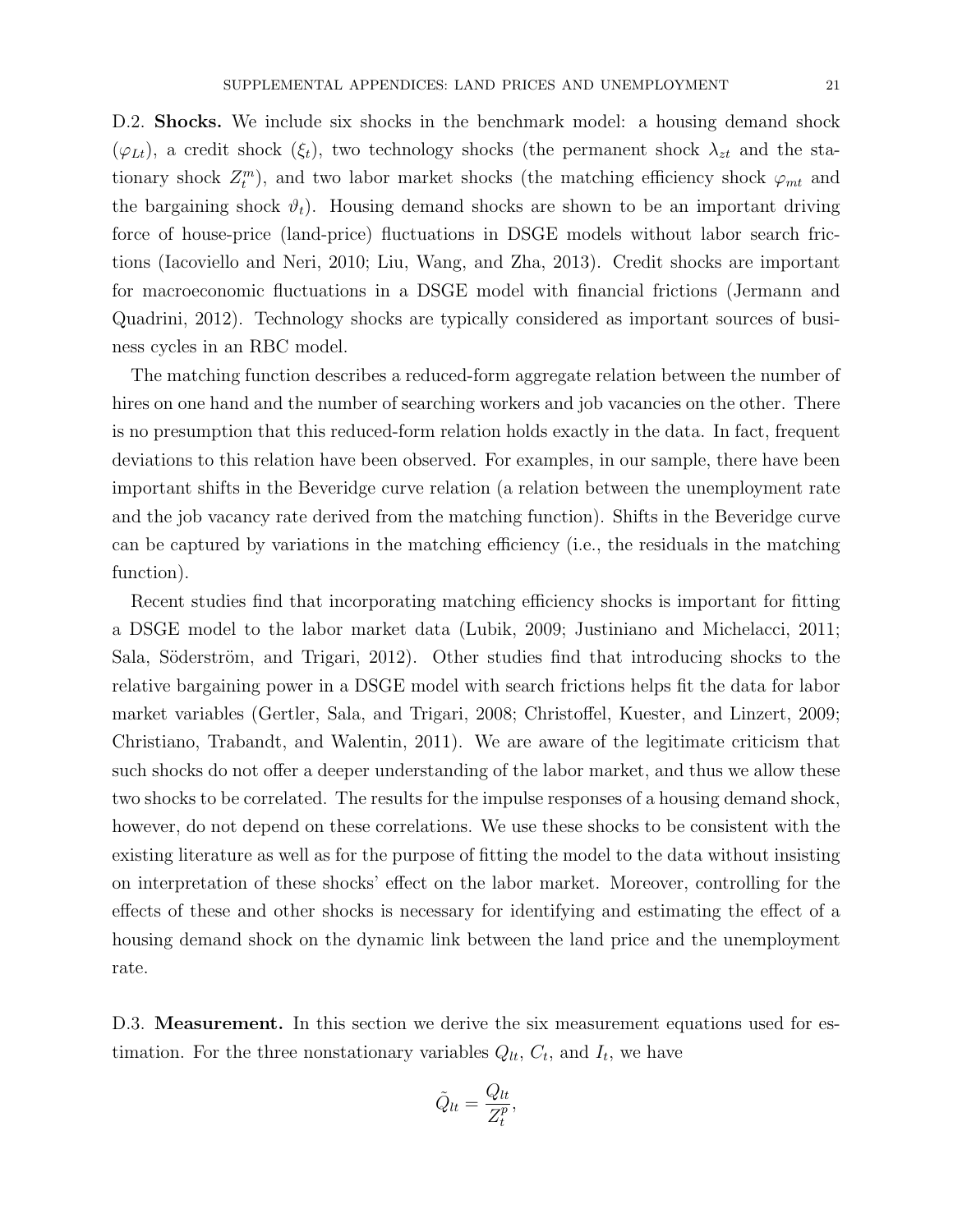$$
\log(Q_{lt}) = \log(\tilde{Q}_{lt}) + \log(Z_t^p),
$$
  

$$
\Delta \log(Q_{lt}) = \Delta \log(\tilde{Q}_{lt}) + \Delta \log(Z_t^p),
$$
  

$$
\Delta \log(Q_{lt}) = \Delta \hat{Q}_{lt} + \log \lambda_z + \hat{\lambda}_{z,t},
$$
  

$$
\Delta \log(C_t^{\text{Data}}) = \Delta \log(Q_{lt}) = \log \lambda_z + \hat{\lambda}_{z,t} + \Delta \hat{Q}_{lt},
$$

$$
\tilde{C}_t = \frac{C_t}{Z_t^p},
$$
  
\n
$$
\log(C_t) = \log(\tilde{C}_t) + \log(Z_t^p),
$$
  
\n
$$
\Delta \log(C_t) = \Delta \log(\tilde{C}_t) + \Delta \log(Z_t^p),
$$
  
\n
$$
\Delta \log(C_t) = \Delta \hat{C}_t + \log \lambda_z + \hat{\lambda}_{z,t},
$$
  
\n
$$
\Delta \log(C_t^{\text{Data}}) = \Delta \log(C_t) = \log \lambda_z + \hat{\lambda}_{z,t} + \Delta \hat{C}_t,
$$

and

$$
\tilde{I}_t = \frac{I_t}{Z_t^p},
$$
  
\n
$$
\log(I_t) = \log(\tilde{I}_t) + \log(Z_t^p),
$$
  
\n
$$
\Delta \log(I_t) = \Delta \log(\tilde{I}_t) + \Delta \log(Z_t^p),
$$
  
\n
$$
\Delta \log(I_t) = \Delta \hat{I}_t + \log \lambda_z + \hat{\lambda}_{z,t},
$$
  
\n
$$
\Delta \log(C_t^{\text{Data}}) = \Delta \log(I_t) = \log \lambda_z + \hat{\lambda}_{z,t} + \Delta \hat{I}_t,
$$

where the superscript "hat" means the log difference from the mean and "Data" indicates that the corresponding time series is observed (i.e., data). The other three observed time series are stationary variables and the corresponding measurement equations are straightforward as

$$
\hat{U}_t^{\text{Data}} = \hat{U}_t,
$$
  

$$
\hat{H}_t^{\text{Data}} = \hat{H}_t,
$$
  

$$
\hat{v}_t^{\text{Data}} = \hat{v}_t,
$$

where  $H_t = h_t N_t$  in the model.

### E. Prior distributions for structural parameters

We categorize the structural parameters in three groups. The first group of parameters are calibrated because they are difficult to identify by the model. These parameters are  $a$ , the elasticity parameter in the matching function; b, the flow benefit of unemployment;  $\vartheta$ , the Nash bargaining weight;  $\alpha$ , the income share of capital input;  $\gamma$ , the relative risk aversion;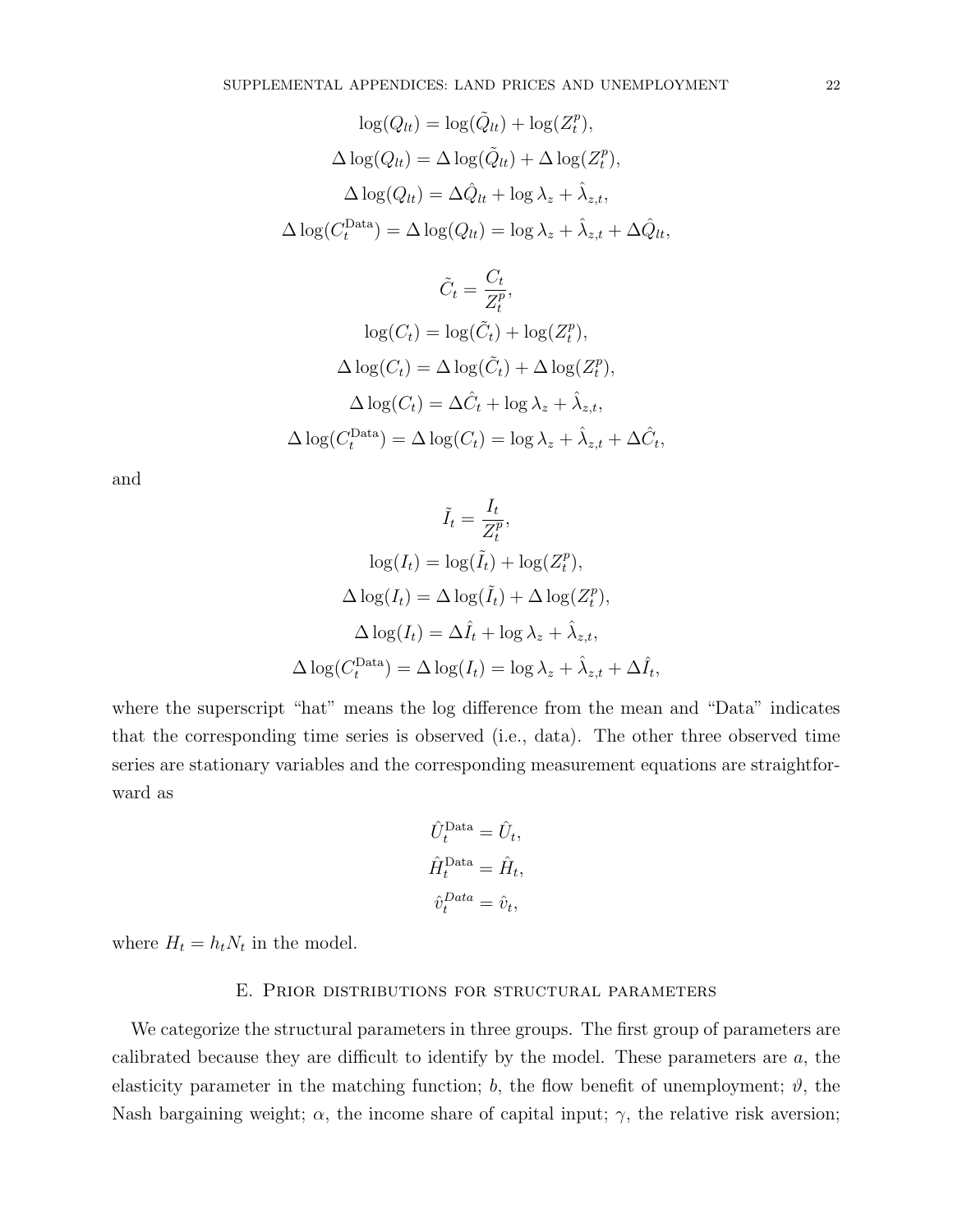ξ, the average loan-to-value ratio;  $ρ$ , the job separation rate;  $ω_1$ , the fraction of land value that can be used as collateral; and  $Z<sup>m</sup>$ , the mean of the stationary technology shock.

We set the match elasticity parameter to  $a = 0.5$  as suggested by Hall and Milgrom (2008) and Gertler and Trigari (2009), which is in the range estimated by Petrongolo and Pissarides (2001). Following Christiano, Eichenbaum, and Trabandt (2013), we set the replacement ratio to  $\frac{b}{W} = 0.75$ , where W is the steady-state real wage.<sup>5</sup> We set the value of  $\vartheta$  such that the worker's bargaining weight is  $\frac{\vartheta}{1+\vartheta} = 0.3$  as estimated by Christiano, Trabandt, and Walentin (2011). We set  $\alpha = 0.33$ , consistent with the average labor income share of about two-thirds. We set the risk aversion parameter to  $\gamma = 2$ , in line with in the macroeconomics and finance literature (Kocherlakota, 1996; Lucas Jr., 2003). Following Liu, Wang, and Zha (2013), we set the mean value of the loan-to-value ratio to  $\xi = 0.75$ . We set the job separation rate to  $\rho = 0.12$  as suggested by Blanchard and Galí (2010), which is broadly consistent with the average monthly job separation rate of 0.034 reported in the Job Openings and Labor Turnover Survey (JOLTS). We normalize the values of  $\omega_1$  and  $Z^m$  to unity.

The second group of structural parameters are estimated. They are  $\eta_h$  and  $\eta_c$ , the habit persistence parameters for households and capitalists;  $\nu$ , the curvature parameter of the disutility function of labor hours;  $\gamma_2$ , the curvature parameter of the capacity utilization cost function;  $\Omega$ , the investment adjustment cost parameter;  $\lambda_z$ , the mean growth rate of technology;  $\omega_2$ , the fraction of capital value in the collateral constraint;  $\lambda_z$ , the mean growth rate; and all the parameters for shock processes. The complete prior specifications are reported in Tables 1 and 2.<sup>6</sup>

We first discuss Table 1. The prior for the technology growth rate  $\lambda_z$  is such that the 90-percent probability interval for the annualized growth rate lies between 0.4% and 6%. Thus, this prior is very diffuse.

We assume that the priors for  $\eta_h$  and  $\eta_c$  follow the beta distribution with the hyperparameters taking the values of 1 and 2. This particular specification allows the possibility of no persistence at all for the habit parameters. Clearly, the 90% probability interval covers most of the calibrated values of habit persistence parameters in the literature (Boldrin, Christiano, and Fisher, 2001).

The priors for the remaining parameters to be estimated follow gamma distributions, all of which allow the possibility of zero value. The 90% probability interval for  $\Omega$  and  $\gamma_2$  ranges from 0.17 to 10, covering most of the values considered in the DSGE literature (Christiano,

<sup>5</sup>Our estimated results are insensitive to the value of the replacement ratio. For example, the results hold if we lower the ratio to  $\frac{b}{W} = 0.4$  as suggested by Ravenna and Walsh (2008) and Hall (2005).

 ${}^{6}$ For comparison, Tables 3 and 4 reproduce some of the prior information for comparison with the estimated posterior distributions.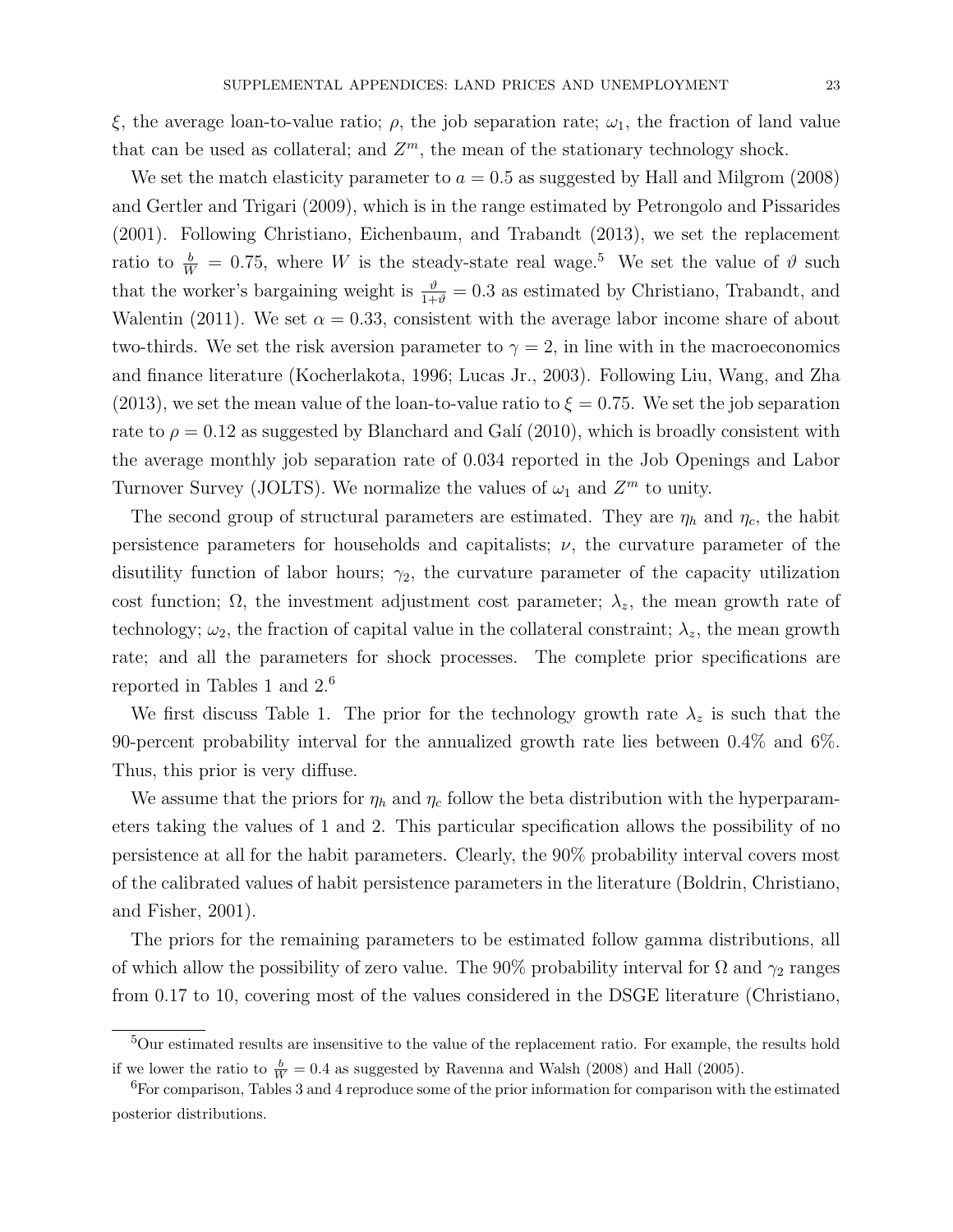Eichenbaum, and Evans, 2005; Smets and Wouters, 2007; Liu, Waggoner, and Zha, 2011). The hyperparameter values for the prior distributions of  $\nu$  and  $\omega_2$  are selected so that the 90% probability intervals for these parameters cover a wide range of values.

We now discuss Table 2. The selected hyperparameters for the prior distributions of all the persistence parameters allow the possibility of zero persistence and at the same time give a wide range of values as shown by the 90% probability intervals. The priors for the standard deviations follow the inverse gamma distribution with the 90% probability interval given by [0.0001, 2]. The priors for all these shock process parameters are very agnostic and in fact much looser than those used in the DSGE literature.

The third group of structural parameters are determined by the deterministic steady state, conditional on calibrated and estimated values of the first two groups of parameters. These parameters include  $\delta$ , the capital depreciation rate;  $\beta_h$  and  $\beta_c$ , the subjective discount factors for households and capitalists;  $\phi$ , the land income share;  $\gamma_1$ , the slope parameter in the capacity utilization function;  $\varphi_L$ , the steady state level of the housing demand shock;  $\chi$ , the scale parameter for the disutility of working; and  $\kappa$ , the vacancy cost parameter.

The values of these parameters are obtained so that the model's steady-state equilibrium matches the following first-moment conditions in the data: (1) the investment-output ratio is 0.275; (2) the average loan interest rate is  $4\%$  per year; (3) the ratio of the capitalist's land value to workers' land value is 1.0; (4) the average ratio of capital stock to annual output is  $1.25$ ;  $(5)$  the average ratio of job vacancy costs to output is 0.005 (Christiano, Eichenbaum, and Trabandt, 2013); (6) the steady-state unemployment rate is 0.055; (7) the average quarterly job filling rate is about 0.7 (den Haan, Ramey, and Watson, 2000).

Given the calibrated parameter values, the prior distributions of the first two groups of parameters, and the steady state equilibrium, we simulate the prior distributions for the third group of parameters. The 90% probability intervals for these parameters are reported in the bottom panel of Table 1.

## F. Estimation issues

We use our own algorithm to estimate the structural model. One natural question is why we do not avail ourselves of the canned Dynare package. There are two distinct problems making the current Dynare tool ineffective. First, as one can see from Supplemental Appendice C.2, G.3, H.2, and I.1 that the steady state is too complicated for Dynare to solve it efficiently because it involves solving a large system of nonlinear equations for each iteration or Monte Carlo Markov Chain (MCMC) random draw of model paramaters. Second, the

<sup>&</sup>lt;sup>7</sup>The capital stock in our model is the value of equipment, intellectual property products, and durable goods.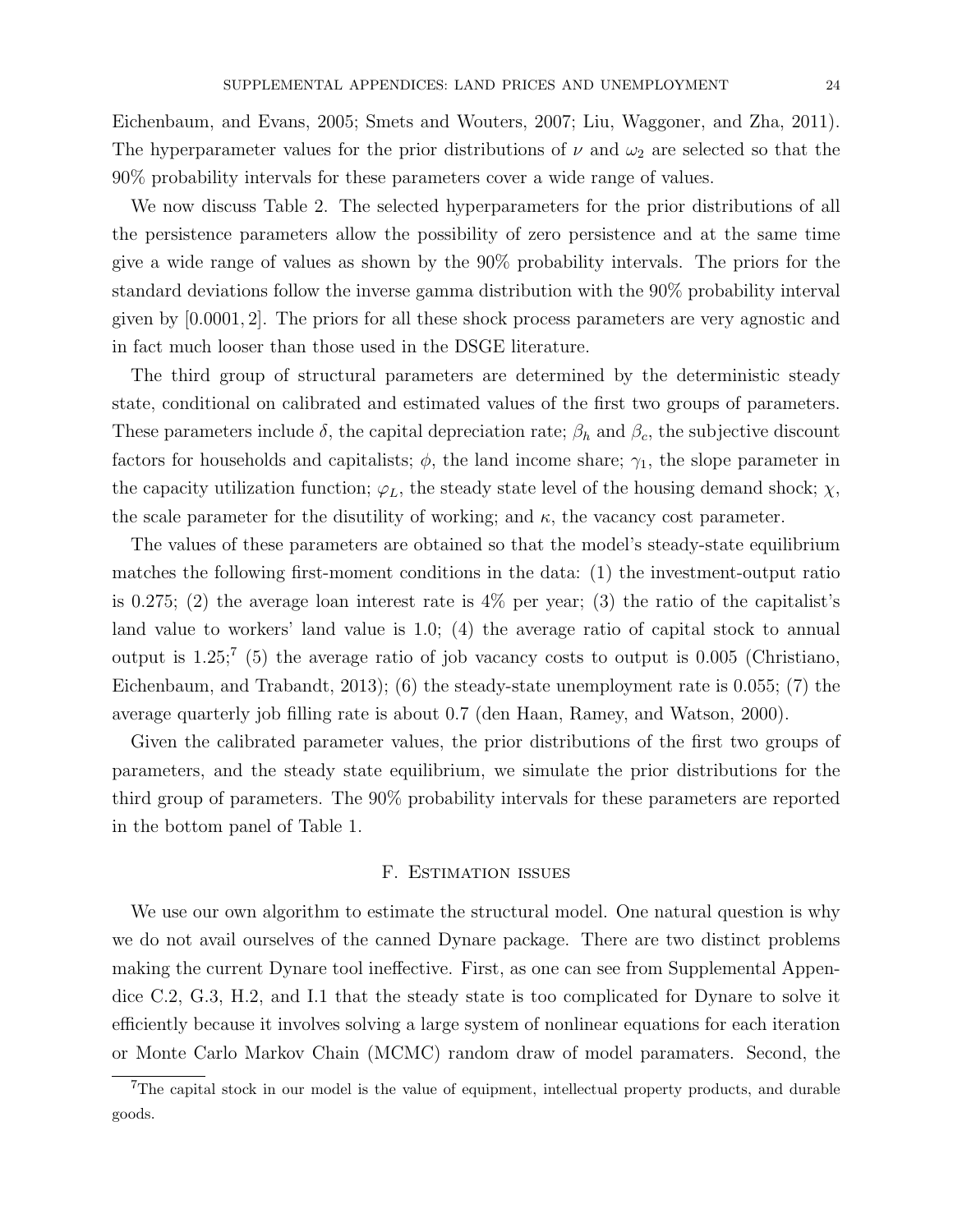posterior distribution is full of thin winding ridges as well as local peaks, finding its mode has proven to be a difficult task. More often than not, Dynare either terminates prematurely in finding the peak or stops because of the failure of solving the steady state. At the premature solution, one would conclude with a misleading result that land-price dynamics have very small effects on unemployment or the link between land price and unemployment is weak. Such a result is in flat contradiction of the data.

Our own optimization routine, based on Sims, Waggoner, and Zha (2008) and Waggoner, Wu, and Zha (Forthcoming) and coded in  $C/C++$ , has proven to be efficient in finding the *global* posterior mode. The routine relies on a combination of MCMC simulations and continual Broyden–Fletcher–Goldfarb–Shanno (BFGS) updates of the inverse of the Hessian matrix. When the inverse Hessian matrix is close to be numerically ill-conditioned, our program resets it to a diagonal matrix. We first randomly select 100 different starting points from the prior. For each starting values of the model parameters, we alternate using a constrained optimization algorithm and an unconstrained BFGS optimization routine to find a local peak. We then use the local peak to generate a sequence of 100 MCMC posterior draws. We use the draw at the end of this long sequence as a new initial point for the optimization routine to search for another local peaks. We repeat this process 200 times. We collect all these local peaks and select the estimated parameter values that correspond to the highest posterior peak.

The MDD estimation requires an equally amount of computation. To ensure its absolute accuracy, we use three state-of-art techniques that are based on completely different methodologies: the Sims, Waggoner, and Zha (2008) method, the Mueller method described in Liu, Waggoner, and Zha (2011), and the bridge-sampling method developed by Meng and Wong (1996). For each MDD estimate, we simulate two millions of posterior draws and one million of proposal draws. On a 8-core modern desktop, finding each posterior mode takes about 40 hours; estimation of each MDD takes about 50 hours. The computing time will be significantly reduced if one has a large cluster of processors or have access to cloud computing. We are in the process of collaborating with the Dynare team to incorporate our estimation software into the Dynare package and to find ways to speed up the computation.

## G. An alternative model with households renting land

In the benchmark model, households own land but cannot rent housing services. However, firms rent land from the capitalist. To examine the extent to which our results depend on this asymmetric treatment of land rental markets, we now consider a version of the model, in which households and firms both rent land from the capitalist.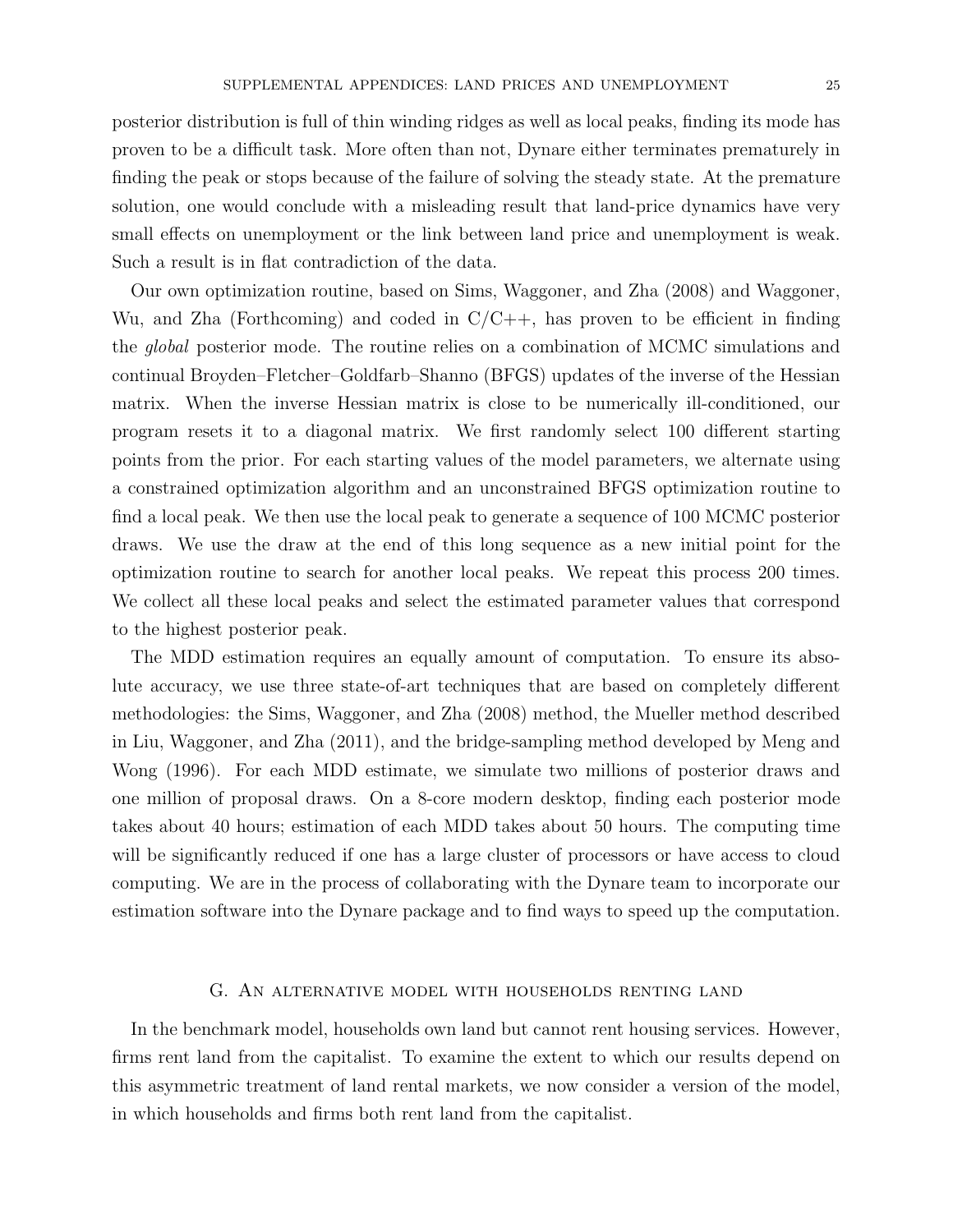G.1. Model description. The representative household still consumes both goods and housing services and saves in the risk-free bond market. Instead of owning land, we assume that the household rents land services from the capitalist, who is the only owner of land in the economy. As in the benchmark model, there is a continuum of workers within the representative household. A fraction of workers is employed and the other fraction (unemployed workers) searches for jobs in the frictional labor market.

The representative household's utility function is the same as in the text. The budget constraints are changed into

$$
C_{ht} + \frac{B_{ht}}{R_t} + R_{lt}L_{ht} = B_{ht-1} + W_t h_t N_t + bZ_t^p (1 - N_t) - T_t, \quad \forall t \ge 0.
$$
 (G.1)

The budget constraint here reflects the assumption that the household only cares about the utility value of land services, so there is no incentive for the household to own land.

The representative capitalist has the same utility function as in the text, with the flowof-funds constraints changed into

$$
C_{ct} + Q_{lt} (L_t - L_{t-1}) + I_t + \Phi(e_t) K_{t-1} + B_{c,t-1} = \frac{B_{ct}}{R_t} + R_{kt} e_t K_{t-1} + R_{lt} L_{t-1} + \Pi_t.
$$
 (G.2)

The capitalist is the only owner of land in this economy and she derives rental income this ownership. The capitalist rents out land to both the household and firms. Denote by  $L_{ct}$ the quantity of land rented to firms. Aggregate production function is given by

$$
Y_{t} = \left[ \left( Z_{t} L_{ct} \right)^{\phi} \left( e_{t} K_{t-1} \right)^{1-\phi} \right]^{\alpha} \left( Z_{t} h_{t} N_{t} \right)^{1-\alpha} . \tag{G.3}
$$

Land market clearing implies that

$$
L_{ht} + L_{ct} = L_{t-1} = \bar{L},\tag{G.4}
$$

where  $L_{ht}$  and  $L_{ct}$  denote the quantity of land rented by households and firms respectively, and the last equality reflects our assumption that aggregate quantity of land is fixed in equilibrium.

G.2. Stationary equilibrium conditions. We now summarize the equilibrium conditions in this alternative model with households renting land from capitalists. To obtain stationarity we transform the variables as follows:

$$
\tilde{C}_{ht} = \frac{C_{ht}}{Z_t^p}, \quad \tilde{C}_{ct} = \frac{C_{ct}}{Z_t^p}, \quad \tilde{I}_t = \frac{I_t}{Z_t^p}, \quad \tilde{K}_t = \frac{K_t}{Z_t^p}, \quad \tilde{Y}_t = \frac{Y_t}{Z_t^p}, \quad \tilde{B}_t = \frac{B_t}{Z_t^p}, \quad \tilde{T}_t = \frac{T_t}{Z_t^p},
$$
\n
$$
\tilde{Q}_{lt} = \frac{Q_{lt}}{Z_t^p}, \quad \tilde{R}_{lt} = \frac{R_{lt}}{Z_t^p}, \quad \tilde{W}_t = \frac{W_t}{Z_t^p}, \quad \tilde{W}_t^{NB} = \frac{W_t^{NB}}{Z_t^p}, \quad \tilde{S}_t = \frac{S_t}{Z_t^p}, \quad \tilde{\Lambda}_{ct} = \Lambda_{ct} Z_t^p,
$$
\n
$$
\tilde{\Lambda}_{ht} = \Lambda_{ht} Z_t^p, \quad \tilde{\mu}_t = \mu_t Z_t^p, \quad \tilde{J}_t^F = \frac{J_t^F}{Z_t^p}, \quad \tilde{J}_t^w = \frac{J_t^w}{Z_t^p}, \quad \tilde{J}_t^u = \frac{J_t^u}{Z_t^p}.
$$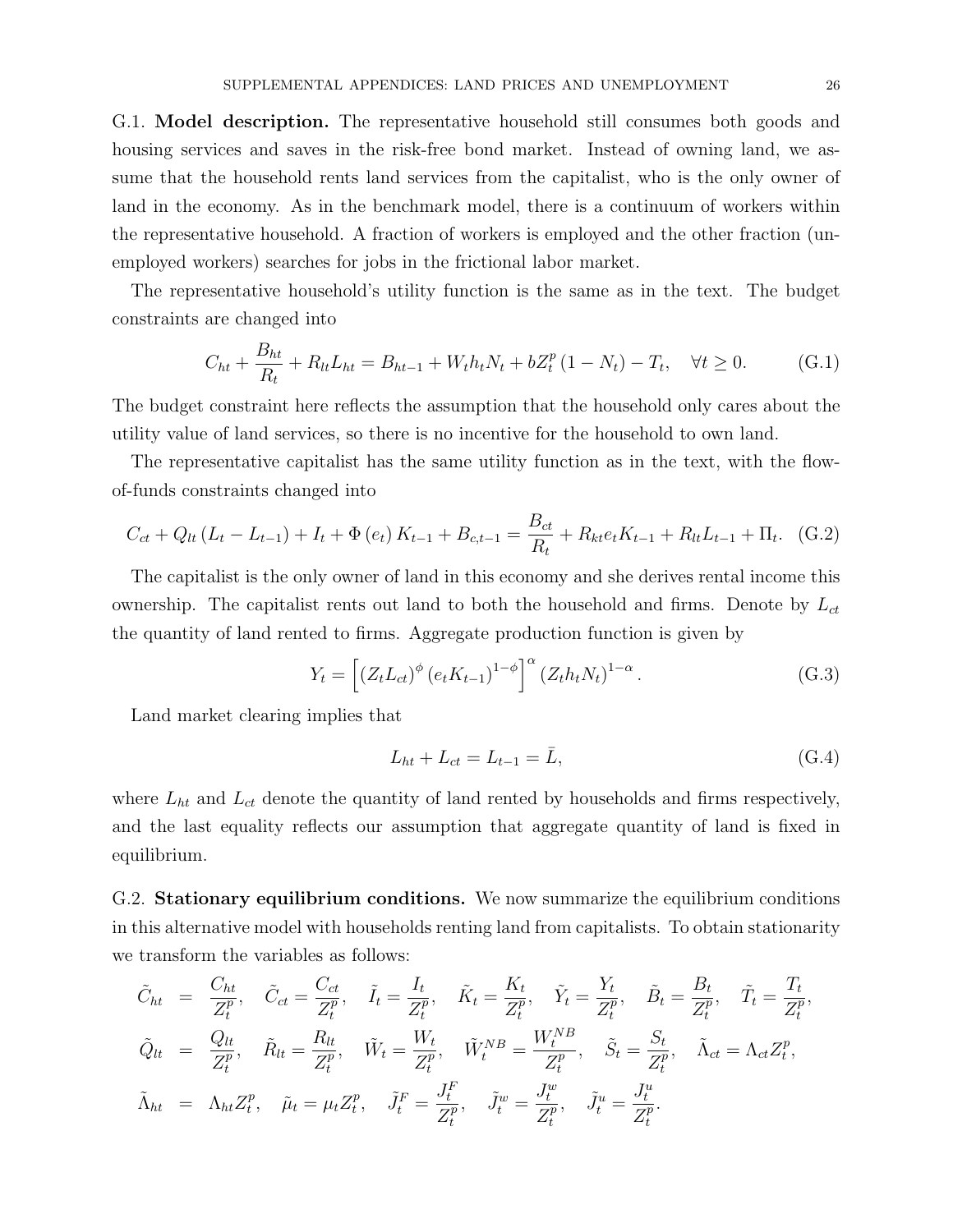The stationary equilibrium is summarized by a system of 32 equations for 32 variables. The 32 variables are  $\tilde{\mu}_t$ ,  $Q_{kt}$ ,  $\tilde{Q}_{lt}$ ,  $\tilde{B}_t$ ,  $\gamma_{It}$ ,  $\tilde{I}_t$ ,  $e_t$ ,  $\tilde{\Lambda}_{ct}$ ,  $\tilde{C}_{ht}$ ,  $R_t$ ,  $L_{ht}$ ,  $\tilde{\Lambda}_{ht}$ ,  $m_t$ ,  $q_t^u$ ,  $q_t^v$ ,  $N_t$ ,  $u_t$ ,  $\tilde{Y}_t$ ,  $R_{kt}, \tilde{R}_{lt}, \tilde{C}_t, L_{ct}, v_t, \widetilde{MUL}_t, \tilde{W}_t, \tilde{C}_{ct}, U_t, \tilde{J}_t^F, \tilde{J}_t^W, \tilde{J}_t^U$ , and  $h_t$ . The 32 equations, displayed below, are in the same order as in our computer code.

(1) Capitalist's bond Euler equation:

$$
\frac{1}{R_t} = E_t \beta_c \frac{\tilde{\Lambda}_{c,t+1}}{\tilde{\Lambda}_{ct} \lambda_{z,t+1}} + \frac{\tilde{\mu}_t}{\tilde{\Lambda}_{ct}}.
$$
\n(G.5)

(2) Capitalist's capital Euler equation:

$$
Q_{kt} = E_t \beta_c \frac{\tilde{\Lambda}_{c,t+1}}{\tilde{\Lambda}_{ct} \lambda_{z,t+1}} \left[ R_{k,t+1} e_{t+1} - \Phi(e_{t+1}) + (1 - \delta) Q_{k,t+1} \right] + \frac{\tilde{\mu}_t}{\tilde{\Lambda}_{ct}} \omega_2 \xi_t E_t Q_{k,t+1}
$$
(G.6)

(3) Capitalist's land Euler equation:

$$
\tilde{Q}_{lt} = E_t \beta_c \frac{\tilde{\Lambda}_{ct+1}}{\tilde{\Lambda}_{ct}} \left[ \tilde{Q}_{l,t+1} + \tilde{R}_{l,t+1} \right] + \frac{\tilde{\mu}_t}{\tilde{\Lambda}_{ct}} \omega_1 \xi_t E_t \tilde{Q}_{l,t+1} \lambda_{z,t+1}.
$$
\n(G.7)

(4) Borrowing constraint:

$$
\tilde{B}_t = \xi_t \mathcal{E}_t \left( \omega_1 \tilde{Q}_{l,t+1} \lambda_{z,t+1} L_t + \omega_2 Q_{k,t+1} \tilde{K}_t \right). \tag{G.8}
$$

(5) Investment growth rate:

$$
\frac{I_t}{I_{t-1}} \equiv \gamma_{It} = \frac{\tilde{I}_t}{\tilde{I}_{t-1}} \lambda_{zt}.
$$
\n(G.9)

(6) Capitalist's investment Euler equation:

$$
1 = Q_{kt}\varphi_{It} \left[ 1 - \frac{\Omega}{2} \left( \gamma_{It} - \gamma_I \right)^2 - \Omega \left( \gamma_{It} - \gamma_I \right) \gamma_{It} \right]
$$
  
+ 
$$
E_t \beta_c \frac{\tilde{\Lambda}_{c,t+1}}{\tilde{\Lambda}_{ct} \lambda_{z,t+1}} Q_{kt+1} \varphi_{I,t+1} \Omega \left( \gamma_{I,t+1} - \gamma_I \right) \gamma_{I,t+1}^2.
$$
 (G.10)

(7) Capacity utilization decision:

$$
R_{kt} = \gamma_2 \left( e_t - 1 \right) + \gamma_1. \tag{G.11}
$$

(8) Capitalist's marginal utility

$$
\tilde{\Lambda}_{ct} = \frac{1}{\tilde{C}_{ct} - \eta_c \tilde{C}_{c,t-1} / \lambda_{zt}} - E_t \frac{\beta_c \eta_c}{\tilde{C}_{c,t+1} \lambda_{z,t+1} - \eta_c \tilde{C}_{ct}}.
$$
(G.12)

(9) Household's flow-of-funds constraint:

$$
\tilde{C}_{ht} + \frac{\tilde{B}_t}{R_t} + \tilde{R}_{lt} L_{ht} = \frac{\tilde{B}_{t-1}}{\lambda_{zt}} + \tilde{W}_t h_t N_t, \tag{G.13}
$$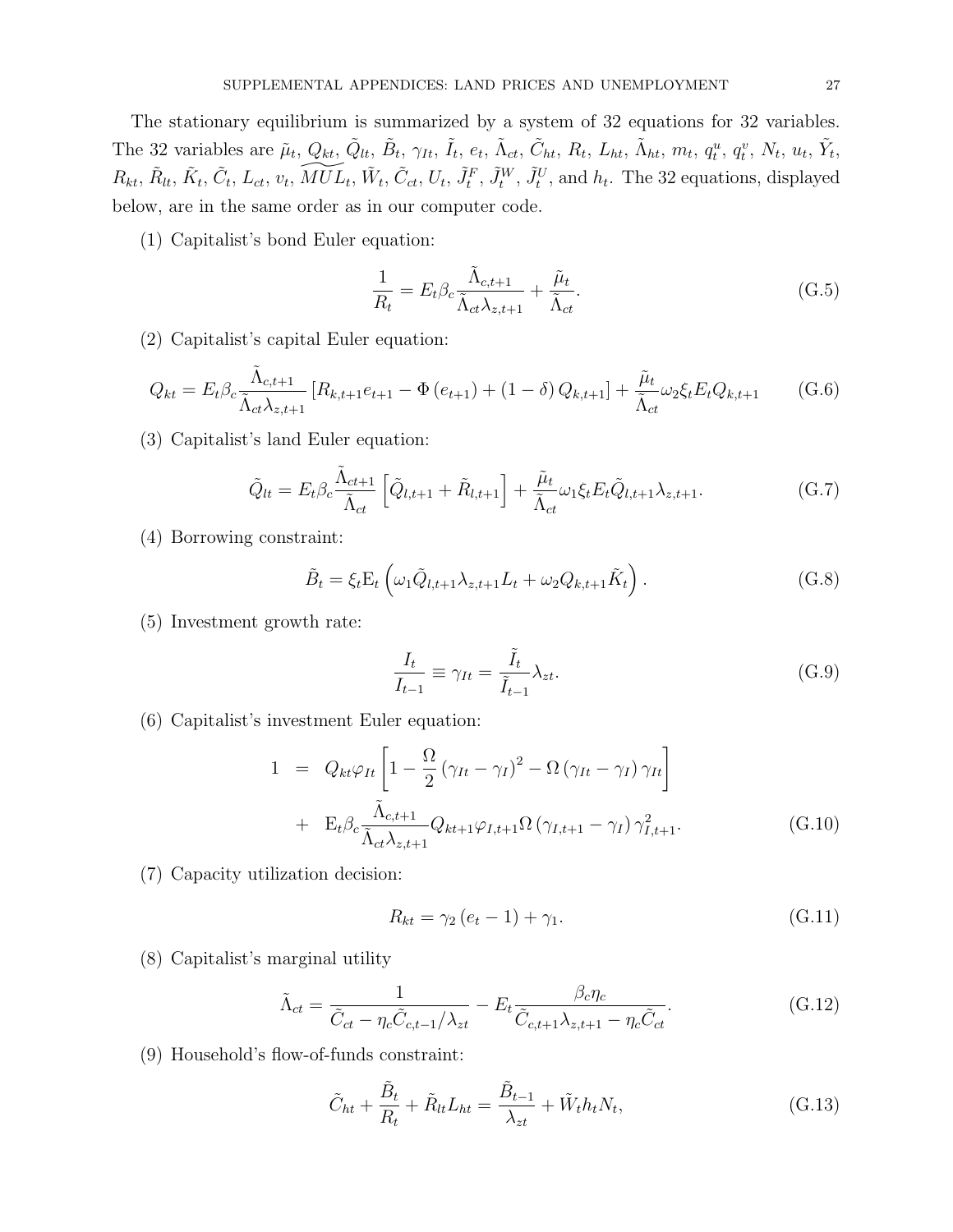(10) Household's bond Euler equation:

$$
\frac{1}{R_t} = E_t \beta_h \frac{\tilde{\Lambda}_{h,t+1}}{\tilde{\Lambda}_{ht} \lambda_{z,t+1}}.
$$
\n(G.14)

(11) Household's land rental decision:

$$
\tilde{R}_{lt} = \frac{\widetilde{MUL}_{t}}{\tilde{\Lambda}_{ht}}.\tag{G.15}
$$

(12) Household's marginal utility of consumption

$$
\tilde{\Lambda}_{ht} = L_{ht}^{\varphi_{Lt}(1-\gamma)} \left( \tilde{C}_{ht} - \frac{\eta_h \tilde{C}_{h,t-1}}{\lambda_{zt}} \right)^{-\gamma} \n- \beta_h \eta_h E_t \left[ L_{h,t+1}^{(1-\gamma)\varphi_{L,t+1}} \left( \tilde{C}_{h,t+1} - \frac{\eta_h \tilde{C}_{h,t}}{\lambda_{z,t+1}} \right)^{-\gamma} \frac{1}{\lambda_{z,t+1}} \right].
$$
\n(G.16)

(13) Household's marginal utility of housing

$$
\widetilde{MUL}_t = \varphi_{Lt} L_{ht}^{\varphi_{Lt}(1-\gamma)-1} \left( \tilde{C}_{ht} - \eta_h \frac{\tilde{C}_{ht-1}}{\lambda_{zt}} \right)^{1-\gamma}.
$$
 (G.17)

(14) Matching function

$$
m_t = \varphi_{mt} u_t^a v_t^{1-a}.\tag{G.18}
$$

(15) Job finding rate

$$
q_t^u = \frac{m_t}{u_t}.\tag{G.19}
$$

(16) Vacancy filling rate

$$
q_t^v = \frac{m_t}{v_t}.\tag{G.20}
$$

(17) Employment dynamics:

$$
N_t = (1 - \rho) N_{t-1} + m_t. \tag{G.21}
$$

(18) Number of searching workers:

$$
u_t = 1 - (1 - \rho)N_{t-1}.
$$
\n(G.22)

(19) Aggregate production function:

$$
\tilde{Y}_t = \left[ \left( Z_t^m L_{ct} \right)^\phi \left( \frac{e_t \tilde{K}_{t-1}}{\lambda_{zt}} \right)^{1-\phi} \right]^\alpha \left( Z_t^m h_t N_t \right)^{1-\alpha} . \tag{G.23}
$$

(20) Capital rental rate:

$$
R_{kt} = \alpha (1 - \phi) \frac{\tilde{Y}_t \lambda_{zt}}{e_t \tilde{K}_{t-1}}.
$$
\n(G.24)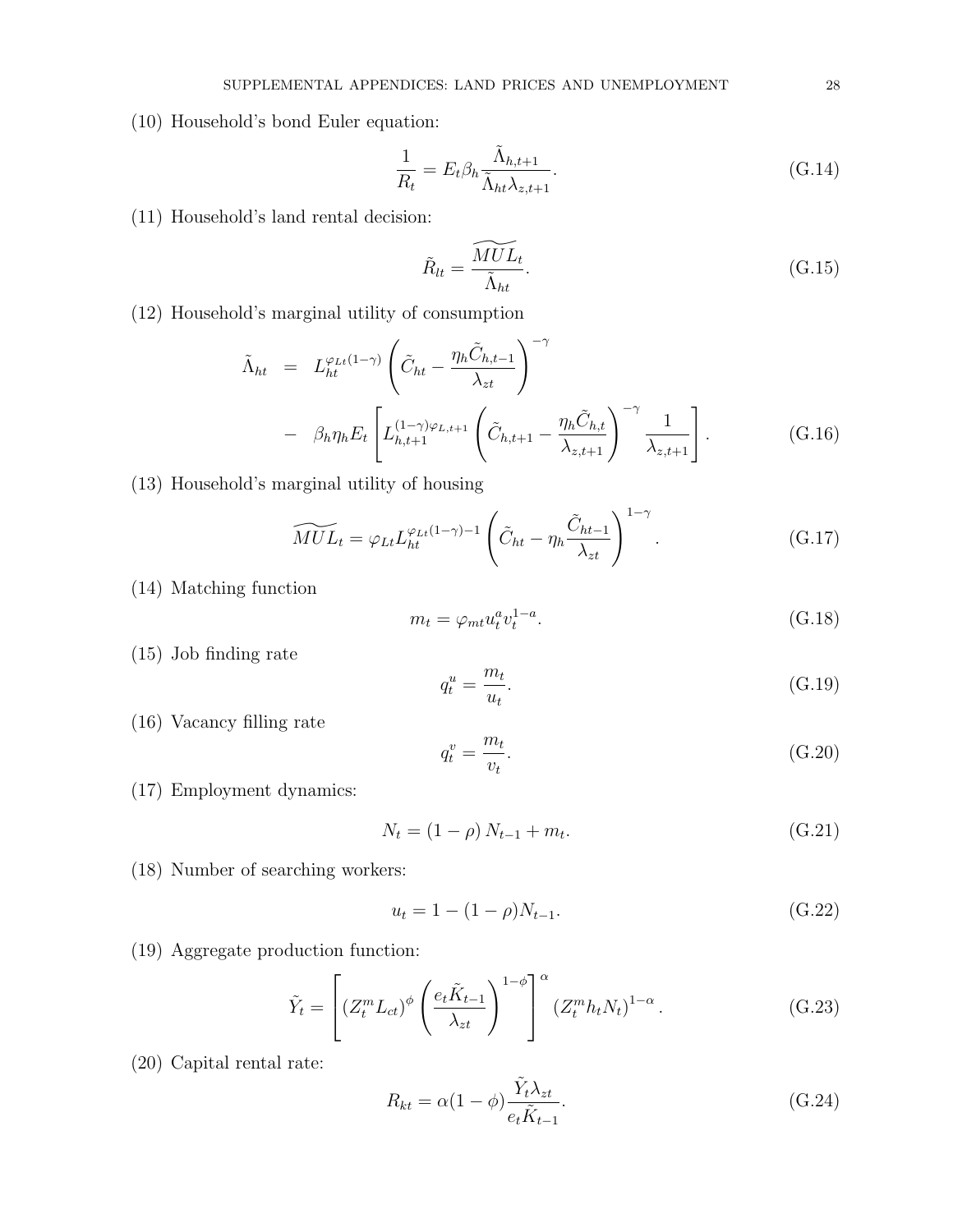(21) Land rental rate:

$$
\tilde{R}_{lt} = \alpha \phi \frac{\tilde{Y}_t}{L_{ct}}.
$$
\n(G.25)

(22) Capital law of motion:

$$
\tilde{K}_t = (1 - \delta) \frac{\tilde{K}_{t-1}}{\lambda_{zt}} + \varphi_{It} \left[ 1 - \frac{\Omega}{2} \left( \gamma_{It} - \gamma_I \right)^2 \right] \tilde{I}_t.
$$
\n(G.26)

(23) Aggregate Resource constraint:

$$
\tilde{C}_t + \tilde{I}_t + \tilde{G}_t + \Phi(e_t) \frac{\tilde{K}_{t-1}}{\lambda_{zt}} + \kappa v_t = \tilde{Y}_t.
$$
\n(G.27)

(24) Land market clears (normalize aggregate supply of land to  $L = 1$ ):

$$
L_{ct} + L_{ht} = L_{t-1} = 1.
$$
\n(G.28)

(25) Optimal vacancy posting:

$$
\frac{\kappa}{q_t^v} = (1 - \alpha) \frac{\tilde{Y}_t}{N_t} - \tilde{W}_t h_t + E_t \frac{\beta_c \tilde{\Lambda}_{c,t+1}}{\tilde{\Lambda}_{ct}} (1 - \rho) \frac{\kappa}{q_{t+1}^v}.
$$
 (G.29)

(26) Nash bargaining wage:

$$
\tilde{W}_t h_t = \frac{\chi g(h_t)}{\tilde{\Lambda}_{ht}} + b + \vartheta_t \frac{\kappa}{q_t^v} - E_t \frac{\beta_h \tilde{\Lambda}_{h,t+1}}{\tilde{\Lambda}_{ht}} \left[ (1 - \rho) \left( 1 - q_{t+1}^u \right) \vartheta_{t+1} \frac{\kappa}{q_{t+1}^v} \right],\tag{G.30}
$$

where

$$
g(h_t) = \frac{h_t^{1+\nu}}{1+\nu}, \ \nu \ge 0.
$$

(27) Aggregate consumption

$$
\tilde{C}_t = \tilde{C}_{ht} + \tilde{C}_{ct}.
$$
\n(G.31)

(28) Unemployment rate:

$$
U_t = 1 - N_t. \tag{G.32}
$$

(29) The value of the firm:

$$
\tilde{J}_t^F = \frac{\kappa}{q_t^v}.\tag{G.33}
$$

(30) The value of employment:

$$
\tilde{J}_t^W = \tilde{W}_t h_t - \frac{\chi g(h_t)}{\tilde{\Lambda}_{ht}} + E_t \frac{\beta_h \tilde{\Lambda}_{h,t+1}}{\tilde{\Lambda}_{ht}} \left[ \left( 1 - \rho \left( 1 - q_{t+1}^u \right) \right) \left( \tilde{J}_{t+1}^W - \tilde{J}_{t+1}^U \right) + \tilde{J}_{t+1}^U \right]. \tag{G.34}
$$

(31) The value of unemployment:

$$
\tilde{J}_t^U = b + E_t \frac{\beta_h \tilde{\Lambda}_{ht+1}}{\tilde{\Lambda}_{ht}} \left[ q_{t+1}^u \tilde{J}_{t+1}^W + (1 - q_{t+1}^u) \tilde{J}_{t+1}^U \right]. \tag{G.35}
$$

(32) Bargaining solution for hours:

$$
\frac{\chi g'(h_t)}{\Lambda_{ht}} = (1 - \alpha) \frac{Y_t}{N_t h_t}.
$$
\n(G.36)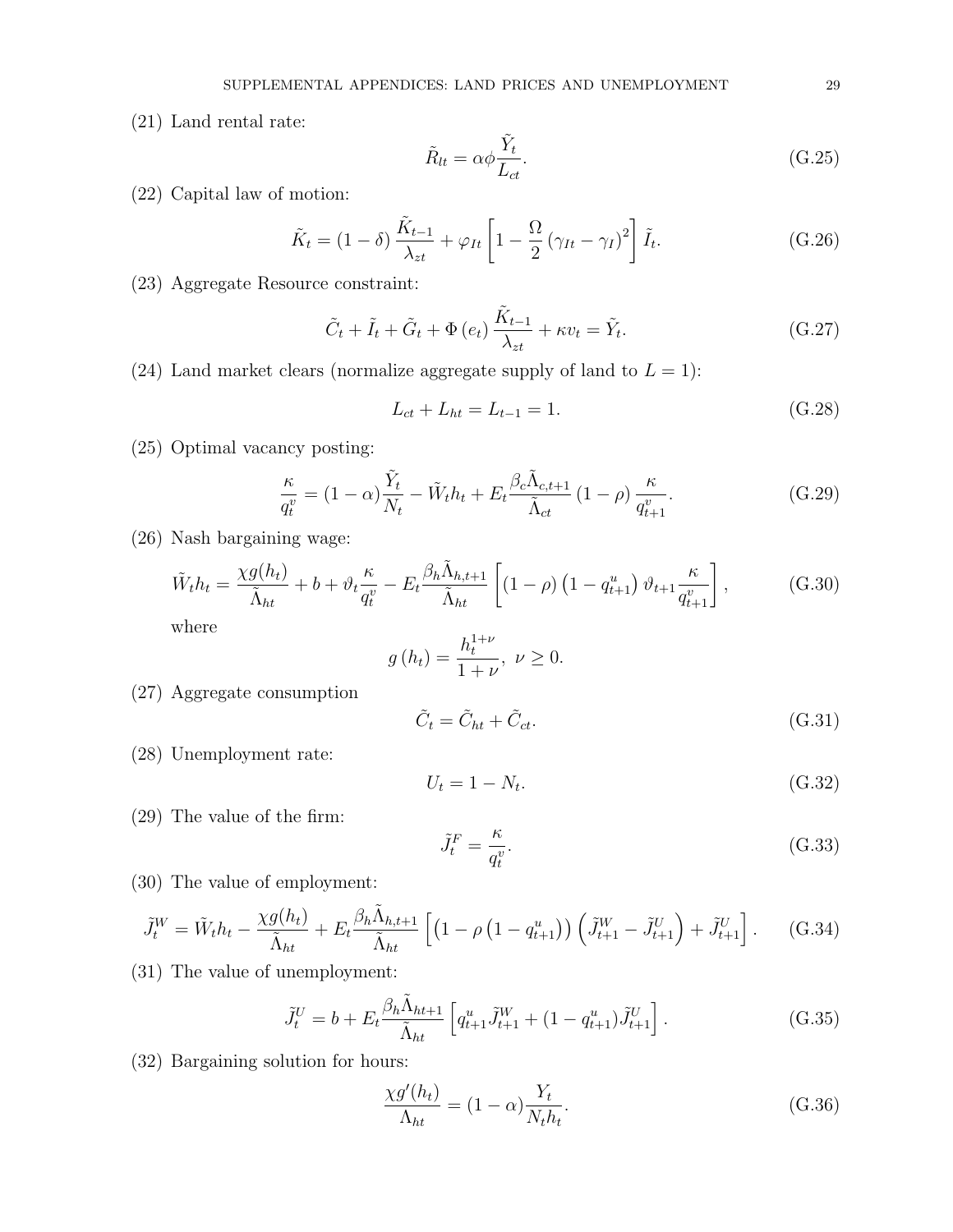## G.3. Steady state.

(1) Shadow value of collateral:

$$
\frac{\tilde{\mu}}{\tilde{\Lambda}_c} = \frac{\beta_h - \beta_c}{\bar{\lambda}_z}.
$$
\n(G.37)

(2) Capital Euler equation

$$
1 = \frac{\beta_c}{\bar{\lambda}_z} (R_k + 1 - \delta) + \bar{\xi} \omega_2 \frac{\tilde{\mu}}{\tilde{\Lambda}_c}.
$$
 (G.38)

(3) Capitalist's land Euler equation:

$$
\left(1 - \beta_c - \bar{\xi}\omega_1 \frac{\tilde{\mu}}{\tilde{\Lambda}_c} \bar{\lambda}_z\right) \tilde{Q}_l = \beta_c \tilde{R}_l.
$$
\n(G.39)

(4) Borrowing constraint:

$$
\tilde{B} = \bar{\xi} \left( \omega_1 \tilde{Q}_l \bar{\lambda}_z L + \omega_2 \tilde{K} \right). \tag{G.40}
$$

- (5) Investment growth rate:
- $\bar{\gamma}_I = \bar{\lambda}_z.$  $(G.41)$
- (6) Investment Euler equation (Tobin's marginal q):

$$
Q_k = \frac{1}{\bar{\varphi}_I} = 1. \tag{G.42}
$$

(7) Capacity utilization

$$
\gamma_1 = R_k. \tag{G.43}
$$

(8) Capitalist's marginal utility

$$
\tilde{\Lambda}_c = \frac{1}{\tilde{C}_c} \frac{\bar{\lambda}_z - \beta_c \eta_c}{\bar{\lambda}_z - \eta_c}.
$$
\n(G.44)

(9) Household's flow-of-funds constraint:

$$
\tilde{C}_h + \tilde{R}_l L_h = \frac{1 - \beta_h}{\bar{\lambda}_z} \tilde{B} + \tilde{W} h N. \tag{G.45}
$$

(10) Household's bond Euler equation:

$$
R = \frac{\bar{\lambda}_z}{\beta_h}.\tag{G.46}
$$

(11) Household's land rental decision:

$$
\tilde{R}_l = \frac{M\tilde{U}L}{\tilde{\Lambda}_h}.\tag{G.47}
$$

(12) Household's marginal utility of consumption

$$
\tilde{\Lambda}_h = \left[1 - \frac{\beta_h \eta_h}{\bar{\lambda}_z}\right] L_h^{\bar{\varphi}_L(1-\gamma)} \tilde{C}_h^{-\gamma} \left(1 - \frac{\eta_h}{\bar{\lambda}_z}\right)^{-\gamma}.
$$
\n(G.48)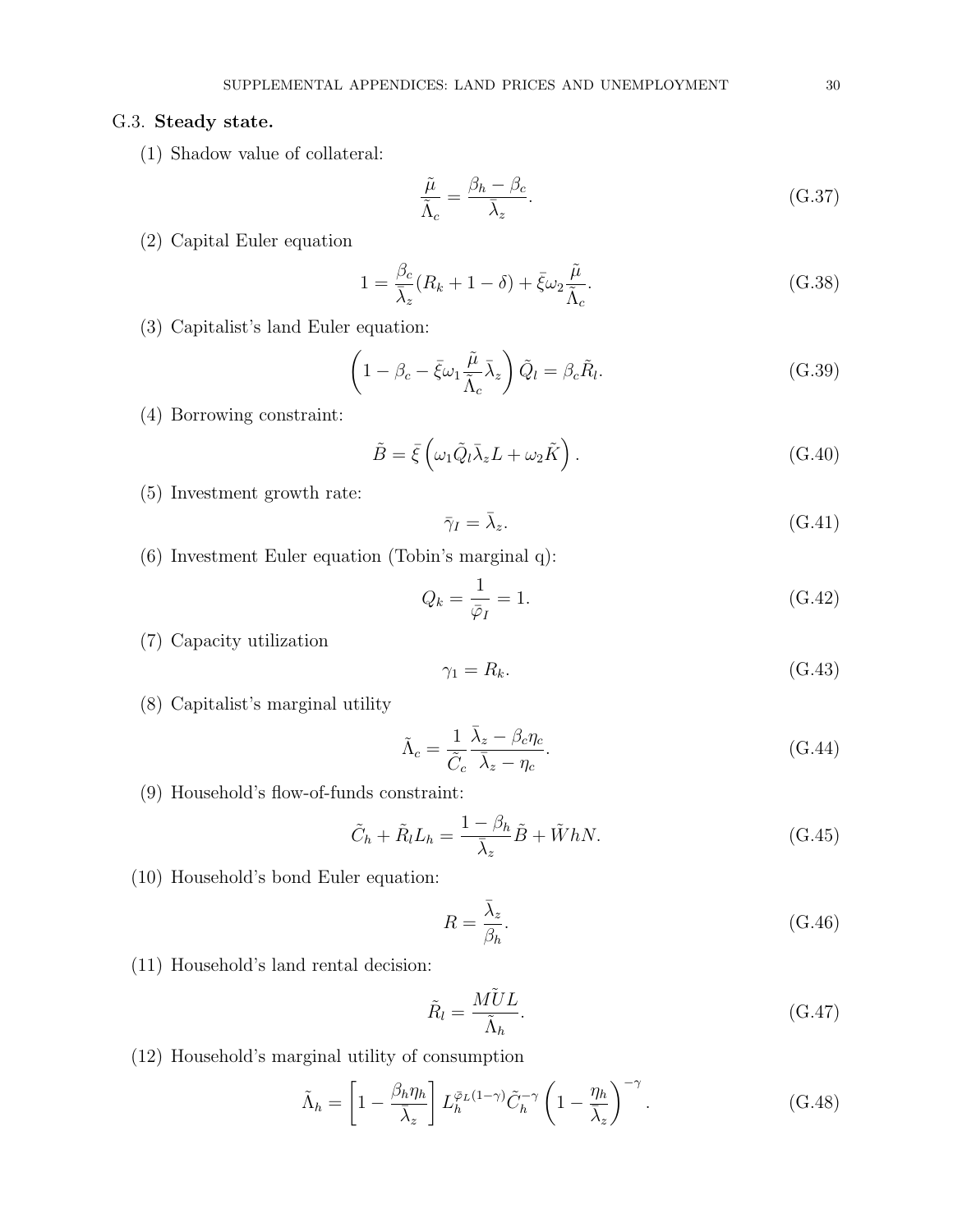(13) Household's marginal rate of substitution between housing and non-housing consumption

$$
MRS_l = \frac{\bar{\varphi}_L \tilde{C}_h}{L_h} \frac{\bar{\lambda}_z - \eta_h}{\bar{\lambda}_z - \beta_h \eta_h}.
$$
\n(G.49)

(14) Matching function

$$
m = \bar{\varphi}_m u^a v^{1-a}.\tag{G.50}
$$

(15) Job finding rate

$$
q^u = \frac{m}{u}.\tag{G.51}
$$

(16) Vacancy filling rate

$$
q^v = \frac{m}{v}.\tag{G.52}
$$

(17) Employment dynamics:

$$
\bar{\rho}N = m.\tag{G.53}
$$

(18) Number of searching workers:

$$
u = 1 - (1 - \bar{\rho})N.
$$
 (G.54)

(19) Aggregate production function:

$$
\tilde{Y} = \left[ (Z^m L_c)^{\phi} \left( \frac{\tilde{K}}{\overline{\lambda}_z} \right)^{1-\phi} \right]^{\alpha} (\bar{Z}^m N h)^{1-\alpha}.
$$
\n(G.55)

(20) Capital rental rate:

$$
R_k = \alpha (1 - \phi) \frac{\tilde{Y} \bar{\lambda}_z}{\tilde{K}}.
$$
\n(G.56)

(21) Land rental rate:

$$
\tilde{R}_l = \alpha \phi \frac{\tilde{Y}}{L_c}.
$$
\n(G.57)

(22) Capital law of motion:

$$
\frac{\tilde{I}}{\tilde{K}} = 1 - \frac{1 - \delta}{\bar{\lambda}_z}.
$$
\n(G.58)

(23) Aggregate Resource constraint:

$$
\tilde{C} + \tilde{I} + \tilde{G} + \kappa v = \tilde{Y}.
$$
\n(G.59)

(24) Land market clearing condition:

$$
L_c + L_h = 1.\t\t(G.60)
$$

(25) Optimal vacancy posting:

$$
[1 - (1 - \bar{\rho})\beta_c] \frac{\kappa}{q^v} = (1 - \alpha)\frac{\tilde{Y}}{N} - \tilde{W}h.
$$
 (G.61)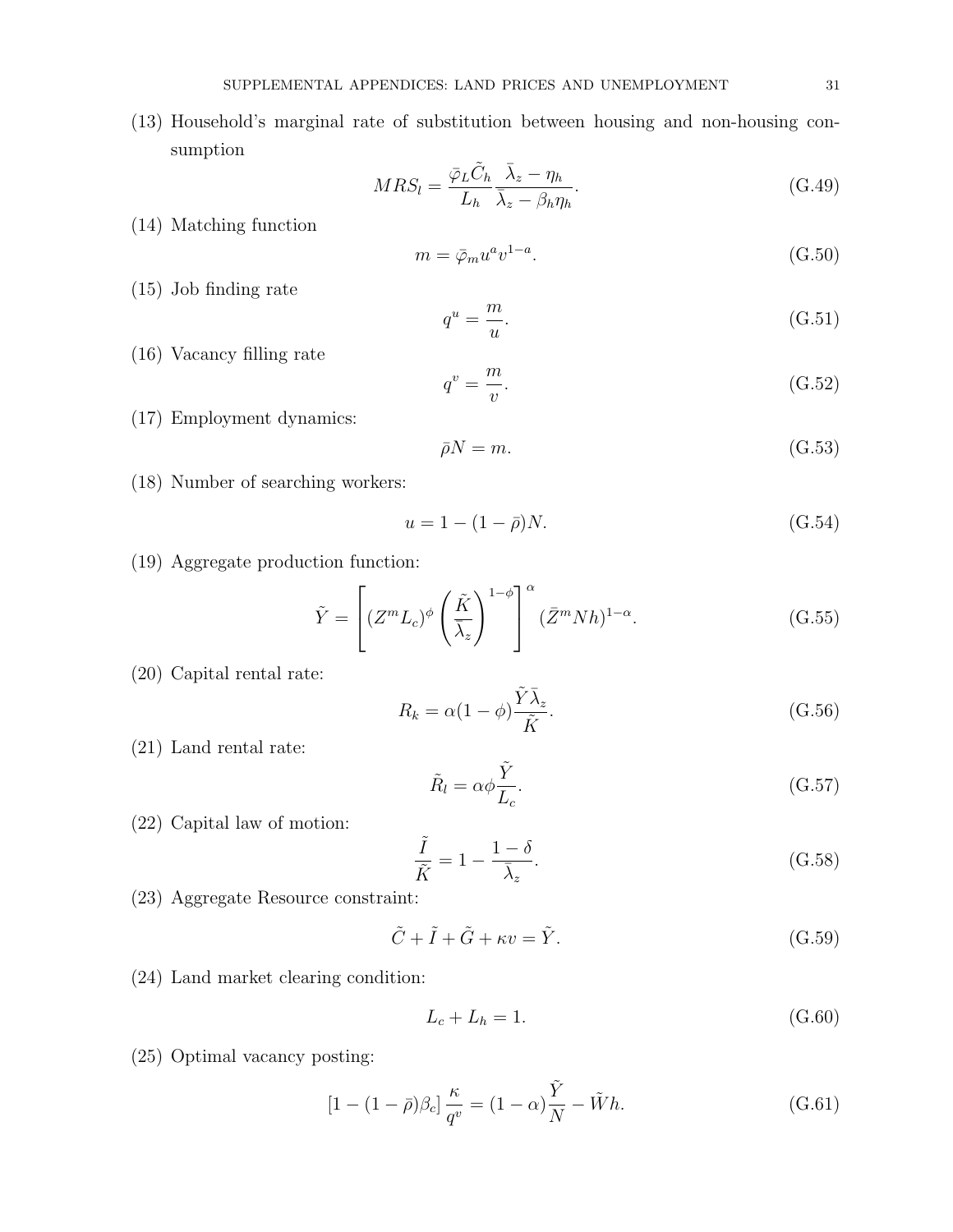(26) Nash bargaining wage:

$$
\tilde{W}^{NB}h = \frac{\chi g(h)}{\tilde{\Lambda}_h} + b + \bar{\vartheta}\frac{\kappa}{q^v} \left[1 - \beta_h(1 - \bar{\rho})(1 - q^u)\right].
$$
\n(G.62)

(27) Wage rigidity:

$$
\tilde{W} = \tilde{W}^{NB}.\tag{G.63}
$$

(28) Aggregate consumption

$$
\tilde{C} = \tilde{C}_h + \tilde{C}_c. \tag{G.64}
$$

(29) Unemployment rate:

$$
U = 1 - N.\tag{G.65}
$$

(30) The value of the firm:

$$
\tilde{J}^F = \frac{\kappa}{q^v}.\tag{G.66}
$$

(31) The value of employment:

$$
[1 - \beta_h[1 - \bar{\rho}(1 - q^u)]\tilde{J}^W = \tilde{W}h - \frac{\bar{\chi}g(h)}{\tilde{\Lambda}_h} + \beta_h\bar{\rho}(1 - q^u)\tilde{J}^U.
$$
 (G.67)

(32) The value of unemployment:

$$
[1 - \beta_h (1 - q^u)]\tilde{J}^U = b + \beta_h q^u \tilde{J}^W.
$$
 (G.68)

(33) Market tightness:

$$
\theta = \frac{v}{u}.\tag{G.69}
$$

(34) MRS for hours:

$$
\frac{\bar{\chi}g'(h)}{\Lambda_h} = (1 - \alpha)\frac{Y}{Nh}.\tag{G.70}
$$

G.4. Log-linearized system. We use  $\hat{X}_t$  to denote percentage deviation of a stationary variable  $\tilde{X}_t$  from the deterministic steady state  $\tilde{X}$ . The log-linearized system for the detrended system is given below.

(1) Capitalist's bond Euler equation:

$$
d\tilde{\Lambda}_{ct} = \frac{\beta_c R}{\bar{\lambda}_z} E_t d\Lambda_{ct+1} + \frac{\beta_c \tilde{\Lambda}_c}{\bar{\lambda}_z} dR_t - \frac{\beta_c R \tilde{\Lambda}_c}{\bar{\lambda}_z^2} E_t d\lambda_{z,t+1} + R d\tilde{\mu}_t + \tilde{\mu} dR_t,
$$

$$
\hat{\Lambda}_{ct} = \frac{\beta_c R}{\bar{\lambda}_z} \left( E_t \hat{\Lambda}_{ct+1} + \hat{R}_t - E_t \hat{\lambda}_{z,t+1} \right) + \frac{R\tilde{\mu}}{\tilde{\Lambda}_c} \left( \hat{\mu}_t + \hat{R}_t \right).
$$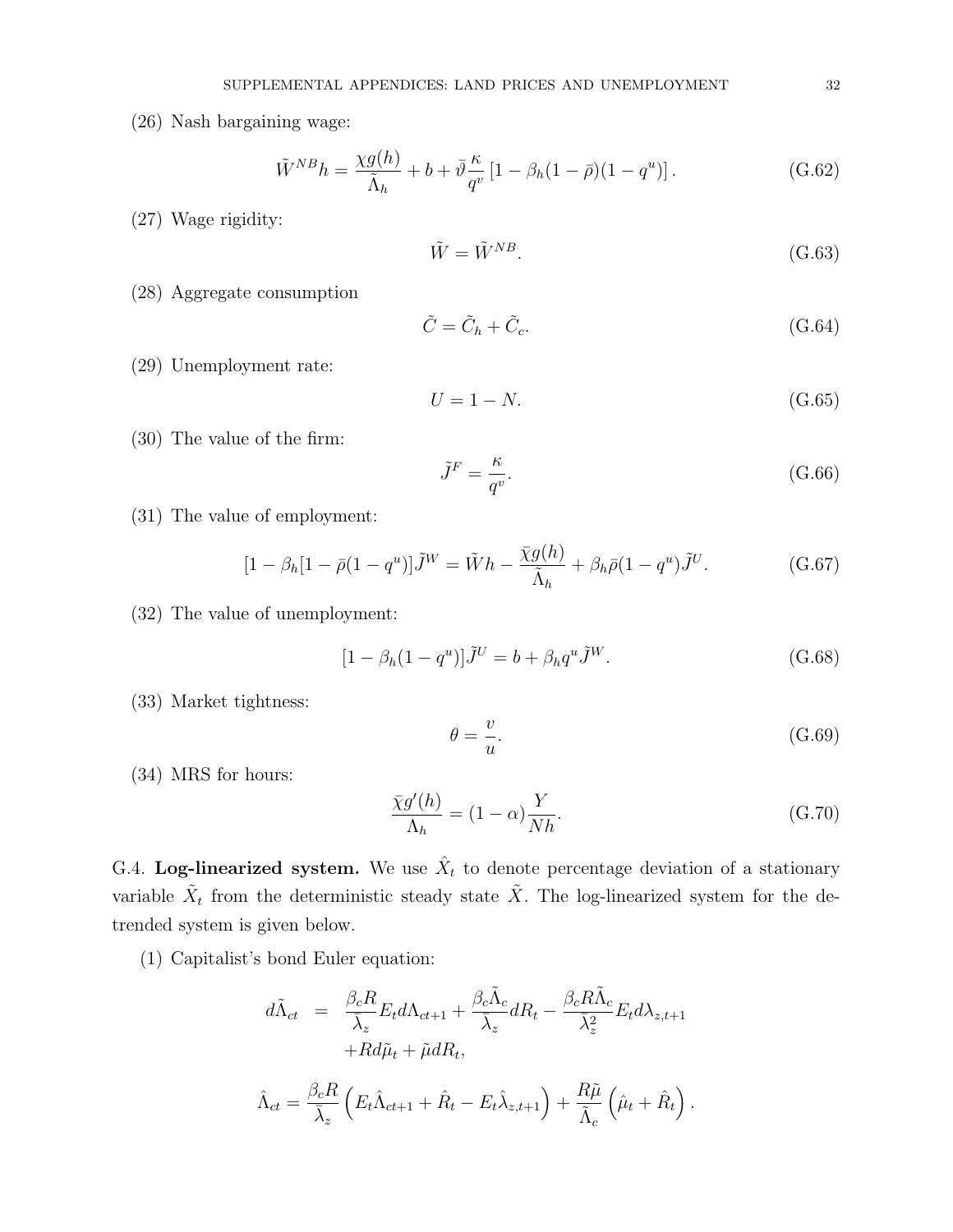(2) Capitalist's capital Euler equation:

$$
\tilde{\Lambda}_c dQ_{kt} + Q_k d\tilde{\Lambda}_{ct}
$$
\n
$$
= \frac{\beta_c \tilde{\Lambda}_c}{\bar{\lambda}_z} E_t \left[ dR_{kt+1} + R_k d e_{t+1} - \gamma_1 d e_{t+1} + (1 - \delta) d Q_{kt+1} \right]
$$
\n
$$
+ \frac{\beta_c}{\bar{\lambda}_z} E_t d\tilde{\Lambda}_{ct+1} \left[ R_k + (1 - \delta) Q_k \right]
$$
\n
$$
- \frac{\beta_c \tilde{\Lambda}_c}{\bar{\lambda}_z^2} E_t d\lambda_{z,t+1} \left[ R_k + (1 - \delta) Q_k \right]
$$
\n
$$
+ \omega_2 \xi Q_k d\tilde{\mu}_t + \omega_2 d\xi_t Q_k \tilde{\mu} + \omega_2 \xi \tilde{\mu} E_t dQ_{k,t+1},
$$

$$
Q_k \hat{Q}_{kt} + Q_k \hat{\Lambda}_{ct}
$$
  
= 
$$
\frac{\beta_c}{\overline{\lambda}_z} E_t \left[ R_k \left( \hat{R}_{kt+1} + \hat{e}_{t+1} \right) - \gamma_1 \hat{e}_{t+1} + (1 - \delta) Q_k \hat{Q}_{kt+1} \right]
$$
  
+ 
$$
\frac{\beta_c}{\overline{\lambda}_z} \left[ R_k + (1 - \delta) Q_k \right] E_t \left( \hat{\Lambda}_{ct+1} - \hat{\lambda}_{z,t+1} \right)
$$
  
+ 
$$
\omega_2 \overline{\xi} Q_k \tilde{\mu} \left( \hat{\mu}_t + \hat{\xi}_t + E_t \hat{Q}_{k,t+1} \right).
$$

(3) Capital's housing Euler equation:

$$
\tilde{Q}_l d\tilde{\Lambda}_{ct} + \tilde{\Lambda}_c d\tilde{Q}_{lt} \n= \beta_c \left( \tilde{Q}_l + \tilde{R}_l \right) E_t d\tilde{\Lambda}_{ct+1} + \beta_c \tilde{\Lambda}_c E_t \left( d\tilde{Q}_{l,t+1} + d\tilde{R}_{l,t+1} \right) \n+ \omega_1 \left( \bar{\lambda}_z \bar{\xi} \tilde{Q}_l d\tilde{\mu}_t + \bar{\lambda}_z \tilde{\mu} \tilde{Q}_l d\xi_t + \bar{\lambda}_z \bar{\xi} \tilde{\mu} E_t d\tilde{Q}_{l,t+1} + \bar{\xi} \tilde{Q}_l \tilde{\mu} E_t d\lambda_{z,t+1} \right)
$$

$$
\tilde{Q}_{l}\tilde{\Lambda}_{c}\left(\hat{\Lambda}_{ct}+\hat{Q}_{lt}\right) \n= \beta_{c}\left(\tilde{Q}_{l}+\tilde{R}_{l}\right)\tilde{\Lambda}_{c}E_{t}\hat{\Lambda}_{c,t+1}+\beta_{c}\tilde{\Lambda}_{c}E_{t}\left(\tilde{Q}_{l}\hat{Q}_{l,t+1}+\tilde{R}_{l}\hat{R}_{l,t+1}\right) \n+\omega_{1}\bar{\lambda}_{z}\bar{\xi}\tilde{Q}_{l}\tilde{\mu}\left(\hat{\mu}_{t}+\hat{\xi}_{t}+E_{t}\hat{Q}_{l,t+1}+E_{t}\hat{\lambda}_{z,t+1}\right).
$$

(4) Capitalist's binding borrowing constraint:

$$
d\tilde{B}_t = \left(\omega_1 \tilde{Q}_l \lambda_z L + \omega_2 Q_k \tilde{K}\right) d\xi_t
$$
  
+
$$
\xi \omega_1 E_t \left(\lambda_z L d\tilde{Q}_{l,t+1} + \tilde{Q}_l \lambda_z dL_t + \tilde{Q}_l d\lambda_{z,t+1} L\right)
$$
  
+
$$
\xi \omega_2 \left(\tilde{K} E_t dQ_{k,t+1} + Q_k d\tilde{K}_t\right)
$$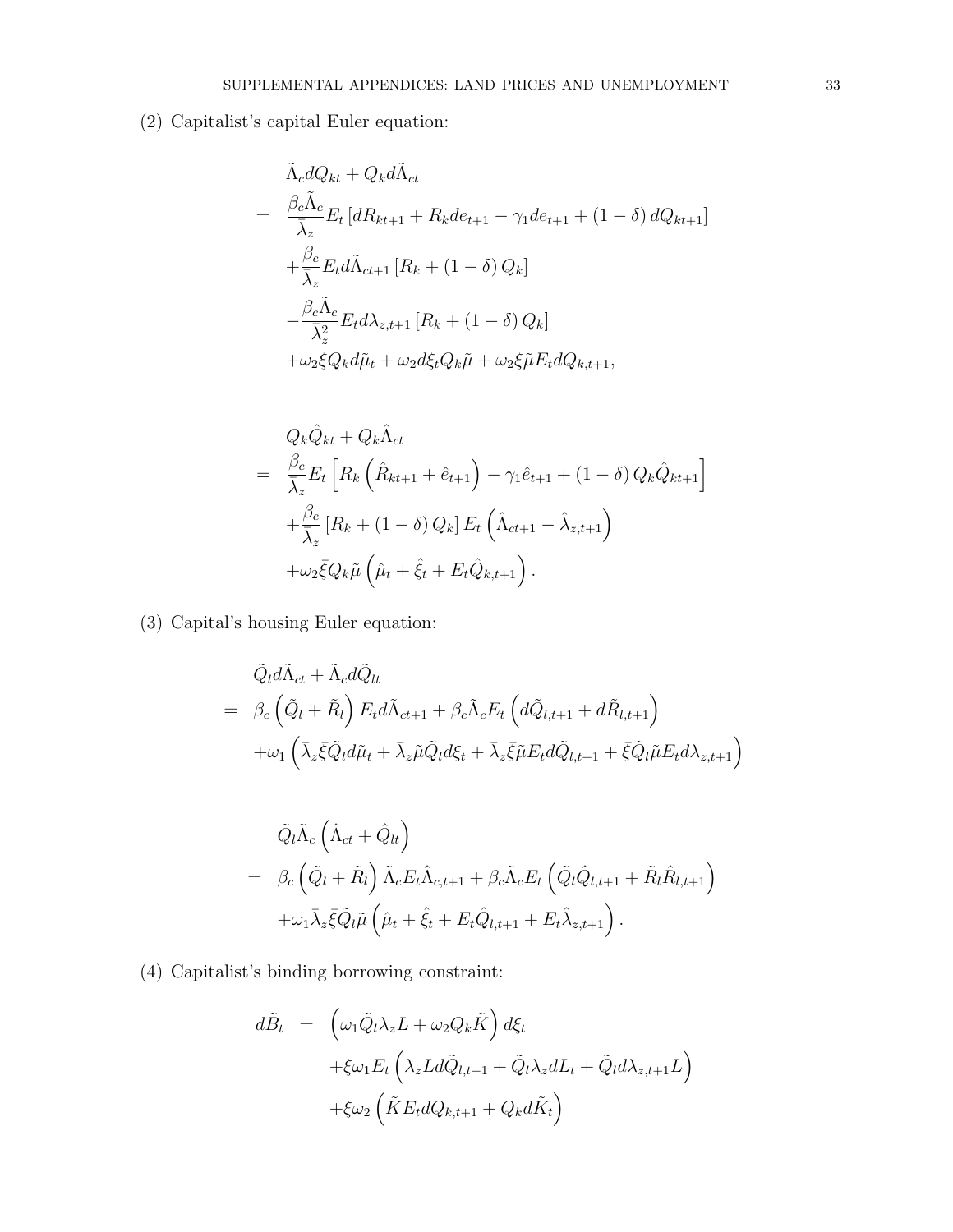$$
\hat{B}_t = \hat{\xi}_t + \frac{\omega_1 \bar{\xi} \tilde{Q}_l \lambda_z}{\tilde{B}} \left( E_t \hat{Q}_{l,t+1} + E_t \hat{\lambda}_{z,t+1} \right) \n+ \frac{\omega_2 \bar{\xi} Q_k \tilde{K}}{\tilde{B}} \left( \hat{K}_t + E_t \hat{Q}_{k,t+1} \right).
$$

where we have imposed the equilibrium conditions that total land supply is fixed at  $L_t = 1$ .

(5) Investment growth rate:

$$
\hat{\gamma}_{It} + \hat{I}_{t-1} = \hat{I}_t + \hat{\lambda}_{zt}.
$$

(6) Capitalist's investment Euler equation:

$$
0 = dQ_{kt} + d\varphi_{It} - \Omega \bar{\gamma}_I d\gamma_{It} + E_t \frac{\beta_c}{\bar{\lambda}_z} \Omega \bar{\gamma}_I^2 d\gamma_{It+1},
$$

$$
\hat{Q}_{kt} + \hat{\varphi}_{It} = \Omega \bar{\gamma}_I^2 \left( \hat{\gamma}_{It} - \frac{\beta_c}{\bar{\lambda}_z} \bar{\gamma}_I \hat{\gamma}_{I,t+1} \right).
$$

(7) Capitalist's capacity utilization decision:

$$
R_k \hat{R}_{kt} = \gamma_2 \hat{e}_t.
$$

(8) Capitalist's marginal utility:

$$
d\tilde{\Lambda}_{ct} = \frac{-d\tilde{C}_{ct} + \eta_c d\tilde{C}_{ct-1}/\bar{\lambda}_z - \eta_c \tilde{C}_c d\lambda_{z,t}/\bar{\lambda}_z^2}{\left(\tilde{C}_c \left(1 - \eta_c/\bar{\lambda}_z\right)\right)^2} - \beta_c \eta_c E_t \frac{-\bar{\lambda}_z d\tilde{C}_{ct+1} - \tilde{C}_c d\lambda_{z,t+1} + \eta_c d\tilde{C}_{ct}}{\left(\tilde{C}_c \left(\bar{\lambda}_z - \eta_c\right)\right)^2},
$$

$$
\tilde{\Lambda}_{c}\hat{\Lambda}_{ct} = \frac{-\hat{C}_{ct} + \eta_{c}/\bar{\lambda}_{z} \left(\hat{C}_{c,t-1} - \hat{\lambda}_{zt}\right)}{\tilde{C}_{c} \left(1 - \eta_{c}/\bar{\lambda}_{z}\right)^{2}} -\beta_{c}\eta_{c}E_{t} \frac{-\bar{\lambda}_{z} \left(\hat{C}_{c,t+1} + \hat{\lambda}_{z,t+1}\right) + \eta_{c}\hat{C}_{ct}}{\tilde{C}_{c} \left(\bar{\lambda}_{z} - \eta_{c}\right)^{2}}.
$$

(9) Household's flow of funds constraint:

$$
d\tilde{C}_{ht} + \frac{d\tilde{B}_t}{R} - \frac{\tilde{B}dR_t}{R^2} + \tilde{R}_l dL_{ht} + L_h d\tilde{R}_{lt}
$$
  
= 
$$
\frac{d\tilde{B}_{t-1}}{\bar{\lambda}_z} - \frac{\tilde{B}}{\bar{\lambda}_z^2} d\lambda_{zt} + Nhd\tilde{W}_t + h\tilde{W}dN_t + N\tilde{W}dh_t,
$$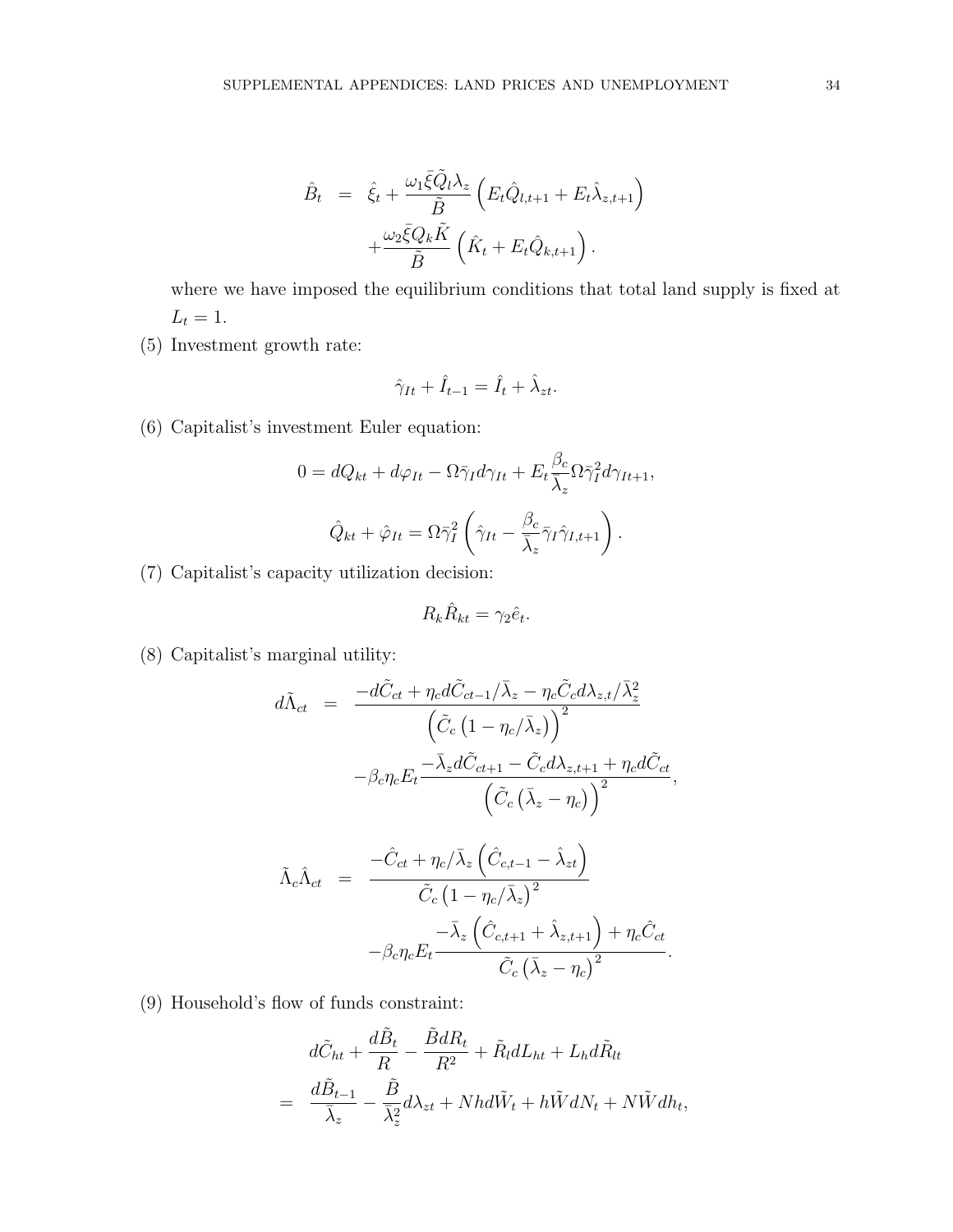$$
\tilde{C}_h \hat{C}_{ht} + \frac{\tilde{B}}{R} \left( \hat{B}_t - \hat{R}_t \right) + \tilde{R}_l L_h \left( \hat{R}_{lt} + \hat{L}_{ht} \right)
$$
  
= 
$$
\frac{\tilde{B}}{\overline{\lambda}_z} \left( \hat{B}_{t-1} - \hat{\lambda}_{zt} \right) + \tilde{W} N h \left( \hat{W}_t + \hat{N}_t + \hat{h}_t \right).
$$

(10) Household's bond Euler equation:

$$
\hat{\Lambda}_{ht} = E_t \left( \hat{\Lambda}_{ht+1} - \hat{\lambda}_{z,t+1} \right) + \hat{R}_t.
$$

(11) Household's land rental decision:

$$
\hat{R}_{lt} = \widehat{MUL}_t - \hat{\Lambda}_{ht}.
$$

(12) Household's marginal utility of consumption:

$$
d\tilde{\Lambda}_{ht} = -\gamma L_h^{\varphi_L(1-\gamma)} \left( \tilde{C}_h - \frac{\eta_h \tilde{C}_h}{\overline{\lambda}_z} \right)^{-\gamma-1} \left( d\tilde{C}_{ht} - \frac{\eta_h}{\overline{\lambda}_z} d\tilde{C}_{ht-1} + \frac{\eta_h \tilde{C}_h}{\lambda_z^2} d\lambda_{zt} \right)
$$
(G.71)  
+  $\left( \tilde{C}_h - \frac{\eta_h \tilde{C}_h}{\overline{\lambda}_z} \right)^{-\gamma} (1-\gamma) L_h^{\varphi_L(1-\gamma)} \left( \ln L_h d\varphi_{Lt} + \varphi_L \frac{dL_{ht}}{L_h} \right)$   
+  $\beta_h \eta_h \gamma L_h^{\varphi_L(1-\gamma)} \left( \tilde{C}_h - \frac{\eta_h \tilde{C}_h}{\overline{\lambda}_z} \right)^{-\gamma-1} E_t \left( d\tilde{C}_{ht+1} - \frac{\eta_h}{\overline{\lambda}_z} d\tilde{C}_{ht} + \frac{\eta_h \tilde{C}_h}{\lambda_z^2} d\lambda_{zt+1} \right) \frac{1}{\overline{\lambda}_z}$   
-  $\beta_h \eta_h \left( \tilde{C}_h - \frac{\eta_h \tilde{C}_h}{\overline{\lambda}_z} \right)^{-\gamma} (1-\gamma) L_h^{\varphi_L(1-\gamma)} E_t \left( \ln L_h d\varphi_{Lt+1} + \varphi_L \frac{dL_{ht+1}}{L_h} \right) \frac{1}{\overline{\lambda}_z}$   
+  $\beta_h \eta_h E_t \left[ L_h^{(1-\gamma)\varphi_l} \left( \tilde{C}_h - \frac{\eta_h \tilde{C}_h}{\overline{\lambda}_z} \right)^{-\gamma} \frac{d\lambda_{z,t+1}}{\lambda_z^2} \right],$ 

$$
\tilde{\Lambda}_{ht}\hat{\Lambda}_{ht} = -\gamma L_h^{\varphi_L(1-\gamma)} \left( \tilde{C}_h - \frac{\eta_h \tilde{C}_h}{\bar{\lambda}_z} \right)^{-\gamma - 1} \left( \tilde{C}_h \hat{C}_{ht} - \frac{\eta_h}{\bar{\lambda}_z} \tilde{C}_h \hat{C}_{ht-1} + \frac{\eta_h \tilde{C}_h}{\lambda_z} \hat{\lambda}_{zt} \right) (G.72)
$$
\n
$$
\int_{\tilde{C}} \eta_h \tilde{C}_h \Bigg)^{-\gamma} (1 - \epsilon)^{\gamma} L_{\tilde{C}}(1-\gamma) \left( \tilde{C} - \hat{C}_h \right) \ln I_{\gamma - 1} \left( \tilde{C} - \hat{C}_h \right) \tag{G.73}
$$

$$
+\left(\tilde{C}_h - \frac{\eta_h C_h}{\bar{\lambda}_z}\right) \quad (1-\gamma) L_h^{\varphi_L(1-\gamma)}\left(\bar{\varphi}_L \hat{\varphi}_{Lt} \ln L_h + \bar{\varphi}_L \hat{L}_{ht}\right) \tag{G.73}
$$

$$
+\beta_h \eta_h \gamma L_h^{\varphi_L(1-\gamma)} \left(\tilde{C}_h - \frac{\eta_h \tilde{C}_h}{\bar{\lambda}_z}\right)^{-\gamma-1} E_t \left(\tilde{C}_h \hat{C}_{ht+1} - \frac{\eta_h}{\bar{\lambda}_z} \tilde{C}_h \hat{C}_{ht} + \frac{\eta_h \tilde{C}_h}{\lambda_z} \hat{\lambda}_{zt+1}\right) \frac{1}{\bar{\lambda}_z} G.74)
$$

$$
-\beta_h \eta_h \left( \tilde{C}_h - \frac{\eta_h \tilde{C}_h}{\bar{\lambda}_z} \right)^{-\gamma} (1-\gamma) L_h^{\varphi_L(1-\gamma)} E_t \left( \bar{\varphi}_L \hat{\varphi}_{Lt+1} \ln L_h + \bar{\varphi}_L \hat{L}_{ht+1} \right) \frac{1}{\bar{\lambda}_z} \tag{G.75}
$$

$$
+\beta_h \eta_h E_t \left[ L_h^{(1-\gamma)\varphi_l} \left( \tilde{C}_h - \frac{\eta_h \tilde{C}_h}{\bar{\lambda}_z} \right)^{-\gamma} \frac{\hat{\lambda}_{z,t+1}}{\bar{\lambda}_z} \right].
$$
 (G.76)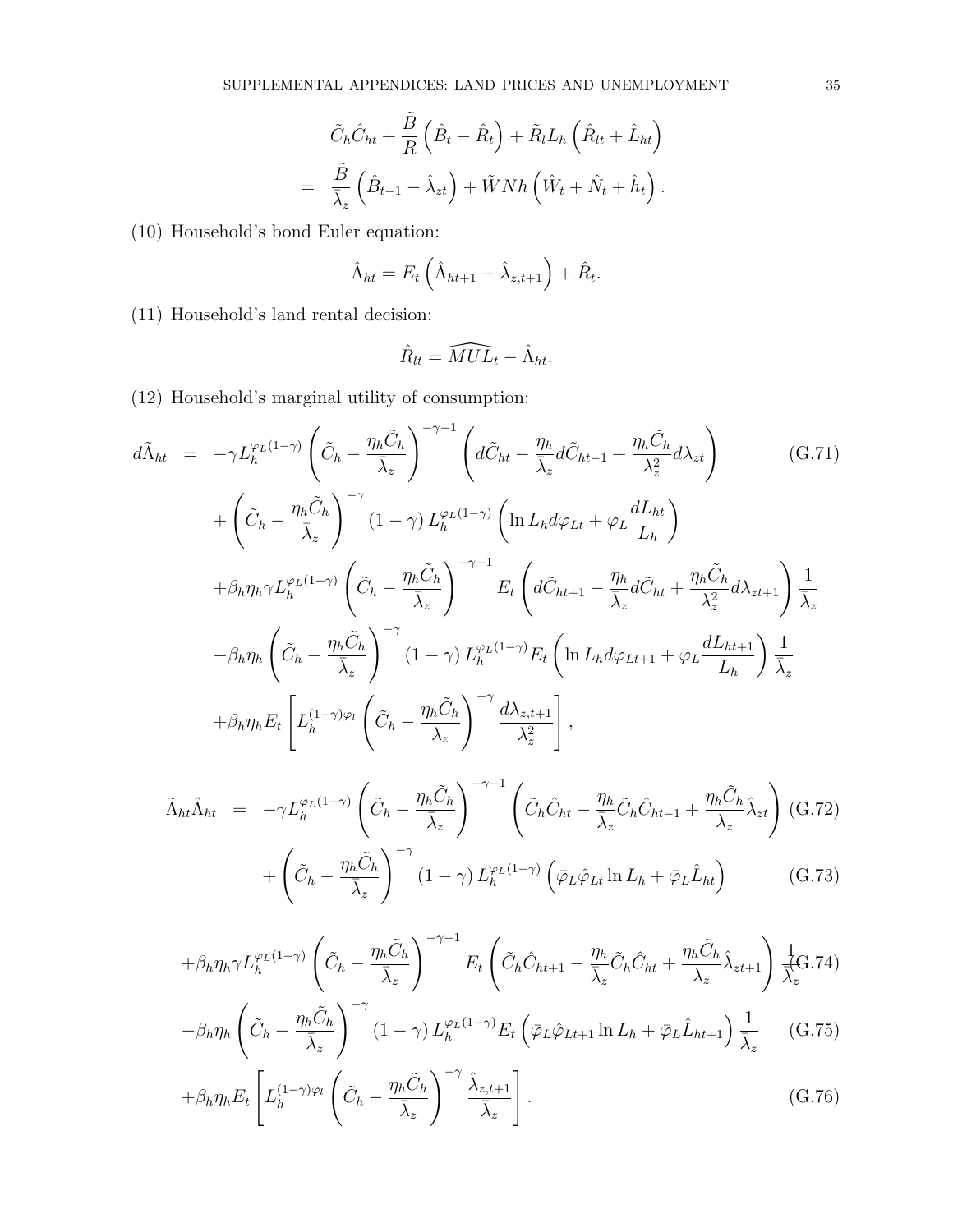(13) Household's marginal utility of housing

$$
d\widetilde{MUL}_{t} = \bar{\varphi}_{L} (1 - \gamma) L_{h}^{\varphi_{L}(1 - \gamma) - 1} \left( \tilde{C}_{h} - \frac{\eta_{h} \tilde{C}_{h}}{\bar{\lambda}_{z}} \right)^{-\gamma} \left( d\tilde{C}_{ht} - \frac{\eta_{h}}{\bar{\lambda}_{z}} d\tilde{C}_{ht-1} + \frac{\eta_{h} \tilde{C}_{h}}{\lambda_{z}^{2}} d\lambda_{zt} \right)
$$
  
+ 
$$
\bar{\varphi}_{L} \left( \tilde{C}_{h} - \frac{\eta_{h} \tilde{C}_{h}}{\bar{\lambda}_{z}} \right)^{1 - \gamma} L_{h}^{\varphi_{L}(1 - \gamma) - 1} \left( (1 - \gamma) d\varphi_{Lt} \ln L_{h} + (\bar{\varphi}_{L} (1 - \gamma) - 1) \frac{dL_{ht}}{L_{h}} \right)
$$
  
+ 
$$
L_{h}^{\varphi_{L}(1 - \gamma) - 1} \left( \tilde{C}_{h} - \frac{\eta_{h} \tilde{C}_{h}}{\bar{\lambda}_{z}} \right)^{1 - \gamma} d\varphi_{L,t}.
$$

$$
\widetilde{MUL} \; \widehat{MUL}_t \; = \; \bar{\varphi}_L \left(1-\gamma\right) L_h^{\varphi_L(1-\gamma)-1} \left(\tilde{C}_h - \frac{\eta_h \tilde{C}_h}{\bar{\lambda}_z}\right)^{-\gamma} \left(\tilde{C}_h \hat{C}_{ht} - \frac{\eta_h}{\bar{\lambda}_z} \tilde{C}_{ht-1} \hat{C}_{ht-1} + \frac{\eta_h \tilde{C}_h}{\bar{\lambda}_z} d\hat{\lambda}_{zt}\right) \n+ \bar{\varphi}_L \left(\tilde{C}_h - \frac{\eta_h \tilde{C}_h}{\bar{\lambda}_z}\right)^{1-\gamma} L_h^{\varphi_L(1-\gamma)-1} \left((1-\gamma) \bar{\varphi}_L \ln L_h \hat{\varphi}_{Lt} + (\bar{\varphi}_L \left(1-\gamma\right)-1) \hat{L}_{ht}\right) \n+ \bar{\varphi}_L L_h^{\varphi_L(1-\gamma)-1} \left(\tilde{C}_h - \frac{\eta_h \tilde{C}_h}{\bar{\lambda}_z}\right)^{1-\gamma} \hat{\varphi}_{L,t}.
$$

(14) Matching function:

$$
\hat{m}_t = \hat{\varphi}_{mt} + a\hat{u}_t + (1 - a)\hat{v}_t.
$$

(15) Job finding rate:

$$
\hat{q}_t^u = \hat{m}_t - \hat{u}_t.
$$

(16) Job filling rate:

$$
\hat{q}^v_t = \hat{m}_t - \hat{v}_t.
$$

(17) Employment dynamics:

$$
dN_t = (1 - \bar{\rho}) dN_{t-1} + dm_t,
$$
  

$$
\hat{N}_t = (1 - \bar{\rho}) \hat{N}_{t-1} + \bar{\rho} \hat{m}_t.
$$

(18) Number of searching workers:

$$
du_t = -(1 - \bar{\rho}) dN_{t-1},
$$
  

$$
u\hat{u}_t = -(1 - \bar{\rho}) N\hat{N}_{t-1}.
$$

(19) Aggregate production function:

$$
\hat{Y}_t = \alpha \left[ (1 - \phi) \left( \hat{K}_{t-1} + \hat{e}_t - \hat{\lambda}_{zt} \right) + \phi \left( \hat{Z}_t^m + \hat{L}_{ct} \right) \right] + (1 - \alpha) \left( \hat{N}_t + \hat{h}_t + \hat{Z}_t^m \right).
$$

(20) Capital rental rate:

$$
\hat{R}_{kt} = \hat{Y}_t + \hat{\lambda}_{zt} - \hat{K}_{t-1} - \hat{e}_t.
$$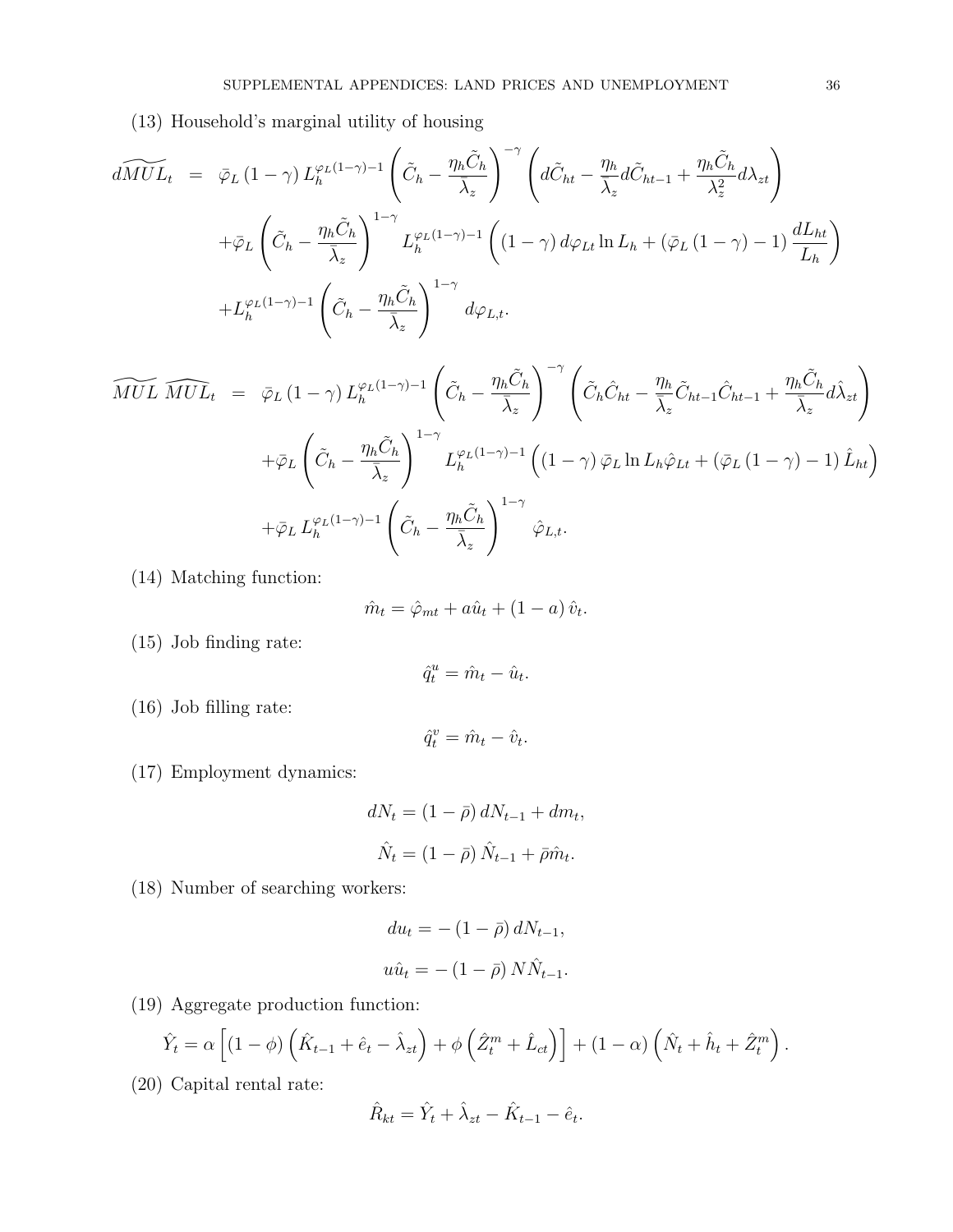(21) Land rental rate:

$$
\hat{R}_{lt} = \hat{Y}_t - \hat{L}_{ct}.
$$

(22) Capital law of motion:

$$
d\tilde{K}_t = (1 - \delta) d\tilde{K}_{t-1}/\bar{\lambda}_z - (1 - \delta) \tilde{K}/\bar{\lambda}_z^2 d\lambda_{zt} + dI_t + \tilde{I} d\varphi_{It},
$$

$$
\hat{K}_t = \frac{1 - \delta}{\bar{\lambda}_z} \left( \hat{K}_{t-1} - \hat{\lambda}_{zt} \right) + \frac{\tilde{I}}{\tilde{K}} \left( \hat{I}_t + \hat{\varphi}_{It} \right).
$$

(23) Aggregate resource constraint:

$$
d\tilde{Y}_t = d\tilde{I}_t + d\tilde{C}_{ct} + d\tilde{C}_{ht} + \frac{\tilde{K}\gamma_1}{\bar{\lambda}_z}de_t + \kappa dv_t + d\tilde{G}_t,
$$
  

$$
\hat{Y}_t = \frac{\tilde{I}}{\tilde{Y}}\hat{I}_t + \frac{\tilde{C}_c}{\tilde{Y}}\hat{C}_{ct} + \frac{\tilde{C}_h}{\tilde{Y}}\hat{C}_{ht} + \frac{\tilde{K}\gamma_1}{\bar{\lambda}_z\tilde{Y}}\hat{e}_t + \frac{\kappa v}{\tilde{Y}}\hat{v}_t + \frac{\tilde{G}}{\tilde{Y}}\hat{G}_t.
$$

(24) Housing market clearing condition:

$$
L_c \hat{L}_{ct} + L_h \hat{L}_{ht} = 0.
$$

(25) Optimal vacancy posting condition:

$$
-\frac{\kappa}{\left(q^v\right)^2}dq_t^v = (1 - \alpha)\frac{d\tilde{Y}_t}{N} - (1 - \alpha)\frac{\tilde{Y}}{N^2}dN_t - hd\tilde{W}_t - \tilde{W}dh_t
$$
  
+
$$
E_t \frac{\beta_c d\tilde{\Lambda}_{c,t+1}}{\tilde{\Lambda}} (1 - \rho)\frac{\kappa}{q^v} - E_t \frac{\beta_c d\tilde{\Lambda}_{c,t}}{\tilde{\Lambda}} (1 - \rho)\frac{\kappa}{q^v} - E_t \beta_c (1 - \rho)\frac{\kappa}{\left(q^v\right)^2} dq_{t+1}^v
$$
  
-
$$
-\frac{\kappa}{q^v}\hat{q}_t^v = (1 - \alpha)\frac{\tilde{Y}}{N}\left(\hat{Y}_t - \hat{N}_t\right) - \tilde{W}h\left(\hat{W}_t + \hat{h}_t\right)
$$
  
+
$$
\beta_c (1 - \bar{\rho})\frac{\kappa}{q^v} E_t\left(\hat{\Lambda}_{c,t+1} - \hat{\Lambda}_{c,t}\right) - \beta_c \frac{\kappa}{q^v} E_t (1 - \bar{\rho}) \hat{q}_{t+1}^v.
$$

(26) Nash bargained wage:

$$
\tilde{W}^{NB}h\left(\hat{W}_t^{NB} + \hat{h}_t\right) = \frac{\chi h^{\nu}dh_t}{\tilde{\Lambda}_h} - \frac{h^{1+\nu}\chi d\tilde{\Lambda}_{ht}}{\left(1+\nu\right)\left(\tilde{\Lambda}_h\right)^2} + d\vartheta_t\frac{\kappa}{q^v} - \bar{\vartheta}\frac{\kappa dq^v_t}{\left(q^v\right)^2}
$$

$$
-\beta_h (1 - \rho) (1 - q^u) \bar{\vartheta}_{q^v}^K E_t \left[ \hat{\Lambda}_{h,t+1} - \hat{\Lambda}_{h,t} \right] + \beta_h (1 - \rho) \bar{\vartheta}_{q^v}^K E_t dq_{t+1}^u
$$

$$
+ \beta_h (1 - \rho) (1 - q^u) \bar{\vartheta}_{E_t}^K \frac{\kappa dq_{t+1}^v}{(q^v)^2} - \beta_h (1 - \rho) (1 - q^u) d\vartheta_{t+1} \frac{\kappa}{q^v}
$$

$$
\tilde{W}^{NB} h \left( \hat{W}_t^{NB} + \hat{h}_t \right) = \frac{\chi h^{1+\nu}}{\tilde{\Lambda}_h (1+\nu)} \left( (1+\nu) \hat{h}_t - \hat{\Lambda}_{ht} \right) + \frac{\bar{\vartheta}_{K}}{q^v} \left( \hat{\vartheta}_{t} - \hat{q}_{t}^v \right)
$$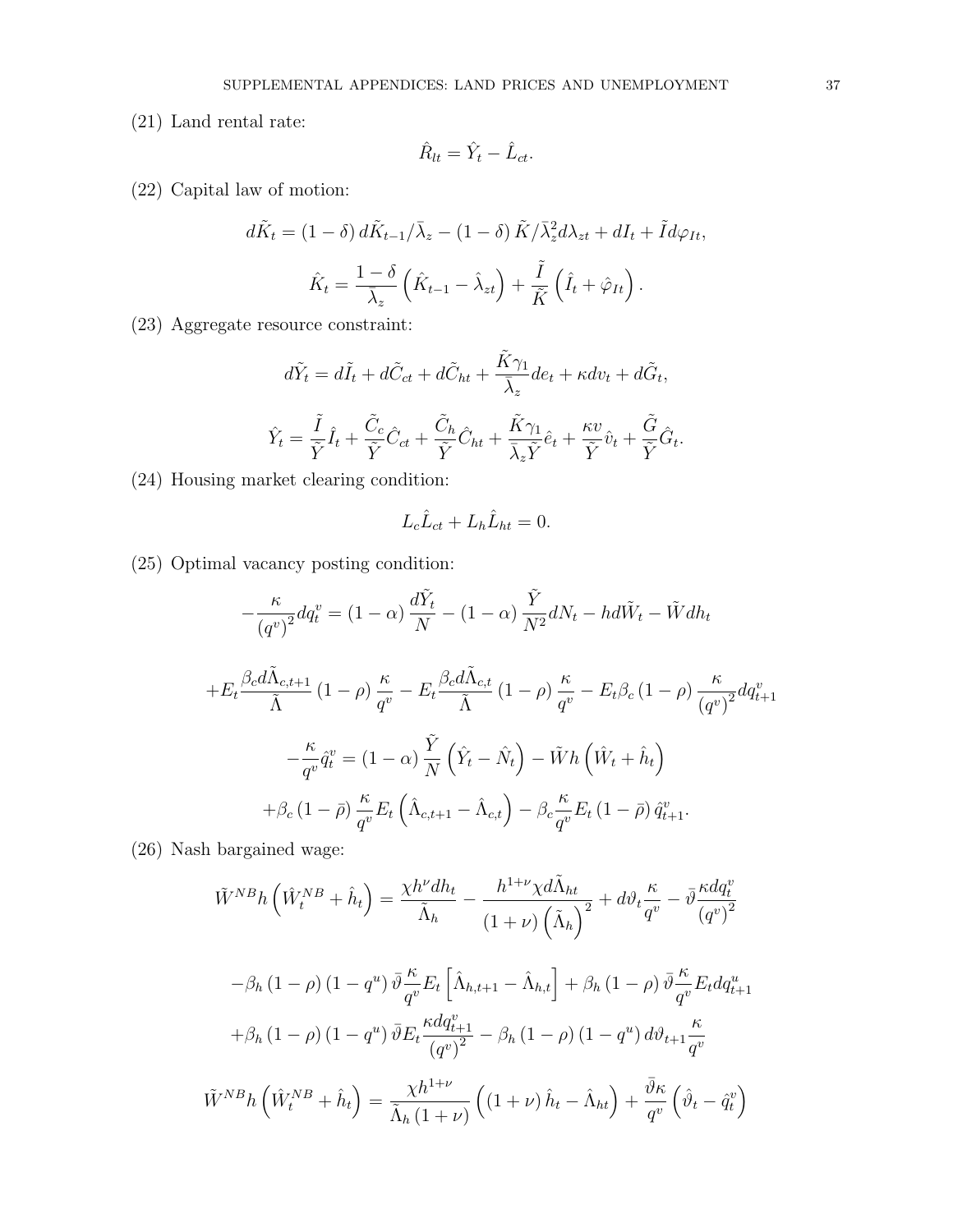$$
-\beta_h (1 - \bar{\rho}) (1 - q^u) \bar{\vartheta} \frac{\kappa}{q^v} E_t \left[ \hat{\Lambda}_{h,t+1} - \hat{\Lambda}_{h,t} \right] + \beta_h \bar{\vartheta} \frac{\kappa}{q^v} (1 - \rho) q^u E_t \hat{q}_{t+1}^u
$$

$$
-\beta_h (1 - \rho) (1 - q^u) \bar{\vartheta} \frac{\kappa}{q^v} E_t \left( \hat{\vartheta}_{t+1} - \hat{q}_{t+1}^v \right)
$$

(27) Wage rigidity:

$$
\hat{W}_t = \psi \hat{W}_{t-1} + (1 - \psi) \hat{W}_t^{NB}.
$$

(28) Aggregate consumption:

$$
\tilde{C}\hat{C}_t = \tilde{C}_c \hat{C}_{ct} + \tilde{C}_h \hat{C}_{ht}.
$$

(29) Unemployment rate

$$
U\hat{U}_t = -N\hat{N}_t.
$$

(30) The value of the firm.

$$
\hat{J}_t^F = -\hat{q}_t^v.
$$

(31) The value of employment:

$$
\tilde{J}_t^W = \tilde{W}_t h_t - \frac{\chi g(h_t)}{\tilde{\Lambda}_{ht}} + E_t \frac{\beta_h \tilde{\Lambda}_{h,t+1}}{\tilde{\Lambda}_{ht}} \left[ \left( 1 - \rho \left( 1 - q_{t+1}^u \right) \right) \left( \tilde{J}_{t+1}^W - \tilde{J}_{t+1}^U \right) + \tilde{J}_{t+1}^U \right]. \tag{G.77}
$$

$$
\tilde{J}^{W}\hat{J}_{t}^{W} = \tilde{W}h\left(\hat{W}_{t} + \hat{h}_{t}\right) - \frac{\chi h^{1+\nu}}{\tilde{\Lambda}_{h}\left(1+\nu\right)}\left((1+\nu)\hat{h}_{t} - \hat{\Lambda}_{ht}\right) \n+ \beta_{h}\left[\left(1-\bar{\rho}\left(1-q^{u}\right)\right)\tilde{J}^{W} + \bar{\rho}\left(1-q^{u}\right)\tilde{J}^{U}\right]E_{t}\left(\hat{\Lambda}_{ht+1} - \hat{\Lambda}_{ht}\right) \n+ \beta_{h}E_{t}\left[\left(1-\bar{\rho}\left(1-q^{u}\right)\right)\tilde{J}^{W}\hat{J}_{t+1}^{W} + \bar{\rho}\left(1-q^{u}\right)\tilde{J}^{U}\hat{J}_{t+1}^{U}\right] + \beta_{h}\bar{\rho}q^{u}\left(\tilde{J}^{W} - \tilde{J}^{U}\right)E_{t}\hat{q}_{t+1}^{u}.
$$

(32) The value of unemployment:

$$
\tilde{J}_t^U = b + E_t \frac{\beta_h \tilde{\Lambda}_{ht+1}}{\tilde{\Lambda}_{ht}} \left[ q_{t+1}^u \tilde{J}_{t+1}^W + (1 - q_{t+1}^u) \tilde{J}_{t+1}^U \right]. \tag{G.78}
$$

$$
\tilde{J}^U \hat{J}_t^U = \beta_h \left[ q^u \left( \tilde{J}^W - \tilde{J}^U \right) + \tilde{J}^U \right] E_t \left( \hat{\Lambda}_{ht+1} - \hat{\Lambda}_{ht} \right) + \beta_h q^u \left( \tilde{J}^W - \tilde{J}^U \right) E_t \hat{q}_{t+1}^u + \beta_h E_t \left[ q^u \tilde{J}^W \hat{J}_{t+1}^W + (1 - q^u) \tilde{J}^U \hat{J}_{t+1}^U \right]
$$

(33) Market tightness:

$$
\hat{\theta}_t = \hat{v}_t - \hat{u}_t
$$

.

(34) Hours:

$$
\frac{\chi g'(h_t)}{\Lambda_{ht}} = (1 - \alpha) \frac{Y_t}{N_t h_t}.
$$
\n
$$
\nu \hat{h}_t - \hat{\Lambda}_{ht} = \hat{Y}_t - \hat{N}_t - \hat{h}_t
$$
\n(G.79)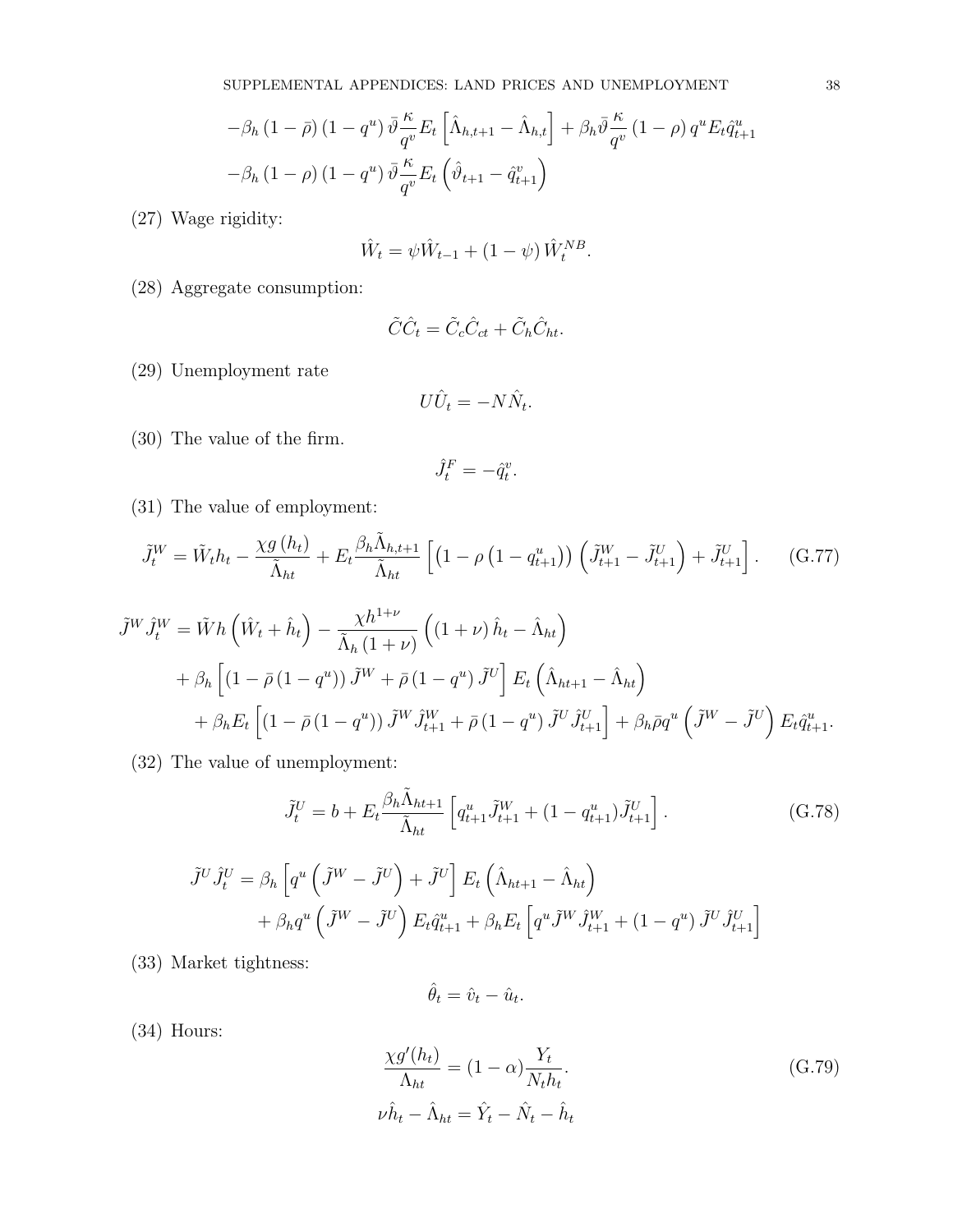# H. The model without housing demand shocks but with shocks to disutility of working

The labor channel in our benchmark model is an important mechanism that amplifies the effects of housing demand shocks on labor market variables. To highlight the importance of the this channel, we consider a variation of the benchmark model without the housing preference shocks. We still would like to fit the model to the same 6 time series data, so we need to have at least 6 shocks to avoid stochastic singularity in the estimation.

In this section, we replace the housing demand shock by a shock to households' disutility of working. In particular, we allow the term  $\xi$  in the households' utility function (Eq (3) in the text) to be time varying. We assume that the disutility shock follows the stationary stochastic process

$$
\ln \chi_t = (1 - \rho_\chi)\bar{\chi} + \rho_\chi \ln \chi_{t-1} + \varepsilon_{\chi t},
$$

where  $\rho_{\chi}$  is the persistent parameter and  $\varepsilon_{\chi t}$  is an i.i.d white noise process with mean zero and variance  $\sigma_{\chi}^2$ .

H.1. Stationary equilibrium conditions. To induce stationarity, we transform variables so that

$$
\tilde{C}_{ht} = \frac{C_{ht}}{Z_t^p}, \quad \tilde{C}_{ct} = \frac{C_{ct}}{Z_t^p}, \quad \tilde{I}_t = \frac{I_t}{Z_t^p}, \quad \tilde{K}_t = \frac{K_t}{Z_t^p}, \quad \tilde{Y}_t = \frac{Y_t}{Z_t^p}, \quad \tilde{B}_t = \frac{B_t}{Z_t^p}, \quad \tilde{T}_t = \frac{T_t}{Z_t^p},
$$
\n
$$
\tilde{Q}_{lt} = \frac{Q_{lt}}{Z_t^p}, \quad \tilde{R}_{lt} = \frac{R_{lt}}{Z_t^p}, \quad \tilde{W}_t = \frac{W_t}{Z_t^p}, \quad \tilde{W}_t^{NB} = \frac{W_t^{NB}}{Z_t^p}, \quad \tilde{S}_t = \frac{S_t}{Z_t^p}, \quad \tilde{\Lambda}_{ct} = \Lambda_{ct} Z_t^p,
$$
\n
$$
\tilde{\Lambda}_{ht} = \Lambda_{ht} Z_t^p, \quad \tilde{\mu}_t = \mu_t Z_t^p, \quad \tilde{J}_t^F = \frac{J_t^F}{Z_t^p}, \quad \tilde{J}_t^w = \frac{J_t^w}{Z_t^p}, \quad \tilde{J}_t^u = \frac{J_t^u}{Z_t^p}.
$$

The stationary equilibrium is summarized by a system of 34 equations for 34 variables  $\tilde{\mu}_t$ ,  $Q_{kt}, \, \tilde{Q}_{lt}, \, \tilde{B}_{t}, \, \gamma_{It}, \, \tilde{I}_{t}, \, e_{t}, \, \tilde{\Lambda}_{ct}, \, \tilde{C}_{ht}, \, R_{t}, \, L_{ht}, \, \tilde{\Lambda}_{ht}, \, m_{t}, \, q^{u}_{t}, \, q^{v}_{t}, \, N_{t}, \, u_{t}, \, \tilde{Y}_{t}, \, R_{kt}, \, \tilde{R}_{lt}, \, \tilde{K}_{t}, \, \tilde{C}_{t}, \, L_{ct}, \, v_{t}, \, \tilde{C}_{t}, \, \tilde{C}_{t}, \, \tilde{C}_{t}, \, \tilde{C}_{t$  $\tilde{W}_t^{NB}$ ,  $\tilde{S}_t$ ,  $\tilde{W}_t$ ,  $\tilde{C}_{ct}$ ,  $U_t$ ,  $\tilde{J}_t^F$ ,  $\tilde{J}_t^W$ ,  $\tilde{J}_t^U$ ,  $\theta_t$ , and  $h_t$ . We write the equations in the same order as in the dynare code.

(1) Capitalist's bond Euler equation:

$$
\frac{1}{R_t} = E_t \beta_c \frac{\tilde{\Lambda}_{c,t+1}}{\tilde{\Lambda}_{ct} \lambda_{z,t+1}} + \frac{\tilde{\mu}_t}{\tilde{\Lambda}_{ct}}.
$$
\n(H.1)

(2) Capitalist's capital Euler equation:

$$
Q_{kt} = E_t \beta_c \frac{\tilde{\Lambda}_{c,t+1}}{\tilde{\Lambda}_{ct} \lambda_{z,t+1}} \left[ R_{k,t+1} e_{t+1} - \Phi \left( e_{t+1} \right) + (1 - \delta) Q_{k,t+1} \right] + \frac{\tilde{\mu}_t}{\tilde{\Lambda}_{ct}} \omega_2 \xi_t E_t Q_{k,t+1}
$$
(H.2)

(3) Capitalist's land Euler equation:

$$
\tilde{Q}_{lt} = E_t \beta_c \frac{\tilde{\Lambda}_{ct+1}}{\tilde{\Lambda}_{ct}} \left[ \tilde{Q}_{l,t+1} + \tilde{R}_{l,t+1} \right] + \frac{\tilde{\mu}_t}{\tilde{\Lambda}_{ct}} \omega_1 \xi_t E_t \tilde{Q}_{l,t+1} \lambda_{z,t+1}.
$$
\n(H.3)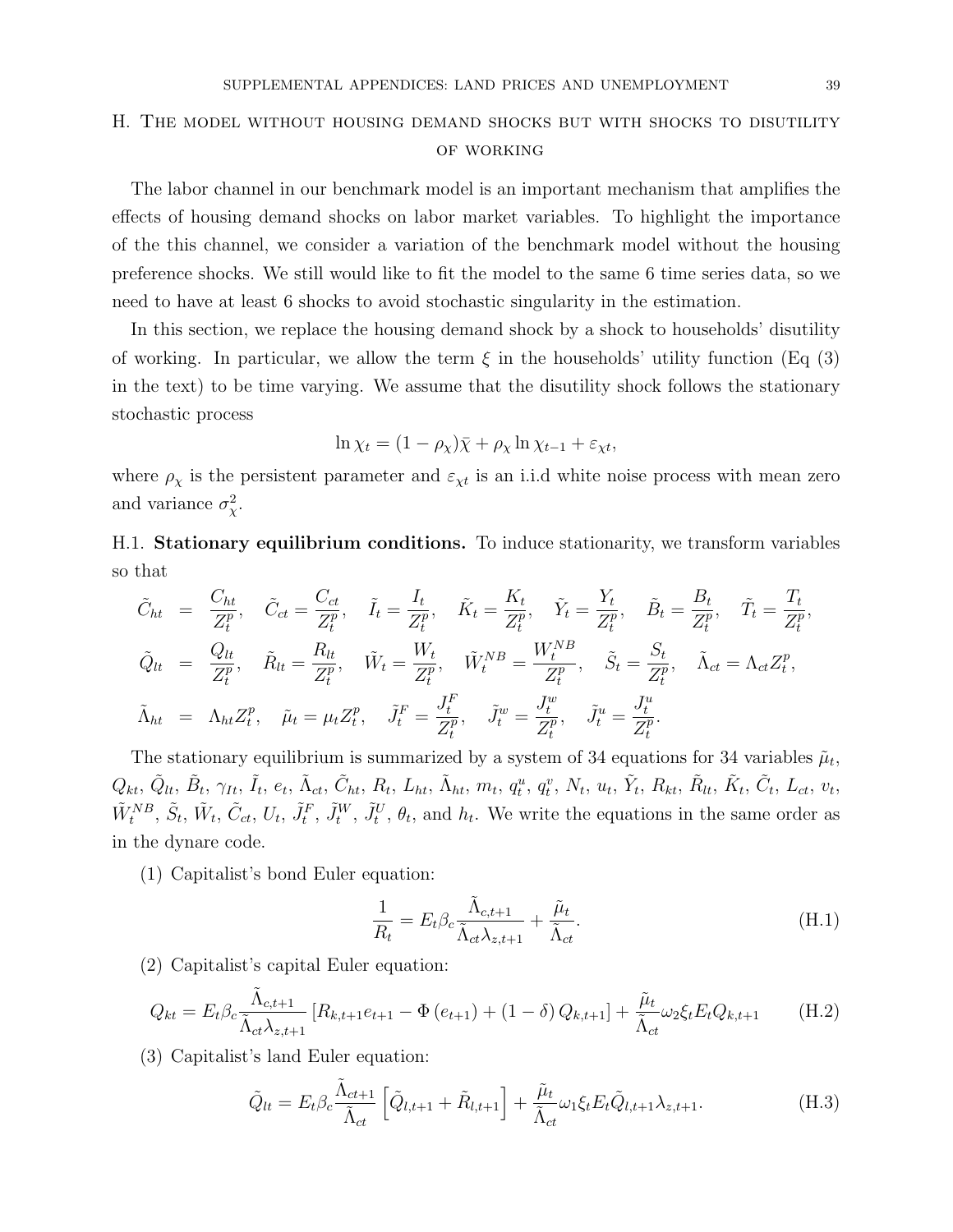(4) Borrowing constraint:

$$
\tilde{B}_t = \xi_t \mathcal{E}_t \left( \omega_1 \tilde{Q}_{l,t+1} \lambda_{z,t+1} L_{ct} + \omega_2 Q_{k,t+1} \tilde{K}_t \right). \tag{H.4}
$$

(5) Investment growth rate:

$$
\frac{I_t}{I_{t-1}} \equiv \gamma_{It} = \frac{\tilde{I}_t}{\tilde{I}_{t-1}} \lambda_{zt}.
$$
\n(H.5)

(6) Capitalist's investment Euler equation:

$$
1 = Q_{kt}\varphi_{It}\left[1 - \frac{\Omega}{2}(\gamma_{It} - \bar{\gamma}_{I})^2 - \Omega(\gamma_{It} - \bar{\gamma}_{I})\gamma_{It}\right] + \mathbf{E}_{t}\beta_{c}\frac{\tilde{\Lambda}_{c,t+1}}{\tilde{\Lambda}_{ct}\lambda_{z,t+1}}Q_{kt+1}\varphi_{I,t+1}\Omega(\gamma_{I,t+1} - \bar{\gamma}_{I})\gamma_{I,t+1}^2.
$$
(H.6)

(7) Capacity utilization decision:

$$
R_{kt} = \gamma_2 (e_t - 1) + \gamma_1. \tag{H.7}
$$

(8) Capitalist's marginal utility

$$
\tilde{\Lambda}_{ct} = \frac{1}{\tilde{C}_{ct} - \eta_c \tilde{C}_{c,t-1} / \lambda_{zt}} - E_t \frac{\beta_c \eta_c}{\tilde{C}_{c,t+1} \lambda_{z,t+1} - \eta_c \tilde{C}_{ct}}.
$$
(H.8)

(9) Household's flow-of-funds constraint:

$$
\tilde{C}_{ht} + \frac{\tilde{B}_t}{R_t} + \tilde{Q}_{lt} (L_{ht} - L_{h,t-1}) = \frac{\tilde{B}_{t-1}}{\lambda_{zt}} + \tilde{W}_t h_t N_t.
$$
\n(H.9)

(10) Household's bond Euler equation:

$$
\frac{1}{R_t} = E_t \beta_h \frac{\tilde{\Lambda}_{h,t+1}}{\tilde{\Lambda}_{ht} \lambda_{z,t+1}}.
$$
\n(H.10)

(11) Household's land Euler equation:

$$
\tilde{Q}_{lt} = MRS_{lt} + E_t \beta_h \frac{\tilde{\Lambda}_{h,t+1}}{\tilde{\Lambda}_{ht}} \tilde{Q}_{l,t+1},
$$
\n(H.11)

where the marginal rate of substituition between housing and consumption is given by  $\overline{\phantom{a}}$ 

$$
MRS_{lt} = \frac{MUL_t}{\tilde{\Lambda}_{ht}}.
$$

(12) Household's marginal utility of consumption

$$
\tilde{\Lambda}_{ht} = L_{ht}^{\varphi_L(1-\gamma)} \left( \tilde{C}_{ht} - \frac{\eta_h \tilde{C}_{h,t-1}}{\lambda_{zt}} \right)^{-\gamma} \n- \beta_h \eta_h E_t \left[ L_{h,t+1}^{(1-\gamma)\varphi_L} \left( \tilde{C}_{h,t+1} - \frac{\eta_h \tilde{C}_{h,t}}{\lambda_{z,t+1}} \right)^{-\gamma} \frac{1}{\lambda_{z,t+1}} \right].
$$
\n(H.12)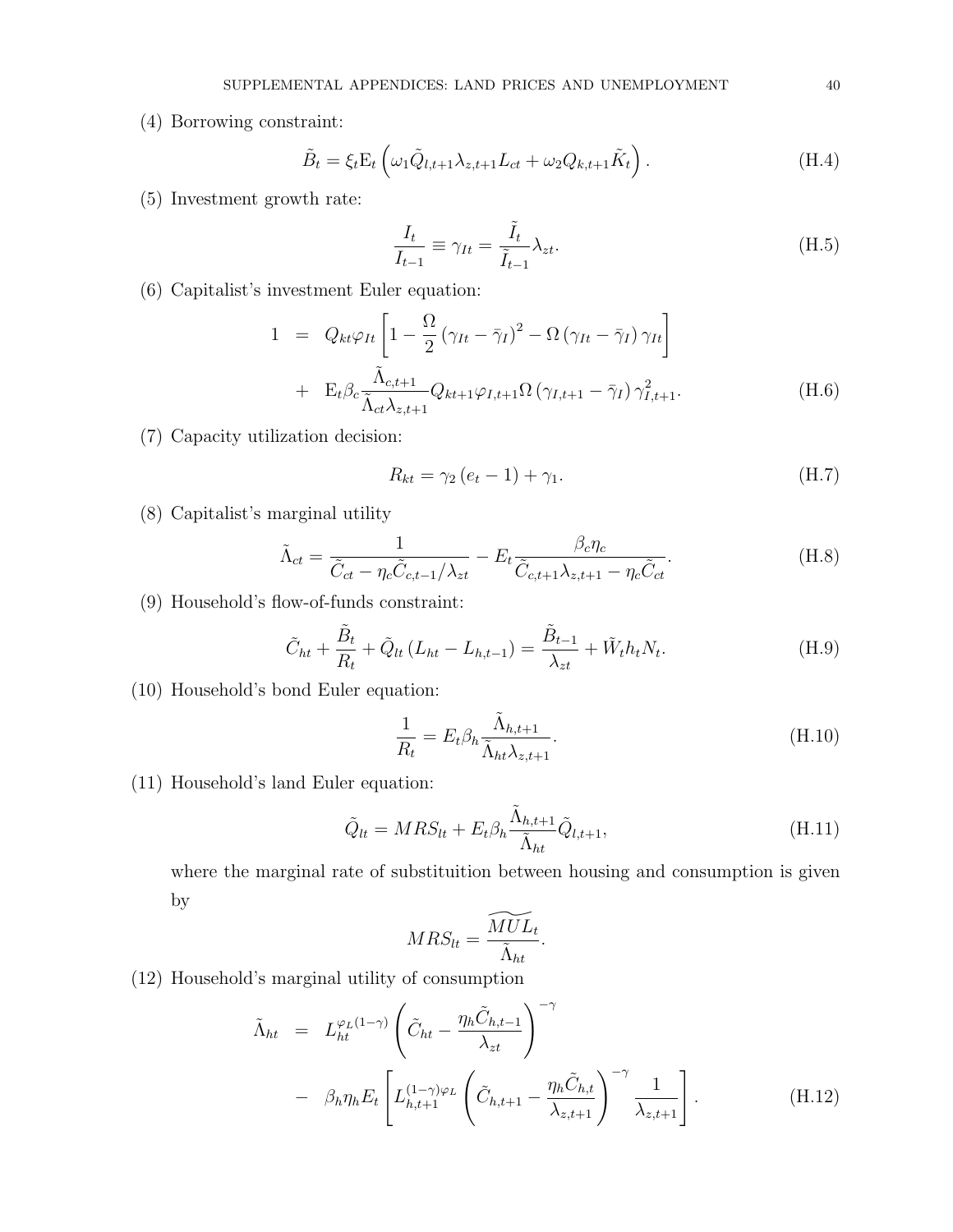(13) Household's marginal utility of housing

$$
\widetilde{MUL}_t = \varphi_L L_{ht}^{\varphi_L(1-\gamma)-1} \left( \tilde{C}_{ht} - \eta_h \frac{\tilde{C}_{ht-1}}{\lambda_{zt}} \right)^{1-\gamma}.
$$
\n(H.13)

(14) Matching function

$$
m_t = \varphi_{mt} u_t^a v_t^{1-a}.
$$
\n(H.14)

(15) Job finding rate

$$
q_t^u = \frac{m_t}{u_t}.\tag{H.15}
$$

(16) Vacancy filling rate

$$
q_t^v = \frac{m_t}{v_t}.\tag{H.16}
$$

(17) Employment dynamics:

$$
N_t = (1 - \rho) N_{t-1} + m_t. \tag{H.17}
$$

(18) Number of searching workers:

$$
u_t = 1 - (1 - \rho)N_{t-1}.
$$
\n(H.18)

(19) Aggregate production function:

$$
\tilde{Y}_t = \left[ (Z_t^m L_{c,t-1})^\phi \left( \frac{e_t \tilde{K}_{t-1}}{\lambda_{zt}} \right)^{1-\phi} \right]^\alpha (Z_t^m h_t N_t)^{1-\alpha} . \tag{H.19}
$$

(20) Capital rental rate:

$$
R_{kt} = \alpha (1 - \phi) \frac{\tilde{Y}_t \lambda_{zt}}{e_t \tilde{K}_{t-1}}.
$$
\n(H.20)

(21) Land rental rate:

$$
\tilde{R}_{lt} = \alpha \phi \frac{\tilde{Y}_t}{L_{c,t-1}}.
$$
\n(H.21)

(22) Capital law of motion:

$$
\tilde{K}_t = (1 - \delta) \frac{\tilde{K}_{t-1}}{\lambda_{zt}} + \varphi_{It} \left[ 1 - \frac{\Omega}{2} \left( \gamma_{It} - \bar{\gamma}_I \right)^2 \right] \tilde{I}_t.
$$
\n(H.22)

(23) Aggregate Resource constraint:

$$
\tilde{C}_t + \tilde{I}_t + \tilde{G}_t + \Phi(e_t) \frac{\tilde{K}_{t-1}}{\lambda_{zt}} + \kappa v_t = \tilde{Y}_t.
$$
\n(H.23)

(24) Land market clears (normalize aggregate supply of land to  $\bar{L} = 1$ ):

$$
L_{ct} + L_{ht} = 1.\tag{H.24}
$$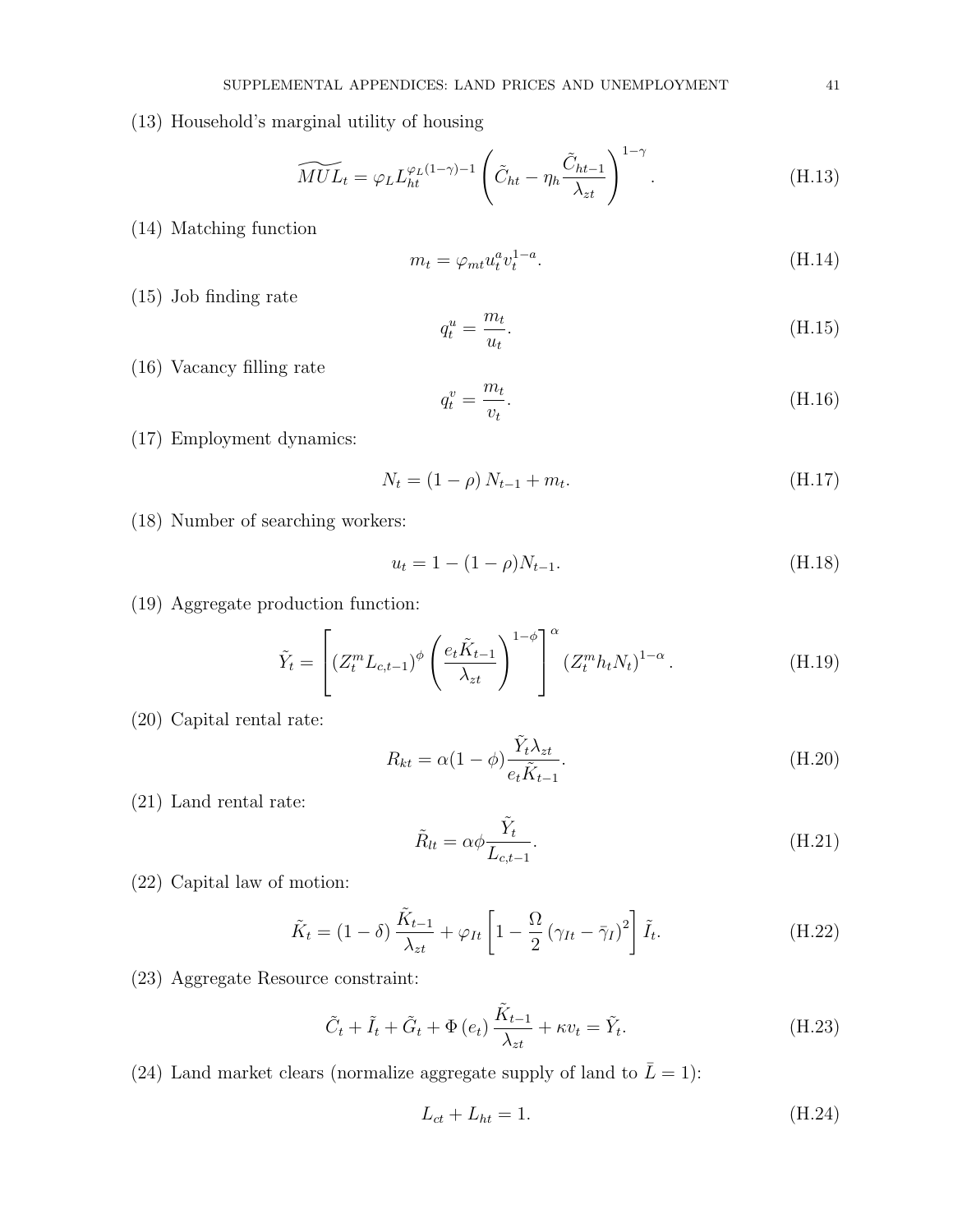(25) Optimal vacancy posting:

$$
\frac{\kappa}{q_t^v} = (1 - \alpha) \frac{\tilde{Y}_t}{N_t} - \tilde{W}_t h_t + E_t \frac{\beta_c \tilde{\Lambda}_{c,t+1}}{\tilde{\Lambda}_{ct}} (1 - \rho) \frac{\kappa}{q_{t+1}^v}.
$$
(H.25)

(26) Nash bargaining wage:

$$
\tilde{W}_t^{NB}h_t = \frac{\chi_t g(h_t)}{\tilde{\Lambda}_{ht}} + b + \vartheta_t \frac{\kappa}{q_t^v} - E_t \frac{\beta_h \tilde{\Lambda}_{h,t+1}}{\tilde{\Lambda}_{ht}} \left[ (1 - \rho) \left( 1 - q_{t+1}^u \right) \vartheta_{t+1} \frac{\kappa}{q_{t+1}^v} \right], \tag{H.26}
$$

where

$$
g(h_t) = \frac{h_t^{1+\nu}}{1+\nu}, \ \nu \ge 0.
$$

(27) Wage rigidity:

$$
\tilde{W}_t = \psi \tilde{W}_{t-1} + (1 - \psi) \tilde{W}_t^{NB}.
$$
\n(H.27)

(28) Aggregate consumption

$$
\tilde{C}_t = \tilde{C}_{ht} + \tilde{C}_{ct}.
$$
\n(H.28)

(29) Unemployment rate:

$$
U_t = 1 - N_t. \tag{H.29}
$$

(30) The value of the firm:

$$
\tilde{J}_t^F = \frac{\kappa}{q_t^v}.\tag{H.30}
$$

(31) The value of employment:

$$
\tilde{J}_t^W = \tilde{W}_t h_t - \frac{\chi_t g(h_t)}{\tilde{\Lambda}_{ht}} + E_t \frac{\beta_h \tilde{\Lambda}_{h,t+1}}{\tilde{\Lambda}_{ht}} \left[ \left( 1 - \rho \left( 1 - q_{t+1}^u \right) \right) \left( \tilde{J}_{t+1}^W - \tilde{J}_{t+1}^U \right) + \tilde{J}_{t+1}^U \right]. \tag{H.31}
$$

(32) The value of unemployment:

$$
\tilde{J}_t^U = b + E_t \frac{\beta_h \tilde{\Lambda}_{ht+1}}{\tilde{\Lambda}_{ht}} \left[ q_{t+1}^u \tilde{J}_{t+1}^W + (1 - q_{t+1}^u) \tilde{J}_{t+1}^U \right].
$$
\n(H.32)

(33) Market tightness:

$$
\theta_t = \frac{v_t}{u_t}.\tag{H.33}
$$

(34) MRS for hours:

$$
\frac{\chi_t g'(h_t)}{\Lambda_{ht}} = (1 - \alpha) \frac{Y_t}{N_t h_t}.
$$
\n(H.34)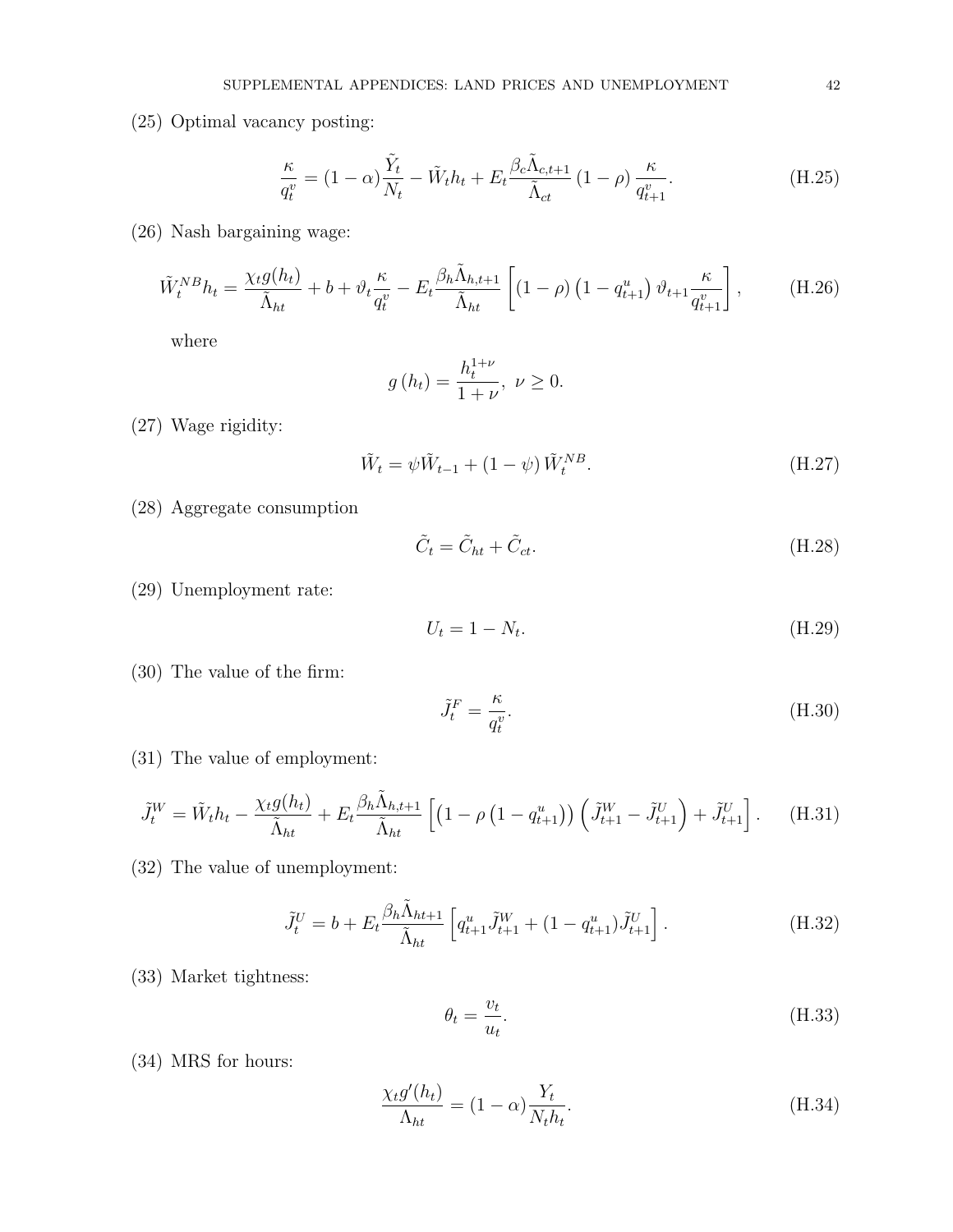#### H.2. Steady state.

(1) Shadow value of collateral:

$$
\frac{\tilde{\mu}}{\tilde{\Lambda}_c} = \frac{\beta_h - \beta_c}{\bar{\lambda}_z}.
$$
\n(H.35)

(2) Capital Euler equation

$$
1 = \frac{\beta_c}{\bar{\lambda}_z} (R_k + 1 - \delta) + \bar{\xi} \omega_2 \frac{\tilde{\mu}}{\tilde{\Lambda}_c}.
$$
 (H.36)

(3) Capitalist's land Euler equation:

$$
\left(1 - \beta_c - \bar{\xi}\omega_1 \frac{\tilde{\mu}}{\tilde{\Lambda}_c} \bar{\lambda}_z\right) \tilde{Q}_l = \beta_c \tilde{R}_l.
$$
\n(H.37)

(4) Borrowing constraint:

$$
\tilde{B} = \bar{\xi} \left( \omega_1 \tilde{Q}_l \bar{\lambda}_z L_c + \omega_2 \tilde{K} \right). \tag{H.38}
$$

- (5) Investment growth rate:
- $\bar{\gamma}_I = \bar{\lambda}_z.$  $(H.39)$
- (6) Investment Euler equation (Tobin's marginal q):

$$
Q_k = \frac{1}{\bar{\varphi}_I} = 1. \tag{H.40}
$$

(7) Capacity utilization

$$
\gamma_1 = R_k. \tag{H.41}
$$

(8) Capitalist's marginal utility

$$
\tilde{\Lambda}_c = \frac{1}{\tilde{C}_c} \frac{\bar{\lambda}_z - \beta_c \eta_c}{\bar{\lambda}_z - \eta_c}.
$$
\n(H.42)

(9) Household's flow-of-funds constraint:

$$
\tilde{C}_h = \frac{1 - \beta_h}{\bar{\lambda}_z} \tilde{B} + \tilde{W} h N. \tag{H.43}
$$

(10) Household's bond Euler equation:

$$
R = \frac{\bar{\lambda}_z}{\beta_h}.\tag{H.44}
$$

(11) Household's land Euler equation:

$$
(1 - \beta_h)\tilde{Q}_l = MRS_l.
$$
\n(H.45)

(12) Household's marginal utility of consumption

$$
\tilde{\Lambda}_h = \left[1 - \frac{\beta_h \eta_h}{\bar{\lambda}_z}\right] L_h^{\bar{\varphi}_L(1-\gamma)} \tilde{C}_h^{-\gamma} \left(1 - \frac{\eta_h}{\bar{\lambda}_z}\right)^{-\gamma}.
$$
\n(H.46)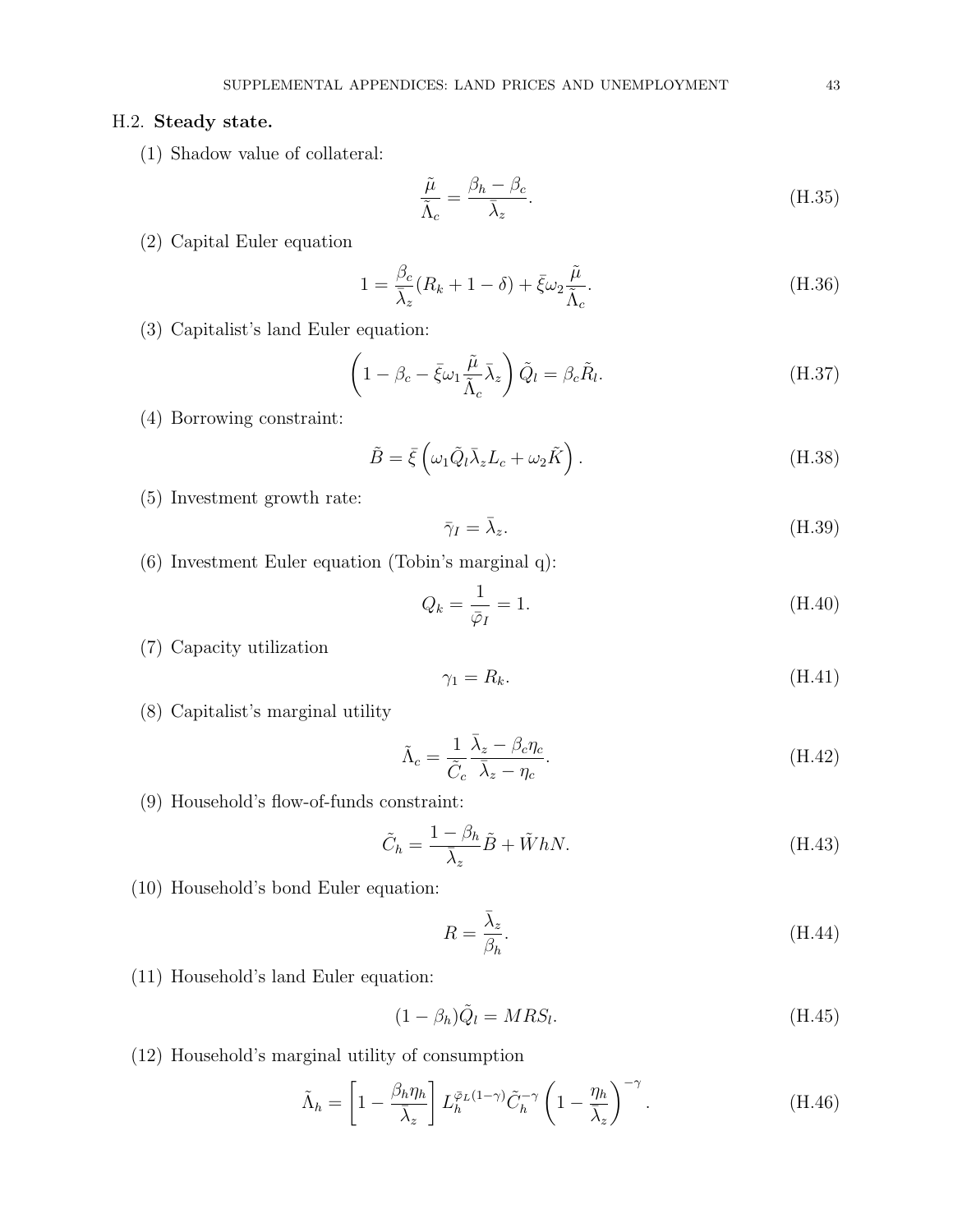(13) Household's marginal rate of substitution between housing and non-housing consumption

$$
MRS_l = \frac{\bar{\varphi}_L \tilde{C}_h}{L_h} \frac{\bar{\lambda}_z - \eta_h}{\bar{\lambda}_z - \beta_h \eta_h}.
$$
\n(H.47)

(14) Matching function

$$
m = \bar{\varphi}_m u^a v^{1-a}.\tag{H.48}
$$

(15) Job finding rate

$$
q^u = \frac{m}{u}.\tag{H.49}
$$

(16) Vacancy filling rate

$$
q^v = \frac{m}{v}.\tag{H.50}
$$

(17) Employment dynamics:

$$
\bar{\rho}N = m.\tag{H.51}
$$

(18) Number of searching workers:

$$
u = 1 - (1 - \bar{\rho})N.
$$
 (H.52)

(19) Aggregate production function:

$$
\tilde{Y} = \left[ (Z^m L_c)^{\phi} \left( \frac{\tilde{K}}{\bar{\lambda}_z} \right)^{1-\phi} \right]^{\alpha} (\bar{Z}^m N h)^{1-\alpha}.
$$
\n(H.53)

 $\sim$   $-$ 

(20) Capital rental rate:

$$
R_k = \alpha (1 - \phi) \frac{Y \lambda_z}{\tilde{K}}.
$$
\n(H.54)

(21) Land rental rate:

$$
\tilde{R}_l = \alpha \phi \frac{\tilde{Y}}{L_c}.
$$
\n(H.55)

(22) Capital law of motion:

$$
\frac{\tilde{I}}{\tilde{K}} = 1 - \frac{1 - \delta}{\bar{\lambda}_z}.
$$
\n(H.56)

(23) Aggregate Resource constraint:

$$
\tilde{C} + \tilde{I} + \tilde{G} + \kappa v = \tilde{Y}.
$$
\n(H.57)

(24) Land market clear

$$
L_c + L_h = 1.\t\t(H.58)
$$

(25) Optimal vacancy posting:

$$
[1 - (1 - \bar{\rho})\beta_c] \frac{\kappa}{q^v} = (1 - \alpha)\frac{\tilde{Y}}{N} - \tilde{W}h.
$$
 (H.59)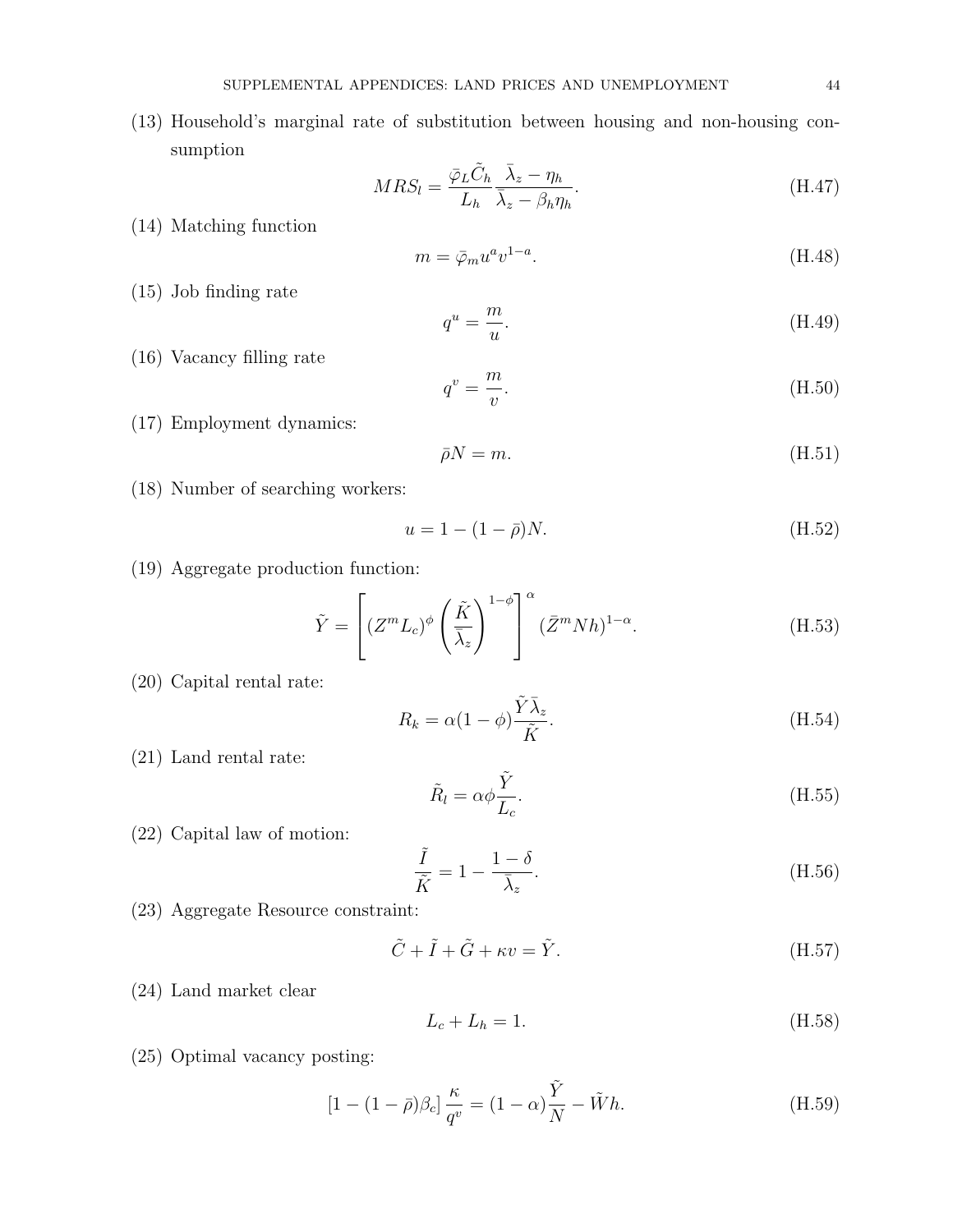(26) Nash bargaining wage:

$$
\tilde{W}^{NB}h = \frac{\chi g(h)}{\tilde{\Lambda}_h} + b + \bar{\vartheta}\frac{\kappa}{q^v} \left[1 - \beta_h(1-\bar{\rho})(1-q^u)\right].
$$
\n(H.60)

(27) Wage rigidity:

$$
\tilde{W} = \tilde{W}^{NB}.\tag{H.61}
$$

(28) Aggregate consumption

$$
\tilde{C} = \tilde{C}_h + \tilde{C}_c. \tag{H.62}
$$

(29) Unemployment rate:

$$
U = 1 - N.\tag{H.63}
$$

(30) The value of the firm:

$$
\tilde{J}^F = \frac{\kappa}{q^v}.\tag{H.64}
$$

(31) The value of employment:

$$
[1 - \beta_h[1 - \bar{\rho}(1 - q^u)]\tilde{J}^W = \tilde{W}h - \frac{\bar{\chi}g(h)}{\tilde{\Lambda}_h} + \beta_h\bar{\rho}(1 - q^u)\tilde{J}^U.
$$
 (H.65)

(32) The value of unemployment:

$$
[1 - \beta_h (1 - q^u)]\tilde{J}^U = b + \beta_h q^u \tilde{J}^W.
$$
 (H.66)

(33) Market tightness:

$$
\theta = \frac{v}{u}.\tag{H.67}
$$

(34) MRS for hours:

$$
\frac{\bar{\chi}g'(h)}{\Lambda_h} = (1 - \alpha)\frac{Y}{Nh}.\tag{H.68}
$$

H.3. Log-linearized system. We use  $\hat{X}_t$  to denote percentage deviation from the deterministic steady state  $\tilde{X}$  for any detrended variable  $\tilde{X}_t$ . The log-linearized system for the detrended system is given below.

(1) Capitalist's bond Euler equation:

$$
d\tilde{\Lambda}_{ct} = \frac{\beta_c R}{\bar{\lambda}_z} E_t d\Lambda_{ct+1} + \frac{\beta_c \tilde{\Lambda}_c}{\bar{\lambda}_z} dR_t - \frac{\beta_c R \tilde{\Lambda}_c}{\bar{\lambda}_z^2} E_t d\lambda_{z,t+1} + R d\tilde{\mu}_t + \tilde{\mu} dR_t,
$$

$$
\hat{\Lambda}_{ct} = \frac{\beta_c R}{\bar{\lambda}_z} \left( E_t \hat{\Lambda}_{ct+1} + \hat{R}_t - E_t \hat{\lambda}_{z,t+1} \right) + \frac{R\tilde{\mu}}{\tilde{\Lambda}_c} \left( \hat{\mu}_t + \hat{R}_t \right).
$$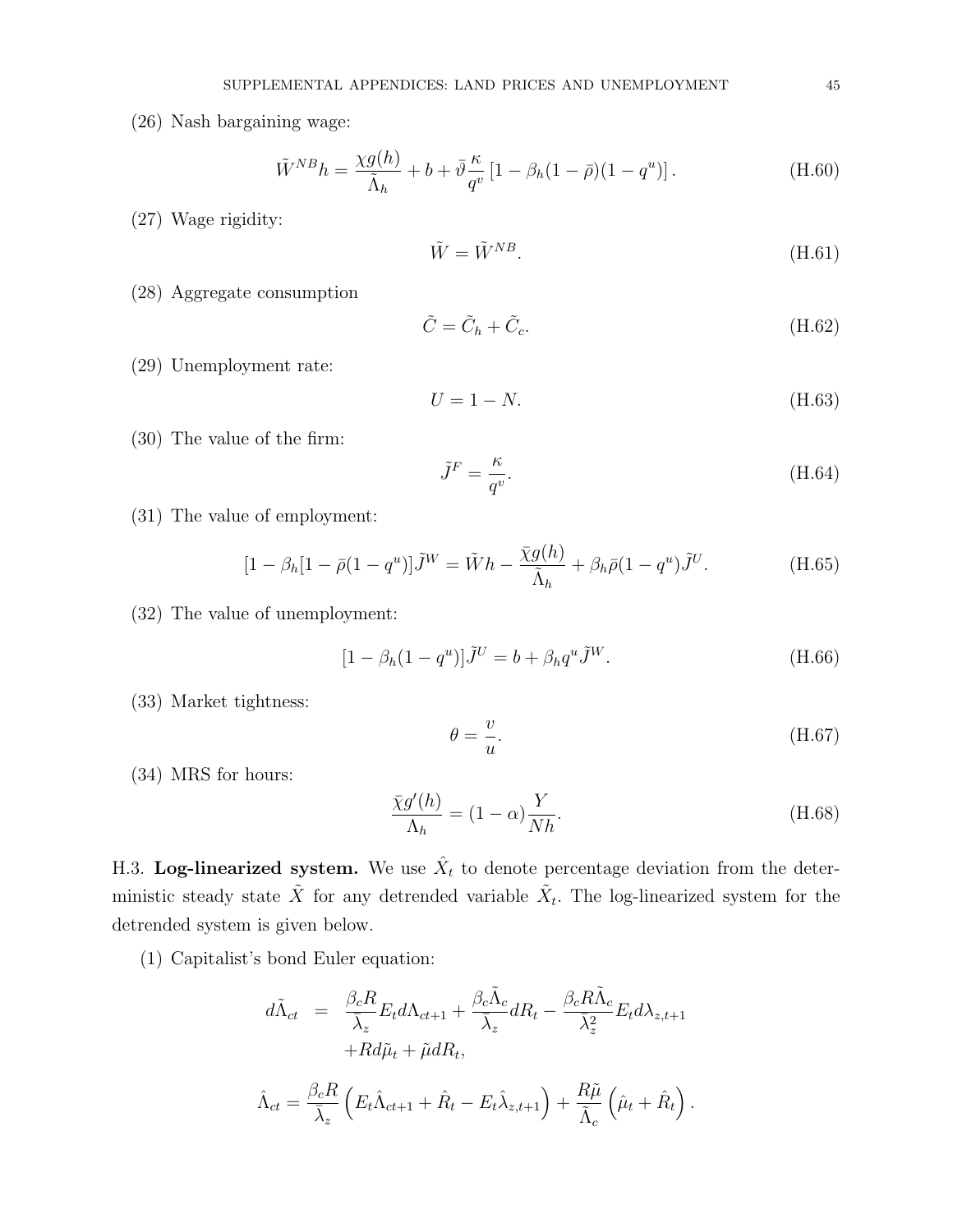(2) Capitalist's capital Euler equation:

$$
\tilde{\Lambda}_c dQ_{kt} + Q_k d\tilde{\Lambda}_{ct}
$$
\n
$$
= \frac{\beta_c \tilde{\Lambda}_c}{\bar{\lambda}_z} E_t \left[ dR_{kt+1} + R_k d e_{t+1} - \gamma_1 d e_{t+1} + (1 - \delta) d Q_{kt+1} \right]
$$
\n
$$
+ \frac{\beta_c}{\bar{\lambda}_z} E_t d\tilde{\Lambda}_{ct+1} \left[ R_k + (1 - \delta) Q_k \right]
$$
\n
$$
- \frac{\beta_c \tilde{\Lambda}_c}{\bar{\lambda}_z^2} E_t d\lambda_{z,t+1} \left[ R_k + (1 - \delta) Q_k \right]
$$
\n
$$
+ \omega_2 \xi Q_k d\tilde{\mu}_t + \omega_2 d\xi_t Q_k \tilde{\mu} + \omega_2 \xi \tilde{\mu} E_t dQ_{k,t+1},
$$

$$
Q_k \hat{Q}_{kt} + Q_k \hat{\Lambda}_{ct}
$$
  
= 
$$
\frac{\beta_c}{\overline{\lambda}_z} E_t \left[ R_k \left( \hat{R}_{kt+1} + \hat{e}_{t+1} \right) - \gamma_1 \hat{e}_{t+1} + (1 - \delta) Q_k \hat{Q}_{kt+1} \right]
$$
  
+ 
$$
\frac{\beta_c}{\overline{\lambda}_z} \left[ R_k + (1 - \delta) Q_k \right] E_t \left( \hat{\Lambda}_{ct+1} - \hat{\lambda}_{z,t+1} \right)
$$
  
+ 
$$
\omega_2 \overline{\xi} Q_k \tilde{\mu} \left( \hat{\mu}_t + \hat{\xi}_t + E_t \hat{Q}_{k,t+1} \right).
$$

(3) Capital's housing Euler equation:

$$
\tilde{Q}_l d\tilde{\Lambda}_{ct} + \tilde{\Lambda}_c d\tilde{Q}_{lt} \n= \beta_c \left( \tilde{Q}_l + \tilde{R}_l \right) E_t d\tilde{\Lambda}_{ct+1} + \beta_c \tilde{\Lambda}_c E_t \left( d\tilde{Q}_{l,t+1} + d\tilde{R}_{l,t+1} \right) \n+ \omega_1 \left( \bar{\lambda}_z \bar{\xi} \tilde{Q}_l d\tilde{\mu}_t + \bar{\lambda}_z \tilde{\mu} \tilde{Q}_l d\xi_t + \bar{\lambda}_z \bar{\xi} \tilde{\mu} E_t d\tilde{Q}_{l,t+1} + \bar{\xi} \tilde{Q}_l \tilde{\mu} E_t d\lambda_{z,t+1} \right)
$$

$$
\tilde{Q}_{l}\tilde{\Lambda}_{c}\left(\hat{\Lambda}_{ct}+\hat{Q}_{lt}\right) \n= \beta_{c}\left(\tilde{Q}_{l}+\tilde{R}_{l}\right)\tilde{\Lambda}_{c}E_{t}\hat{\Lambda}_{c,t+1}+\beta_{c}\tilde{\Lambda}_{c}E_{t}\left(\tilde{Q}_{l}\hat{Q}_{l,t+1}+\tilde{R}_{l}\hat{R}_{l,t+1}\right) \n+\omega_{1}\bar{\lambda}_{z}\bar{\xi}\tilde{Q}_{l}\tilde{\mu}\left(\hat{\mu}_{t}+\hat{\xi}_{t}+E_{t}\hat{Q}_{l,t+1}+E_{t}\hat{\lambda}_{z,t+1}\right).
$$

(4) Capitalist's binding borrowing constraint:

$$
d\tilde{B}_t = \left(\omega_1 \tilde{Q}_l \lambda_z L_c + \omega_2 Q_k \tilde{K}\right) d\xi_t
$$
  
+
$$
\xi \omega_1 E_t \left(\lambda_z L_c d\tilde{Q}_{l,t+1} + \tilde{Q}_l \lambda_z dL_{ct} + \tilde{Q}_l d\lambda_{z,t+1} L_c\right)
$$
  
+
$$
\xi \omega_2 \left(\tilde{K} E_t dQ_{k,t+1} + Q_k d\tilde{K}_t\right)
$$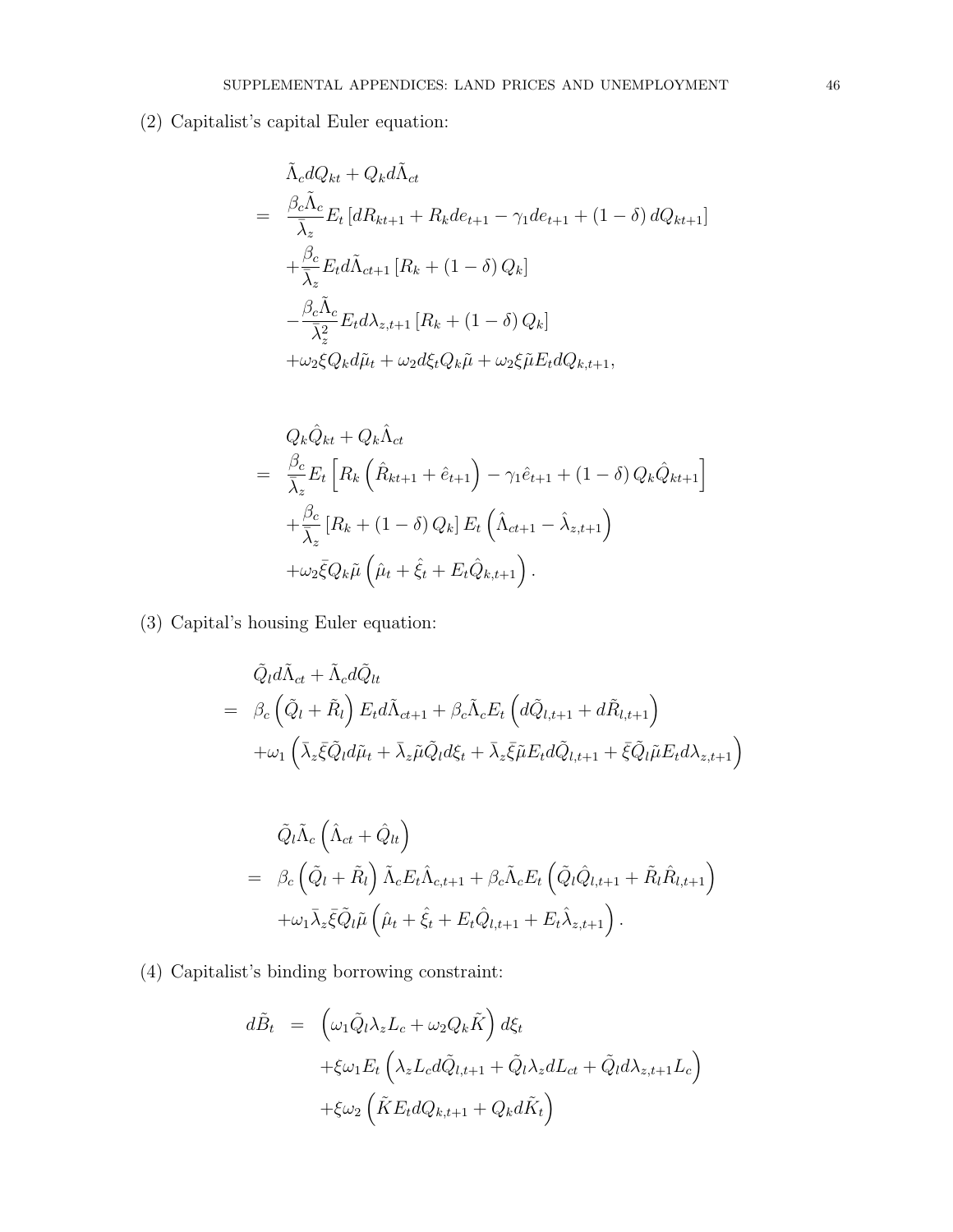$$
\hat{B}_t = \hat{\xi}_t + \frac{\omega_1 \bar{\xi} \tilde{Q}_l \lambda_z L_c}{\tilde{B}} \left( \hat{L}_{ct} + E_t \hat{Q}_{l,t+1} + E_t \hat{\lambda}_{z,t+1} \right) \n+ \frac{\omega_2 \bar{\xi} Q_k \tilde{K}}{\tilde{B}} \left( \hat{K}_t + E_t \hat{Q}_{k,t+1} \right).
$$

(5) Investment growth rate:

$$
\hat{\gamma}_{It} + \hat{I}_{t-1} = \hat{I}_t + \hat{\lambda}_{zt}.
$$

(6) Capitalist's investment Euler equation:

$$
0 = dQ_{kt} + d\varphi_{It} - \Omega \bar{\gamma}_I d\gamma_{It} + E_t \frac{\beta_c}{\bar{\lambda}_z} \Omega \bar{\gamma}_I^2 d\gamma_{It+1},
$$

$$
\hat{Q}_{kt} + \hat{\varphi}_{It} = \Omega \bar{\gamma}_I^2 \left( \hat{\gamma}_{It} - \frac{\beta_c}{\bar{\lambda}_z} \bar{\gamma}_I \hat{\gamma}_{I,t+1} \right).
$$

(7) Capitalist's capacity utilization decision:

$$
R_k \hat{R}_{kt} = \gamma_2 \hat{e}_t.
$$

(8) Capitalist's marginal utility:

$$
d\tilde{\Lambda}_{ct} = \frac{-d\tilde{C}_{ct} + \eta_c d\tilde{C}_{ct-1}/\bar{\lambda}_z - \eta_c \tilde{C}_c d\lambda_{z,t}/\bar{\lambda}_z^2}{\left(\tilde{C}_c (1 - \eta_c/\bar{\lambda}_z)\right)^2} - \beta_c \eta_c E_t \frac{-\bar{\lambda}_z d\tilde{C}_{ct+1} - \tilde{C}_c d\lambda_{z,t+1} + \eta_c d\tilde{C}_{ct}}{\left(\tilde{C}_c (\bar{\lambda}_z - \eta_c)\right)^2},
$$

$$
\tilde{\Lambda}_{c}\hat{\Lambda}_{ct} = \frac{-\hat{C}_{ct} + \eta_{c}/\bar{\lambda}_{z} \left(\hat{C}_{c,t-1} - \hat{\lambda}_{zt}\right)}{\tilde{C}_{c} \left(1 - \eta_{c}/\bar{\lambda}_{z}\right)^{2}} -\beta_{c}\eta_{c}E_{t} \frac{-\bar{\lambda}_{z} \left(\hat{C}_{c,t+1} + \hat{\lambda}_{z,t+1}\right) + \eta_{c}\hat{C}_{ct}}{\tilde{C}_{c} \left(\bar{\lambda}_{z} - \eta_{c}\right)^{2}}.
$$

(9) Household's flow of funds constraint:

$$
d\tilde{C}_{ht} + \frac{d\tilde{B}_t}{R} - \frac{\tilde{B}dR_t}{R^2} + \tilde{Q}_l (dL_{ht} - dL_{h,t-1})
$$
  
= 
$$
\frac{d\tilde{B}_{t-1}}{\bar{\lambda}_z} - \frac{\tilde{B}}{\bar{\lambda}_z^2} d\lambda_{zt} + Nhd\tilde{W}_t + h\tilde{W}dN_t + N\tilde{W}dh_t.
$$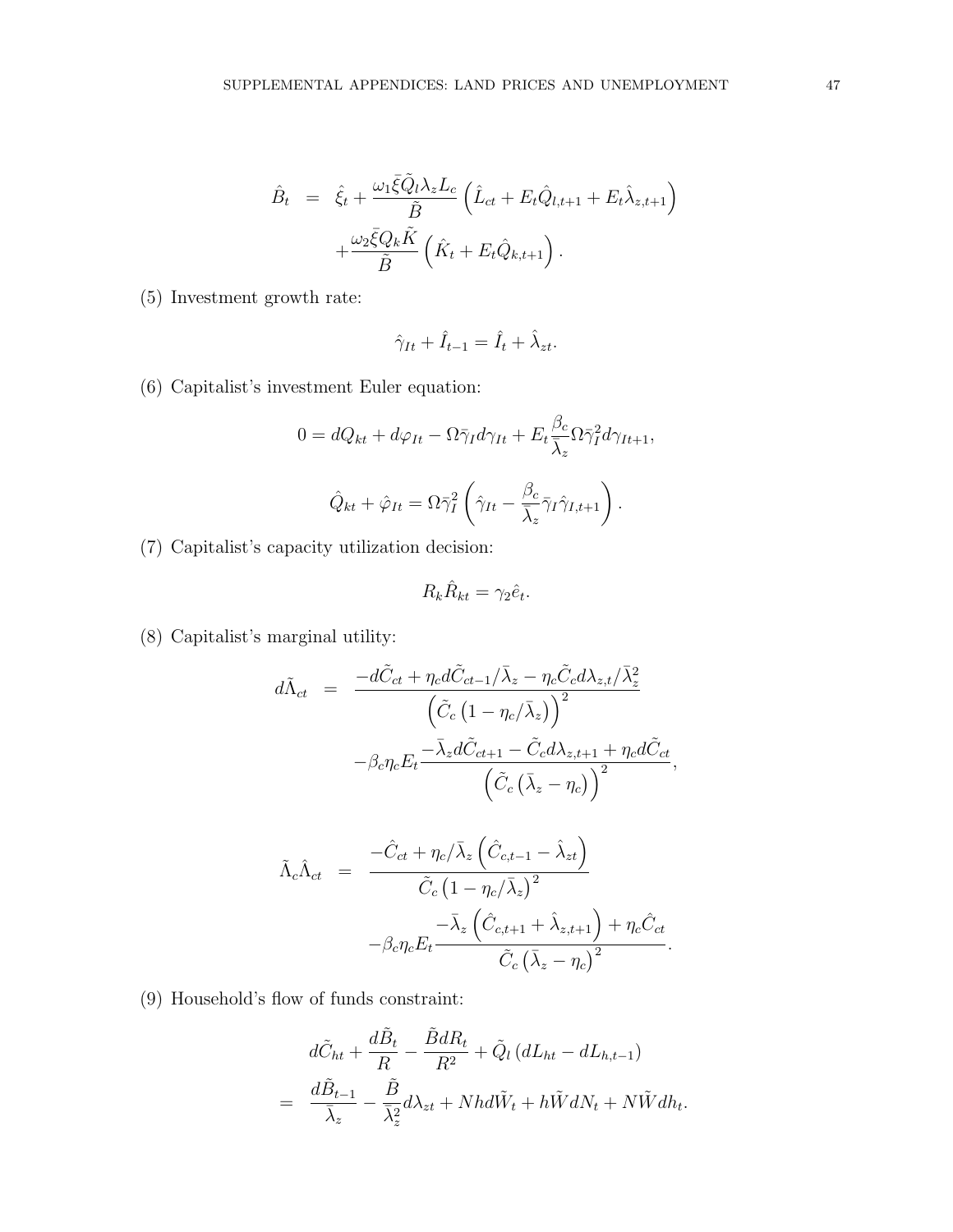$$
C_h \hat{C}_{ht} + \frac{\tilde{B}}{R} \left( \hat{B}_t - \hat{R}_t \right) + \tilde{Q}_l L_h \left( \hat{L}_{ht} - \hat{L}_{ht-1} \right)
$$
  
=  $\frac{\tilde{B}}{\overline{\lambda}_z} \left( \hat{B}_{t-1} - \hat{\lambda}_{zt} \right) + \tilde{W} N h \left( \hat{W}_t + \hat{N}_t + \hat{h}_t \right).$ 

(10) Household's bond Euler equation:

$$
\hat{\Lambda}_{ht} = E_t \left( \hat{\Lambda}_{ht+1} - \hat{\lambda}_{z,t+1} \right) + \hat{R}_t.
$$

(11) Household's housing Euler equation:

$$
\tilde{Q}_l d\tilde{\Lambda}_{ht} + \tilde{\Lambda}_h d\tilde{Q}_{lt}
$$
\n
$$
= MRS_l d\tilde{\Lambda}_{ht} + \tilde{\Lambda}_h dMRS_{lt} + \beta_h \tilde{Q}_l E_t d\tilde{\Lambda}_{ht+1} + \beta_h \tilde{\Lambda}_h E_t d\tilde{Q}_{l,t+1},
$$
\n
$$
\tilde{Q}_l \tilde{\Lambda}_h \left( \hat{\Lambda}_{ht} + \hat{Q}_{lt} \right)
$$
\n
$$
= MRS_l \tilde{\Lambda}_h \left( \hat{\Lambda}_{ht} + \widehat{MRS}_{ht} \right) + \beta_h \tilde{\Lambda}_h \tilde{Q}_l E_t \left( \hat{\Lambda}_{ht+1} + \hat{Q}_{l,t+1} \right),
$$

where

$$
\widehat{MRS}_{ht} = \widehat{MUL}_t - \hat{\Lambda}_{ht}.
$$

(12) Household's marginal utility of consumption:

$$
d\tilde{\Lambda}_{ht} = -\gamma L_h^{\varphi_L(1-\gamma)} \left( \tilde{C}_h - \frac{\eta_h \tilde{C}_h}{\bar{\lambda}_z} \right)^{-\gamma-1} \left( d\tilde{C}_{ht} - \frac{\eta_h}{\bar{\lambda}_z} d\tilde{C}_{ht-1} + \frac{\eta_h \tilde{C}_h}{\lambda_z^2} d\lambda_{zt} \right)
$$
\n
$$
+ \left( \tilde{C}_h - \frac{\eta_h \tilde{C}_h}{\bar{\lambda}_z} \right)^{-\gamma} (1-\gamma) L_h^{\varphi_L(1-\gamma)} \left( \varphi_L \frac{dL_{ht}}{L_h} \right)
$$
\n
$$
+ \beta_h \eta_h \gamma L_h^{\varphi_L(1-\gamma)} \left( \tilde{C}_h - \frac{\eta_h \tilde{C}_h}{\bar{\lambda}_z} \right)^{-\gamma-1} E_t \left( d\tilde{C}_{ht+1} - \frac{\eta_h}{\bar{\lambda}_z} d\tilde{C}_{ht} + \frac{\eta_h \tilde{C}_h}{\lambda_z^2} d\lambda_{zt+1} \right) \frac{1}{\bar{\lambda}_z}
$$
\n
$$
- \beta_h \eta_h \left( \tilde{C}_h - \frac{\eta_h \tilde{C}_h}{\bar{\lambda}_z} \right)^{-\gamma} (1-\gamma) L_h^{\varphi_L(1-\gamma)} E_t \left( \varphi_L \frac{dL_{ht+1}}{L_h} \right) \frac{1}{\bar{\lambda}_z}
$$
\n
$$
+ \beta_h \eta_h E_t \left[ L_h^{(1-\gamma)\varphi_l} \left( \tilde{C}_h - \frac{\eta_h \tilde{C}_h}{\lambda_z} \right)^{-\gamma} \frac{d\lambda_{z,t+1}}{\lambda_z^2} \right],
$$
\n(11.69)

$$
\tilde{\Lambda}_{ht}\hat{\Lambda}_{ht} = -\gamma L_h^{\varphi_L(1-\gamma)} \left( \tilde{C}_h - \frac{\eta_h \tilde{C}_h}{\bar{\lambda}_z} \right)^{-\gamma - 1} \left( \tilde{C}_h \hat{C}_{ht} - \frac{\eta_h}{\bar{\lambda}_z} \tilde{C}_h \hat{C}_{ht-1} + \frac{\eta_h \tilde{C}_h}{\lambda_z} \hat{\lambda}_{zt} \right) \text{ (H.70)} \n+ \left( \tilde{C}_h - \frac{\eta_h \tilde{C}_h}{\bar{\lambda}_z} \right)^{-\gamma} \left( 1 - \gamma \right) L_h^{\varphi_L(1-\gamma)} \left( \bar{\varphi}_L \hat{L}_{ht} \right) \tag{H.71}
$$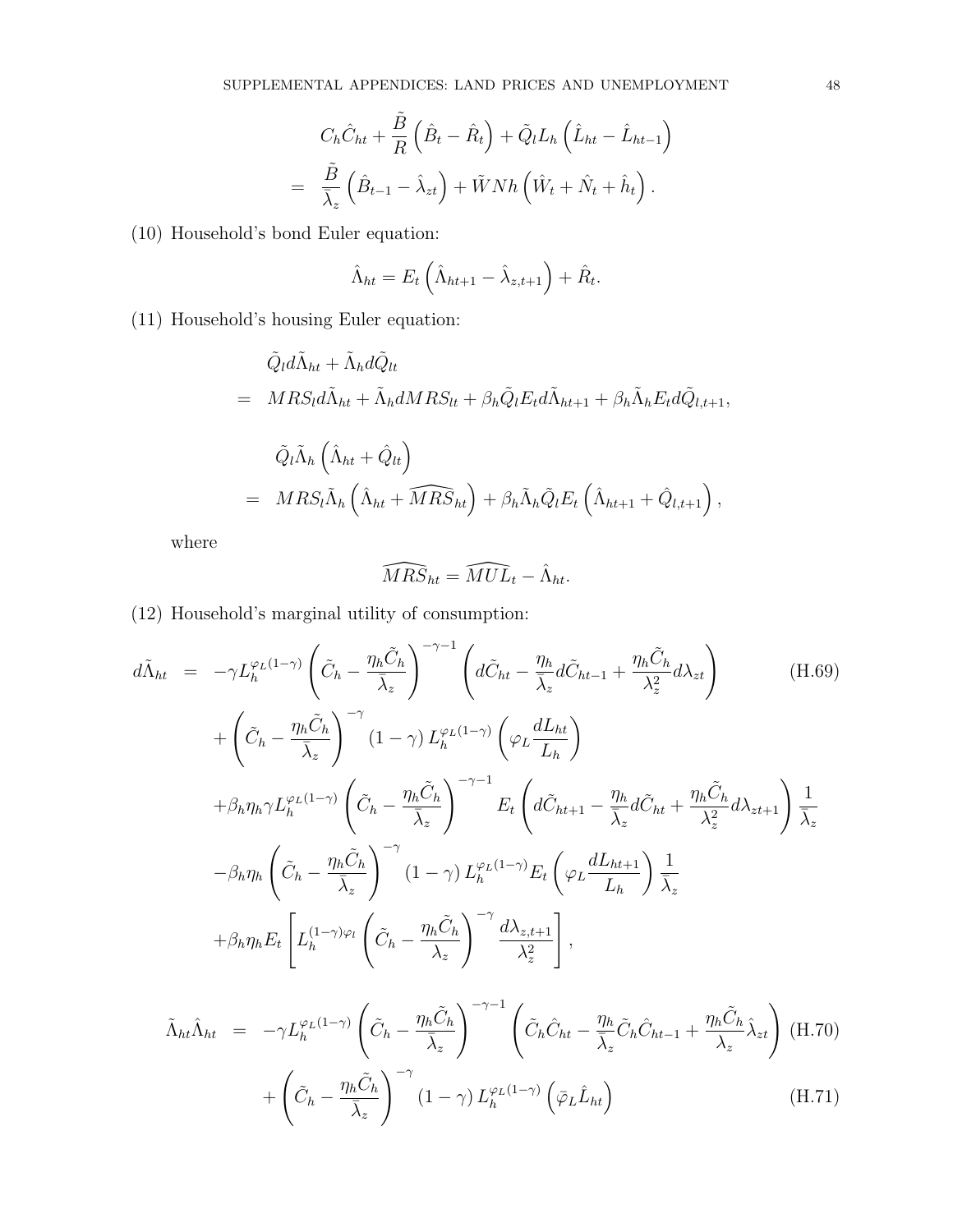$$
+\beta_h \eta_h \gamma L_h^{\varphi_L(1-\gamma)} \left(\tilde{C}_h - \frac{\eta_h \tilde{C}_h}{\bar{\lambda}_z}\right)^{-\gamma-1} E_t \left(\tilde{C}_h \hat{C}_{ht+1} - \frac{\eta_h}{\bar{\lambda}_z} \tilde{C}_h \hat{C}_{ht} + \frac{\eta_h \tilde{C}_h}{\lambda_z} \hat{\lambda}_{zt+1}\right) \frac{1}{\bar{\lambda}_z^{\{1\}}}
$$

$$
-\beta_h \eta_h \left(\tilde{C}_h - \frac{\eta_h \tilde{C}_h}{\bar{\lambda}_z}\right)^{-\gamma} (1-\gamma) L_h^{\varphi_L(1-\gamma)} E_t \left(\bar{\varphi}_L \hat{L}_{ht+1}\right) \frac{1}{\bar{\lambda}_z}
$$
(H.73)

$$
+\beta_h \eta_h E_t \left[ L_h^{(1-\gamma)\varphi_l} \left( \tilde{C}_h - \frac{\eta_h \tilde{C}_h}{\bar{\lambda}_z} \right)^{-\gamma} \frac{\hat{\lambda}_{z,t+1}}{\bar{\lambda}_z} \right].
$$
\n(H.74)

(13) Household's marginal utility of housing

$$
d\widetilde{MUL}_t = \bar{\varphi}_L (1 - \gamma) L_h^{\varphi_L (1 - \gamma) - 1} \left( \tilde{C}_h - \frac{\eta_h \tilde{C}_h}{\bar{\lambda}_z} \right)^{-\gamma} \left( d\tilde{C}_{ht} - \frac{\eta_h}{\bar{\lambda}_z} d\tilde{C}_{ht-1} + \frac{\eta_h \tilde{C}_h}{\lambda_z^2} d\lambda_{zt} \right)
$$

$$
+ \bar{\varphi}_L \left( \tilde{C}_h - \frac{\eta_h \tilde{C}_h}{\bar{\lambda}_z} \right)^{1 - \gamma} L_h^{\varphi_L (1 - \gamma) - 1} \left( (\bar{\varphi}_L (1 - \gamma) - 1) \frac{dL_{ht}}{L_h} \right).
$$

$$
\widetilde{MUL} \; \widehat{MUL}_t \; = \; \bar{\varphi}_L \left(1-\gamma\right) L_h^{\varphi_L(1-\gamma)-1} \left(\tilde{C}_h - \frac{\eta_h \tilde{C}_h}{\bar{\lambda}_z}\right)^{-\gamma} \left(\tilde{C}_h \hat{C}_{ht} - \frac{\eta_h}{\bar{\lambda}_z} \tilde{C}_{ht-1} \hat{C}_{ht-1} + \frac{\eta_h \tilde{C}_h}{\bar{\lambda}_z} d\hat{\lambda}_{zt}\right) +\bar{\varphi}_L \left(\tilde{C}_h - \frac{\eta_h \tilde{C}_h}{\bar{\lambda}_z}\right)^{1-\gamma} L_h^{\varphi_L(1-\gamma)-1} \left((\bar{\varphi}_L \left(1-\gamma\right)-1) \hat{L}_{ht}\right).
$$

(14) Matching function:

$$
\hat{m}_t = \hat{\varphi}_{mt} + a\hat{u}_t + (1 - a)\hat{v}_t.
$$

(15) Job finding rate:

 $\hat{q}_t^u = \hat{m}_t - \hat{u}_t.$ 

(16) Job filling rate:

$$
\hat{q}^v_t = \hat{m}_t - \hat{v}_t.
$$

(17) Employment dynamics:

$$
dN_t = (1 - \bar{\rho}) dN_{t-1} + dm_t,
$$
  

$$
\hat{N}_t = (1 - \bar{\rho}) \hat{N}_{t-1} + \bar{\rho} \hat{m}_t.
$$

(18) Number of searching workers:

$$
du_t = -(1 - \bar{\rho}) dN_{t-1},
$$
  

$$
u\hat{u}_t = -(1 - \bar{\rho}) N \hat{N}_{t-1}.
$$

(19) Aggregate production function:

$$
\hat{Y}_t = \alpha \left[ (1 - \phi) \left( \hat{K}_{t-1} + \hat{e}_t - \hat{\lambda}_{zt} \right) + \phi \left( \hat{Z}_t^m + \hat{L}_{c,t-1} \right) \right] + (1 - \alpha) \left( \hat{N}_t + \hat{h}_t + \hat{Z}_t^m \right).
$$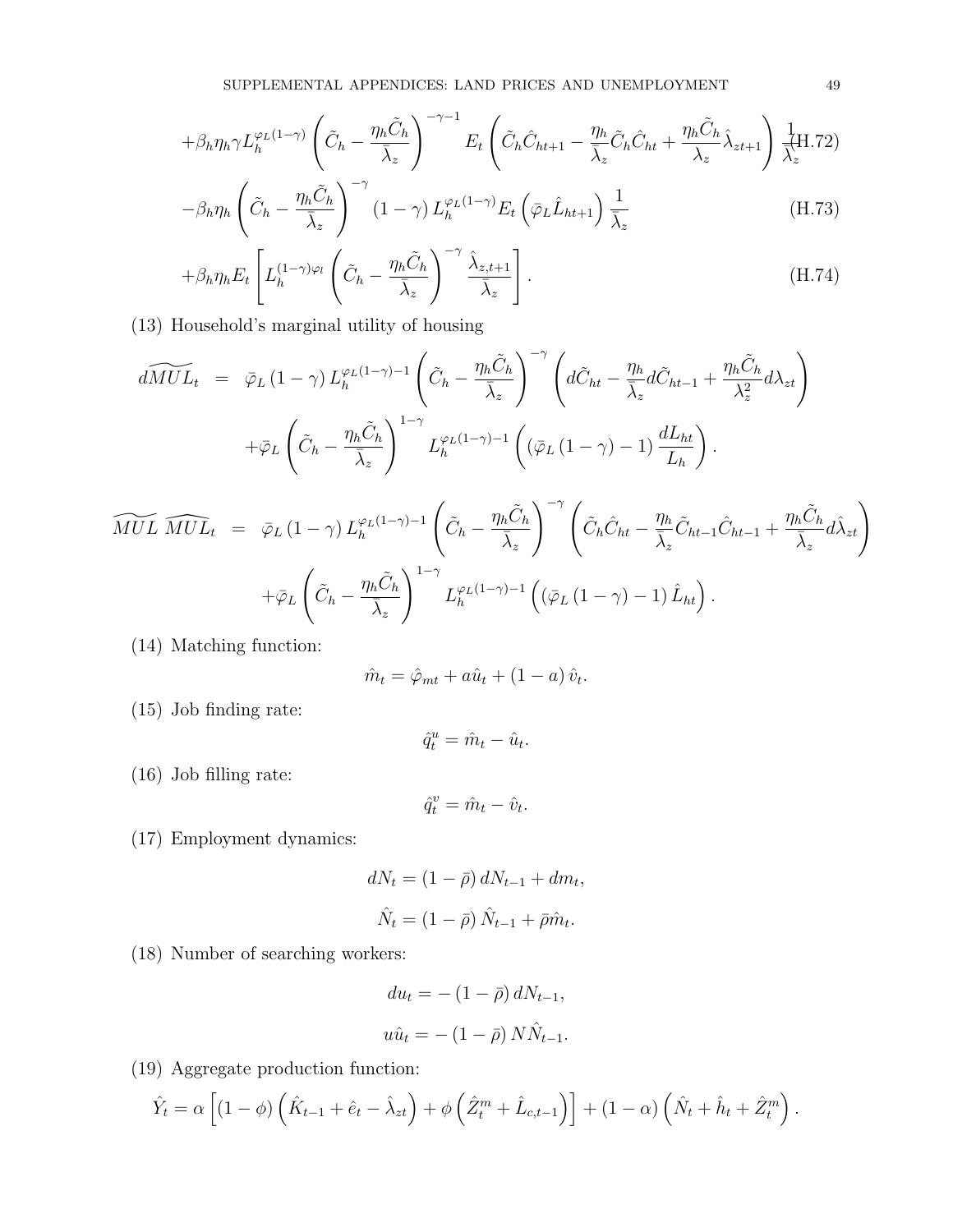(20) Capital rental rate:

$$
\hat{R}_{kt} = \hat{Y}_t + \hat{\lambda}_{zt} - \hat{K}_{t-1} - \hat{e}_t.
$$

(21) Land rental rate:

$$
\hat{R}_{lt} = \hat{Y}_t - \hat{L}_{c,t-1}.
$$

(22) Capital law of motion:

$$
d\tilde{K}_t = (1 - \delta) d\tilde{K}_{t-1}/\bar{\lambda}_z - (1 - \delta) \tilde{K}/\bar{\lambda}_z^2 d\lambda_{zt} + dI_t + \tilde{I} d\varphi_{It},
$$

$$
\hat{K}_t = \frac{1 - \delta}{\bar{\lambda}_z} \left( \hat{K}_{t-1} - \hat{\lambda}_{zt} \right) + \frac{\tilde{I}}{\tilde{K}} \left( \hat{I}_t + \hat{\varphi}_{It} \right).
$$

(23) Aggregate resource constraint:

$$
d\tilde{Y}_t = d\tilde{I}_t + d\tilde{C}_{ct} + d\tilde{C}_{ht} + \frac{\tilde{K}\gamma_1}{\bar{\lambda}_z}de_t + \kappa dv_t + d\tilde{G}_t,
$$
  

$$
\hat{Y}_t = \frac{\tilde{I}}{\tilde{Y}}\hat{I}_t + \frac{\tilde{C}_c}{\tilde{Y}}\hat{C}_{ct} + \frac{\tilde{C}_h}{\tilde{Y}}\hat{C}_{ht} + \frac{\tilde{K}\gamma_1}{\bar{\lambda}_z\tilde{Y}}\hat{e}_t + \frac{\kappa v}{\tilde{Y}}\hat{v}_t + \frac{\tilde{G}}{\tilde{Y}}\hat{G}_t.
$$

(24) Housing market clearing condition:

$$
L_c \hat{L}_{ct} + L_h \hat{L}_{ht} = 0.
$$

(25) Optimal vacancy posting condition:

$$
-\frac{\kappa}{(q^v)^2} dq_t^v = (1 - \alpha) \frac{d\tilde{Y}_t}{N} - (1 - \alpha) \frac{\tilde{Y}}{N^2} dN_t - hd\tilde{W}_t - \tilde{W} dh_t
$$
  
+
$$
E_t \frac{\beta_c d\tilde{\Lambda}_{c,t+1}}{\tilde{\Lambda}} (1 - \rho) \frac{\kappa}{q^v} - E_t \frac{\beta_c d\tilde{\Lambda}_{c,t}}{\tilde{\Lambda}} (1 - \rho) \frac{\kappa}{q^v} - E_t \beta_c (1 - \rho) \frac{\kappa}{(q^v)^2} dq_{t+1}^v
$$
  

$$
-\frac{\kappa}{q^v} \hat{q}_t^v = (1 - \alpha) \frac{\tilde{Y}}{N} (\hat{Y}_t - \hat{N}_t) - \tilde{W} h (\hat{W}_t + \hat{h}_t)
$$
  
+
$$
\beta_c (1 - \bar{\rho}) \frac{\kappa}{q^v} E_t (\hat{\Lambda}_{c,t+1} - \hat{\Lambda}_{c,t}) - \beta_c \frac{\kappa}{q^v} E_t (1 - \bar{\rho}) \hat{q}_{t+1}^v.
$$

(26) Nash bargained wage:

$$
\tilde{W}^{NB}h\left(\hat{W}^{NB}_t + \hat{h}_t\right) = \frac{h^{1+\nu}d\chi_t}{(1+\nu)\tilde{\Lambda}_h} + \frac{\chi h^{\nu}dh_t}{\tilde{\Lambda}_h} - \frac{h^{1+\nu}\chi d\tilde{\Lambda}_{ht}}{(1+\nu)\left(\tilde{\Lambda}_h\right)^2} + d\vartheta_t \frac{\kappa}{q^v} - \bar{\vartheta}\frac{\kappa dq^v_t}{(q^v)^2}
$$

$$
-\beta_h(1-\rho)(1-q^u)\bar{\vartheta}\frac{\kappa}{q^v}E_t\left[\hat{\Lambda}_{h,t+1} - \hat{\Lambda}_{h,t}\right] + \beta_h(1-\rho)\bar{\vartheta}\frac{\kappa}{q^v}E_t dq^u_{t+1}
$$

$$
+\beta_h(1-\rho)(1-q^u)\bar{\vartheta}E_t \frac{\kappa dq^v_{t+1}}{(q^v)^2}
$$

$$
-\beta_h(1-\rho)(1-q^u)d\vartheta_{t+1}\frac{\kappa}{q^v}
$$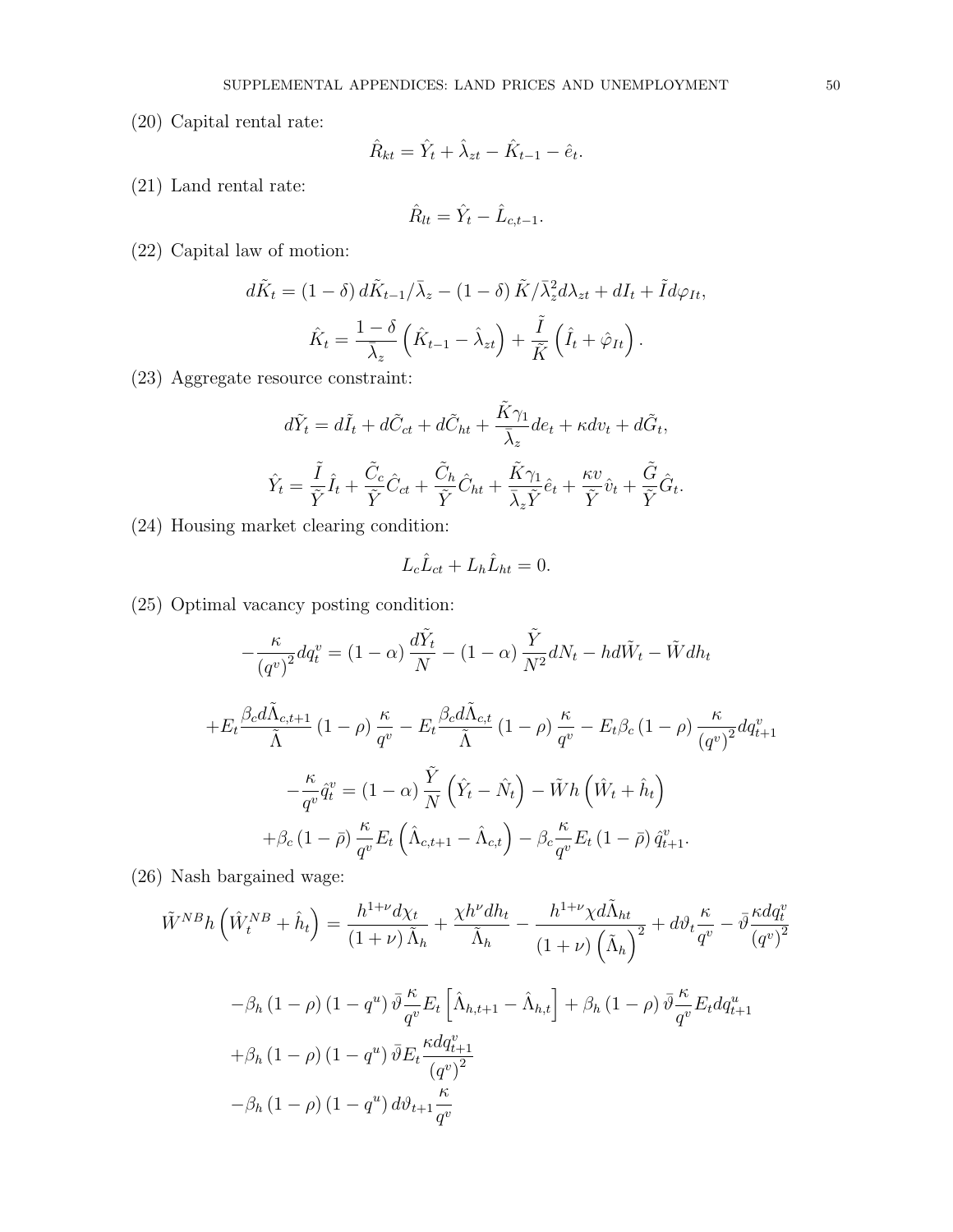$$
\tilde{W}^{NB}h\left(\hat{W}^{NB}_t + \hat{h}_t\right) = \frac{\chi h^{1+\nu}}{\tilde{\Lambda}_h(1+\nu)}\left(\hat{\chi}_t + (1+\nu)\,\hat{h}_t - \hat{\Lambda}_{ht}\right) + \frac{\bar{\vartheta}\kappa}{q^v}\left(\hat{\vartheta}_t - \hat{q}^v_t\right)
$$

$$
-\beta_h\left(1-\bar{\rho}\right)\left(1-q^u\right)\bar{\vartheta}\frac{\kappa}{q^v}E_t\left[\hat{\Lambda}_{h,t+1} - \hat{\Lambda}_{h,t}\right] + \beta_h\bar{\vartheta}\frac{\kappa}{q^v}\left(1-\rho\right)q^uE_t\hat{q}^u_{t+1}
$$

$$
-\beta_h\left(1-\rho\right)\left(1-q^u\right)\bar{\vartheta}\frac{\kappa}{q^v}E_t\left(\hat{\vartheta}_{t+1} - \hat{q}^v_{t+1}\right)
$$

(27) Wage rigidity:

$$
\hat{W}_t = \psi \hat{W}_{t-1} + (1 - \psi) \hat{W}_t^{NB}.
$$

(28) Aggregate consumption:

$$
\tilde{C}\hat{C}_t = \tilde{C}_c\hat{C}_{ct} + \tilde{C}_h\hat{C}_{ht}.
$$

(29) Unemployment rate

$$
U\hat{U}_t = -N\hat{N}_t.
$$

(30) The value of the firm.

$$
\hat{J}_t^F = -\hat{q}_t^v.
$$

(31) The value of employment:

$$
\tilde{J}_t^W = \tilde{W}_t h_t - \frac{\chi_t g(h_t)}{\tilde{\Lambda}_{ht}} + E_t \frac{\beta_h \tilde{\Lambda}_{h,t+1}}{\tilde{\Lambda}_{ht}} \left[ \left( 1 - \rho \left( 1 - q_{t+1}^u \right) \right) \left( \tilde{J}_{t+1}^W - \tilde{J}_{t+1}^U \right) + \tilde{J}_{t+1}^U \right]. \tag{H.75}
$$

$$
\tilde{J}^{W}\hat{J}_{t}^{W} = \tilde{W}h\left(\hat{W}_{t} + \hat{h}_{t}\right) - \frac{\chi h^{1+\nu}}{\tilde{\Lambda}_{h}\left(1+\nu\right)}\left(\hat{\chi}_{t} + \left(1+\nu\right)\hat{h}_{t} - \hat{\Lambda}_{ht}\right) \n+ \beta_{h}\left[\left(1-\bar{\rho}\left(1-q^{u}\right)\right)\tilde{J}^{W} + \bar{\rho}\left(1-q^{u}\right)\tilde{J}^{U}\right]E_{t}\left(\hat{\Lambda}_{ht+1} - \hat{\Lambda}_{ht}\right) \n+ \beta_{h}E_{t}\left[\left(1-\bar{\rho}\left(1-q^{u}\right)\right)\tilde{J}^{W}\hat{J}_{t+1}^{W} + \bar{\rho}\left(1-q^{u}\right)\tilde{J}^{U}\hat{J}_{t+1}^{U}\right] + \beta_{h}\bar{\rho}q^{u}\left(\tilde{J}^{W} - \tilde{J}^{U}\right)E_{t}\hat{q}_{t+1}^{u}.
$$

(32) The value of unemployment:

$$
\tilde{J}_t^U = b + E_t \frac{\beta_h \tilde{\Lambda}_{ht+1}}{\tilde{\Lambda}_{ht}} \left[ q_{t+1}^u \tilde{J}_{t+1}^W + (1 - q_{t+1}^u) \tilde{J}_{t+1}^U \right].
$$
\n(H.76)

$$
\tilde{J}^{U}\hat{J}_{t}^{U} = \beta_{h} \left[ q^{u} \left( \tilde{J}^{W} - \tilde{J}^{U} \right) + \tilde{J}^{U} \right] E_{t} \left( \hat{\Lambda}_{ht+1} - \hat{\Lambda}_{ht} \right) + \beta_{h} q^{u} \left( \tilde{J}^{W} - \tilde{J}^{U} \right) E_{t} \hat{q}_{t+1}^{u} + \beta_{h} E_{t} \left[ q^{u} \tilde{J}^{W} \hat{J}_{t+1}^{W} + (1 - q^{u}) \tilde{J}^{U} \hat{J}_{t+1}^{U} \right]
$$

(33) Market tightness:

$$
\hat{\theta}_t = \hat{v}_t - \hat{u}_t.
$$

(34) Hours:

$$
\frac{\chi_t g'(h_t)}{\Lambda_{ht}} = (1 - \alpha) \frac{Y_t}{N_t h_t}.
$$
\n
$$
\hat{\chi}_t + \nu \hat{h}_t - \hat{\Lambda}_{ht} = \hat{Y}_t - \hat{N}_t - \hat{h}_t
$$
\n(H.77)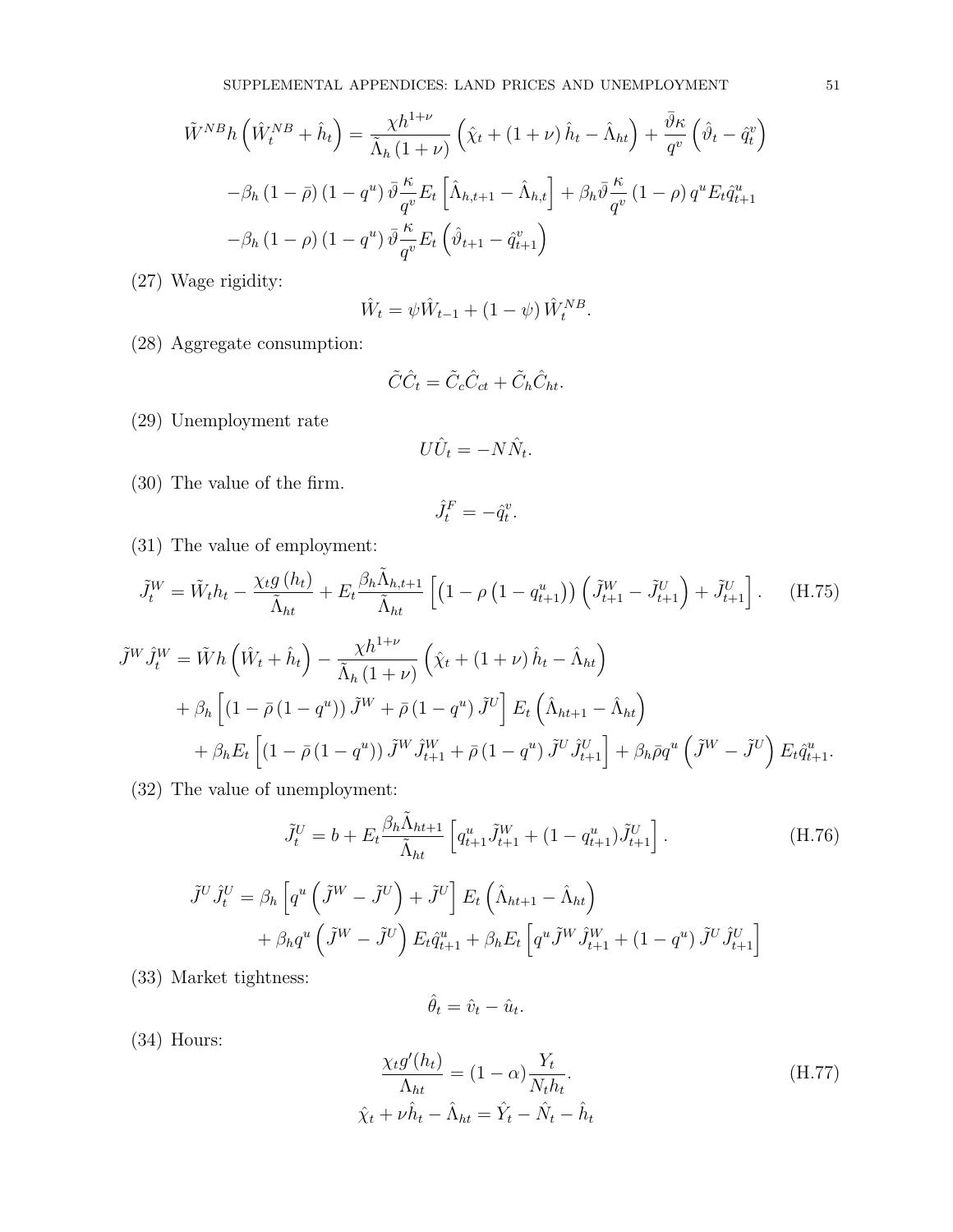# I. The model without housing demand shocks but with shocks to the job SEPARATION RATE

In this section, we replace the housing demand shock by a shock to the job separation rate. We assume that the job separation shock follows the stationary stochastic process

$$
\ln \rho_t = (1 - \rho_\rho)\bar{\rho} + \rho_\rho \ln \rho_{t-1} + \varepsilon_{\rho t},
$$

where  $\rho_{\rho}$  is the persistent parameter and  $\varepsilon_{\rho t}$  is an i.i.d white noise process with mean zero and variance  $\sigma_{\rho}^2$ .

The stationary equilibrium is summarized by a system of 34 equations for 34 variables  $\tilde{\mu}_t$ ,  $Q_{kt}, \, \tilde{Q}_{lt}, \, \tilde{B}_{t}, \, \gamma_{It}, \, \tilde{I}_{t}, \, e_{t}, \, \tilde{\Lambda}_{ct}, \, \tilde{C}_{ht}, \, R_{t}, \, L_{ht}, \, \tilde{\Lambda}_{ht}, \, m_{t}, \, q^{u}_{t}, \, q^{v}_{t}, \, N_{t}, \, u_{t}, \, \tilde{Y}_{t}, \, R_{kt}, \, \tilde{R}_{lt}, \, \tilde{K}_{t}, \, \tilde{C}_{t}, \, L_{ct}, \, v_{t}, \, \tilde{C}_{t}, \, \tilde{C}_{t}, \, \tilde{C}_{t}, \, \tilde{C}_{t$  $\tilde{W}_t^{NB}$ ,  $\tilde{S}_t$ ,  $\tilde{W}_t$ ,  $\tilde{C}_{ct}$ ,  $U_t$ ,  $\tilde{J}_t^F$ ,  $\tilde{J}_t^W$ ,  $\tilde{J}_t^U$ ,  $\theta_t$ , and  $h_t$ . We write the equations in the same order as in the dynare code.

(1) Capitalist's bond Euler equation:

$$
\frac{1}{R_t} = E_t \beta_c \frac{\tilde{\Lambda}_{c,t+1}}{\tilde{\Lambda}_{ct} \lambda_{z,t+1}} + \frac{\tilde{\mu}_t}{\tilde{\Lambda}_{ct}}.
$$
\n(I.1)

(2) Capitalist's capital Euler equation:

$$
Q_{kt} = E_t \beta_c \frac{\tilde{\Lambda}_{c,t+1}}{\tilde{\Lambda}_{ct} \lambda_{z,t+1}} \left[ R_{k,t+1} e_{t+1} - \Phi \left( e_{t+1} \right) + (1 - \delta) Q_{k,t+1} \right] + \frac{\tilde{\mu}_t}{\tilde{\Lambda}_{ct}} \omega_2 \xi_t E_t Q_{k,t+1}
$$
(I.2)

(3) Capitalist's land Euler equation:

$$
\tilde{Q}_{lt} = E_t \beta_c \frac{\tilde{\Lambda}_{ct+1}}{\tilde{\Lambda}_{ct}} \left[ \tilde{Q}_{l,t+1} + \tilde{R}_{l,t+1} \right] + \frac{\tilde{\mu}_t}{\tilde{\Lambda}_{ct}} \omega_1 \xi_t E_t \tilde{Q}_{l,t+1} \lambda_{z,t+1}.
$$
\n(1.3)

(4) Borrowing constraint:

$$
\tilde{B}_t = \xi_t \mathcal{E}_t \left( \omega_1 \tilde{Q}_{l,t+1} \lambda_{z,t+1} L_{ct} + \omega_2 Q_{k,t+1} \tilde{K}_t \right). \tag{I.4}
$$

(5) Investment growth rate:

$$
\frac{I_t}{I_{t-1}} \equiv \gamma_{It} = \frac{\tilde{I}_t}{\tilde{I}_{t-1}} \lambda_{zt}.
$$
\n(1.5)

(6) Capitalist's investment Euler equation:

$$
1 = Q_{kt}\varphi_{It} \left[ 1 - \frac{\Omega}{2} \left( \gamma_{It} - \bar{\gamma}_{I} \right)^{2} - \Omega \left( \gamma_{It} - \bar{\gamma}_{I} \right) \gamma_{It} \right] + \mathbf{E}_{t}\beta_{c} \frac{\tilde{\Lambda}_{c,t+1}}{\tilde{\Lambda}_{ct}\lambda_{z,t+1}} Q_{kt+1}\varphi_{I,t+1} \Omega \left( \gamma_{I,t+1} - \bar{\gamma}_{I} \right) \gamma_{I,t+1}^{2}.
$$
 (I.6)

(7) Capacity utilization decision:

$$
R_{kt} = \gamma_2 \left( e_t - 1 \right) + \gamma_1. \tag{I.7}
$$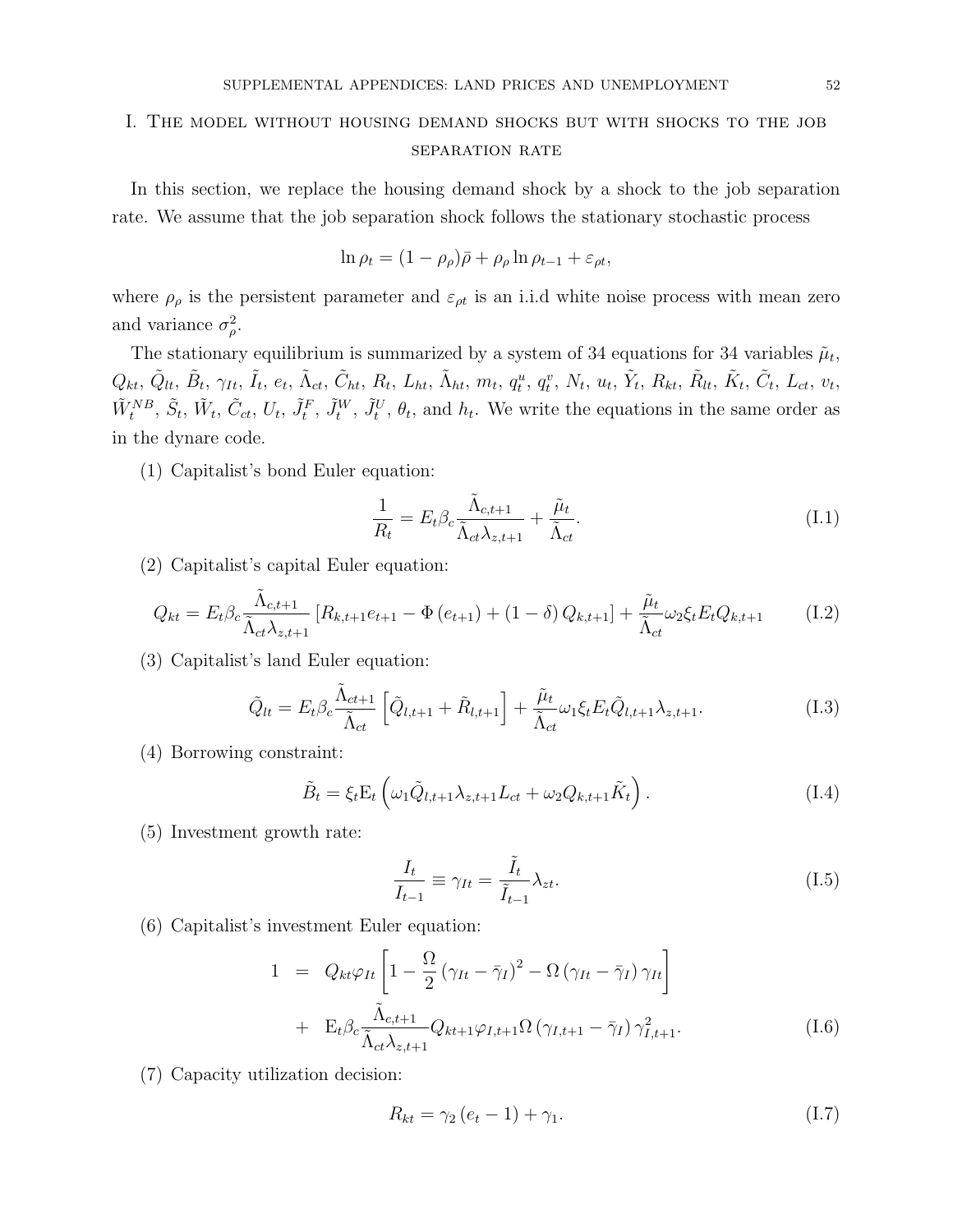(8) Capitalist's marginal utility

$$
\tilde{\Lambda}_{ct} = \frac{1}{\tilde{C}_{ct} - \eta_c \tilde{C}_{c,t-1} / \lambda_{zt}} - E_t \frac{\beta_c \eta_c}{\tilde{C}_{c,t+1} \lambda_{z,t+1} - \eta_c \tilde{C}_{ct}}.
$$
(I.8)

(9) Household's flow-of-funds constraint:

$$
\tilde{C}_{ht} + \frac{\tilde{B}_t}{R_t} + \tilde{Q}_{lt} (L_{ht} - L_{h,t-1}) = \frac{\tilde{B}_{t-1}}{\lambda_{zt}} + \tilde{W}_t h_t N_t.
$$
\n(1.9)

(10) Household's bond Euler equation:

$$
\frac{1}{R_t} = E_t \beta_h \frac{\tilde{\Lambda}_{h,t+1}}{\tilde{\Lambda}_{ht} \lambda_{z,t+1}}.
$$
\n(I.10)

(11) Household's land Euler equation:

$$
\tilde{Q}_{lt} = MRS_{lt} + E_t \beta_h \frac{\tilde{\Lambda}_{h,t+1}}{\tilde{\Lambda}_{ht}} \tilde{Q}_{l,t+1},
$$
\n(I.11)

where the marginal rate of substituition between housing and consumption is given by

$$
MRS_{lt} = \frac{\widetilde{MUL}_t}{\widetilde{\Lambda}_{ht}}.
$$

(12) Household's marginal utility of consumption

$$
\tilde{\Lambda}_{ht} = L_{ht}^{\varphi_L(1-\gamma)} \left( \tilde{C}_{ht} - \frac{\eta_h \tilde{C}_{h,t-1}}{\lambda_{zt}} \right)^{-\gamma} \n- \beta_h \eta_h E_t \left[ L_{h,t+1}^{(1-\gamma)\varphi_L} \left( \tilde{C}_{h,t+1} - \frac{\eta_h \tilde{C}_{h,t}}{\lambda_{z,t+1}} \right)^{-\gamma} \frac{1}{\lambda_{z,t+1}} \right].
$$
\n(I.12)

(13) Household's marginal utility of housing

$$
\widetilde{MUL}_t = \varphi_L L_{ht}^{\varphi_L(1-\gamma)-1} \left( \tilde{C}_{ht} - \eta_h \frac{\tilde{C}_{ht-1}}{\lambda_{zt}} \right)^{1-\gamma}.
$$
\n(1.13)

(14) Matching function

$$
m_t = \varphi_{mt} u_t^a v_t^{1-a}.\tag{I.14}
$$

(15) Job finding rate

$$
q_t^u = \frac{m_t}{u_t}.\tag{I.15}
$$

(16) Vacancy filling rate

$$
q_t^v = \frac{m_t}{v_t}.\tag{I.16}
$$

(17) Employment dynamics:

$$
N_t = (1 - \rho_t) N_{t-1} + m_t.
$$
\n(1.17)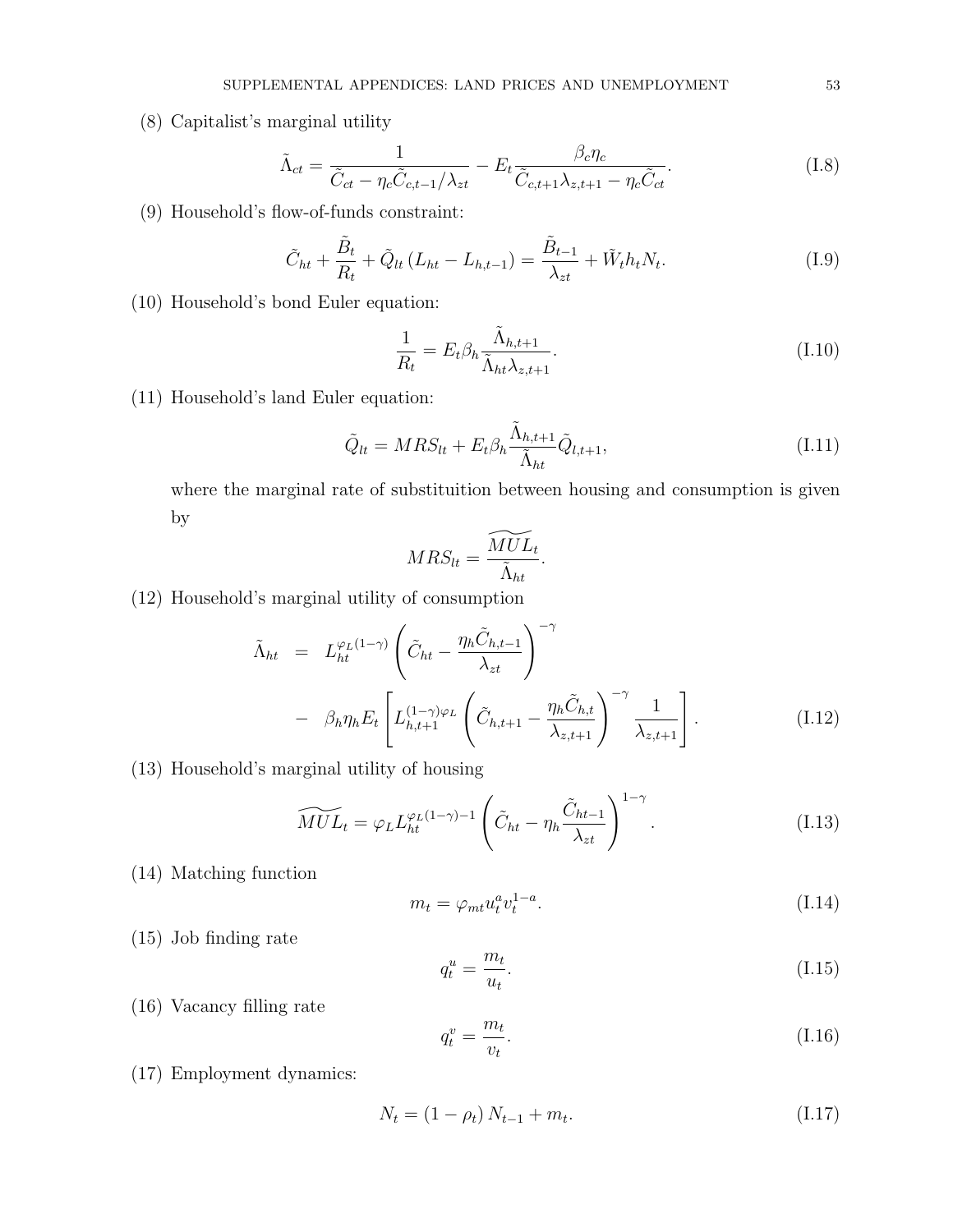(18) Number of searching workers:

$$
u_t = 1 - (1 - \rho_t)N_{t-1}.
$$
\n(1.18)

(19) Aggregate production function:

$$
\tilde{Y}_t = \left[ \left( Z_t^m L_{c,t-1} \right)^{\phi} \left( \frac{e_t \tilde{K}_{t-1}}{\lambda_{zt}} \right)^{1-\phi} \right]^{\alpha} \left( Z_t^m h_t N_t \right)^{1-\alpha} . \tag{I.19}
$$

(20) Capital rental rate:

$$
R_{kt} = \alpha (1 - \phi) \frac{\tilde{Y}_t \lambda_{zt}}{e_t \tilde{K}_{t-1}}.
$$
\n(1.20)

(21) Land rental rate:

$$
\tilde{R}_{lt} = \alpha \phi \frac{\tilde{Y}_t}{L_{c,t-1}}.
$$
\n(I.21)

(22) Capital law of motion:

$$
\tilde{K}_t = (1 - \delta) \frac{\tilde{K}_{t-1}}{\lambda_{zt}} + \varphi_{It} \left[ 1 - \frac{\Omega}{2} \left( \gamma_{It} - \bar{\gamma}_I \right)^2 \right] \tilde{I}_t.
$$
\n(1.22)

(23) Aggregate Resource constraint:

$$
\tilde{C}_t + \tilde{I}_t + \tilde{G}_t + \Phi(e_t) \frac{\tilde{K}_{t-1}}{\lambda_{zt}} + \kappa v_t = \tilde{Y}_t.
$$
\n(1.23)

(24) Land market clears (normalize aggregate supply of land to  $\bar{L} = 1$ ):

$$
L_{ct} + L_{ht} = 1.\t\t(1.24)
$$

(25) Optimal vacancy posting:

$$
\frac{\kappa}{q_t^v} = (1 - \alpha) \frac{\tilde{Y}_t}{N_t} - \tilde{W}_t h_t + E_t \frac{\beta_c \tilde{\Lambda}_{c,t+1}}{\tilde{\Lambda}_{ct}} (1 - \rho_{t+1}) \frac{\kappa}{q_{t+1}^v}.
$$
\n(1.25)

(26) Nash bargaining wage:

$$
\tilde{W}_t^{NB}h_t = \frac{\chi g(h_t)}{\tilde{\Lambda}_{ht}} + b + \vartheta_t \frac{\kappa}{q_t^v} - E_t \frac{\beta_h \tilde{\Lambda}_{h,t+1}}{\tilde{\Lambda}_{ht}} \left[ \left( 1 - \rho_{t+1} \right) \left( 1 - q_{t+1}^u \right) \vartheta_{t+1} \frac{\kappa}{q_{t+1}^v} \right],\tag{I.26}
$$

where

$$
g(h_t) = \frac{h_t^{1+\nu}}{1+\nu}, \ \nu \ge 0.
$$

(27) Wage rigidity:

$$
\tilde{W}_t = \psi \tilde{W}_{t-1} + (1 - \psi) \tilde{W}_t^{NB}.
$$
\n(1.27)

(28) Aggregate consumption

$$
\tilde{C}_t = \tilde{C}_{ht} + \tilde{C}_{ct}.
$$
\n(1.28)

(29) Unemployment rate:

$$
U_t = 1 - N_t. \t\t(1.29)
$$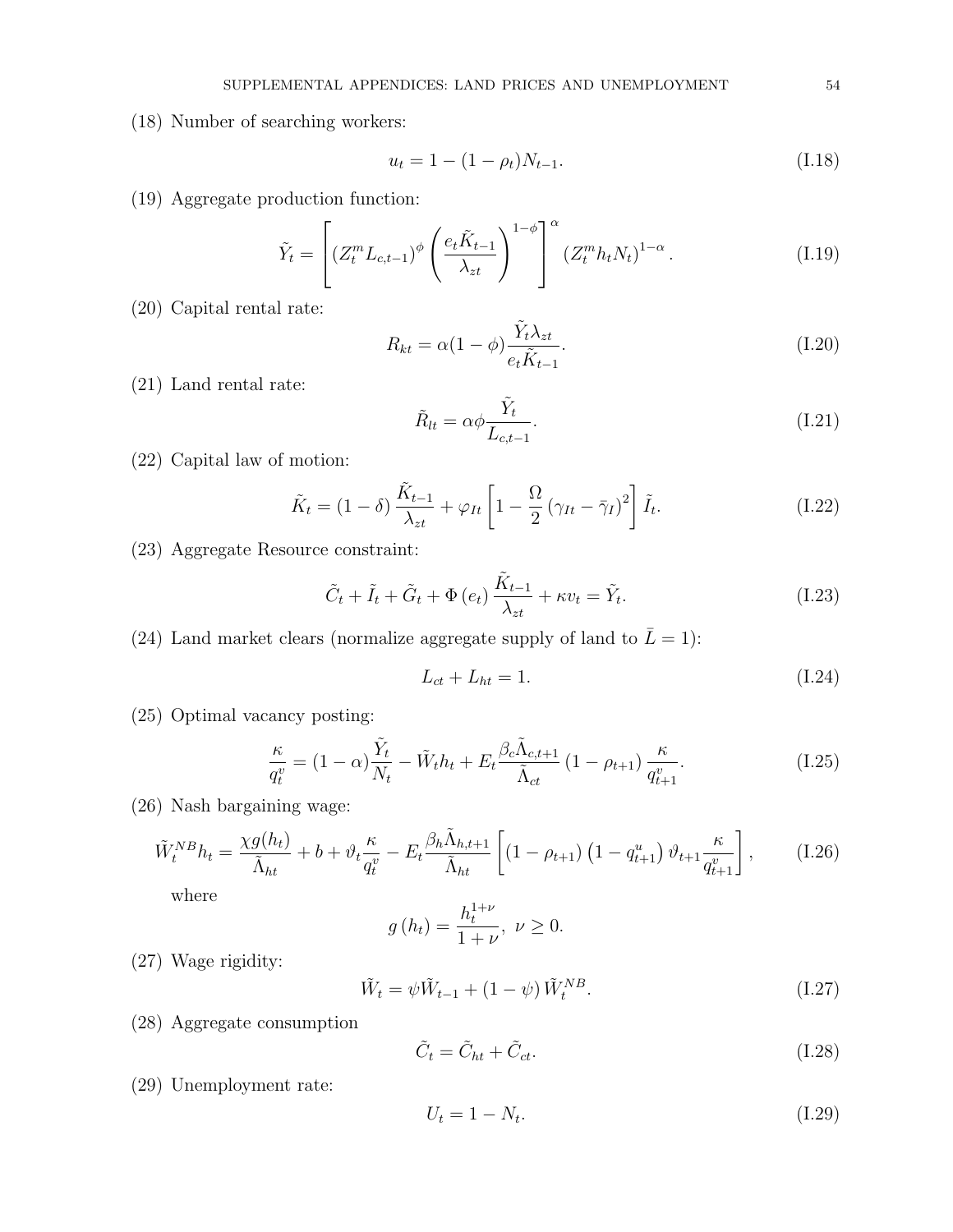(30) The value of the firm:

$$
\tilde{J}_t^F = \frac{\kappa}{q_t^v}.\tag{I.30}
$$

(31) The value of employment:

$$
\tilde{J}_t^W = \tilde{W}_t h_t - \frac{\chi g(h_t)}{\tilde{\Lambda}_{ht}} + E_t \frac{\beta_h \tilde{\Lambda}_{h,t+1}}{\tilde{\Lambda}_{ht}} \left[ \left( 1 - \rho_{t+1} \left( 1 - q_{t+1}^u \right) \right) \left( \tilde{J}_{t+1}^W - \tilde{J}_{t+1}^U \right) + \tilde{J}_{t+1}^U \right]. \tag{I.31}
$$

(32) The value of unemployment:

$$
\tilde{J}_t^U = b + E_t \frac{\beta_h \tilde{\Lambda}_{ht+1}}{\tilde{\Lambda}_{ht}} \left[ q_{t+1}^u \tilde{J}_{t+1}^W + (1 - q_{t+1}^u) \tilde{J}_{t+1}^U \right]. \tag{I.32}
$$

(33) Market tightness:

$$
\theta_t = \frac{v_t}{u_t}.\tag{I.33}
$$

(34) MRS for hours:

$$
\frac{\chi g'(h_t)}{\Lambda_{ht}} = (1 - \alpha) \frac{Y_t}{N_t h_t}.
$$
\n(1.34)

### I.1. Steady state.

(1) Shadow value of collateral:

$$
\frac{\tilde{\mu}}{\tilde{\Lambda}_c} = \frac{\beta_h - \beta_c}{\bar{\lambda}_z}.
$$
\n(1.35)

(2) Capital Euler equation

$$
1 = \frac{\beta_c}{\bar{\lambda}_z} (R_k + 1 - \delta) + \bar{\xi} \omega_2 \frac{\tilde{\mu}}{\tilde{\Lambda}_c}.
$$
 (I.36)

(3) Capitalist's land Euler equation:

$$
\left(1 - \beta_c - \bar{\xi}\omega_1 \frac{\tilde{\mu}}{\tilde{\Lambda}_c} \bar{\lambda}_z\right) \tilde{Q}_l = \beta_c \tilde{R}_l.
$$
\n(1.37)

(4) Borrowing constraint:

$$
\tilde{B} = \bar{\xi} \left( \omega_1 \tilde{Q}_l \bar{\lambda}_z L_c + \omega_2 \tilde{K} \right). \tag{I.38}
$$

(5) Investment growth rate:

$$
\bar{\gamma}_I = \bar{\lambda}_z. \tag{I.39}
$$

(6) Investment Euler equation (Tobin's marginal q):

$$
Q_k = \frac{1}{\bar{\varphi}_I} = 1. \tag{I.40}
$$

(7) Capacity utilization

$$
\gamma_1 = R_k. \tag{I.41}
$$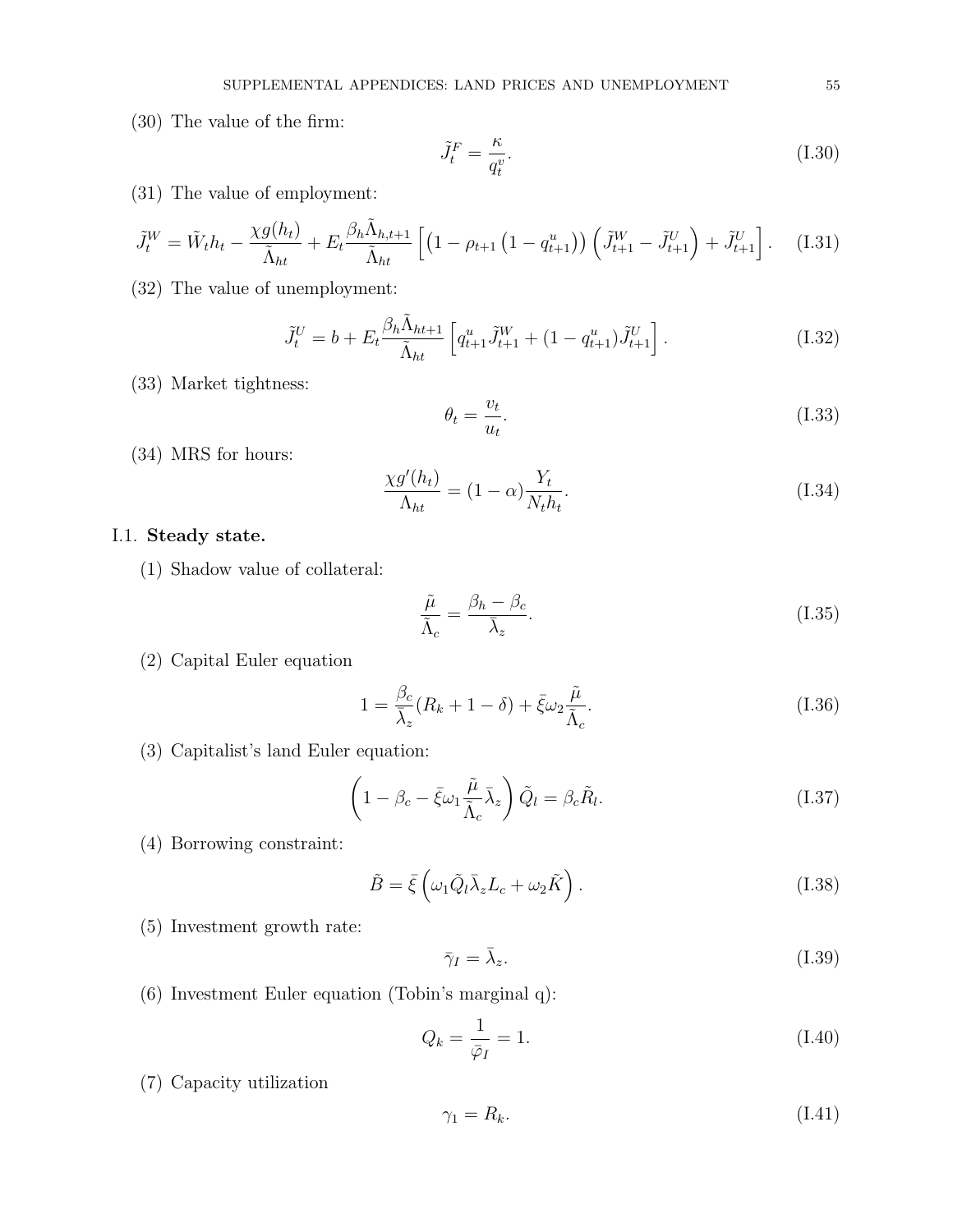(8) Capitalist's marginal utility

$$
\tilde{\Lambda}_c = \frac{1}{\tilde{C}_c} \frac{\bar{\lambda}_z - \beta_c \eta_c}{\bar{\lambda}_z - \eta_c}.
$$
\n(1.42)

(9) Household's flow-of-funds constraint:

$$
\tilde{C}_h = \frac{1 - \beta_h}{\bar{\lambda}_z} \tilde{B} + \tilde{W} h N. \tag{I.43}
$$

(10) Household's bond Euler equation:

$$
R = \frac{\bar{\lambda}_z}{\beta_h}.\tag{I.44}
$$

(11) Household's land Euler equation:

$$
(1 - \beta_h)\tilde{Q}_l = MRS_l.
$$
\n(1.45)

(12) Household's marginal utility of consumption

$$
\tilde{\Lambda}_h = \left[1 - \frac{\beta_h \eta_h}{\bar{\lambda}_z}\right] L_h^{\bar{\varphi}_L(1-\gamma)} \tilde{C}_h^{-\gamma} \left(1 - \frac{\eta_h}{\bar{\lambda}_z}\right)^{-\gamma}.
$$
\n(1.46)

(13) Household's marginal rate of substitution between housing and non-housing consumption

$$
MRS_l = \frac{\bar{\varphi}_L \tilde{C}_h}{L_h} \frac{\bar{\lambda}_z - \eta_h}{\bar{\lambda}_z - \beta_h \eta_h}.
$$
\n(1.47)

(14) Matching function

$$
m = \bar{\varphi}_m u^a v^{1-a}.\tag{I.48}
$$

(15) Job finding rate

$$
q^u = \frac{m}{u}.\tag{I.49}
$$

(16) Vacancy filling rate

$$
q^v = \frac{m}{v}.\tag{I.50}
$$

(17) Employment dynamics:

$$
\bar{\rho}N = m.\tag{I.51}
$$

(18) Number of searching workers:

$$
u = 1 - (1 - \bar{\rho})N.
$$
 (I.52)

(19) Aggregate production function:

$$
\tilde{Y} = \left[ (Z^m L_c)^{\phi} \left( \frac{\tilde{K}}{\bar{\lambda}_z} \right)^{1-\phi} \right]^{\alpha} (\bar{Z}^m N h)^{1-\alpha}.
$$
\n(1.53)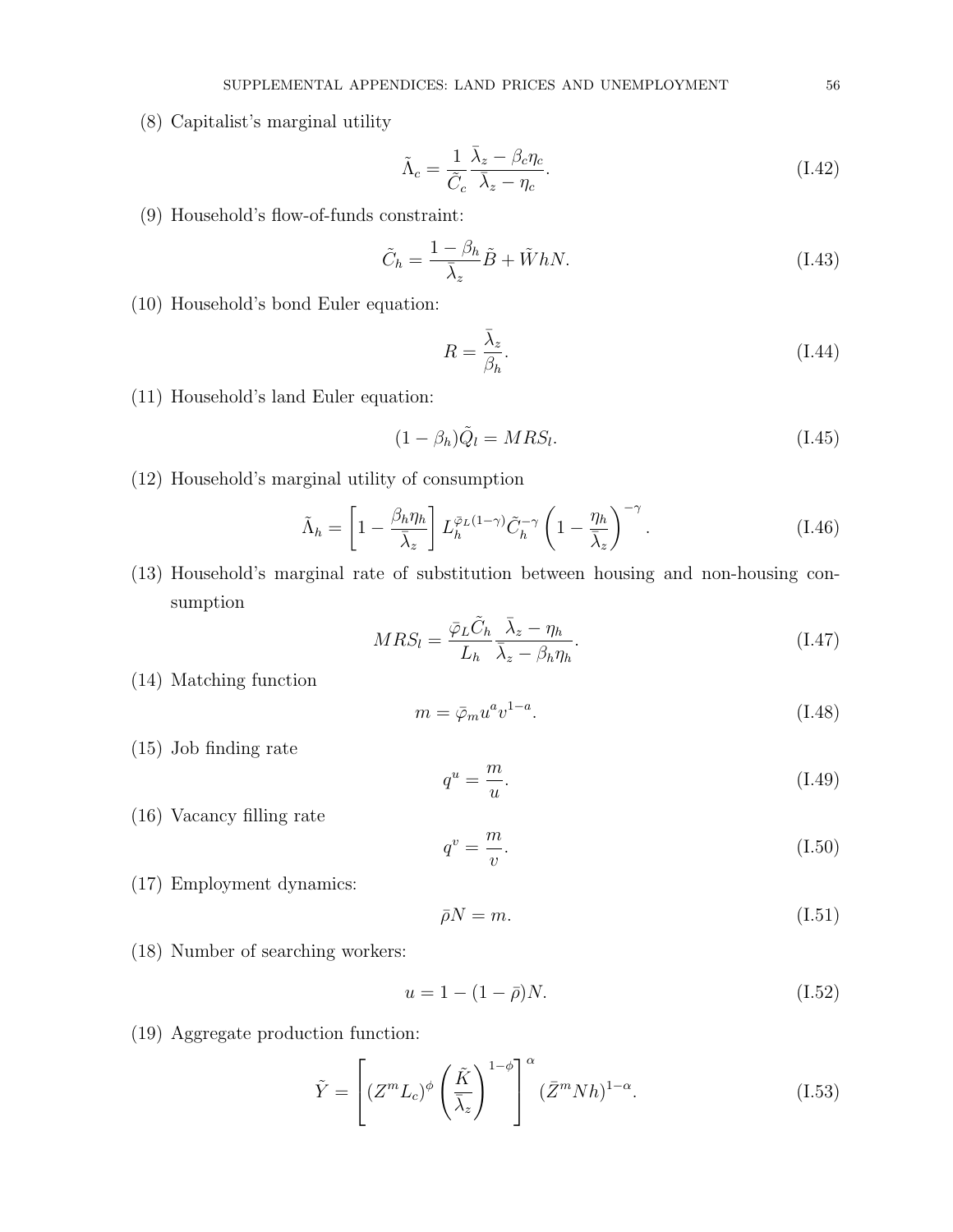(20) Capital rental rate:

$$
R_k = \alpha (1 - \phi) \frac{\tilde{Y} \bar{\lambda}_z}{\tilde{K}}.
$$
\n(1.54)

(21) Land rental rate:

$$
\tilde{R}_l = \alpha \phi \frac{\tilde{Y}}{L_c}.
$$
\n(1.55)

(22) Capital law of motion:

$$
\frac{\tilde{I}}{\tilde{K}} = 1 - \frac{1 - \delta}{\bar{\lambda}_z}.
$$
\n(1.56)

(23) Aggregate Resource constraint:

$$
\tilde{C} + \tilde{I} + \tilde{G} + \kappa v = \tilde{Y}.
$$
\n(1.57)

(24) Land market clear

$$
L_c + L_h = 1.\t\t(1.58)
$$

(25) Optimal vacancy posting:

$$
[1 - (1 - \bar{\rho})\beta_c] \frac{\kappa}{q^v} = (1 - \alpha)\frac{\tilde{Y}}{N} - \tilde{W}h.
$$
 (I.59)

(26) Nash bargaining wage:

$$
\tilde{W}^{NB}h = \frac{\chi g(h)}{\tilde{\Lambda}_h} + b + \bar{\vartheta}\frac{\kappa}{q^v} \left[1 - \beta_h(1-\bar{\rho})(1-q^u)\right].\tag{I.60}
$$

(27) Wage rigidity:

$$
\tilde{W} = \tilde{W}^{NB}.\tag{I.61}
$$

(28) Aggregate consumption

$$
\tilde{C} = \tilde{C}_h + \tilde{C}_c.
$$
\n(1.62)

(29) Unemployment rate:

$$
U = 1 - N.\tag{I.63}
$$

(30) The value of the firm:

$$
\tilde{J}^F = \frac{\kappa}{q^v}.\tag{I.64}
$$

(31) The value of employment:

$$
[1 - \beta_h[1 - \bar{\rho}(1 - q^u)]\tilde{J}^W = \tilde{W}h - \frac{\bar{\chi}g(h)}{\tilde{\Lambda}_h} + \beta_h\bar{\rho}(1 - q^u)\tilde{J}^U.
$$
 (I.65)

(32) The value of unemployment:

$$
[1 - \beta_h (1 - q^u)]\tilde{J}^U = b + \beta_h q^u \tilde{J}^W.
$$
 (I.66)

(33) Market tightness:

$$
\theta = \frac{v}{u}.\tag{I.67}
$$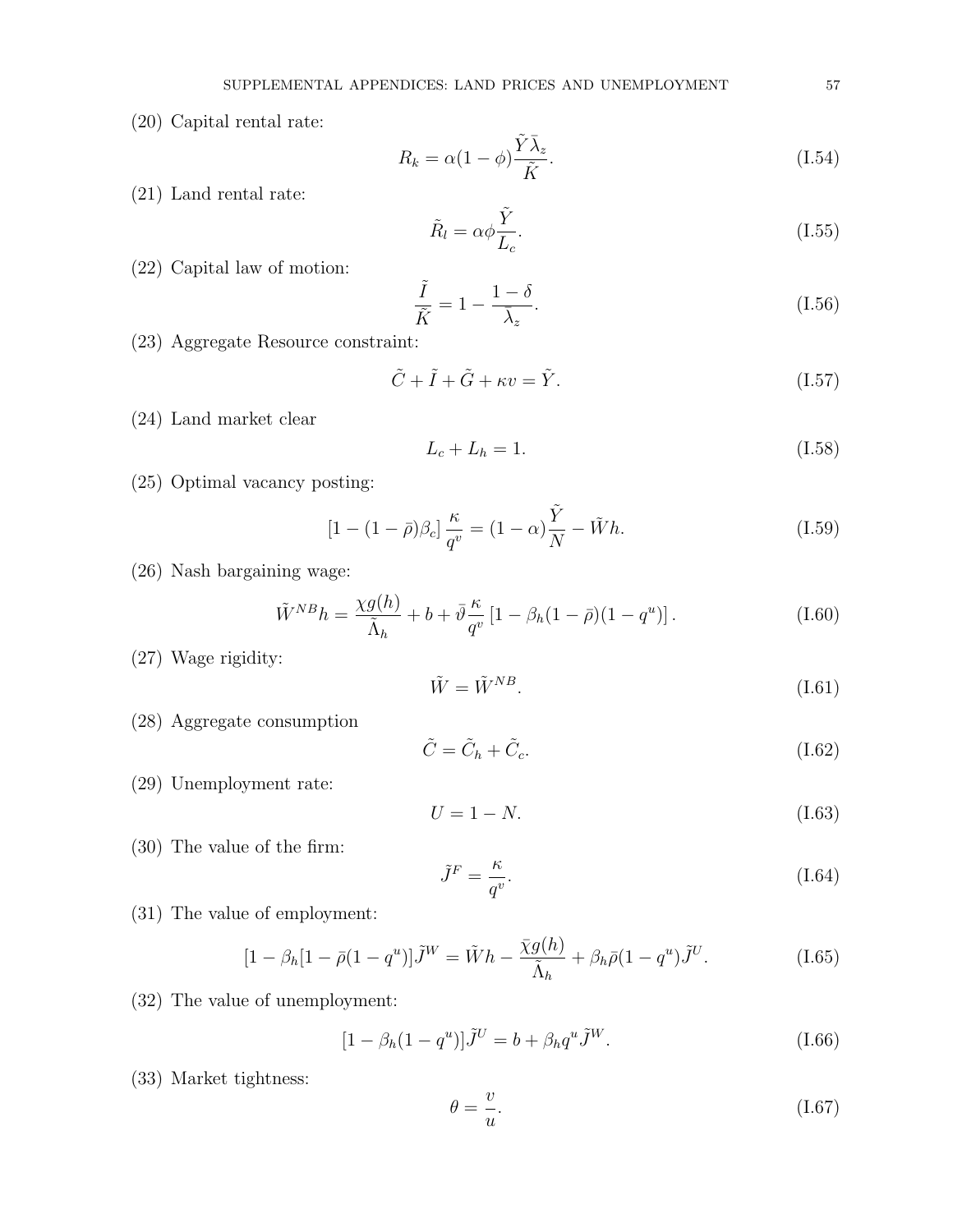(34) MRS for hours:

$$
\frac{\bar{\chi}g'(h)}{\Lambda_h} = (1 - \alpha)\frac{Y}{Nh}.\tag{I.68}
$$

I.2. Log-linearized system. We use  $\hat{X}_t$  to denote percentage deviation from the deterministic steady state  $\tilde{X}$  for any detrended variable  $\tilde{X}_t$ . The log-linearized system for the detrended system is given below.

(1) Capitalist's bond Euler equation:

$$
d\tilde{\Lambda}_{ct} = \frac{\beta_c R}{\bar{\lambda}_z} E_t d\Lambda_{ct+1} + \frac{\beta_c \tilde{\Lambda}_c}{\bar{\lambda}_z} dR_t - \frac{\beta_c R \tilde{\Lambda}_c}{\bar{\lambda}_z^2} E_t d\lambda_{z,t+1} + R d\tilde{\mu}_t + \tilde{\mu} dR_t,
$$
  

$$
\hat{\Lambda}_{ct} = \frac{\beta_c R}{\bar{\lambda}_z} \left( E_t \hat{\Lambda}_{ct+1} + \hat{R}_t - E_t \hat{\lambda}_{z,t+1} \right) + \frac{R\tilde{\mu}}{\tilde{\Lambda}_c} \left( \hat{\mu}_t + \hat{R}_t \right).
$$

(2) Capitalist's capital Euler equation:

$$
\tilde{\Lambda}_c dQ_{kt} + Q_k d\tilde{\Lambda}_{ct}
$$
\n
$$
= \frac{\beta_c \tilde{\Lambda}_c}{\bar{\lambda}_z} E_t \left[ dR_{kt+1} + R_k d e_{t+1} - \gamma_1 d e_{t+1} + (1 - \delta) d Q_{kt+1} \right]
$$
\n
$$
+ \frac{\beta_c}{\bar{\lambda}_z} E_t d\tilde{\Lambda}_{ct+1} \left[ R_k + (1 - \delta) Q_k \right]
$$
\n
$$
- \frac{\beta_c \tilde{\Lambda}_c}{\bar{\lambda}_z^2} E_t d\lambda_{z,t+1} \left[ R_k + (1 - \delta) Q_k \right]
$$
\n
$$
+ \omega_2 \xi Q_k d\tilde{\mu}_t + \omega_2 d \xi_t Q_k \tilde{\mu} + \omega_2 \xi \tilde{\mu} E_t d Q_{k,t+1},
$$

$$
Q_k \hat{Q}_{kt} + Q_k \hat{\Lambda}_{ct}
$$
  
= 
$$
\frac{\beta_c}{\overline{\lambda}_z} E_t \left[ R_k \left( \hat{R}_{kt+1} + \hat{e}_{t+1} \right) - \gamma_1 \hat{e}_{t+1} + (1 - \delta) Q_k \hat{Q}_{kt+1} \right]
$$
  
+ 
$$
\frac{\beta_c}{\overline{\lambda}_z} \left[ R_k + (1 - \delta) Q_k \right] E_t \left( \hat{\Lambda}_{ct+1} - \hat{\lambda}_{z,t+1} \right)
$$
  
+ 
$$
\omega_2 \overline{\xi} Q_k \tilde{\mu} \left( \hat{\mu}_t + \hat{\xi}_t + E_t \hat{Q}_{k,t+1} \right).
$$

(3) Capital's housing Euler equation:

$$
\tilde{Q}_l d\tilde{\Lambda}_{ct} + \tilde{\Lambda}_c d\tilde{Q}_{lt} \n= \beta_c \left( \tilde{Q}_l + \tilde{R}_l \right) E_t d\tilde{\Lambda}_{ct+1} + \beta_c \tilde{\Lambda}_c E_t \left( d\tilde{Q}_{l,t+1} + d\tilde{R}_{l,t+1} \right) \n+ \omega_1 \left( \bar{\lambda}_z \bar{\xi} \tilde{Q}_l d\tilde{\mu}_t + \bar{\lambda}_z \tilde{\mu} \tilde{Q}_l d\xi_t + \bar{\lambda}_z \bar{\xi} \tilde{\mu} E_t d\tilde{Q}_{l,t+1} + \bar{\xi} \tilde{Q}_l \tilde{\mu} E_t d\lambda_{z,t+1} \right)
$$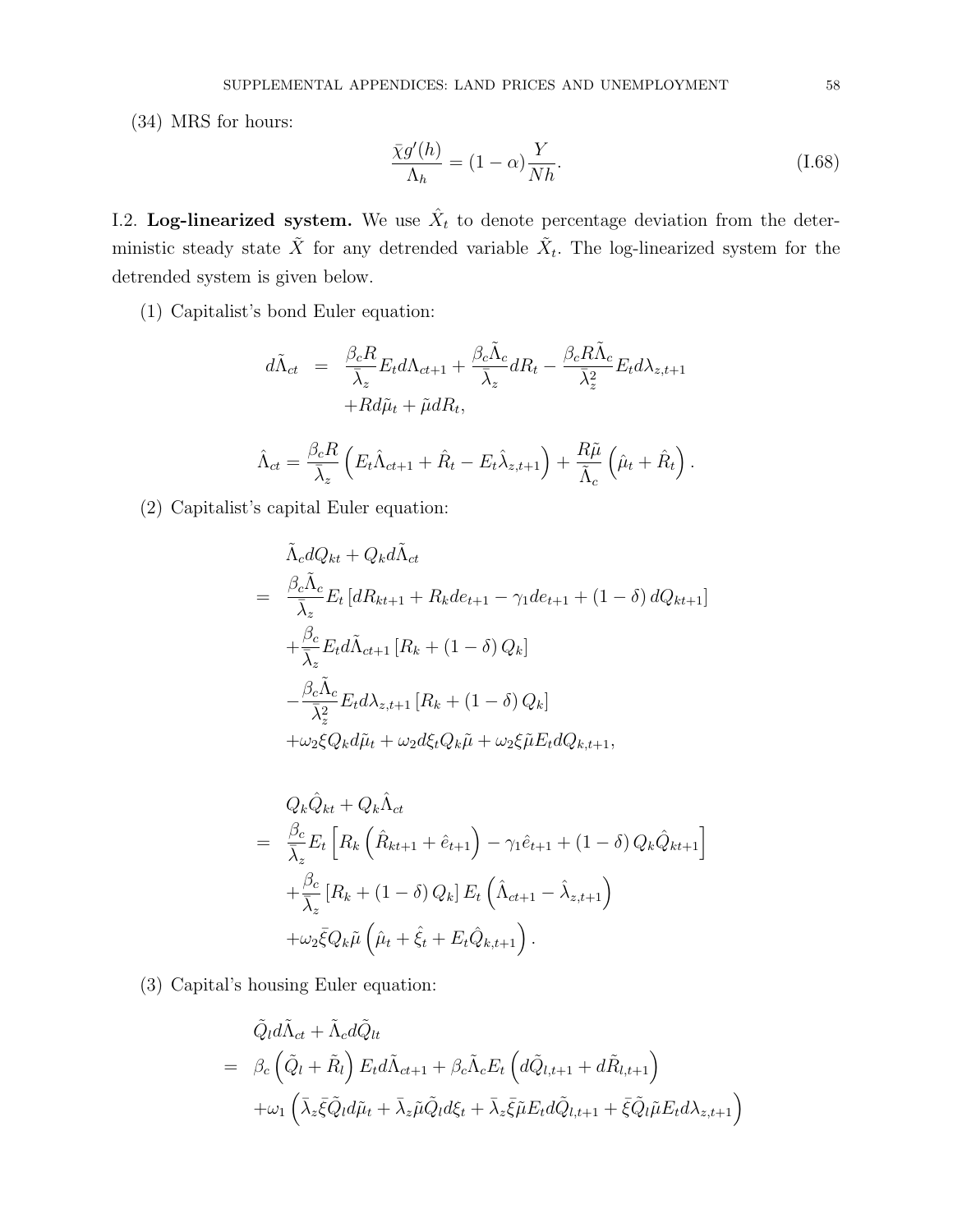$$
\tilde{Q}_{l}\tilde{\Lambda}_{c}\left(\hat{\Lambda}_{ct}+\hat{Q}_{lt}\right) \n= \beta_{c}\left(\tilde{Q}_{l}+\tilde{R}_{l}\right)\tilde{\Lambda}_{c}E_{t}\hat{\Lambda}_{c,t+1}+\beta_{c}\tilde{\Lambda}_{c}E_{t}\left(\tilde{Q}_{l}\hat{Q}_{l,t+1}+\tilde{R}_{l}\hat{R}_{l,t+1}\right) \n+\omega_{1}\bar{\lambda}_{z}\bar{\xi}\tilde{Q}_{l}\tilde{\mu}\left(\hat{\mu}_{t}+\hat{\xi}_{t}+E_{t}\hat{Q}_{l,t+1}+E_{t}\hat{\lambda}_{z,t+1}\right).
$$

(4) Capitalist's binding borrowing constraint:

$$
d\tilde{B}_t = \left(\omega_1 \tilde{Q}_l \lambda_z L_c + \omega_2 Q_k \tilde{K}\right) d\xi_t
$$
  
+
$$
\xi \omega_1 E_t \left(\lambda_z L_c d\tilde{Q}_{l,t+1} + \tilde{Q}_l \lambda_z dL_{ct} + \tilde{Q}_l d\lambda_{z,t+1} L_c\right)
$$
  
+
$$
\xi \omega_2 \left(\tilde{K} E_t dQ_{k,t+1} + Q_k d\tilde{K}_t\right)
$$

$$
\hat{B}_t = \hat{\xi}_t + \frac{\omega_1 \bar{\xi} \tilde{Q}_l \lambda_z L_c}{\tilde{B}} \left( \hat{L}_{ct} + E_t \hat{Q}_{l,t+1} + E_t \hat{\lambda}_{z,t+1} \right) \n+ \frac{\omega_2 \bar{\xi} Q_k \tilde{K}}{\tilde{B}} \left( \hat{K}_t + E_t \hat{Q}_{k,t+1} \right).
$$

(5) Investment growth rate:

$$
\hat{\gamma}_{It} + \hat{I}_{t-1} = \hat{I}_t + \hat{\lambda}_{zt}.
$$

(6) Capitalist's investment Euler equation:

$$
0 = dQ_{kt} + d\varphi_{It} - \Omega \bar{\gamma}_I d\gamma_{It} + E_t \frac{\beta_c}{\bar{\lambda}_z} \Omega \bar{\gamma}_I^2 d\gamma_{It+1},
$$

$$
\hat{Q}_{kt} + \hat{\varphi}_{It} = \Omega \bar{\gamma}_I^2 \left( \hat{\gamma}_{It} - \frac{\beta_c}{\bar{\lambda}_z} \bar{\gamma}_I \hat{\gamma}_{I,t+1} \right).
$$

(7) Capitalist's capacity utilization decision:

$$
R_k \hat{R}_{kt} = \gamma_2 \hat{e}_t.
$$

(8) Capitalist's marginal utility:

$$
d\tilde{\Lambda}_{ct} = \frac{-d\tilde{C}_{ct} + \eta_c d\tilde{C}_{ct-1}/\bar{\lambda}_z - \eta_c \tilde{C}_c d\lambda_{z,t}/\bar{\lambda}_z^2}{\left(\tilde{C}_c \left(1 - \eta_c/\bar{\lambda}_z\right)\right)^2} - \beta_c \eta_c E_t \frac{-\bar{\lambda}_z d\tilde{C}_{ct+1} - \tilde{C}_c d\lambda_{z,t+1} + \eta_c d\tilde{C}_{ct}}{\left(\tilde{C}_c \left(\bar{\lambda}_z - \eta_c\right)\right)^2},
$$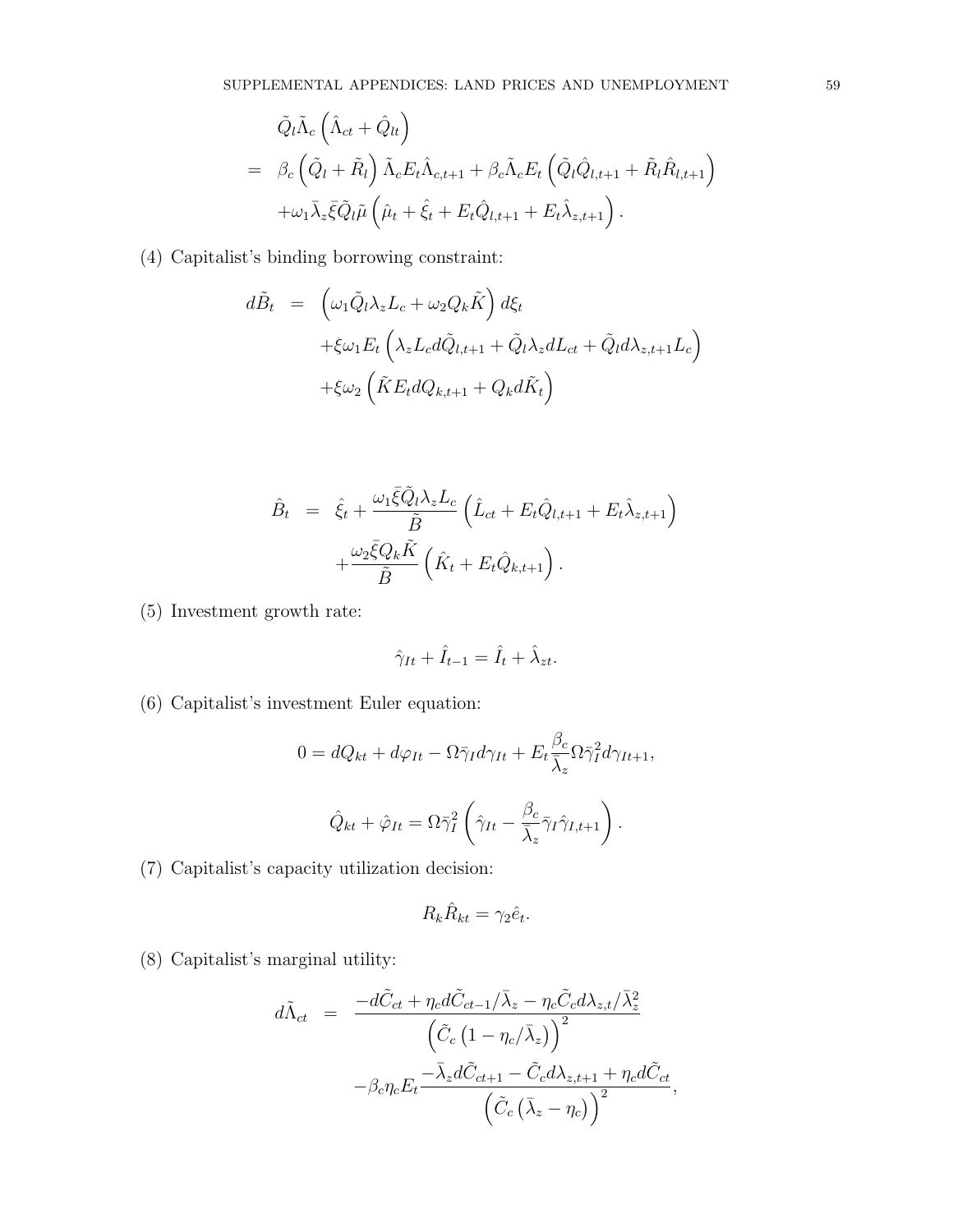$$
\tilde{\Lambda}_{c}\hat{\Lambda}_{ct} = \frac{-\hat{C}_{ct} + \eta_{c}/\bar{\lambda}_{z} \left(\hat{C}_{c,t-1} - \hat{\lambda}_{zt}\right)}{\tilde{C}_{c} \left(1 - \eta_{c}/\bar{\lambda}_{z}\right)^{2}} -\beta_{c}\eta_{c}E_{t} \frac{-\bar{\lambda}_{z} \left(\hat{C}_{c,t+1} + \hat{\lambda}_{z,t+1}\right) + \eta_{c}\hat{C}_{ct}}{\tilde{C}_{c} \left(\bar{\lambda}_{z} - \eta_{c}\right)^{2}}.
$$

(9) Household's flow of funds constraint:

$$
d\tilde{C}_{ht} + \frac{d\tilde{B}_t}{R} - \frac{\tilde{B}dR_t}{R^2} + \tilde{Q}_l (dL_{ht} - dL_{h,t-1})
$$
  
= 
$$
\frac{d\tilde{B}_{t-1}}{\bar{\lambda}_z} - \frac{\tilde{B}}{\bar{\lambda}_z} d\lambda_{zt} + Nhd\tilde{W}_t + h\tilde{W}dN_t + N\tilde{W}dh_t.
$$

$$
C_h \hat{C}_{ht} + \frac{\tilde{B}}{R} \left( \hat{B}_t - \hat{R}_t \right) + \tilde{Q}_l L_h \left( \hat{L}_{ht} - \hat{L}_{ht-1} \right)
$$
  
=  $\frac{\tilde{B}}{\bar{\lambda}_z} \left( \hat{B}_{t-1} - \hat{\lambda}_{zt} \right) + \tilde{W} N h \left( \hat{W}_t + \hat{N}_t + \hat{h}_t \right).$ 

(10) Household's bond Euler equation:

$$
\hat{\Lambda}_{ht} = E_t \left( \hat{\Lambda}_{ht+1} - \hat{\lambda}_{z,t+1} \right) + \hat{R}_t.
$$

(11) Household's housing Euler equation:

$$
\tilde{Q}_l d\tilde{\Lambda}_{ht} + \tilde{\Lambda}_h d\tilde{Q}_{lt}
$$
\n
$$
= MRS_l d\tilde{\Lambda}_{ht} + \tilde{\Lambda}_h dMRS_{lt} + \beta_h \tilde{Q}_l E_t d\tilde{\Lambda}_{ht+1} + \beta_h \tilde{\Lambda}_h E_t d\tilde{Q}_{l,t+1},
$$

$$
\tilde{Q}_{l}\tilde{\Lambda}_{h}\left(\hat{\Lambda}_{ht}+\hat{Q}_{lt}\right) \n= MRS_{l}\tilde{\Lambda}_{h}\left(\hat{\Lambda}_{ht}+\widehat{MRS}_{ht}\right)+\beta_{h}\tilde{\Lambda}_{h}\tilde{Q}_{l}E_{t}\left(\hat{\Lambda}_{ht+1}+\hat{Q}_{l,t+1}\right),
$$

where

$$
\widehat{MRS}_{ht} = \widehat{MUL}_t - \hat{\Lambda}_{ht}.
$$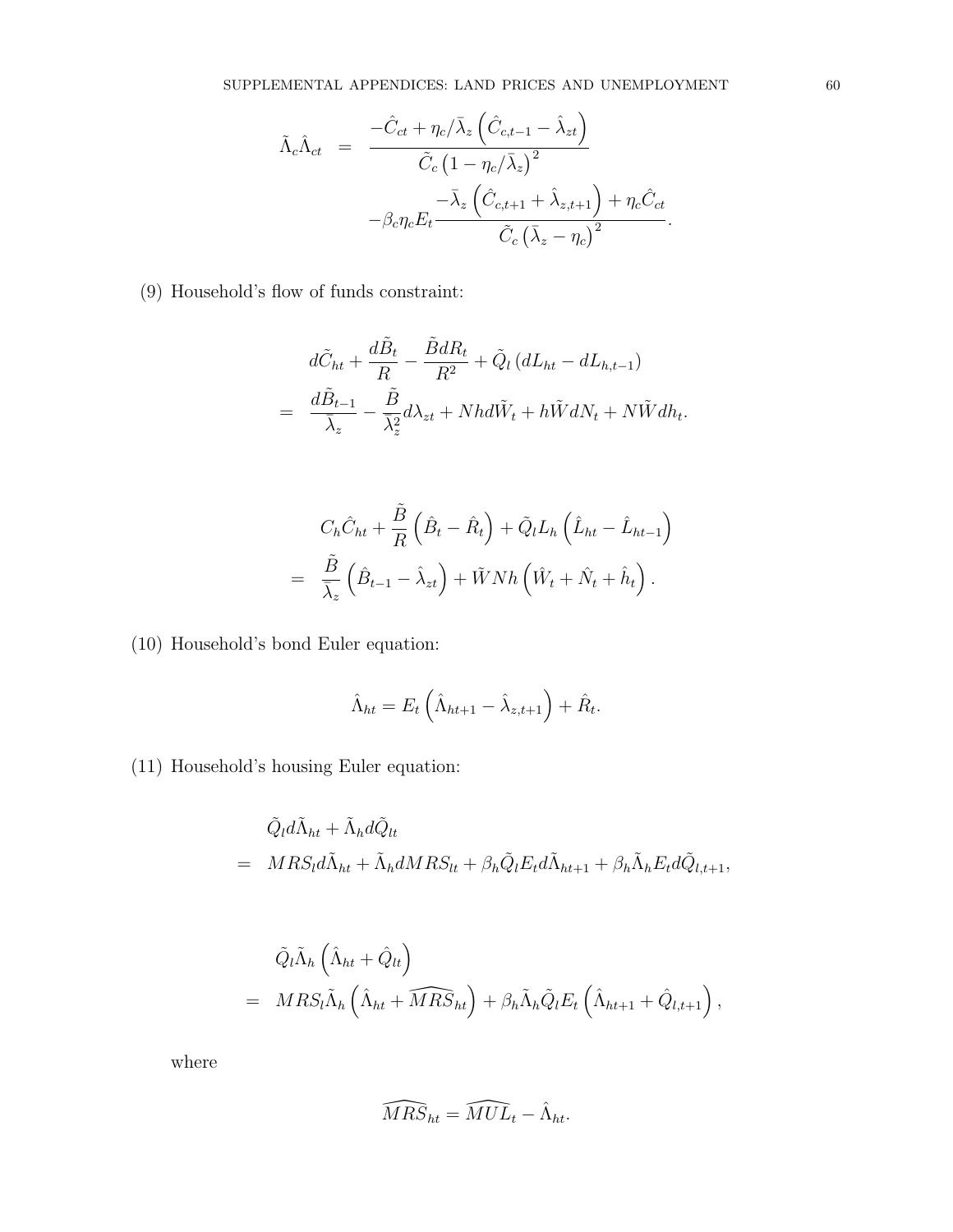(12) Household's marginal utility of consumption:

$$
d\tilde{\Lambda}_{ht} = -\gamma L_h^{\varphi_L(1-\gamma)} \left( \tilde{C}_h - \frac{\eta_h \tilde{C}_h}{\overline{\lambda}_z} \right)^{-\gamma-1} \left( d\tilde{C}_{ht} - \frac{\eta_h}{\overline{\lambda}_z} d\tilde{C}_{ht-1} + \frac{\eta_h \tilde{C}_h}{\lambda_z^2} d\lambda_{zt} \right)
$$
(1.69)  
+  $\left( \tilde{C}_h - \frac{\eta_h \tilde{C}_h}{\overline{\lambda}_z} \right)^{-\gamma} (1-\gamma) L_h^{\varphi_L(1-\gamma)} \left( \varphi_L \frac{dL_{ht}}{L_h} \right)$   
+  $\beta_h \eta_h \gamma L_h^{\varphi_L(1-\gamma)} \left( \tilde{C}_h - \frac{\eta_h \tilde{C}_h}{\overline{\lambda}_z} \right)^{-\gamma-1} E_t \left( d\tilde{C}_{ht+1} - \frac{\eta_h}{\overline{\lambda}_z} d\tilde{C}_{ht} + \frac{\eta_h \tilde{C}_h}{\lambda_z^2} d\lambda_{zt+1} \right) \frac{1}{\overline{\lambda}_z}$   
-  $\beta_h \eta_h \left( \tilde{C}_h - \frac{\eta_h \tilde{C}_h}{\overline{\lambda}_z} \right)^{-\gamma} (1-\gamma) L_h^{\varphi_L(1-\gamma)} E_t \left( \varphi_L \frac{dL_{ht+1}}{L_h} \right) \frac{1}{\overline{\lambda}_z}$   
+  $\beta_h \eta_h E_t \left[ L_h^{(1-\gamma)\varphi_l} \left( \tilde{C}_h - \frac{\eta_h \tilde{C}_h}{\lambda_z} \right)^{-\gamma} \frac{d\lambda_{z,t+1}}{\lambda_z^2} \right],$ 

$$
\tilde{\Lambda}_{ht}\hat{\Lambda}_{ht} = -\gamma L_h^{\varphi_L(1-\gamma)} \left(\tilde{C}_h - \frac{\eta_h \tilde{C}_h}{\bar{\lambda}_z}\right)^{-\gamma-1} \left(\tilde{C}_h \hat{C}_{ht} - \frac{\eta_h}{\bar{\lambda}_z} \tilde{C}_h \hat{C}_{ht-1} + \frac{\eta_h \tilde{C}_h}{\lambda_z} \hat{\lambda}_{zt}\right) (1.70) \n+ \left(\tilde{C}_h - \frac{\eta_h \tilde{C}_h}{\bar{\lambda}_z}\right)^{-\gamma} (1-\gamma) L_h^{\varphi_L(1-\gamma)} \left(\bar{\varphi}_L \hat{L}_{ht}\right)
$$
\n(1.71)

$$
+\beta_h \eta_h \gamma L_h^{\varphi_L(1-\gamma)} \left(\tilde{C}_h - \frac{\eta_h \tilde{C}_h}{\bar{\lambda}_z}\right)^{-\gamma-1} E_t \left(\tilde{C}_h \hat{C}_{ht+1} - \frac{\eta_h}{\bar{\lambda}_z} \tilde{C}_h \hat{C}_{ht} + \frac{\eta_h \tilde{C}_h}{\lambda_z} \hat{\lambda}_{zt+1}\right) \frac{1}{\bar{\lambda}_z} (I.72)
$$

$$
-\beta_h \eta_h \left(\tilde{C}_h - \frac{\eta_h \tilde{C}_h}{\bar{\lambda}_z}\right)^{-\gamma} (1-\gamma) L_h^{\varphi_L(1-\gamma)} E_t \left(\bar{\varphi}_L \hat{L}_{ht+1}\right) \frac{1}{\bar{\lambda}_z} \tag{I.73}
$$

$$
+\beta_h \eta_h E_t \left[ L_h^{(1-\gamma)\varphi_l} \left( \tilde{C}_h - \frac{\eta_h \tilde{C}_h}{\bar{\lambda}_z} \right)^{-\gamma} \frac{\hat{\lambda}_{z,t+1}}{\bar{\lambda}_z} \right]. \tag{I.74}
$$

(13) Household's marginal utility of housing

$$
\widetilde{dMUL}_{t} = \bar{\varphi}_{L} (1 - \gamma) L_{h}^{\varphi_{L}(1 - \gamma) - 1} \left( \tilde{C}_{h} - \frac{\eta_{h} \tilde{C}_{h}}{\bar{\lambda}_{z}} \right)^{-\gamma} \left( d\tilde{C}_{ht} - \frac{\eta_{h}}{\bar{\lambda}_{z}} d\tilde{C}_{ht-1} + \frac{\eta_{h} \tilde{C}_{h}}{\lambda_{z}^{2}} d\lambda_{zt} \right)
$$

$$
+ \bar{\varphi}_{L} \left( \tilde{C}_{h} - \frac{\eta_{h} \tilde{C}_{h}}{\bar{\lambda}_{z}} \right)^{1 - \gamma} L_{h}^{\varphi_{L}(1 - \gamma) - 1} \left( (\bar{\varphi}_{L} (1 - \gamma) - 1) \frac{dL_{ht}}{L_{h}} \right).
$$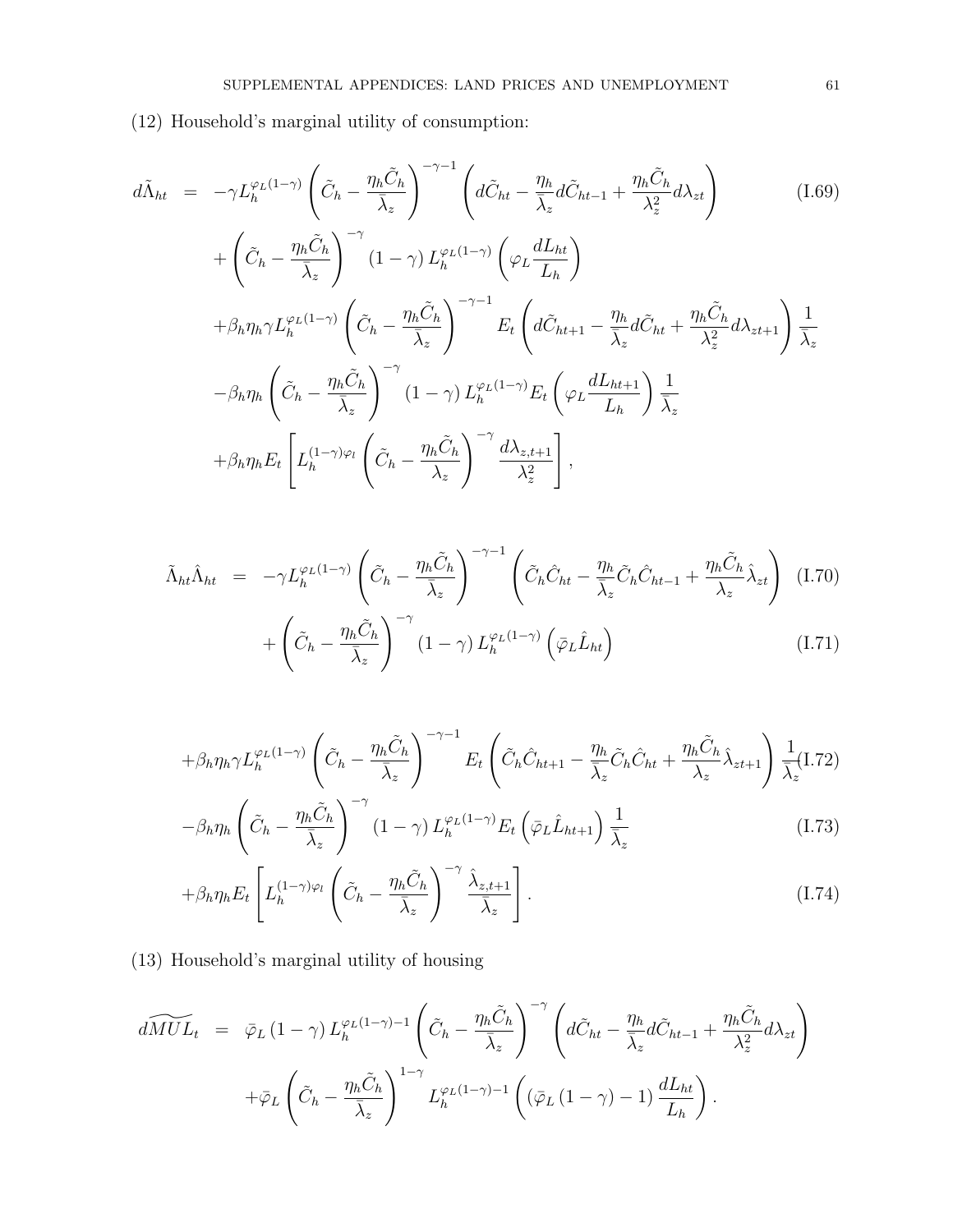$$
\widetilde{MUL} \; \widehat{MUL}_t \; = \; \bar{\varphi}_L \left(1-\gamma\right) L_h^{\varphi_L(1-\gamma)-1} \left(\tilde{C}_h - \frac{\eta_h \tilde{C}_h}{\bar{\lambda}_z}\right)^{-\gamma} \left(\tilde{C}_h \hat{C}_{ht} - \frac{\eta_h}{\bar{\lambda}_z} \tilde{C}_{ht-1} \hat{C}_{ht-1} + \frac{\eta_h \tilde{C}_h}{\bar{\lambda}_z} d\hat{\lambda}_{zt}\right) +\bar{\varphi}_L \left(\tilde{C}_h - \frac{\eta_h \tilde{C}_h}{\bar{\lambda}_z}\right)^{1-\gamma} L_h^{\varphi_L(1-\gamma)-1} \left((\bar{\varphi}_L \left(1-\gamma\right)-1) \hat{L}_{ht}\right).
$$

(14) Matching function:

$$
\hat{m}_t = \hat{\varphi}_{mt} + a\hat{u}_t + (1 - a)\hat{v}_t.
$$

(15) Job finding rate:

$$
\hat{q}^u_t = \hat{m}_t - \hat{u}_t.
$$

(16) Job filling rate:

$$
\hat{q}^v_t = \hat{m}_t - \hat{v}_t.
$$

(17) Employment dynamics:

$$
dN_t = (1 - \bar{\rho}) dN_{t-1} - N d\rho_t + dm_t,
$$
  

$$
\hat{N}_t = (1 - \bar{\rho}) \hat{N}_{t-1} + \bar{\rho} (\hat{m}_t - \hat{\rho}_t).
$$

(18) Number of searching workers:

$$
du_t = -(1 - \bar{\rho}) dN_{t-1} + N d\rho_t,
$$
  

$$
u\hat{u}_t = -(1 - \bar{\rho}) N\hat{N}_{t-1} + N\bar{\rho}\hat{\rho}_t.
$$

(19) Aggregate production function:

$$
\hat{Y}_t = \alpha \left[ (1 - \phi) \left( \hat{K}_{t-1} + \hat{e}_t - \hat{\lambda}_{zt} \right) + \phi \left( \hat{Z}_t^m + \hat{L}_{c,t-1} \right) \right] + (1 - \alpha) \left( \hat{N}_t + \hat{h}_t + \hat{Z}_t^m \right).
$$

(20) Capital rental rate:

$$
\hat{R}_{kt} = \hat{Y}_t + \hat{\lambda}_{zt} - \hat{K}_{t-1} - \hat{e}_t.
$$

(21) Land rental rate:

$$
\hat{R}_{lt} = \hat{Y}_t - \hat{L}_{c,t-1}.
$$

(22) Capital law of motion:

$$
d\tilde{K}_t = (1 - \delta) d\tilde{K}_{t-1}/\bar{\lambda}_z - (1 - \delta) \tilde{K}/\bar{\lambda}_z^2 d\lambda_{zt} + dI_t + \tilde{I} d\varphi_{It},
$$

$$
\hat{K}_t = \frac{1 - \delta}{\bar{\lambda}_z} \left( \hat{K}_{t-1} - \hat{\lambda}_{zt} \right) + \frac{\tilde{I}}{\tilde{K}} \left( \hat{I}_t + \hat{\varphi}_{It} \right).
$$

(23) Aggregate resource constraint:

$$
d\tilde{Y}_t = d\tilde{I}_t + d\tilde{C}_{ct} + d\tilde{C}_{ht} + \frac{\tilde{K}\gamma_1}{\bar{\lambda}_z}de_t + \kappa dv_t + d\tilde{G}_t,
$$
  

$$
\hat{Y}_t = \frac{\tilde{I}}{\tilde{Y}}\hat{I}_t + \frac{\tilde{C}_c}{\tilde{Y}}\hat{C}_{ct} + \frac{\tilde{C}_h}{\tilde{Y}}\hat{C}_{ht} + \frac{\tilde{K}\gamma_1}{\bar{\lambda}_z\tilde{Y}}\hat{e}_t + \frac{\kappa v}{\tilde{Y}}\hat{v}_t + \frac{\tilde{G}}{\tilde{Y}}\hat{G}_t.
$$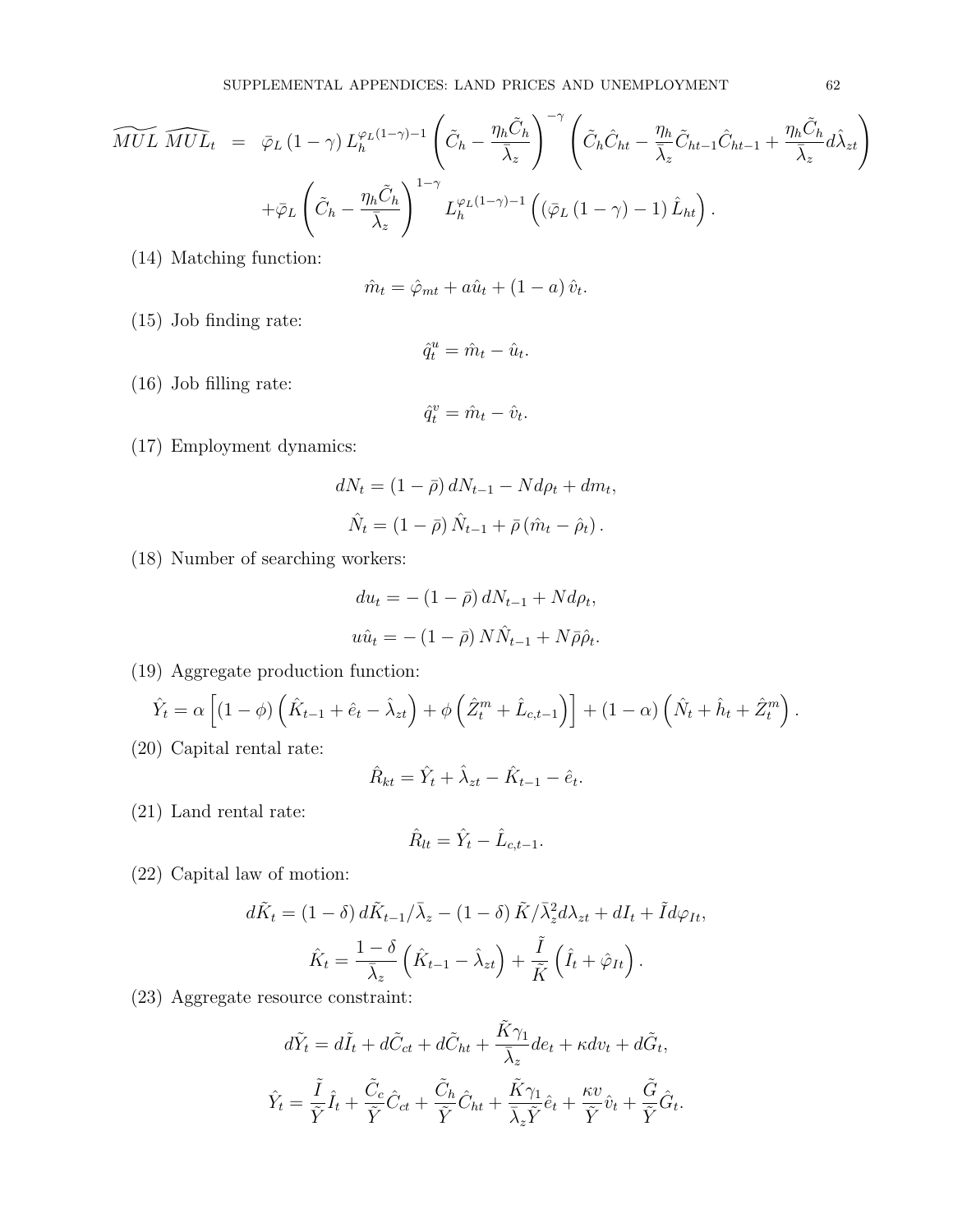(24) Housing market clearing condition:

$$
L_c \hat{L}_{ct} + L_h \hat{L}_{ht} = 0.
$$

(25) Optimal vacancy posting condition:

$$
-\frac{\kappa}{(q^v)^2} dq_t^v = (1 - \alpha) \frac{d\tilde{Y}_t}{N} - (1 - \alpha) \frac{\tilde{Y}}{N^2} dN_t - hd\tilde{W}_t - \tilde{W} dh_t
$$

$$
+ E_t \frac{\beta_c d\tilde{\Lambda}_{c,t+1}}{\tilde{\Lambda}} (1 - \rho) \frac{\kappa}{q^v} - E_t \frac{\beta_c d\tilde{\Lambda}_{c,t}}{\tilde{\Lambda}} (1 - \rho) \frac{\kappa}{q^v}
$$

$$
- E_t \beta_c d\rho_{t+1} \frac{\kappa}{q^v} - E_t \beta_c (1 - \rho) \frac{\kappa}{(q^v)^2} dq_{t+1}^v
$$

$$
- \frac{\kappa}{q^v} \hat{q}_t^v = (1 - \alpha) \frac{\tilde{Y}}{N} (\hat{Y}_t - \hat{N}_t) - \tilde{W} h (\hat{W}_t + \hat{h}_t)
$$

$$
+ \beta_c (1 - \bar{\rho}) \frac{\kappa}{q^v} E_t (\hat{\Lambda}_{c,t+1} - \hat{\Lambda}_{c,t}) - \beta_c \frac{\kappa}{q^v} E_t [\bar{\rho} \hat{\rho}_{t+1} + (1 - \bar{\rho}) \hat{q}_{t+1}^v]
$$

(26) Nash bargained wage:

$$
\tilde{W}^{NB}h\left(\hat{W}_{t}^{NB} + \hat{h}_{t}\right) = \frac{\chi h^{\nu}dh_{t}}{\tilde{\Lambda}_{h}} - \frac{h^{1+\nu}\chi d\tilde{\Lambda}_{ht}}{(1+\nu)\left(\tilde{\Lambda}_{h}\right)^{2}} + d\vartheta_{t}\frac{\kappa}{q^{v}} - \bar{\vartheta}\frac{\kappa dq_{t}^{v}}{(q^{v})^{2}}
$$

$$
-\beta_{h}\left(1-\rho\right)\left(1-q^{u}\right)\bar{\vartheta}\frac{\kappa}{q^{v}}E_{t}\left[\hat{\Lambda}_{h,t+1} - \hat{\Lambda}_{h,t}\right]
$$

$$
+\beta_{h}\left(1-q^{u}\right)\bar{\vartheta}\frac{\kappa}{q^{v}}E_{t}d\rho_{t+1} + \beta_{h}\left(1-\rho\right)\bar{\vartheta}\frac{\kappa}{q^{v}}E_{t}dq_{t+1}^{u}
$$

$$
+\beta_{h}\left(1-\rho\right)\left(1-q^{u}\right)\bar{\vartheta}E_{t}\frac{\kappa dq_{t+1}^{v}}{(q^{v})^{2}}
$$

$$
-\beta_{h}\left(1-\rho\right)\left(1-q^{u}\right)d\vartheta_{t+1}\frac{\kappa}{q^{v}}
$$

$$
\tilde{W}^{NB}h\left(\hat{W}_{t}^{NB} + \hat{h}_{t}\right) = \frac{\chi h^{1+\nu}}{\tilde{\Lambda}_{h}\left(1+\nu\right)}\left(\left(1+\nu\right)\hat{h}_{t} - \hat{\Lambda}_{ht}\right) + \frac{\bar{\vartheta}\kappa}{q^{v}}\left(\hat{\vartheta}_{t} - \hat{q}_{t}^{v}\right)
$$

$$
-\beta_{h}\left(1-\bar{\rho}\right)\left(1-q^{u}\right)\bar{\vartheta}\frac{\kappa}{q^{v}}E_{t}\left[\hat{\Lambda}_{h,t+1} - \hat{\Lambda}_{h,t}\right]
$$

$$
+\beta_{h}\bar{\vartheta}\frac{\kappa}{q^{v}}\left(1-q^{u}\right)\rho E_{t}\hat{\rho}_{t+1} + \beta_{h}\bar{\vartheta}\frac{\kappa}{q^{v}}\left(1-\rho\right)q^{u}E_{t}\hat{q}_{t+1}^{u}
$$

$$
-\beta_{h}\left(1-\rho\right)\left(1-q^{u}\right)\bar{\vartheta}\frac{\kappa}{q^{v}}E_{t}\left(\hat{\vartheta}_{t+1} - \hat{q
$$

(27) Wage rigidity:

$$
\hat{W}_t = \psi \hat{W}_{t-1} + (1 - \psi) \hat{W}_t^{NB}.
$$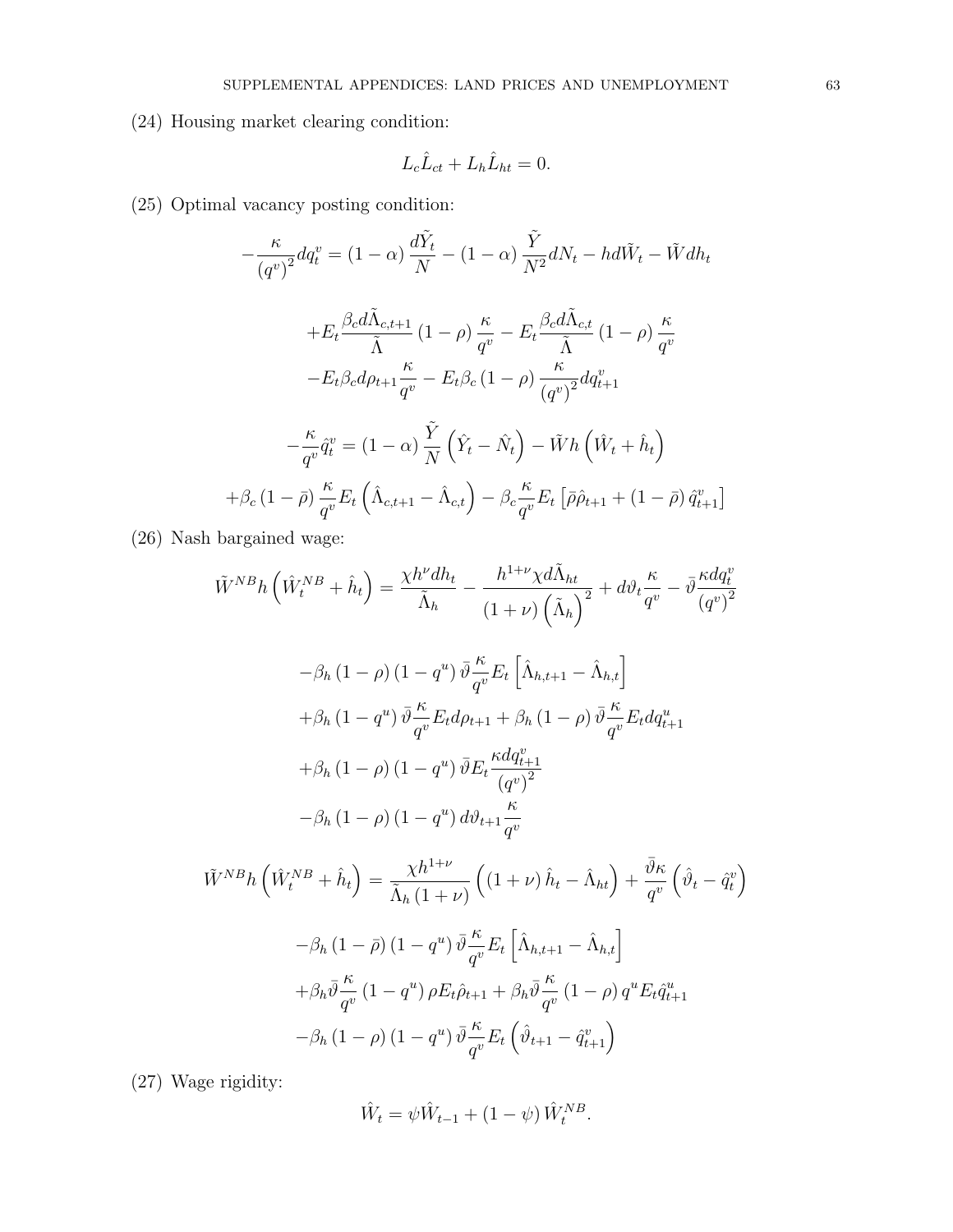(28) Aggregate consumption:

$$
\tilde{C}\hat{C}_t = \tilde{C}_c \hat{C}_{ct} + \tilde{C}_h \hat{C}_{ht}.
$$

(29) Unemployment rate

$$
U\hat{U}_t = -N\hat{N}_t.
$$

(30) The value of the firm.

$$
\hat{J}_t^F = -\hat{q}_t^v.
$$

(31) The value of employment:

$$
\tilde{J}_t^W = \tilde{W}_t h_t - \frac{\chi g(h_t)}{\tilde{\Lambda}_{ht}} + E_t \frac{\beta_h \tilde{\Lambda}_{h,t+1}}{\tilde{\Lambda}_{ht}} \left[ \left( 1 - \rho_{t+1} \left( 1 - q_{t+1}^u \right) \right) \left( \tilde{J}_{t+1}^W - \tilde{J}_{t+1}^U \right) + \tilde{J}_{t+1}^U \right]. \tag{I.75}
$$
\n
$$
\tilde{J}^W \tilde{J}_t^W = \tilde{W} h \left( \hat{W}_t + \hat{h}_t \right) - \frac{\chi h^{1+\nu}}{\tilde{\Lambda}_h \left( 1 + \nu \right)} \left( \left( 1 + \nu \right) \hat{h}_t - \hat{\Lambda}_{ht} \right)
$$
\n
$$
+ \beta_h \left[ \left( 1 - \bar{\rho} \left( 1 - q^u \right) \right) \tilde{J}^W + \bar{\rho} \left( 1 - q^u \right) \tilde{J}^U \right] E_t \left( \hat{\Lambda}_{ht+1} - \hat{\Lambda}_{ht} \right)
$$
\n
$$
+ \beta_h E_t \left[ \left( 1 - \bar{\rho} \left( 1 - q^u \right) \right) \tilde{J}^W \tilde{J}_{t+1}^W + \bar{\rho} \left( 1 - q^u \right) \tilde{J}^U \tilde{J}_{t+1}^U \right]
$$
\n
$$
- \beta_h \left( 1 - q^u \right) \left( \tilde{J}^W - \tilde{J}^U \right) \bar{\rho} E_t \hat{\rho}_{t+1} + \beta_h \bar{\rho} q^u \left( \tilde{J}^W - \tilde{J}^U \right) E_t \hat{q}_{t+1}^u.
$$
\n(26)

(32) The value of unemployment:

$$
\tilde{J}_t^U = b + E_t \frac{\beta_h \tilde{\Lambda}_{ht+1}}{\tilde{\Lambda}_{ht}} \left[ q_{t+1}^u \tilde{J}_{t+1}^W + (1 - q_{t+1}^u) \tilde{J}_{t+1}^U \right]. \tag{I.76}
$$
\n
$$
\tilde{J}^U \hat{J}_t^U = \beta_h \left[ q^u \left( \tilde{J}^W - \tilde{J}^U \right) + \tilde{J}^U \right] E_t \left( \hat{\Lambda}_{ht+1} - \hat{\Lambda}_{ht} \right)
$$
\n
$$
+ \beta_h q^u \left( \tilde{J}^W - \tilde{J}^U \right) E_t \hat{q}_{t+1}^u + \beta_h E_t \left[ q^u \tilde{J}^W \hat{J}_{t+1}^W + (1 - q^u) \tilde{J}^U \hat{J}_{t+1}^U \right]
$$

(33) Market tightness:

$$
\hat{\theta}_t = \hat{v}_t - \hat{u}_t.
$$

(34) Hours:

$$
\frac{\chi g'(h_t)}{\Lambda_{ht}} = (1 - \alpha) \frac{Y_t}{N_t h_t}.
$$
\n
$$
\nu \hat{h}_t - \hat{\Lambda}_{ht} = \hat{Y}_t - \hat{N}_t - \hat{h}_t
$$
\n(1.77)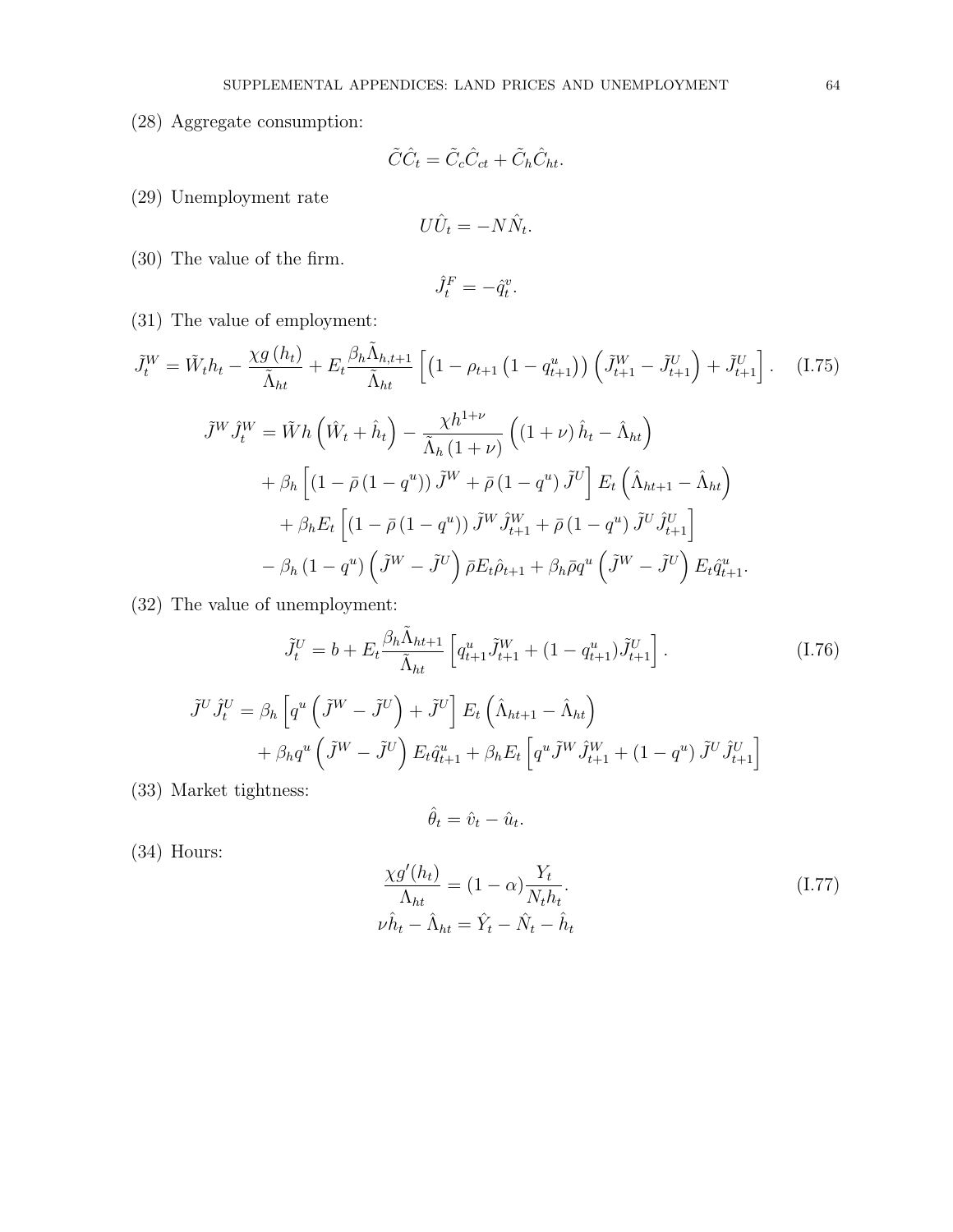| Description                       | Parameter          | Distribution | $\mathbf{a}$ | $\mathbf b$ | Low   | High  |
|-----------------------------------|--------------------|--------------|--------------|-------------|-------|-------|
| Habit (capitalist)                | $\eta_c$           | Beta(a,b)    | 1.00         | 2.00        | 0.025 | 0.776 |
| Habit (worker)                    | $\eta_h$           | Beta(a,b)    | 1.00         | 2.00        | 0.025 | 0.776 |
| Investment adjustment costs       | $\Omega$           | Gamma(a,b)   | 1.00         | 0.30        | 0.171 | 10.00 |
| Capacity utilization (curvature)  | $\gamma_2$         | Gamma(a,b)   | 1.00         | 0.30        | 0.171 | 10.00 |
| Inverse Frisch elasticity (hours) | $\nu_h$            | Gamma(a,b)   | 1.00         | 0.60        | 0.086 | 5.000 |
| Weight of capital value           | $\omega_2$         | Gamma(a,b)   | 1.00         | 1.00        | 0.048 | 2.821 |
| Output growth                     | $100(\lambda_z-1)$ | Gamma(a,b)   | 1.86         | 3.01        | 0.100 | 1.500 |
| Depreciation rate                 | $\delta$           | Simulated    |              |             | 0.043 | 0.051 |
| Worker's discount                 | $\beta_h$          | Simulated    |              |             | 0.991 | 0.999 |
| Capitalist's discount             | $\beta_c$          | Simulated    |              | 0.968       | 0.997 |       |
| Land share                        | $\phi$             | Simulated    |              | 0.032       | 0.085 |       |
| Capacity utilization (slope)      | $\gamma_1$         | Simulated    |              |             | 0.060 | 0.064 |
| Housing demand                    | $\varphi_L$        | Simulated    |              |             | 0.003 | 0.031 |
| Disutility of labor hours         | $\chi$             | Simulated    |              |             | 0.014 | 0.527 |

TABLE 1. Prior distributions of structural parameters

Note: "Low" and "high" denotes the bounds of the 90% probability interval for each parameter.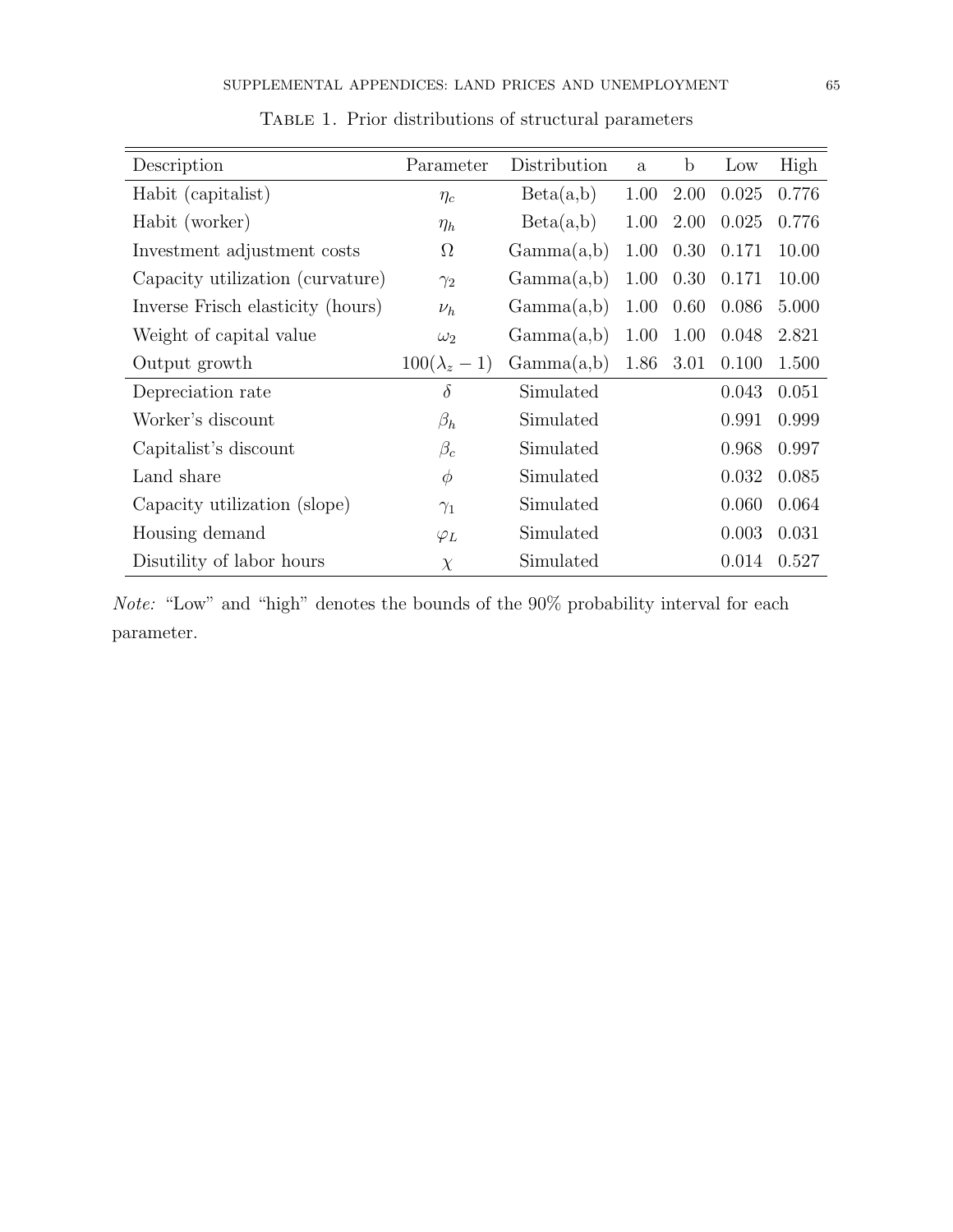| Description                    | Parameter          | Distribution   | a     | $\mathbf b$ | Low        | High  |
|--------------------------------|--------------------|----------------|-------|-------------|------------|-------|
| Persist: Housing demand        | $\rho_L$           | Gamma(a,b)     | 1.0   | 2.0         | 0.025      | 0.776 |
| Persist: Wage bargaining       | $\rho_{\vartheta}$ | Gamma(a,b)     | 1.0   | 2.0         | 0.025      | 0.776 |
| Persist: Matching efficiency   | $\rho_m$           | Gamma(a,b)     | 1.0   | 2.0         | 0.025      | 0.776 |
| Persist: Permanent technology  | $\rho_{zp}$        | Gamma(a,b)     | 1.0   | 2.0         | 0.025      | 0.776 |
| Persist: Stationary technology | $\rho_{zm}$        | Gamma(a,b)     | 1.0   | 2.0         | 0.025      | 0.776 |
| Persist: Credit constraint     | $\rho_{\xi}$       | Gamma(a,b)     | 1.0   | 2.0         | 0.025      | 0.776 |
| Std Dev: Housing demand        | $\sigma_L$         | $Inv-Gam(a,b)$ | 0.326 | 1.45e04     | $1.00e-04$ | 2.000 |
| Std Dev: Wage bargaining       | $\sigma_{\theta}$  | $Inv-Gam(a,b)$ | 0.326 | 1.45e04     | $1.00e-04$ | 2.000 |
| Std Dev: Matching efficiency   | $\sigma_m$         | $Inv-Gam(a,b)$ | 0.326 | 1.45e04     | $1.00e-04$ | 2.000 |
| Std Dev: Permanent technology  | $\sigma_{zp}$      | $Inv-Gam(a,b)$ | 0.326 | 1.45e04     | $1.00e-04$ | 2.000 |
| Std Dev: Stationary technology | $\sigma_{zm}$      | $Inv-Gam(a,b)$ | 0.326 | 1.45e04     | $1.00e-04$ | 2.000 |
| Std Dev: Credit constraint     | $\sigma_{\xi}$     | $Inv-Gam(a,b)$ | 0.326 | 1.45e04     | $1.00e-04$ | 2.000 |

Table 2. Prior distributions of shock parameters

Note: "Low" and "high" denotes the bounds of the 90% probability interval for each parameter.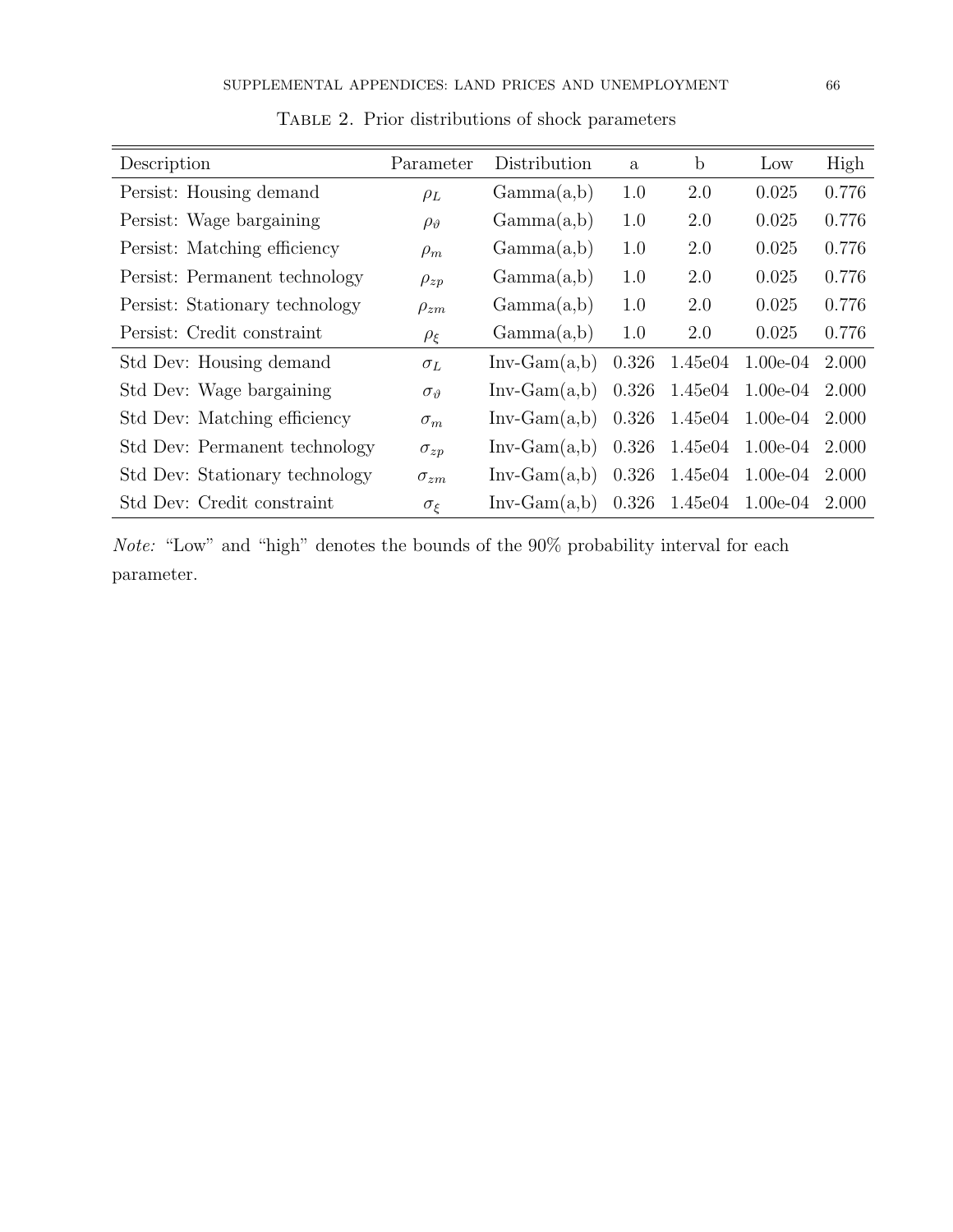|                    | Prior        | Posterior |       |       |       |       |
|--------------------|--------------|-----------|-------|-------|-------|-------|
| Parameter          | Distribution | low       | high  | Mode  | Low   | High  |
| $\eta_c$           | Beta         | 0.025     | 0.776 | 0.996 | 0.988 | 0.997 |
| $\eta_h$           | Beta         | 0.025     | 0.776 | 0.166 | 0.048 | 0.329 |
| $\Omega$           | Gamma        | 0.171     | 10.00 | 0.114 | 0.084 | 0.170 |
| $\gamma_2$         | Gamma        | 0.171     | 10.00 | 0.729 | 0.410 | 1.611 |
| $\nu$              | Gamma        | 0.086     | 5.000 | 0.001 | 0.000 | 0.006 |
| $\omega_2$         | Gamma        | 0.048     | 2.821 | 0.099 | 0.089 | 0.127 |
| $100(\lambda_z-1)$ | Gamma        | 0.100     | 1.500 | 0.478 | 0.435 | 0.538 |
| $\delta$           | Simulated    | 0.043     | 0.051 | 0.050 | 0.049 | 0.050 |
| $\beta_h$          | Simulated    | 0.991     | 0.999 | 0.995 | 0.994 | 0.995 |
| $\beta_c$          | Simulated    | 0.968     | 0.997 | 0.991 | 0.991 | 0.992 |
| $\phi$             | Simulated    | 0.032     | 0.085 | 0.046 | 0.043 | 0.048 |
| $\gamma_1$         | Simulated    | 0.060     | 0.064 | 0.063 | 0.063 | 0.063 |
| $\varphi_L$        | Simulated    | 0.003     | 0.031 | 0.019 | 0.017 | 0.021 |
| $\chi$             | Simulated    | 0.014     | 0.527 | 0.301 | 0.263 | 0.374 |

Table 3. Prior and posterior distributions of structural parameters

Note: "Low" and "high" denotes the bounds of the 90% probability interval for each parameter.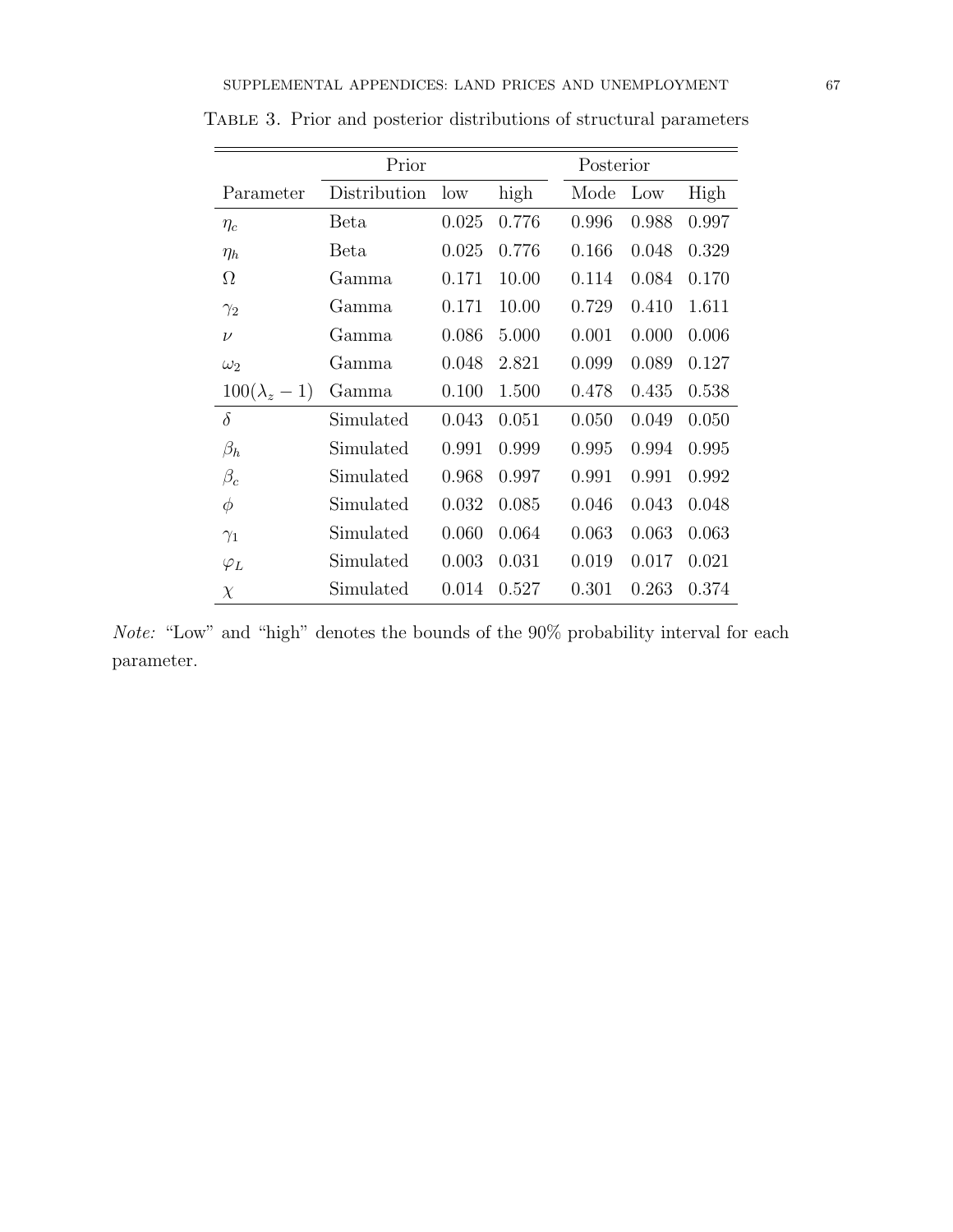|                      | Prior        | Posterior  |       |       |       |       |
|----------------------|--------------|------------|-------|-------|-------|-------|
| Parameter            | Distribution | low        | high  | Mode  | Low   | High  |
| $\rho_L$             | Beta         | 0.025      | 0.776 | 0.998 | 0.995 | 0.999 |
| $\rho_{\vartheta}$   | Beta         | 0.025      | 0.776 | 0.966 | 0.947 | 0.986 |
| $\rho_m$             | Beta         | 0.025      | 0.776 | 0.983 | 0.962 | 0.992 |
| $\rho_{zp}$          | Beta         | 0.025      | 0.776 | 0.217 | 0.107 | 0.330 |
| $\rho_{zm}$          | Beta         | 0.025      | 0.776 | 0.952 | 0.929 | 0.960 |
| $\rho_{\xi}$         | Beta         | 0.025      | 0.776 | 0.966 | 0.957 | 0.985 |
| $\sigma_L$           | Inv-Gamma    | $1.00e-04$ | 2.000 | 0.077 | 0.070 | 0.122 |
| $\sigma_{\vartheta}$ | Inv-Gamma    | $1.00e-04$ | 2.000 | 0.039 | 0.037 | 0.045 |
| $\sigma_m$           | Inv-Gamma    | $1.00e-04$ | 2.000 | 0.019 | 0.018 | 0.021 |
| $\sigma_{zp}$        | Inv-Gamma    | $1.00e-04$ | 2.000 | 0.008 | 0.007 | 0.010 |
| $\sigma_{zm}$        | Inv-Gamma    | $1.00e-04$ | 2.000 | 0.014 | 0.013 | 0.016 |
| $\sigma_{\xi}$       | Inv-Gamma    | $1.00e-04$ | 2.000 | 0.038 | 0.032 | 0.049 |

Table 4. Prior and posterior distributions of shock parameters

 $Note:$  "Low" and "high" denotes the bounds of the  $90\%$  probability interval for each parameter.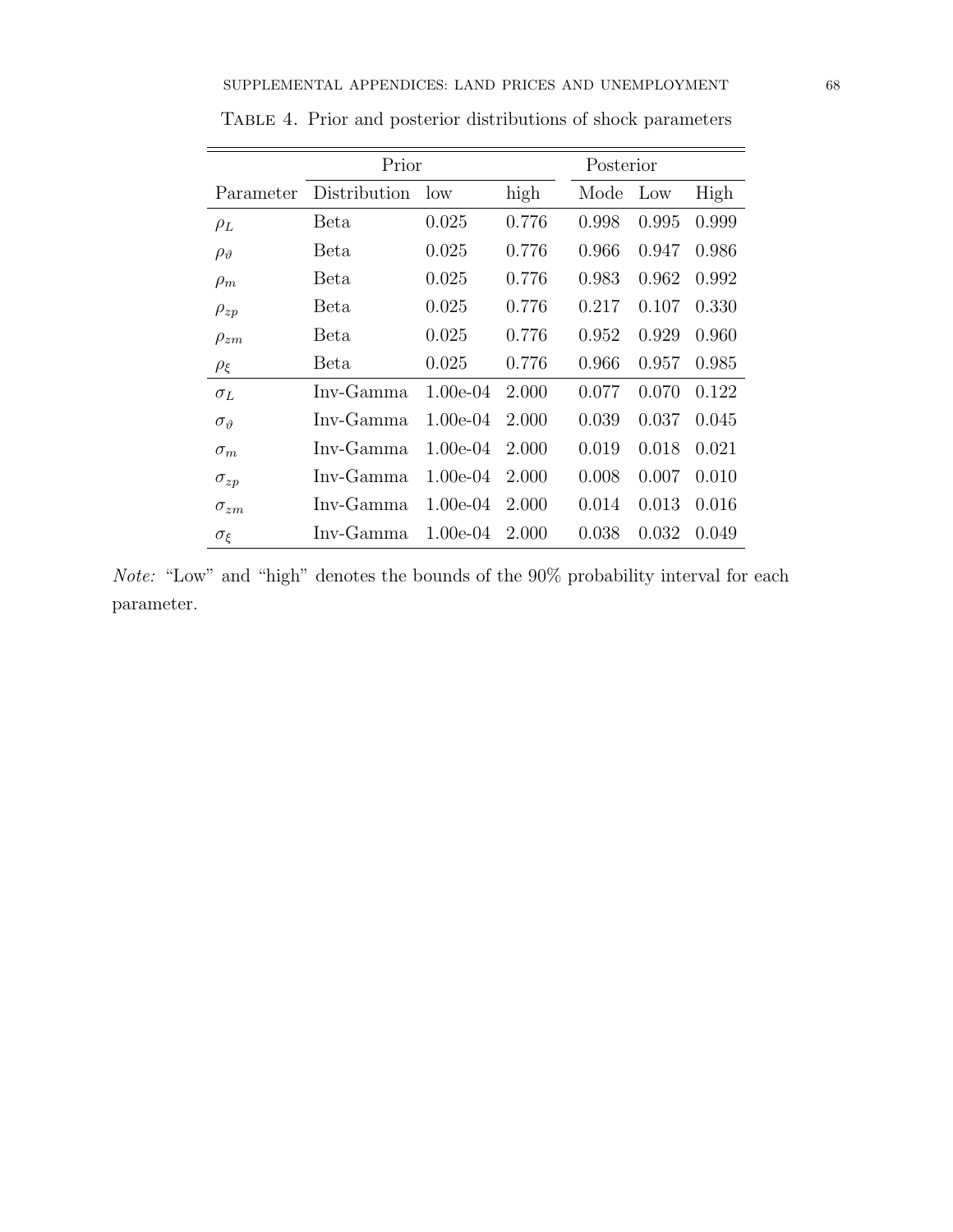

FIGURE 1. The estimated impulse responses to a negative one-standarddeviation shock to the land price. Shaded areas represent the corresponding 90% probability bands. Asterisk lines represent the estimated dynamic responses for the DSGE model.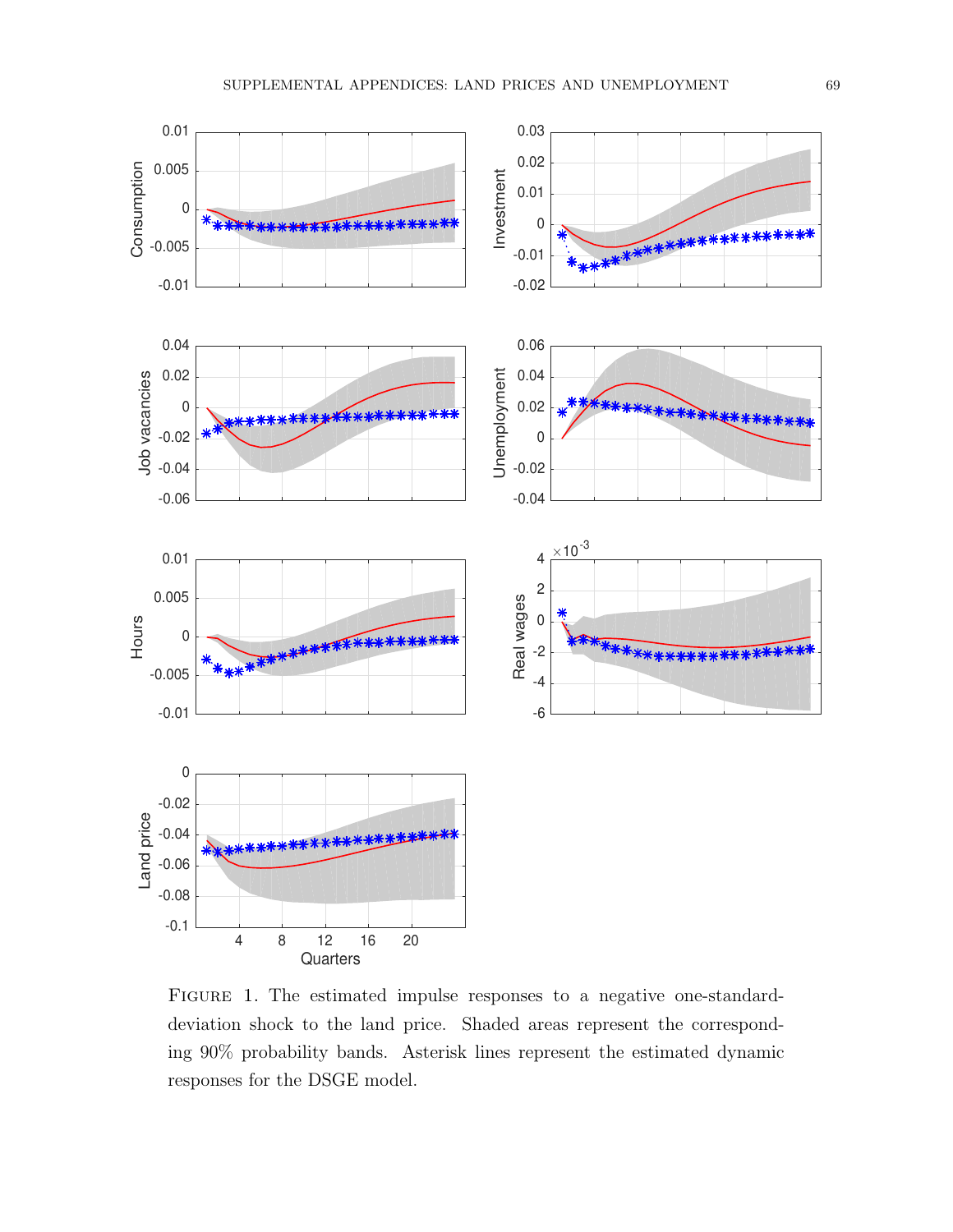#### **REFERENCES**

- BARNICHON, R. (2010): "Building a Composite Help-Wanted Index," Economics Letters, 109, 175–178.
- BLANCHARD, O. J., AND J. GALÍ (2010): "Labor Markets and Monetary Policy: A New Keynesian Model with Unemployment," American Economic Journal: Macroeconomics,  $2(2), 1-30.$
- Boldrin, M., L. J. Christiano, and J. D. Fisher (2001): "Habit Persistence, Asset Returns, and the Business Cycle," American Economic Review, 91(1), 149–166.
- Christiano, L. J., M. S. Eichenbaum, and C. L. Evans (2005): "Nominal Rigidities and the Dynamic Effects of a Shock to Monetary Policy," Journal of Political Economy, 113, 1–45.
- CHRISTIANO, L. J., M. S. EICHENBAUM, AND M. TRABANDT (2013): "Unemployment and Business Cycles," Working Paper, Northwestern University and Board of Governors of the Federal Reserve System.
- CHRISTIANO, L. J., M. TRABANDT, AND K. WALENTIN (2011): "Introducing Financial Frictions and Unemployment into a Small Open Economy Model," Journal of Economic Dynamics & Contral, 35(12), 1999–2041.
- Christoffel, K., K. Kuester, and T. Linzert (2009): "The Role of Labor Markets for Euro Area Monetary Policy," European Economic Review, 53(8), 908–936.
- Cummins, J. G., and G. L. Violante (2002): "Investment-Specific Technical Change in the United States (1947-2000): Measurement and Macroeconomic Consequences," Review of Economic Dynamics, 5, 243–284.
- DAVIS, M. A., AND J. HEATHCOTE (2007): "The Price and Quantity of Residential Land in the United States," Journal of Monetary Economics, 54, 2595–2620.
- den Haan, W. J., G. Ramey, and J. Watson (2000): "Job Destruction and Propagation of Shocks," American Economic Review, 90(3), 482–498.
- Gertler, M., L. Sala, and A. Trigari (2008): "An Estimated Monetary DSGE Model with Unemployment and Staggered Nominal Wage Bargaining," Journal of Money, Credit and Banking, 40, 1713–1764.
- GERTLER, M., AND A. TRIGARI (2009): "Unemployment Fluctuations with Staggered Nash Wage Bargaining," Journal of Political Economy, 117(1).
- Greenwood, J., Z. Hercowitz, and P. Krusell (1997): "Long-Run Implications of Investment-Specific Technological Change," American Economic Review, 87, 342–362.
- HALL, R. E. (2005): "Employment Fluctuations with Equilibrium Wage Stickiness," American Economic Review, 95(1), 50–65.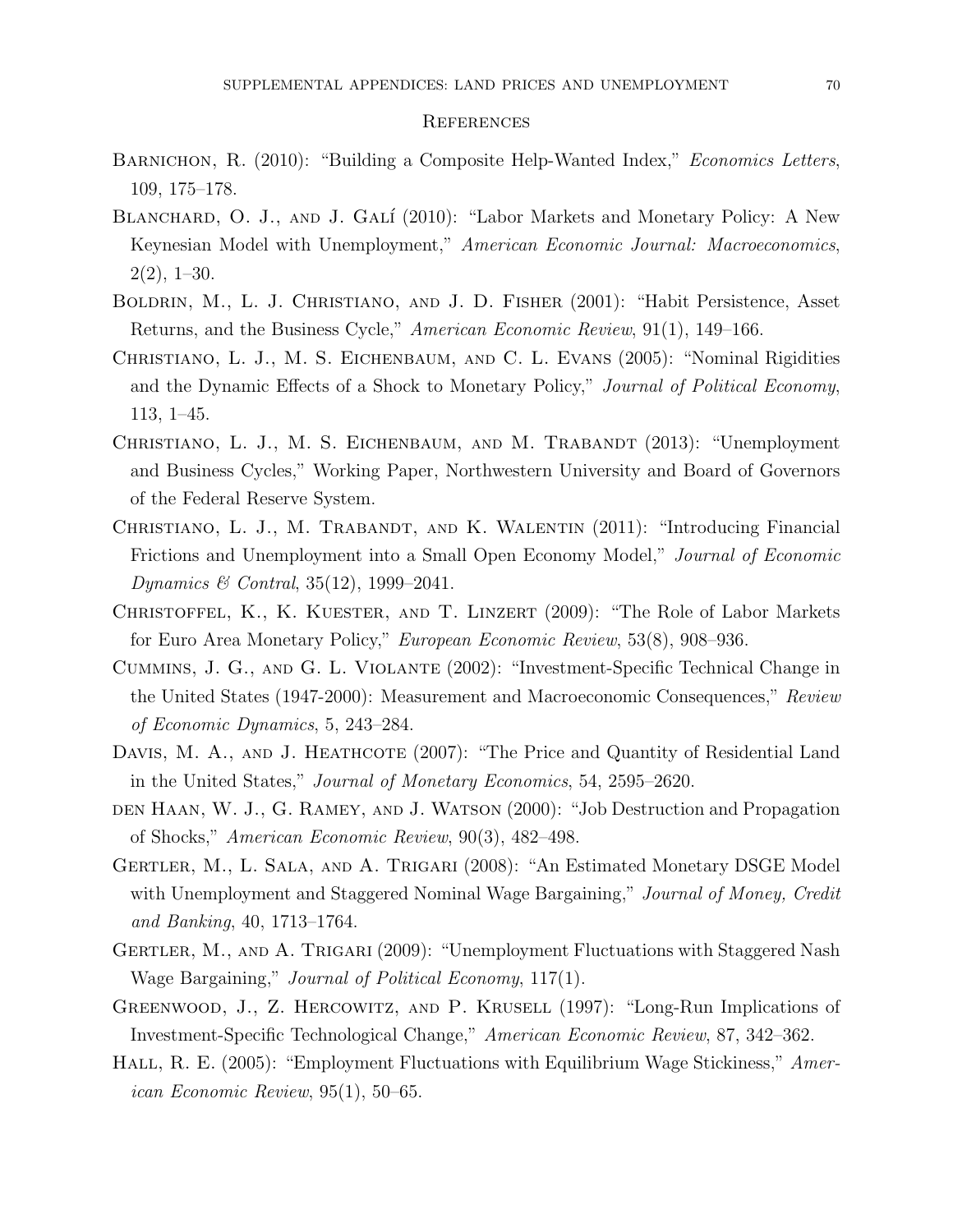- HALL, R. E., AND P. R. MILGROM (2008): "The Limited Influence of Unemployment on the Wage Bargain," American Economic Review, 98(4), 1653—1674.
- Iacoviello, M., and S. Neri (2010): "Housing Market Spillovers: Evidence from an Estimated DSGE Model," American Economic Journal: Macroeconomics, 2.
- JERMANN, U., AND V. QUADRINI (2012): "Macroeconomic Effects of Financial Shocks," American Economic Review, 102, 238–271.
- Justiniano, A., and C. Michelacci (2011): "The Cyclical Behavior of Equilibrium Unemployment and Vacancies in the US and Europe," in *NBER International Seminar* on Macroeconomics 2011, ed. by J. Frankel, and C. A. Pissarides, chap. 4, pp. 169–235. University of Chicago Press.
- Kocherlakota, N. R. (1996): "The Equity Premium: It's Still a Puzzle," Journal of Economic Literature, 34(1), 42–71.
- Liu, Z., D. F. Waggoner, and T. Zha (2011): "Sources of Macroeconomic Fluctuations: A Regime-Switching DSGE Approach," Quantitative Economics, 2, 251–301.
- Liu, Z., P. Wang, and T. Zha (2013): "Land-Price Dynamics and Macroeconomic Fluctuations," Econometrica, 81(3), 1147–1184.
- Lubik, T. A. (2009): "Estimating a Search and Matching Model of the Aggregate Labor Market," Economic Quarterly, 95, 101–120.
- LUCAS JR., R. E. (2003): "Macroeconomic Priorities," American Economic Review, 93(1), 1–14.
- Meng, X.-L., and W. H. Wong (1996): "Simulating ratios of normalising constants via a simple identity: a theoretical exploration," Statistica Sinica, 6, 831–860.
- Nichols, J. B., S. D. Oliner, and M. R. Mulhall (2013): "Swings in Commercial and Residential Land Prices in the United States," Journal of Urban Economics, 73(1), 57–76.
- PETRONGOLO, B., AND C. A. PISSARIDES (2001): "Looking into the Black Box: A Survey of the Matching Function," Journal of Economic Literature, 39(2).
- PISSARIDES, C. A. (2000): *Equilibrium Unemployment Theory*. The MIT Press, Massachusetts Institute of Technology, second edn.
- QUART, D. C., AND J. M. QUIGLEY (1989): "Inferring an Investment Return Series for Real Estate from Observations on Sales," Real Estate Economics, 17(2), 218–230.
- (1991): "Price Formation and the Appraisal Function in Real Estate Markets," Journal of Real Estate Finance & Economics,  $4(2)$ , 127–146.
- Ravenna, F., and C. E. Walsh (2008): "Vacancies, Unemployment, and the Phillips Curve," European Economic Review, 52, 1494–1521.